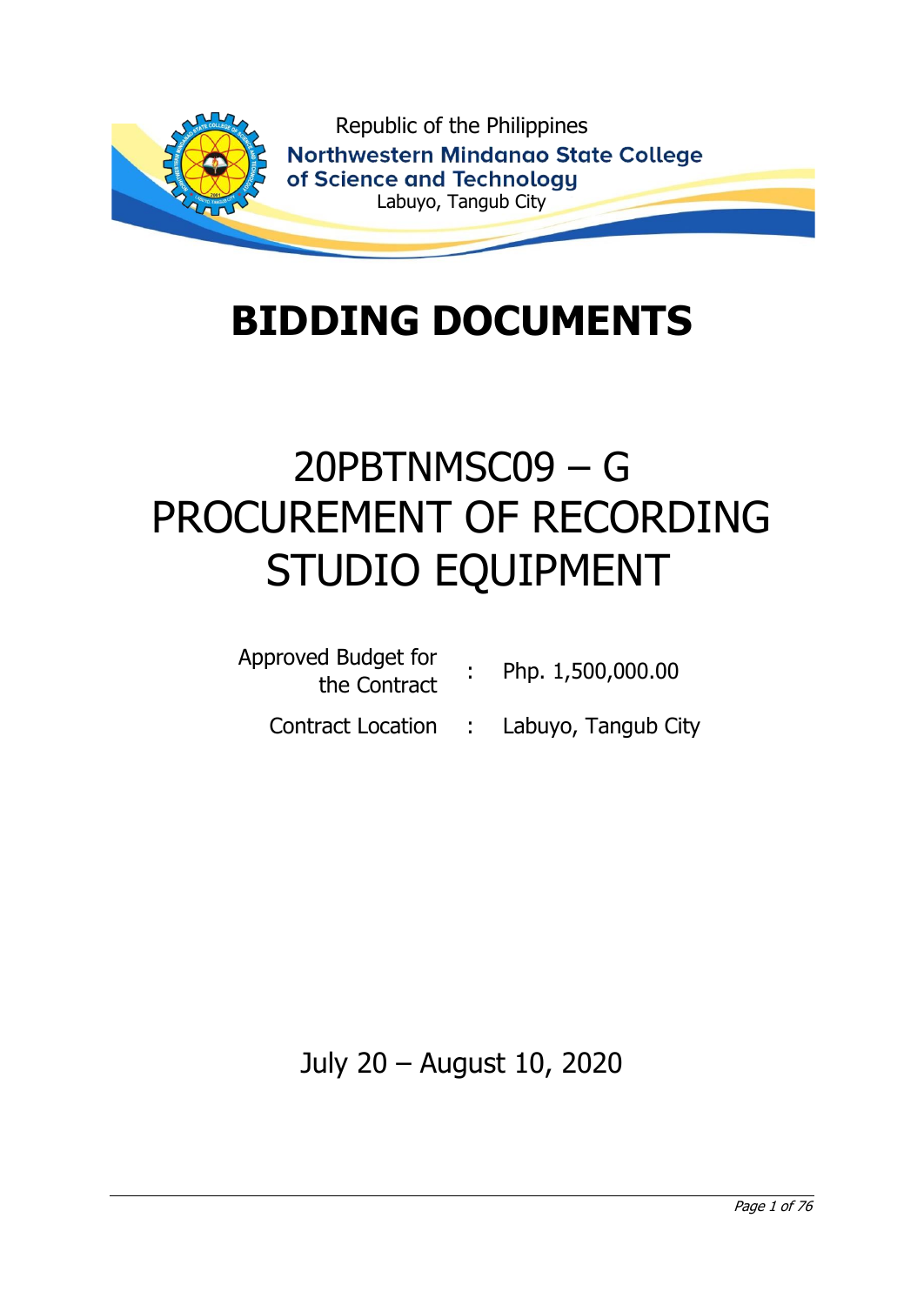# **T A B L E O F C O N T E N T S**

| SECTION IV. GENERAL CONDITIONS OF CONTRACT  34    |  |
|---------------------------------------------------|--|
| SECTION V. SPECIAL CONDITIONS OF THE CONTRACT  47 |  |
| SECTION VI. SCHEDULE OF REQUIREMENTS 53           |  |
|                                                   |  |
|                                                   |  |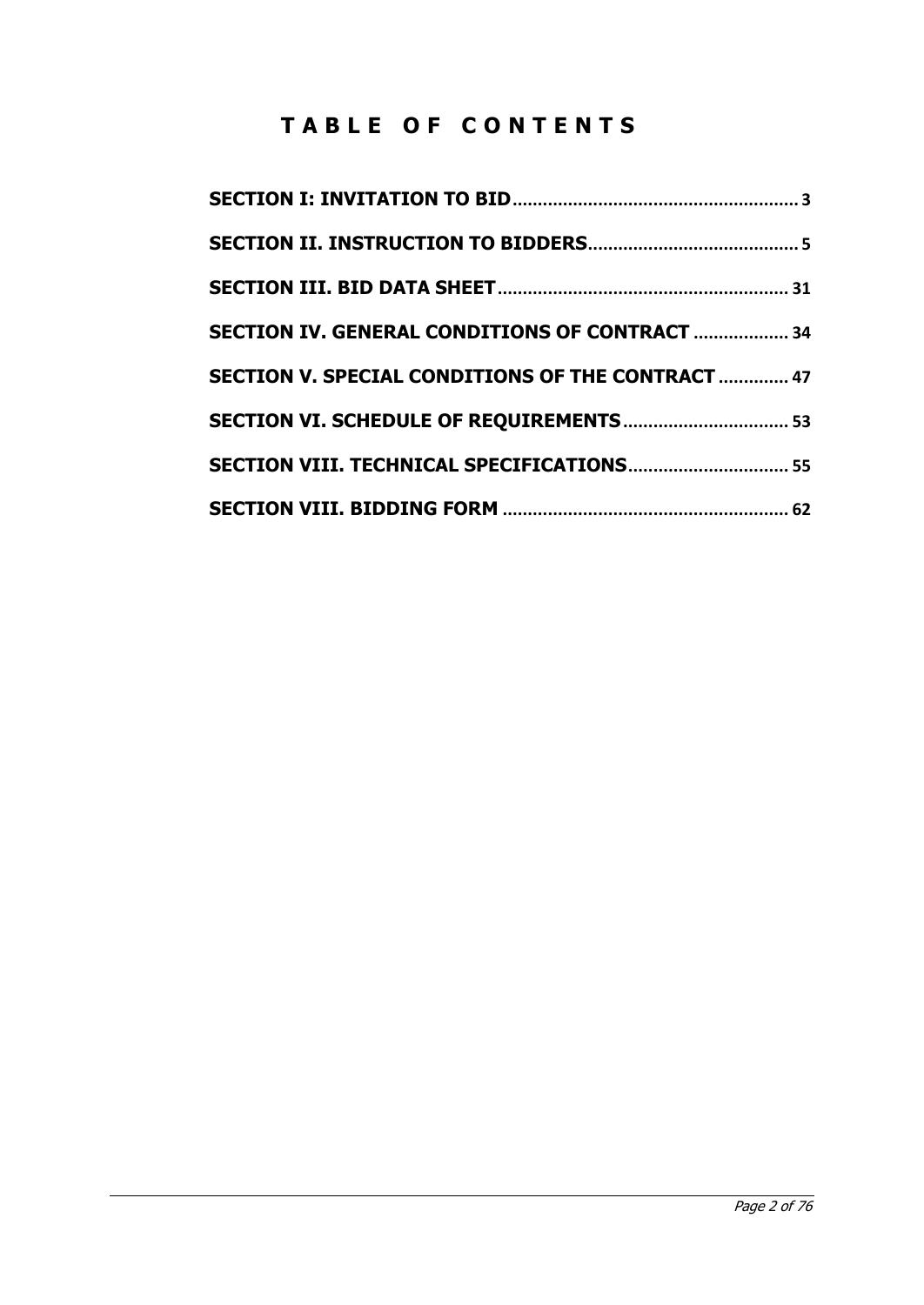### <span id="page-2-0"></span>**Section I: Invitation to Bid**



Northwestern Mindango State College of Science and Technology

#### **I N V I T A T I O N T O B I D PROCUREMENT OF RECORDING STUDIO EQUIPMENT**

- 1. The Northwestern Mindanao State College of Science and Technology (NMSCST), through its Bids and Awards Committee (BAC) under STF FY 2020, intends to apply the sum of *One Million Five Hundred Pesos (Php. 1,500,000.00)* being the Approved Budget for the Contract (ABC) to payments under the contract for *PROCUREMENT OF RECORDING STUDIO EQUIPMENT/20PBTNMSC09 – G.* Bids received in excess of the ABC shall be automatically rejected at bid opening.
- 2. The *NMSCST* now invites bids for audio and video recording equipment and accessories. Delivery of the Goods is required forty-five (45) Calendar Days. Bidders should have completed, within *three (3) years* from the date of submission and receipt of bids, a contract similar to the Project. The description of an eligible bidder is contained in the Bidding Documents, particularly, in Section II. Instructions to Bidders.
- 3. Bidding will be conducted through open competitive bidding procedures using a nondiscretionary "pass/fail" criterion as specified in the 2016 Revised Implementing Rules and Regulations (IRR) of Republic Act (RA) 9184, otherwise known as the "Government Procurement Reform Act".

Bidding is restricted to Filipino citizens/sole proprietorships, partnerships, or organizations with at least sixty percent (60%) interest or outstanding capital stock belonging to citizens of the Philippines, and to citizens or organizations of a country the laws or regulations of which grant similar rights or privileges to Filipino citizens, pursuant to RA 5183.

- 4. Interested bidders may obtain further information from the BAC Secretariat and inspect the Bidding Documents at the address given below during *8:00 AM to 5:00 PM.*
- *5.* A complete set of Bidding Documents may be acquired by interested Bidders on *July 15 – August 10, 2020* from the address below *and upon payment of the applicable fee for the Bidding Documents, pursuant to the latest Guidelines issued by the GPPB, in the amount of One Thousand Pesos (Php. 1,000.00)*

It may also be downloaded free of charge from the website of the Philippine Government Electronic Procurement System (PhilGEPS) and the website of the Procuring Entity (ww.nmsc.edu.ph), provided that Bidders shall pay the applicable fee for the Bidding Documents not later than the submission of their bids.

6. The NMSCST will hold a Pre-Bid Conference on **July 28, 2020, 1:00 PM** at NMSCST HM3- Multirpurpose Building, Labuyo, Tangub City for *Pre-Bid Conference and via online (google met),* which shall be open to prospective bidders.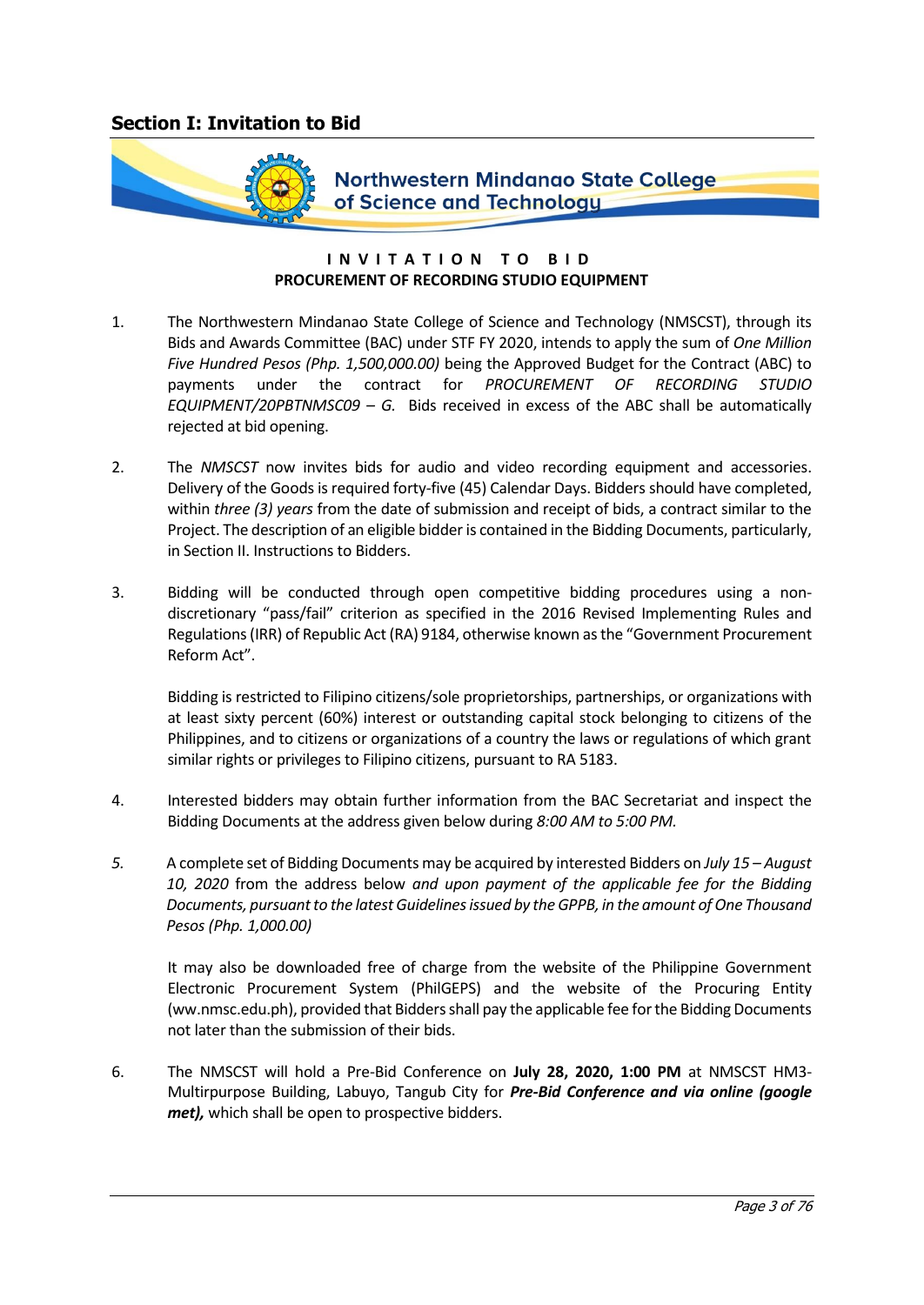- 7. **Bids must be duly received** by the BAC Secretariat at the address below on or before **August 10, 2020** at **11:00 AM**. All Bids must be accompanied by a bid security in any of the acceptable forms and in the amount stated in **ITB** Claus[e 18.](#page-17-0)
- 8. **Bid opening** shall be on **August 10, 2020 at 01:00 PM at NMSCST HM3-Multipurose Building, Labuyo, Tangub City and via online (google met)**. Bids will be opened in the presence of the bidders' representatives who choose to attend at the address below. Late bids shall not be accepted.
- 9. The NMSCST reserves the right to reject any and all bids, declare a failure of bidding, or not award the contract at any time prior to contract award in accordance with Section 41 of RA 9184 and its IRR, without thereby incurring any liability to the affected bidder or bidders.
- 10. For further information, please refer to:

#### **RICHLY A. TAGBACAULA**

Head, BAC Secretariat Office of the BAC Secretariat NMSCST, Labuyo Tangub City 7214 09667707473|bacsecoffice@nmsc.edu.ph

 **Dr. MARILOU M. ABATAYO** BAC Chairperson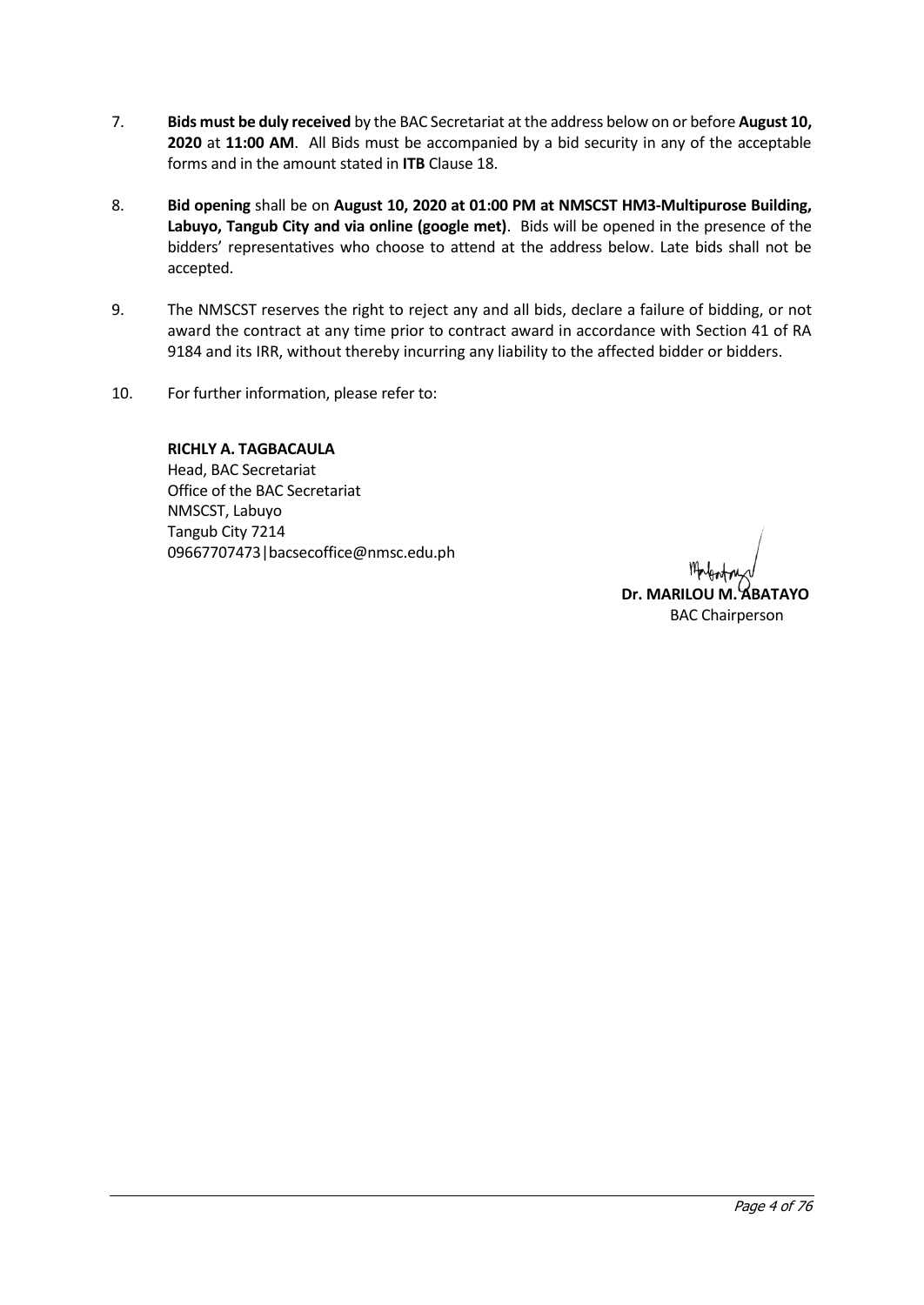## **TABLE OF CONTENTS**

<span id="page-4-0"></span>

| А.        |                                                                        |  |
|-----------|------------------------------------------------------------------------|--|
| 1.        |                                                                        |  |
| 2.        |                                                                        |  |
| 3.        |                                                                        |  |
| 4.        |                                                                        |  |
| 5.        |                                                                        |  |
| 6.        |                                                                        |  |
| 7.        |                                                                        |  |
| 8.        |                                                                        |  |
| <b>B.</b> |                                                                        |  |
| 9.        |                                                                        |  |
| 10.       |                                                                        |  |
| C.        |                                                                        |  |
| 11.       |                                                                        |  |
| 12.       | Documents Comprising the Bid: Eligibility and Technical Components  14 |  |
| 13.       |                                                                        |  |
| 14.       |                                                                        |  |
| 15.       |                                                                        |  |
| 16.       |                                                                        |  |
| 17.       |                                                                        |  |
| 18.       |                                                                        |  |
| 19.       |                                                                        |  |
| 20.       |                                                                        |  |
| D.        |                                                                        |  |
| 21.       |                                                                        |  |
| 22.       |                                                                        |  |
| 23.       |                                                                        |  |
| 24.       |                                                                        |  |
| E.        |                                                                        |  |
| 25.       |                                                                        |  |
| 26.       |                                                                        |  |
| 27.       |                                                                        |  |
| 28.       |                                                                        |  |
| 29.       |                                                                        |  |
| 30.       |                                                                        |  |
| F.        |                                                                        |  |
| 31.       |                                                                        |  |
| 32.       |                                                                        |  |
| 33.       |                                                                        |  |
| 34.       |                                                                        |  |
| 35.       |                                                                        |  |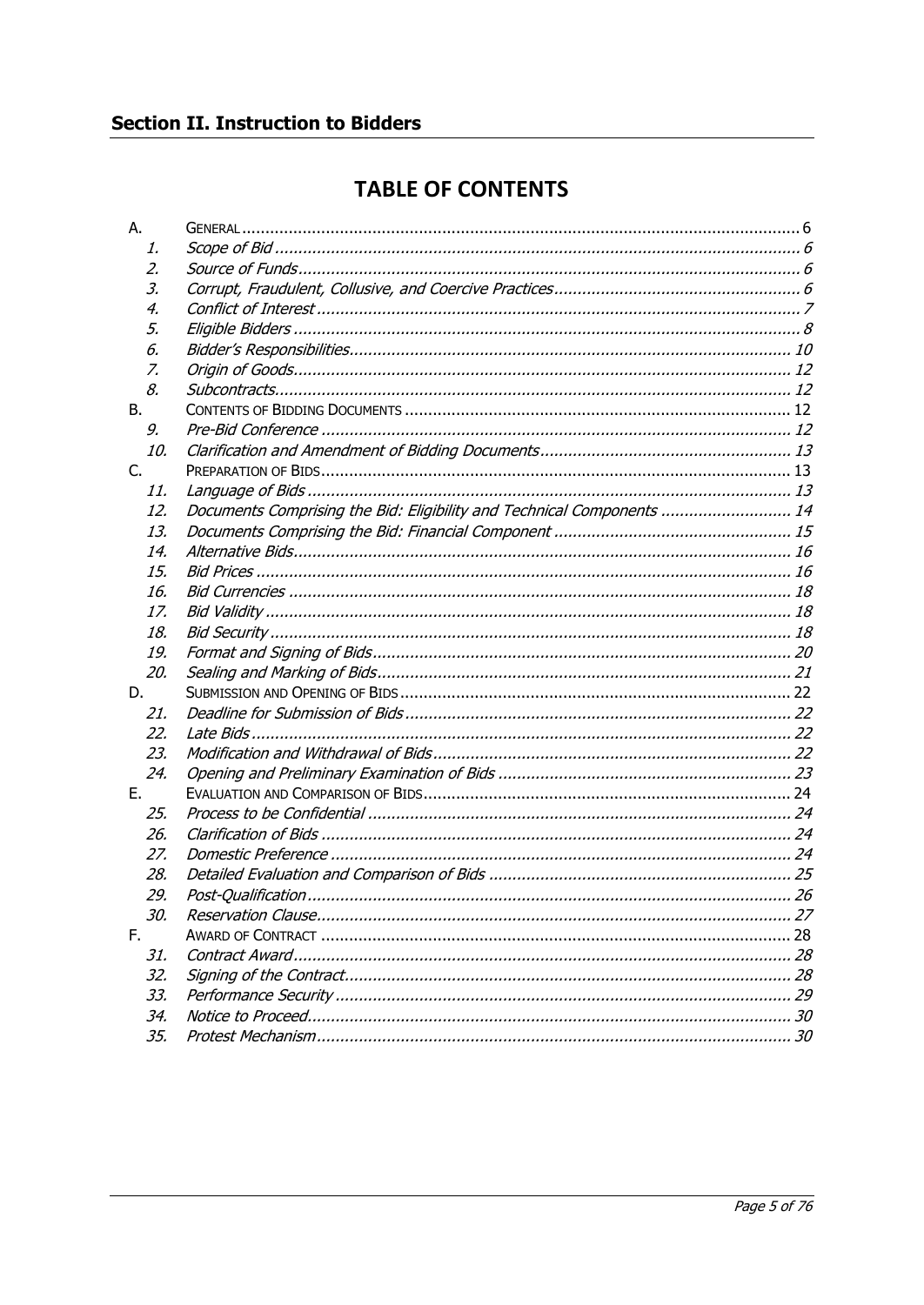#### <span id="page-5-6"></span>A. General

- <span id="page-5-5"></span><span id="page-5-1"></span><span id="page-5-0"></span>1. Scope of Bid
	- 1.1. The Procuring Entity named in the [BDS](#page-30-1) invites bids for the supply and delivery of the Goods as described in **Error! Reference source not found.**.
	- 1.2. The name, identification, and number of lots specific to this bidding are provided in the BDS. The contracting strategy and basis of evaluation of lots is described in **ITB** Clause [28.](#page-24-1)
- <span id="page-5-7"></span>2. Source of Funds

The Procuring Entity has a budget or has received funds from the Funding Source named in the BDS, and in the amount indicated in the BDS. It intends to apply part of the funds received for the Project, as defined in the BDS, to cover eligible payments under the contract.

- <span id="page-5-8"></span><span id="page-5-4"></span><span id="page-5-3"></span><span id="page-5-2"></span>3. Corrupt, Fraudulent, Collusive, and Coercive Practices
	- 3.1. Unless otherwise specified in the BDS, the Procuring Entity as well as the bidders and suppliers shall observe the highest standard of ethics during the procurement and execution of the contract. In pursuance of this policy, the Procuring Entity:
		- (a) defines, for purposes of this provision, the terms set forth below as follows:
			- (i) "corrupt practice" means behavior on the part of officials in the public or private sectors by which they improperly and unlawfully enrich themselves, others, or induce others to do so, by misusing the position in which they are placed, and includes the offering, giving, receiving, or soliciting of anything of value to influence the action of any such official in the procurement process or in contract execution; entering, on behalf of the government, into any contract or transaction manifestly and grossly disadvantageous to the same, whether or not the public officer profited or will profit thereby, and similar acts as provided in RA 3019.
			- (ii) "fraudulent practice" means a misrepresentation of facts in order to influence a procurement process or the execution of a contract to the detriment of the Procuring Entity, and includes collusive practices among Bidders (prior to or after bid submission) designed to establish bid prices at artificial, non-competitive levels and to deprive the Procuring Entity of the benefits of free and open competition.
			- (iii) "collusive practices" means a scheme or arrangement between two or more Bidders, with or without the knowledge of the Procuring Entity, designed to establish bid prices at artificial, non-competitive levels.
			- (iv) "coercive practices" means harming or threatening to harm, directly or indirectly, persons, or their property to influence their participation in a procurement process, or affect the execution of a contract;
			- (v) "obstructive practice" is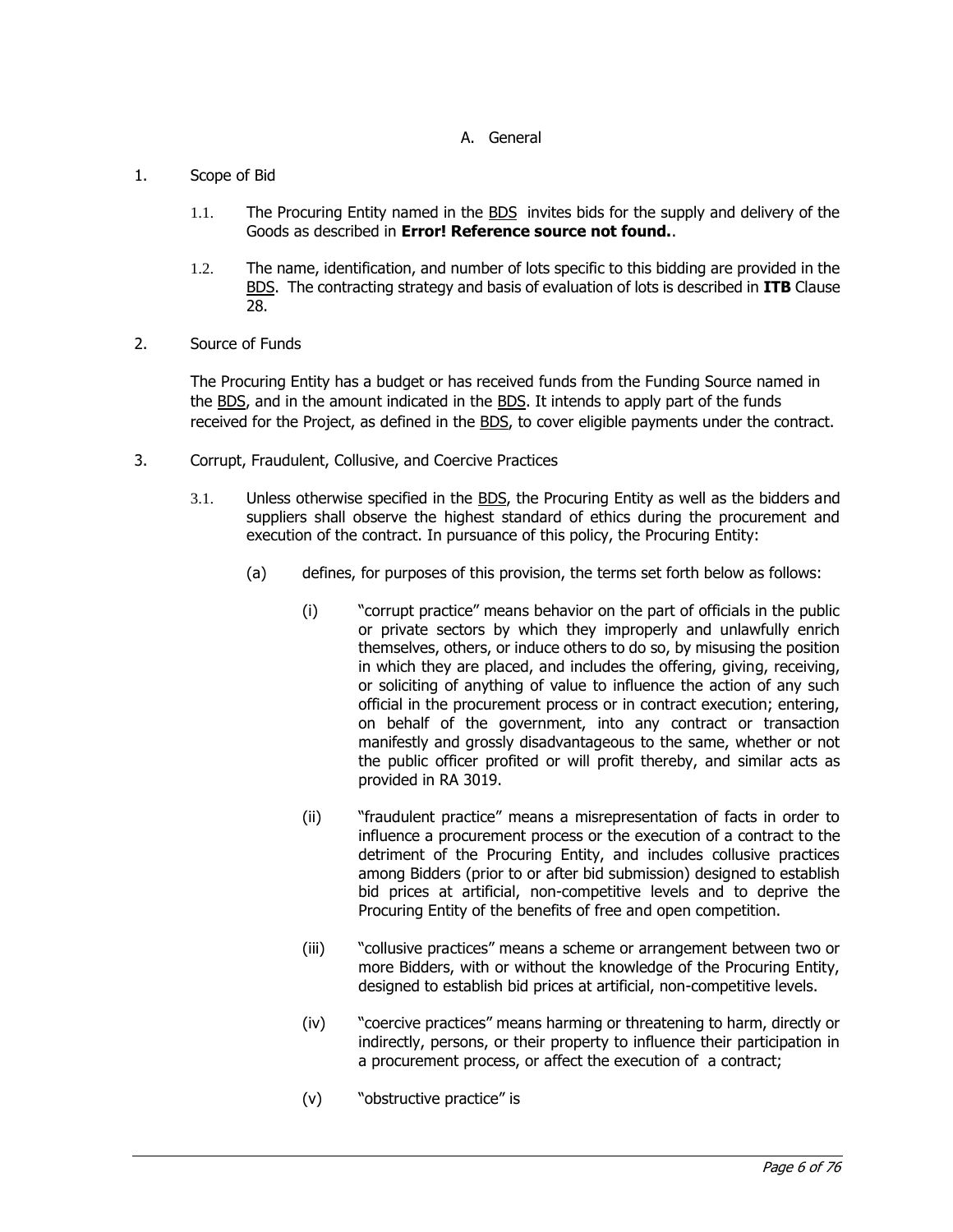- (aa) deliberately destroying, falsifying, altering or concealing of evidence material to an administrative proceedings or investigation or making false statements to investigators in order to materially impede an administrative proceedings or investigation of the Procuring Entity or any foreign government/foreign or international financing institution into allegations of a corrupt, fraudulent, coercive or collusive practice; and/or threatening, harassing or intimidating any party to prevent it from disclosing its knowledge of matters relevant to the administrative proceedings or investigation or from pursuing such proceedings or investigation; or
- (bb) acts intended to materially impede the exercise of the inspection and audit rights of the Procuring Entity or any foreign government/foreign or international financing institution herein.
- (b) will reject a proposal for award if it determines that the Bidder recommended for award has engaged in any of the practices mentioned in this Clause for purposes of competing for the contract.
- 3.2. Further, the Procuring Entity will seek to impose the maximum civil, administrative, and/or criminal penalties available under applicable laws on individuals and organizations deemed to be involved in any of the practices mentioned in **ITB** Clause [3.1\(a\).](#page-5-4)
- 3.3. Furthermore, the Funding Source and the Procuring Entity reserve the right to inspect and audit records and accounts of a bidder or supplier in the bidding for and performance of a contract themselves or through independent auditors as reflected in the **GCC** Clause [3.](#page-36-0)
- <span id="page-6-0"></span>4. Conflict of Interest
	- 4.1. All Bidders found to have conflicting interests shall be disqualified to participate in the procurement at hand, without prejudice to the imposition of appropriate administrative, civil, and criminal sanctions. A Bidder may be considered to have conflicting interests with another Bidder in any of the events described in paragraphs (a) through (c) below and a general conflict of interest in any of the circumstances set out in paragraphs (d) through (g) below:
		- (a) A Bidder has controlling shareholders in common with another Bidder;
		- (b) A Bidder receives or has received any direct or indirect subsidy from any other Bidder;
		- (c) A Bidder has the same legal representative as that of another Bidder for purposes of this bid;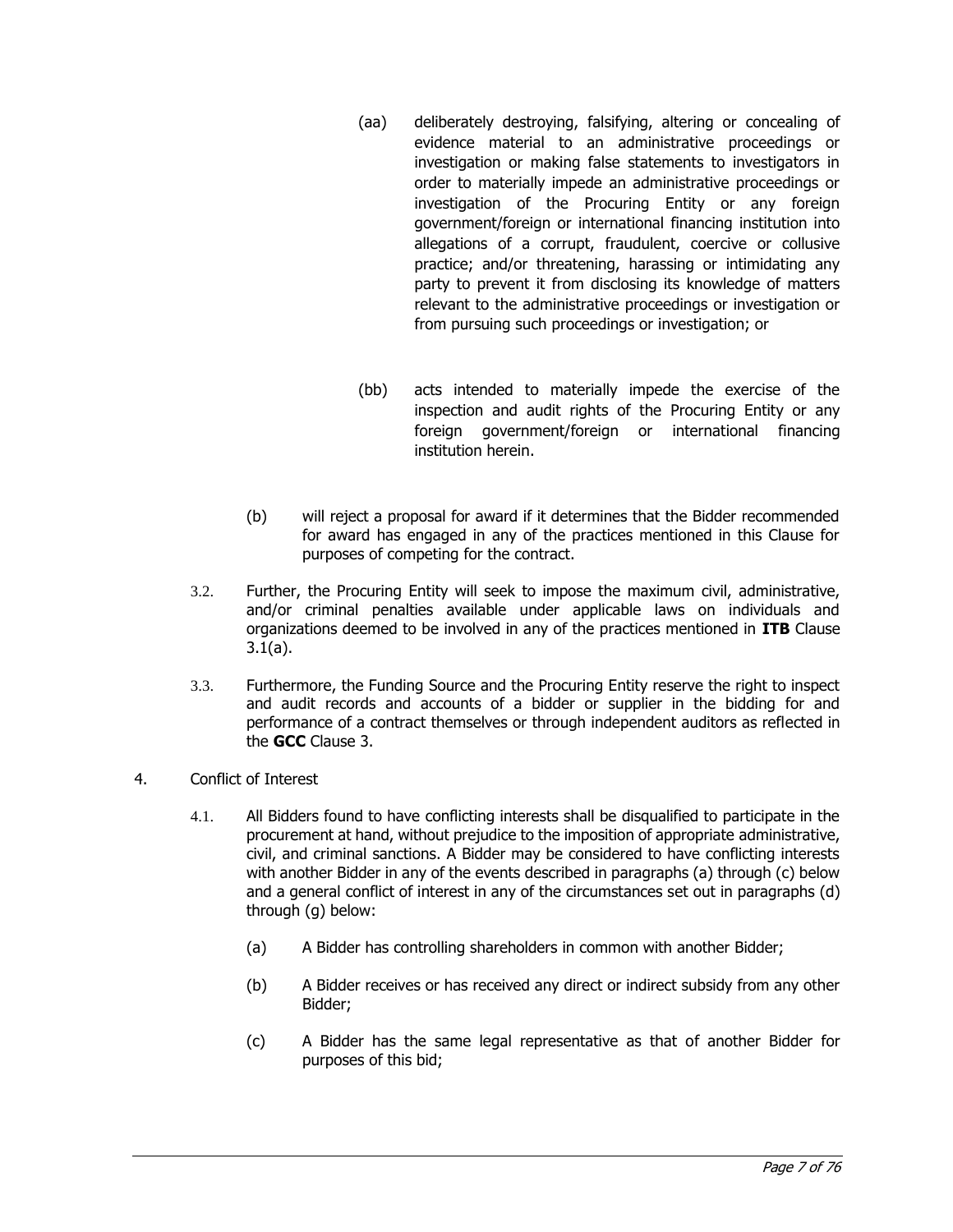- (d) A Bidder has a relationship, directly or through third parties, that puts them in a position to have access to information about or influence on the bid of another Bidder or influence the decisions of the Procuring Entity regarding this bidding process;
- (e) A Bidder submits more than one bid in this bidding process. However, this does not limit the participation of subcontractors in more than one bid;
- (f) A Bidder who participated as a consultant in the preparation of the design or technical specifications of the Goods and related services that are the subject of the bid; or
- (g) A Bidder who lends, or temporarily seconds, its personnel to firms or organizations which are engaged in consulting services for the preparation related to procurement for or implementation of the project, if the personnel would be involved in any capacity on the same project.
- 4.2. In accordance with Section 47 of the IRR of RA 9184, all Bidding Documents shall be accompanied by a sworn affidavit of the Bidder that it is not related to the Head of the Procuring Entity (HoPE), members of the Bids and Awards Committee (BAC), members of the Technical Working Group (TWG), members of the BAC Secretariat, the head of the Project Management Office (PMO) or the end-user unit, and the project consultants, by consanguinity or affinity up to the third civil degree. On the part of the Bidder, this Clause shall apply to the following persons:
	- (a) If the Bidder is an individual or a sole proprietorship, to the Bidder himself;
	- (b) If the Bidder is a partnership, to all its officers and members;
	- (c) If the Bidder is a corporation, to all its officers, directors, and controlling stockholders;
	- (d) If the Bidder is a cooperative, to all its officers, directors, and controlling shareholders or members; and
	- (e) If the Bidder is a joint venture  $(JV)$ , the provisions of items  $(a)$ ,  $(b)$ ,  $(c)$ , or  $(d)$ of this Clause shall correspondingly apply to each of the members of the said JV, as may be appropriate.

Relationship of the nature described above or failure to comply with this Clause will result in the automatic disqualification of a Bidder.

- <span id="page-7-2"></span><span id="page-7-1"></span><span id="page-7-0"></span>5. Eligible Bidders
	- 5.1. Unless otherwise provided in the [BDS,](#page-30-2) the following persons shall be eligible to participate in this bidding:
		- (a) Duly licensed Filipino citizens/sole proprietorships;
		- (b) Partnerships duly organized under the laws of the Philippines and of which at least sixty percent (60%) of the interest belongs to citizens of the Philippines;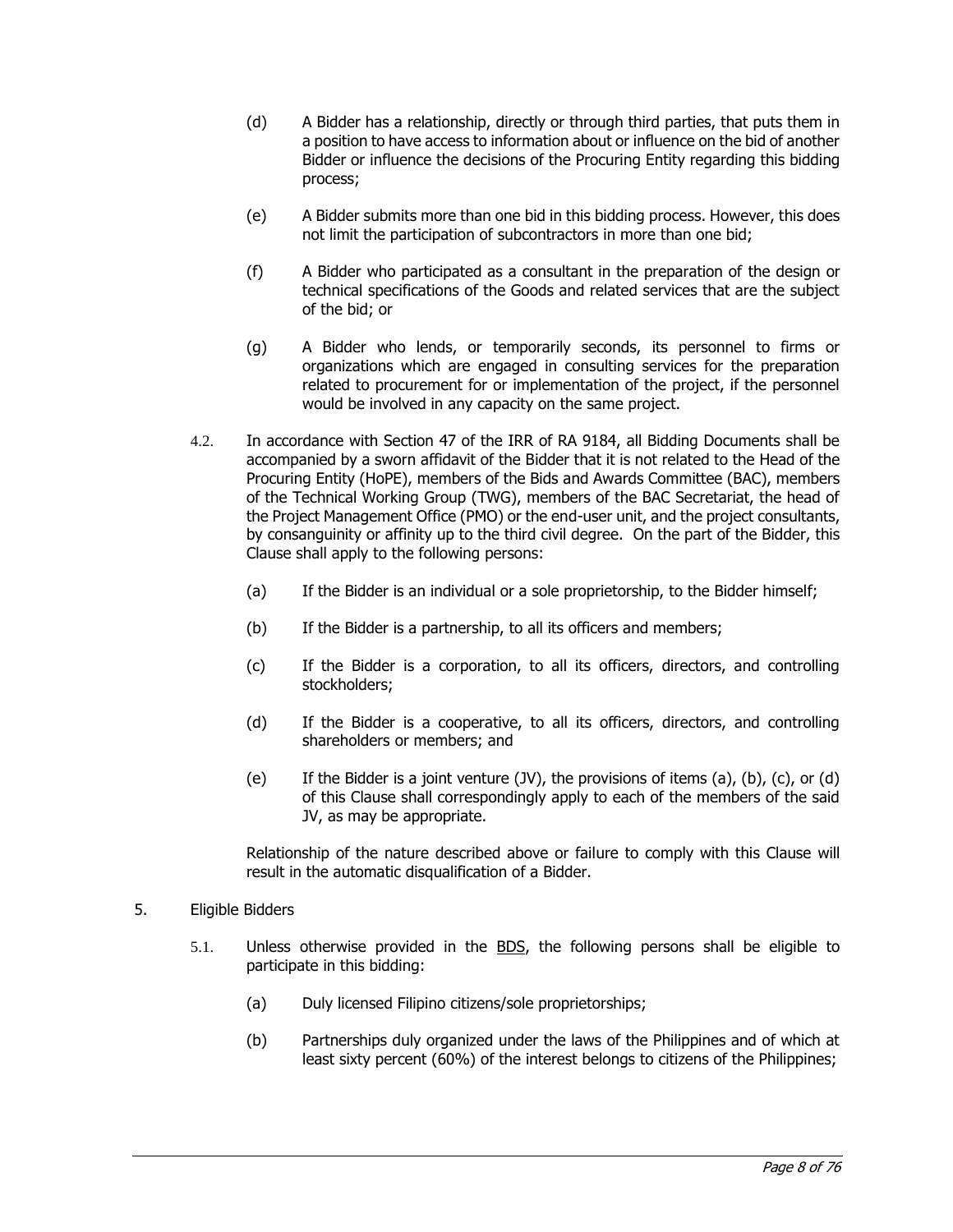- (c) Corporations duly organized under the laws of the Philippines, and of which at least sixty percent (60%) of the outstanding capital stock belongs to citizens of the Philippines;
- (d) Cooperatives duly organized under the laws of the Philippines; and
- (e) Persons/entities forming themselves into a Joint Venture  $JV$ , *i.e.*, a group of two (2) or more persons/entities that intend to be jointly and severally responsible or liable for a particular contract: Provided, however, that Filipino ownership or interest of the JV concerned shall be at least sixty percent (60%).
- <span id="page-8-1"></span><span id="page-8-0"></span>5.2. Foreign bidders may be eligible to participate when any of the following circumstances exist, as specified in the BDS:
	- (a) When a Treaty or International or Executive Agreement as provided in Section 4 of RA 9184 and its IRR allow foreign bidders to participate;
	- (b) Citizens, corporations, or associations of a country, the laws or regulations of which grant reciprocal rights or privileges to citizens, corporations, or associations of the Philippines;
	- (c) When the Goods sought to be procured are not available from local suppliers; or
	- (d) When there is a need to prevent situations that defeat competition or restrain trade.
- 5.3. Government owned or –controlled corporations (GOCCs) may be eligible to participate only if they can establish that they (a) are legally and financially autonomous, (b) operate under commercial law, and (c) are not attached agencies of the Procuring Entity.
- <span id="page-8-2"></span>5.4. Unless otherwise provided in the BDS, the Bidder must have completed a Single Largest Completed Contract (SLCC) similar to the Project and the value of which, adjusted, if necessary, by the Bidder to current prices using the Philippine Statistics Authority (PSA) consumer price index, must be at least equivalent to a percentage of the ABC stated in the BDS.

For this purpose, contracts similar to the Project shall be those described in the BDS, and completed within the relevant period stated in the Invitation to Bid and **ITB** Clause 12.1(a)(ii).

5.5. The Bidder must submit a computation of its Net Financial Contracting Capacity (NFCC), which must be at least equal to the ABC to be bid, calculated as follows:

> $NFCC = [(Current assets minus current liabilities) (15)] minus the value of all$ outstanding or uncompleted portions of the projects under ongoing contracts, including awarded contracts yet to be started, coinciding with the contract to be bid.

The values of the domestic bidder's current assets and current liabilities shall be based on the latest Audited Financial Statements submitted to the BIR.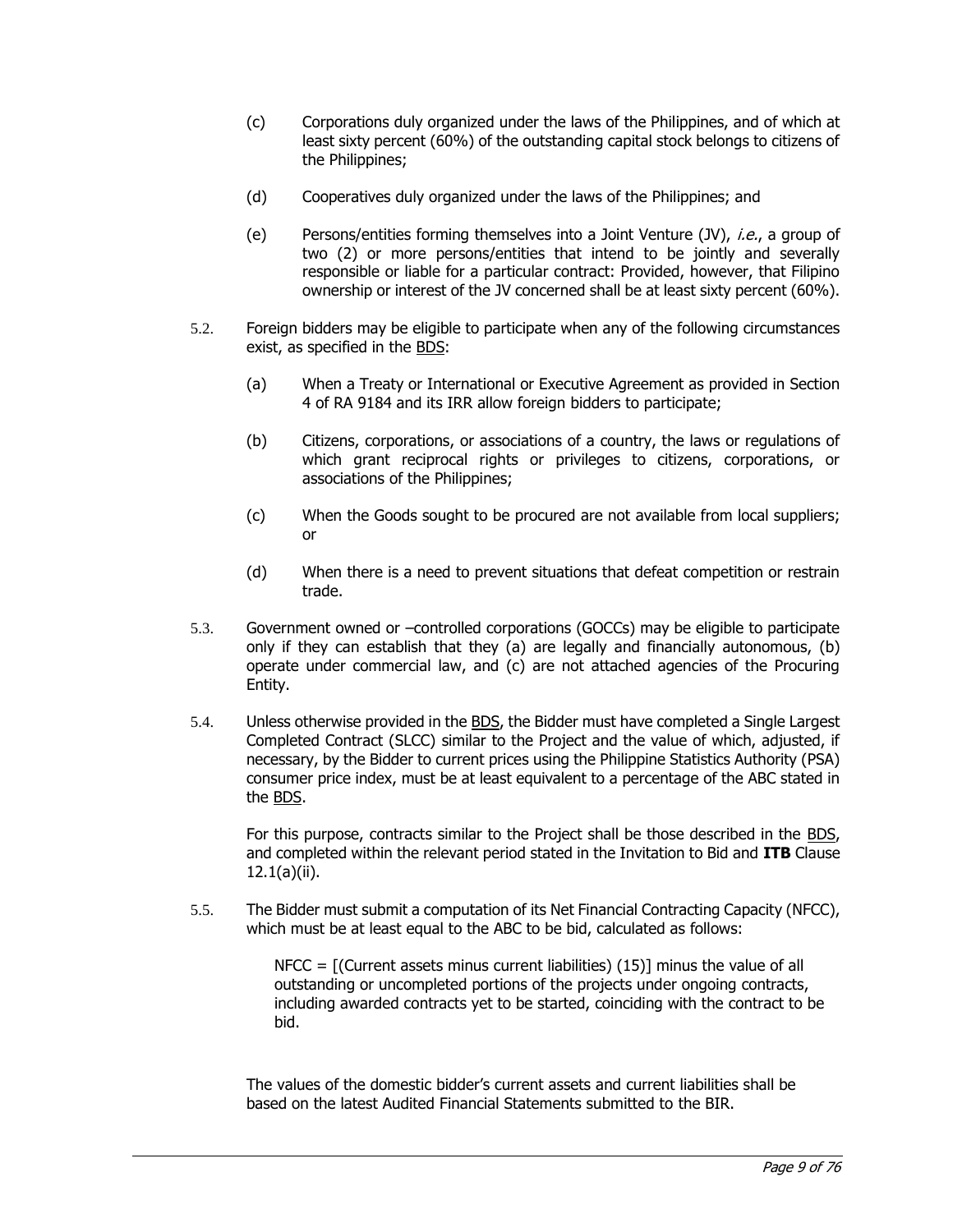For purposes of computing the foreign bidders' NFCC, the value of the current assets and current liabilities shall be based on their audited financial statements prepared in accordance with international financial reporting standards.

If the prospective bidder opts to submit a committed Line of Credit, it must be at least equal to ten percent (10%) of the ABC to be bid. If issued by a foreign universal or commercial bank, it shall be confirmed or authenticated by a local universal or commercial bank.

- <span id="page-9-0"></span>6. Bidder's Responsibilities
	- 6.1. The Bidder or its duly authorized representative shall submit a sworn statement in the form prescribed in **Error! Reference source not found.** as required in **ITB** Clause  $12.1(b)(iii)$ .
	- 6.2. The Bidder is responsible for the following:
		- (a) Having taken steps to carefully examine all of the Bidding Documents;
		- (b) Having acknowledged all conditions, local or otherwise, affecting the implementation of the contract;
		- (c) Having made an estimate of the facilities available and needed for the contract to be bid, if any;
		- (d) Having complied with its responsibility to inquire or secure Supplemental/Bid Bulletin(s) as provided under **ITB** Clause [10.4.](#page-12-3)
		- (e) Ensuring that it is not "blacklisted" or barred from bidding by the GOP or any of its agencies, offices, corporations, or LGUs, including foreign government/foreign or international financing institution whose blacklisting rules have been recognized by the GPPB;
		- (f) Ensuring that each of the documents submitted in satisfaction of the bidding requirements is an authentic copy of the original, complete, and all statements and information provided therein are true and correct;
		- (g) Authorizing the HoPE or its duly authorized representative/s to verify all the documents submitted;
		- (h) Ensuring that the signatory is the duly authorized representative of the Bidder, and granted full power and authority to do, execute and perform any and all acts necessary and/or to represent the Bidder in the bidding, with the duly notarized Secretary's Certificate attesting to such fact, if the Bidder is a corporation, partnership, cooperative, or joint venture;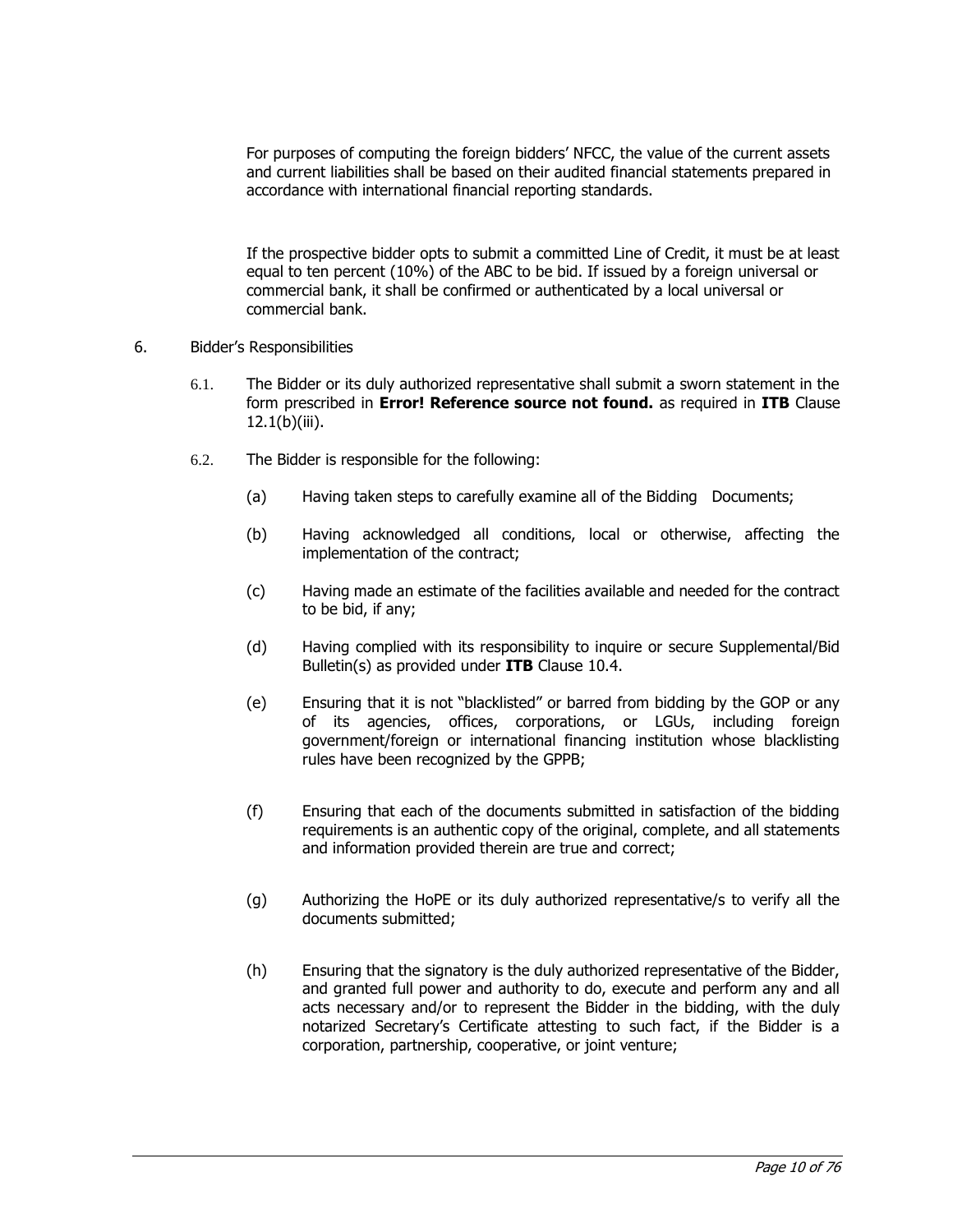- (i) Complying with the disclosure provision under Section 47 of RA 9184 and its IRR in relation to other provisions of RA 3019;
- (j) Complying with existing labor laws and standards, in the case of procurement of services; Moreover, bidder undertakes to:
	- (i) Ensure the entitlement of workers to wages, hours of work, safety and health and other prevailing conditions of work as established by national laws, rules and regulations; or collective bargaining agreement; or arbitration award, if and when applicable.

In case there is a finding by the Procuring Entity or the DOLE of underpayment or non-payment of workers' wage and wage-related benefits, bidder agrees that the performance security or portion of the contract amount shall be withheld in favor of the complaining workers pursuant to appropriate provisions of Republic Act No. 9184 without prejudice to the institution of appropriate actions under the Labor Code, as amended, and other social legislations.

(ii) Comply with occupational safety and health standards and to correct deficiencies, if any.

> In case of imminent danger, injury or death of the worker, bidder undertakes to suspend contract implementation pending clearance to proceed from the DOLE Regional Office and to comply with Work Stoppage Order; and

- (iii) Inform the workers of their conditions of work, labor clauses under the contract specifying wages, hours of work and other benefits under prevailing national laws, rules and regulations; or collective bargaining agreement; or arbitration award, if and when applicable, through posting in two (2) conspicuous places in the establishment's premises; and
- (k) Ensuring that it did not give or pay, directly or indirectly, any commission, amount, fee, or any form of consideration, pecuniary or otherwise, to any person or official, personnel or representative of the government in relation to any procurement project or activity.

Failure to observe any of the above responsibilities shall be at the risk of the Bidder concerned.

- 6.3. The Bidder is expected to examine all instructions, forms, terms, and specifications in the Bidding Documents.
- 6.4. It shall be the sole responsibility of the Bidder to determine and to satisfy itself by such means as it considers necessary or desirable as to all matters pertaining to the contract to be bid, including: (a) the location and the nature of this Project; (b) climatic conditions; (c) transportation facilities; and (d) other factors that may affect the cost, duration, and execution or implementation of this Project.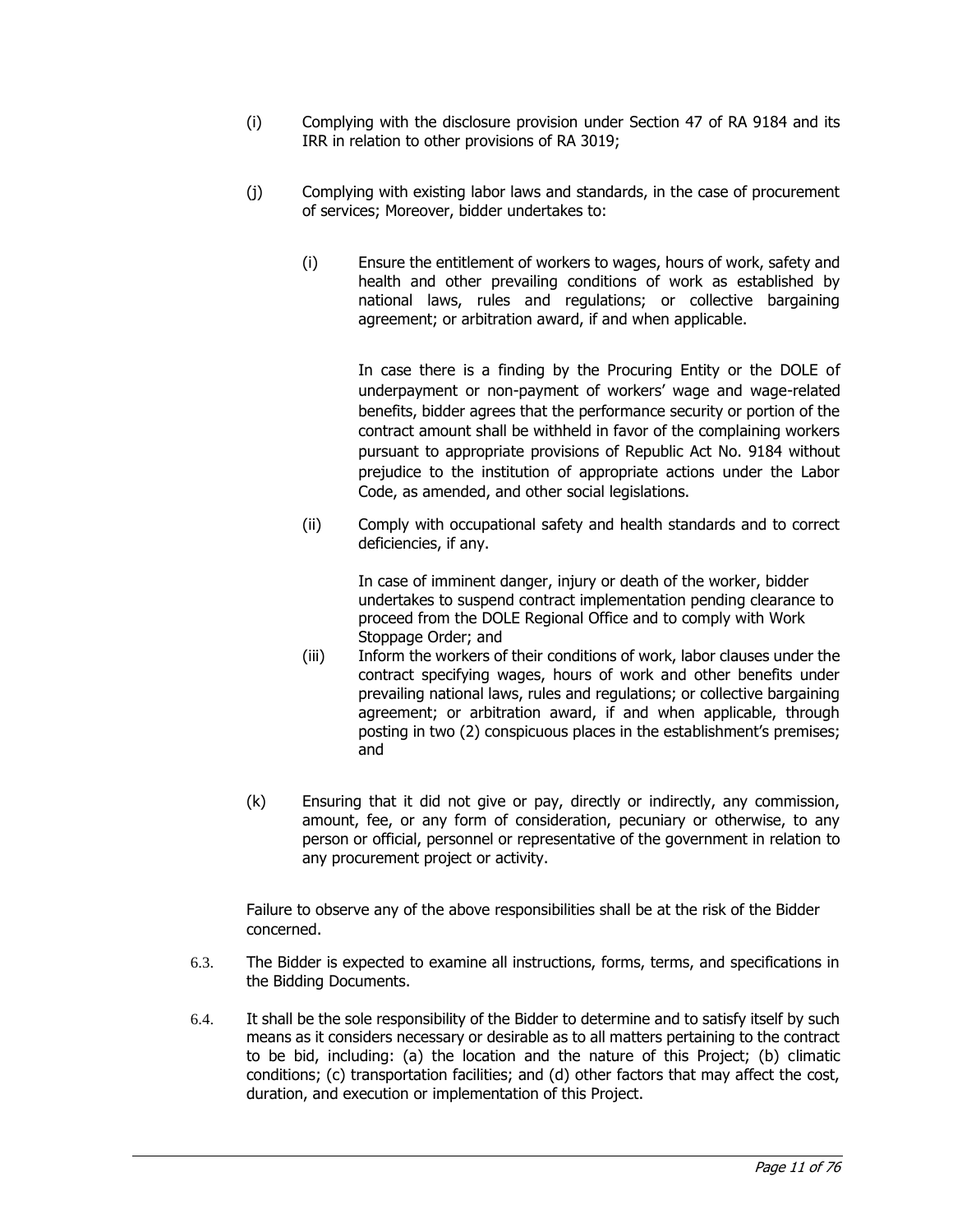- 6.5. The Procuring Entity shall not assume any responsibility regarding erroneous interpretations or conclusions by the prospective or eligible bidder out of the data furnished by the procuring entity. However, the Procuring Entity shall ensure that all information in the Bidding Documents, including bid/supplemental bid bulletin/s issued, are correct and consistent.
- 6.6. Before submitting their bids, the Bidder is deemed to have become familiar with all existing laws, decrees, ordinances, acts and regulations of the Philippines which may affect this Project in any way.
- 6.7. The Bidder shall bear all costs associated with the preparation and submission of his bid, and the Procuring Entity will in no case be responsible or liable for those costs, regardless of the conduct or outcome of the bidding process.
- 6.8. The Bidder should note that the Procuring Entity will accept bids only from those that have paid the applicable fee for the Bidding Documents at the office indicated in the Invitation to Bid.
- <span id="page-11-4"></span>7. Origin of Goods

Unless otherwise indicated in the BDS, there is no restriction on the origin of goods other than those prohibited by a decision of the United Nations Security Council taken under Chapter VII of the Charter of the United Nations, subject to **ITB** Clause [27.1.](#page-23-4)

- <span id="page-11-6"></span><span id="page-11-5"></span><span id="page-11-1"></span><span id="page-11-0"></span>8. Subcontracts
	- 8.1. Unless otherwise specified in the BDS, the Bidder may subcontract portions of the Goods to an extent as may be approved by the Procuring Entity and stated in the BDS. However, subcontracting of any portion shall not relieve the Bidder from any liability or obligation that may arise from the contract for this Project.
	- 8.2. Subcontractors must submit the documentary requirements under **ITB** Clause 12 and comply with the eligibility criteria specified in the **BDS.** In the event that any subcontractor is found by the Procuring Entity to be ineligible, the subcontracting of such portion of the Goods shall be disallowed.
	- 8.3. The Bidder may identify the subcontractor to whom a portion of the Goods will be subcontracted at any stage of the bidding process or during contract implementation. If the Bidder opts to disclose the name of the subcontractor during bid submission, the Bidder shall include the required documents as part of the technical component of its bid.
		- B. Contents of Bidding Documents

#### <span id="page-11-7"></span><span id="page-11-3"></span><span id="page-11-2"></span>9. Pre-Bid Conference

9.1. (a) If so specified in the BDS, a pre-bid conference shall be held at the venue and on the date indicated therein, to clarify and address the Bidders' questions on the technical and financial components of this Project.

(b) The pre-bid conference shall be held at least twelve (12) calendar days before the deadline for the submission and receipt of bids, but not earlier than seven (7) calendar days from the posting of the invitation to bid/bidding documents in the PhilGEPS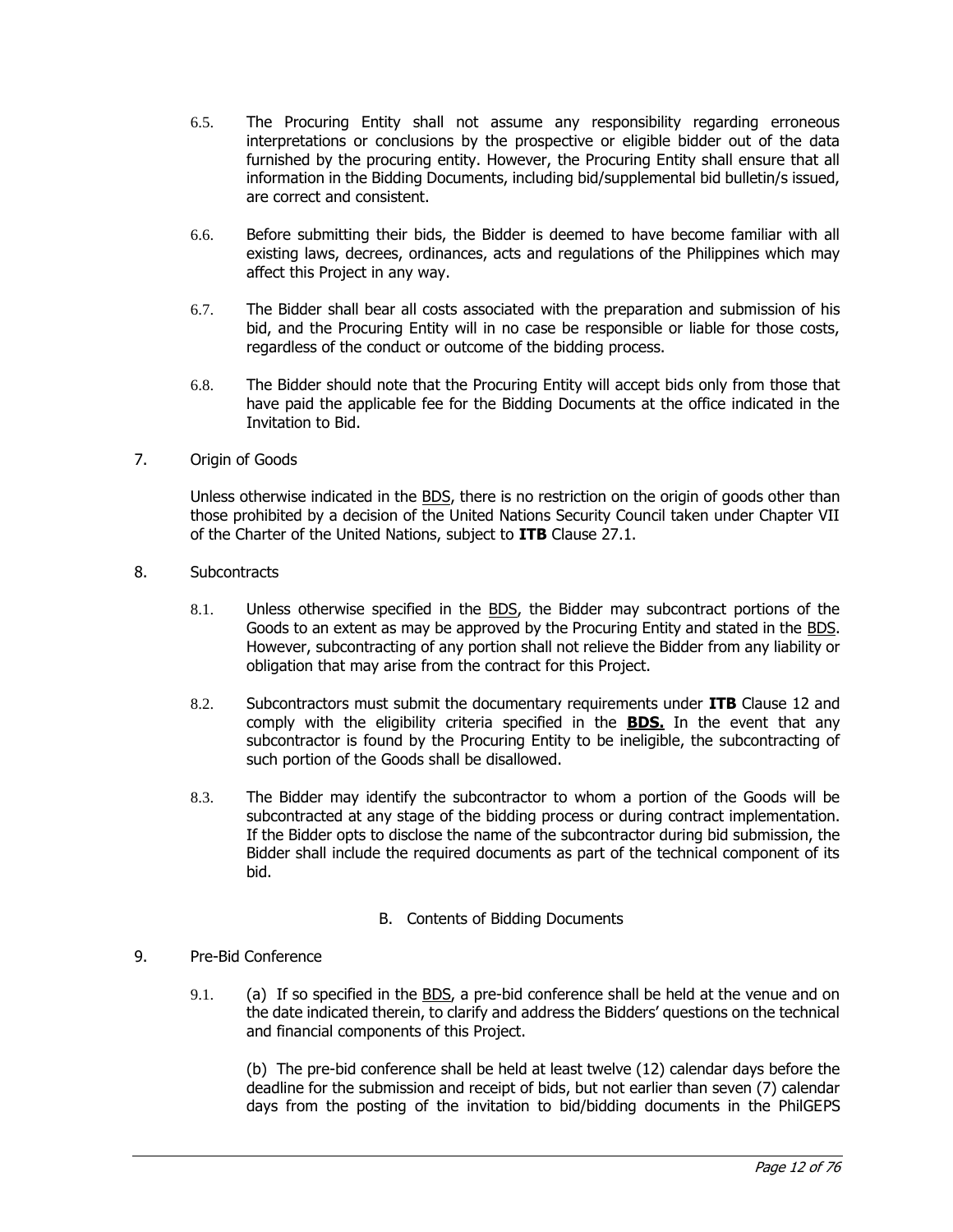website. If the Procuring Entity determines that, by reason of the method, nature, or complexity of the contract to be bid, or when international participation will be more advantageous to the GOP, a longer period for the preparation of bids is necessary, the pre-bid conference shall be held at least thirty (30) calendar days before the deadline for the submission and receipt of bids, as specified in the BDS.

- 9.2. Bidders are encouraged to attend the pre-bid conference to ensure that they fully understand the Procuring Entity's requirements. Non-attendance of the Bidder will in no way prejudice its bid; however, the Bidder is expected to know the changes and/or amendments to the Bidding Documents as recorded in the minutes of the pre-bid conference and the Supplemental/Bid Bulletin. The minutes of the pre-bid conference shall be recorded and prepared not later than five (5) calendar days after the pre-bid conference. The minutes shall be made available to prospective bidders not later than five (5) days upon written request.
- 9.3 Decisions of the BAC amending any provision of the bidding documents shall be issued in writing through a Supplemental/Bid Bulletin at least seven (7) calendar days before the deadline for the submission and receipt of bids.
- <span id="page-12-4"></span><span id="page-12-0"></span>10. Clarification and Amendment of Bidding Documents
	- 10.1. Prospective bidders may request for clarification on and/or interpretation of any part of the Bidding Documents. Such request must be in writing and submitted to the Procuring Entity at the address indicated in the BDS at least ten (10) calendar days before the deadline set for the submission and receipt of Bids.
	- 10.2. The BAC shall respond to the said request by issuing a Supplemental/Bid Bulletin, to be made available to all those who have properly secured the Bidding Documents, at least seven (7) calendar days before the deadline for the submission and receipt of Bids.
	- 10.3. Supplemental/Bid Bulletins may also be issued upon the Procuring Entity's initiative for purposes of clarifying or modifying any provision of the Bidding Documents not later than seven (7) calendar days before the deadline for the submission and receipt of Bids. Any modification to the Bidding Documents shall be identified as an amendment.
	- 10.4. Any Supplemental/Bid Bulletin issued by the BAC shall also be posted in the PhilGEPS and the website of the Procuring Entity concerned, if available, and at any conspicuous place in the premises of the Procuring Entity concerned. It shall be the responsibility of all Bidders who have properly secured the Bidding Documents to inquire and secure Supplemental/Bid Bulletins that may be issued by the BAC. However, Bidders who have submitted bids before the issuance of the Supplemental/Bid Bulletin must be informed and allowed to modify or withdraw their bids in accordance with **ITB** Clause [23.](#page-21-4)
		- C. Preparation of Bids

#### <span id="page-12-3"></span><span id="page-12-2"></span><span id="page-12-1"></span>11. Language of Bids

The eligibility requirements or statements, the bids, and all other documents to be submitted to the BAC must be in English. If the eligibility requirements or statements, the bids, and all other documents submitted to the BAC are in foreign language other than English, it must be accompanied by a translation of the documents in English. The documents shall be translated by the relevant foreign government agency, the foreign government agency authorized to translate documents, or a registered translator in the foreign bidder's country; and shall be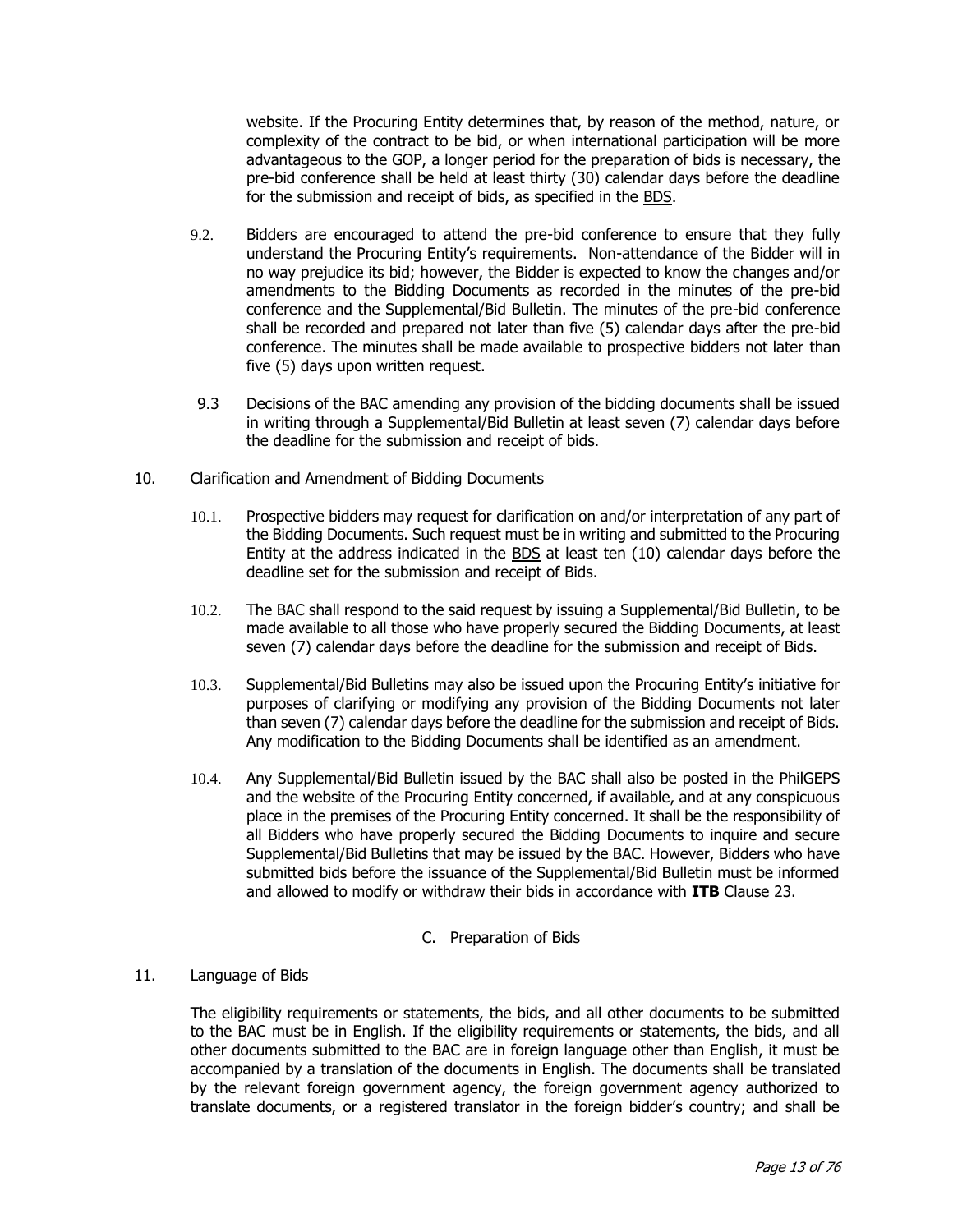authenticated by the appropriate Philippine foreign service establishment/post or the equivalent office having jurisdiction over the foreign bidder's affairs in the Philippines. The English translation shall govern, for purposes of interpretation of the bid.

- <span id="page-13-2"></span><span id="page-13-1"></span><span id="page-13-0"></span>12. Documents Comprising the Bid: Eligibility and Technical Components
	- 12.1. Unless otherwise indicated in the BDS, the first envelope shall contain the following eligibility and technical documents:
		- (a) Eligibility Documents –

#### Class "A" Documents:

- (i) PhilGEPS Certificate of Registration and Membership in accordance with Section 8.5.2 of the IRR, except for foreign bidders participating in the procurement by a Philippine Foreign Service Office or Post, which shall submit their eligibility documents under Section 23.1 of the IRR, provided, that the winning bidder shall register with the PhilGEPS in accordance with section 37.1.4 of the IRR.
- (ii) Statement of all its ongoing government and private contracts, including contracts awarded but not yet started, if any, whether similar or not similar in nature and complexity to the contract to be bid; and

Statement of the Bidder's SLCC similar to the contract to be bid, in accordance with ITB Clause 5.4, within the relevant period as provided in the BDS.

The two statements required shall indicate for each contract the following:

- (ii.1) name of the contract;
- (ii.2) date of the contract;
- (ii.3) contract duration;
- (ii.4) owner's name and address;
	- (ii.5) kinds of Goods;
	- (ii.6) For Statement of Ongoing Contracts amount of contract and value of outstanding contracts;
	- (ii.7) For Statement of SLCC amount of completed contracts, adjusted by the Bidder to current prices using PSA's consumer price index, if necessary for the purpose of meeting the SLCC requirement;
	- (ii.8) date of delivery; and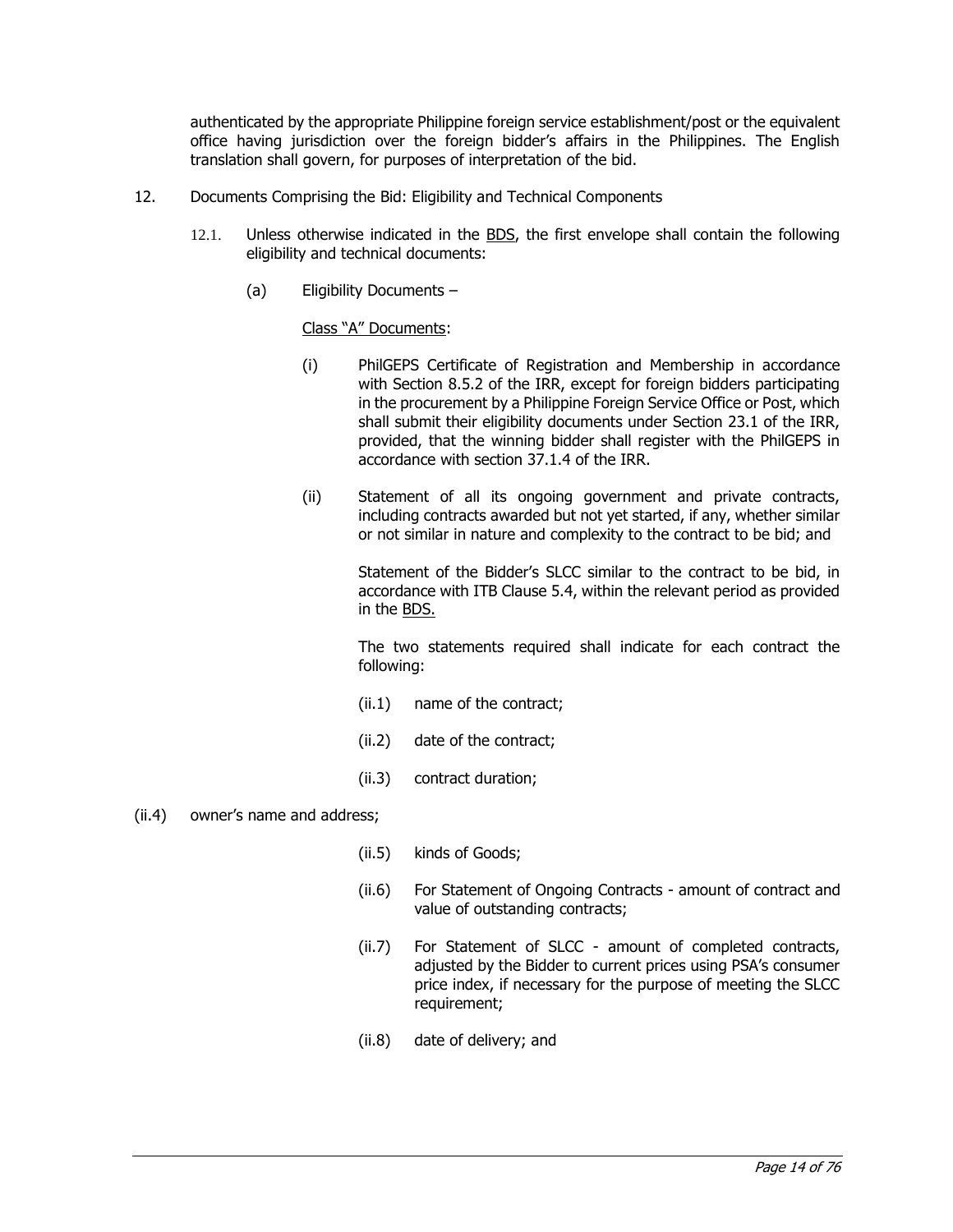- (ii.9) end user's acceptance or official receipt(s) or sales invoice issued for the contract, if completed, which shall be attached to the statements.
- (iii) NFCC computation in accordance with ITB Clause 5.5 or a committed Line of Credit from a universal or commercial bank.

#### Class "B" Document:

- (iv) If applicable, the Joint Venture Agreement (JVA) in case the joint venture is already in existence, or duly notarized statements from all the potential joint venture partners in accordance with Section 23.1(b) of the IRR.
- (b) Technical Documents
	- (i) Bid security in accordance with **ITB** Clause [18.](#page-17-3) If the Bidder opts to submit the bid security in the form of:
		- (i.1) a bank draft/guarantee or an irrevocable letter of credit issued by a foreign bank, it shall be accompanied by a confirmation from a Universal or Commercial Bank; or
		- (i.2) a surety bond, it shall be accompanied by a certification by the Insurance Commission that the surety or insurance company is authorized to issue such instruments;
	- (ii) Conformity with technical specifications, as enumerated and specified in Sections VI and VII of the Bidding Documents; and
	- (iii) Sworn statement in accordance with Section 25.3 of the IRR of RA 9184 and using the form prescribed in **Error! Reference source not f ound.**.
	- (iv) For foreign bidders claiming eligibility by reason of their country's extension of reciprocal rights to Filipinos, a certification from the relevant government office of their country stating that Filipinos are allowed to participate in their government procurement activities for the same item or product.
- <span id="page-14-4"></span><span id="page-14-3"></span><span id="page-14-2"></span><span id="page-14-1"></span><span id="page-14-0"></span>13. Documents Comprising the Bid: Financial Component
	- 13.1. Unless otherwise stated in the BDS, the financial component of the bid shall contain the following:
		- (a) Financial Bid Form, which includes bid prices and the applicable Price Schedules, in accordance with **ITB** Clauses [15.1](#page-15-2) and [15.4;](#page-16-0)
		- (b) If the Bidder claims preference as a Domestic Bidder, a certification from the DTI issued in accordance with **ITB** Clause [27,](#page-23-5) unless otherwise provided in the [BDS;](#page-31-0) and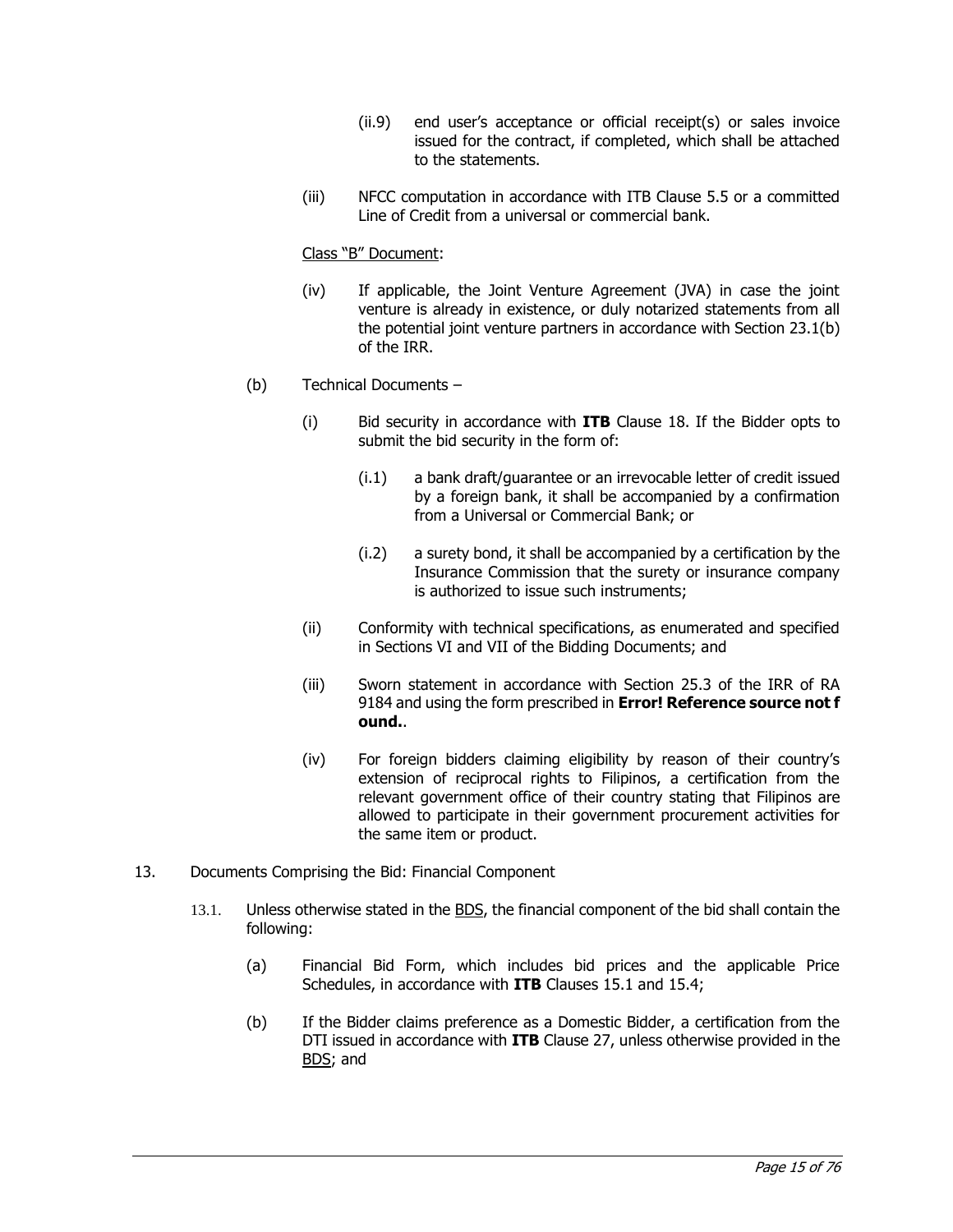- (c) Any other document related to the financial component of the bid as stated in the BDS.
- <span id="page-15-3"></span>13.2. (a) Unless otherwise stated in the BDS**,** all bids that exceed the ABC shall not be accepted.
	- (b) Unless otherwise indicated in the BDS, for foreign-funded procurement, a ceiling may be applied to bid prices provided the following conditions are met:
		- (i) Bidding Documents are obtainable free of charge on a freely accessible website. If payment of Bidding Documents is required by the procuring entity, payment could be made upon the submission of bids.
		- (ii) The procuring entity has procedures in place to ensure that the ABC is based on recent estimates made by the responsible unit of the procuring entity and that the estimates reflect the quality, supervision and risk and inflationary factors, as well as prevailing market prices, associated with the types of works or goods to be procured.
		- (iii) The procuring entity has trained cost estimators on estimating prices and analyzing bid variances.
		- (iv) The procuring entity has established a system to monitor and report bid prices relative to ABC and engineer's/procuring entity's estimate.
		- (v) The procuring entity has established a monitoring and evaluation system for contract implementation to provide a feedback on actual total costs of goods and works.

#### 14. Alternative Bids

- <span id="page-15-0"></span>14.1 Alternative Bids shall be rejected. For this purpose, alternative bid is an offer made by a Bidder in addition or as a substitute to its original bid which may be included as part of its original bid or submitted separately therewith for purposes of bidding. A bid with options is considered an alternative bid regardless of whether said bid proposal is contained in a single envelope or submitted in two (2) or more separate bid envelopes.
- 14.2 Each Bidder shall submit only one Bid, either individually or as a partner in a JV. A Bidder who submits or participates in more than one bid (other than as a subcontractor if a subcontractor is permitted to participate in more than one bid) will cause all the proposals with the Bidder's participation to be disqualified. This shall be without prejudice to any applicable criminal, civil and administrative penalties that may be imposed upon the persons and entities concerned.
- <span id="page-15-2"></span><span id="page-15-1"></span>15. Bid Prices
	- 15.1. The Bidder shall complete the appropriate Schedule of Prices included herein, stating the unit prices, total price per item, the total amount and the expected countries of origin of the Goods to be supplied under this Project.
	- 15.2. The Bidder shall fill in rates and prices for all items of the Goods described in the Schedule of Prices. Bids not addressing or providing all of the required items in the Bidding Documents including, where applicable, Schedule of Prices, shall be considered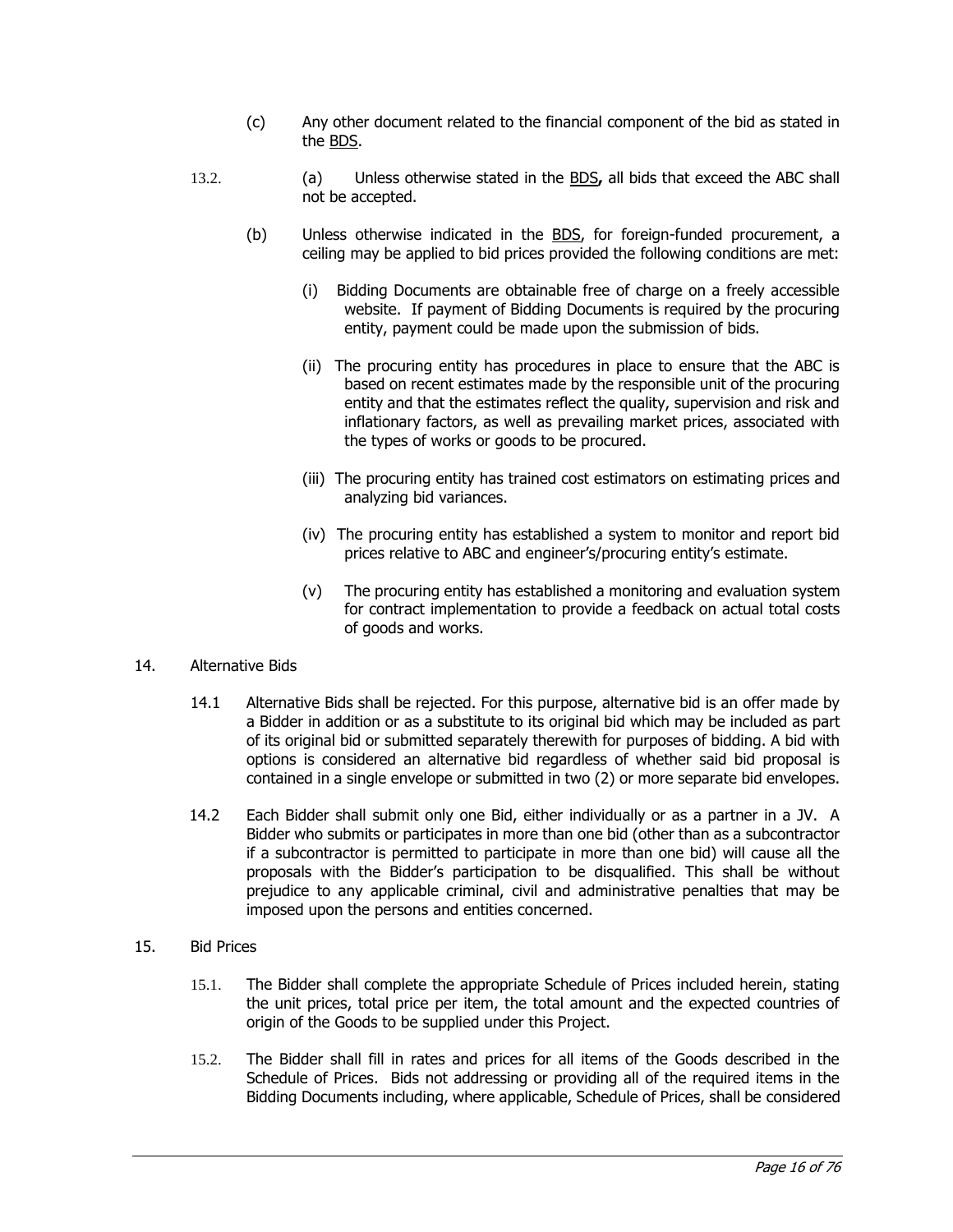non-responsive and, thus, automatically disqualified. In this regard, where a required item is provided, but no price is indicated, the same shall be considered as nonresponsive, but specifying a zero (0) or a dash (-) for the said item would mean that it is being offered for free to the Government, except those required by law or regulations to be accomplished.

- 15.3. The terms Ex Works (EXW), Cost, Insurance and Freight (CIF), Cost and Insurance Paid to (CIP), Delivered Duty Paid (DDP), and other trade terms used to describe the obligations of the parties, shall be governed by the rules prescribed in the current edition of the International Commercial Terms (INCOTERMS) published by the International Chamber of Commerce, Paris.
- <span id="page-16-0"></span>15.4. Prices indicated on the Price Schedule shall be entered separately in the following manner:
	- (a) For Goods offered from within the Procuring Entity's country:
		- (i) The price of the Goods quoted EXW (ex works, ex factory, ex warehouse, ex showroom, or off-the-shelf, as applicable);
		- (ii) The cost of all customs duties and sales and other taxes already paid or payable;
		- (iii) The cost of transportation, insurance, and other costs incidental to delivery of the Goods to their final destination; and
		- (iv) The price of other (incidental) services, if any, listed in the BDS.
	- (b) For Goods offered from abroad:
		- (i) Unless otherwise stated in the BDS, the price of the Goods shall be quoted DDP with the place of destination in the Philippines as specified in the BDS. In quoting the price, the Bidder shall be free to use transportation through carriers registered in any eligible country. Similarly, the Bidder may obtain insurance services from any eligible source country.
		- (ii) The price of other (incidental) services, if any, listed in the BDS.
	- (c) For Services, based on the form which may be prescribed by the Procuring Entity, in accordance with existing laws, rules and regulations
- <span id="page-16-1"></span>15.5. Prices quoted by the Bidder shall be fixed during the Bidder's performance of the contract and not subject to variation or price escalation on any account. A bid submitted with an adjustable price quotation shall be treated as non-responsive and shall be rejected, pursuant to **ITB** Clause [24.](#page-22-1)

All bid prices for the given scope of work in the contract as awarded shall be considered as fixed prices, and therefore not subject to price escalation during contract implementation, except under extraordinary circumstances. Upon the recommendation of the Procuring Entity, price escalation may be allowed in extraordinary circumstances as may be determined by the National Economic and Development Authority in accordance with the Civil Code of the Philippines, and upon approval by the GPPB.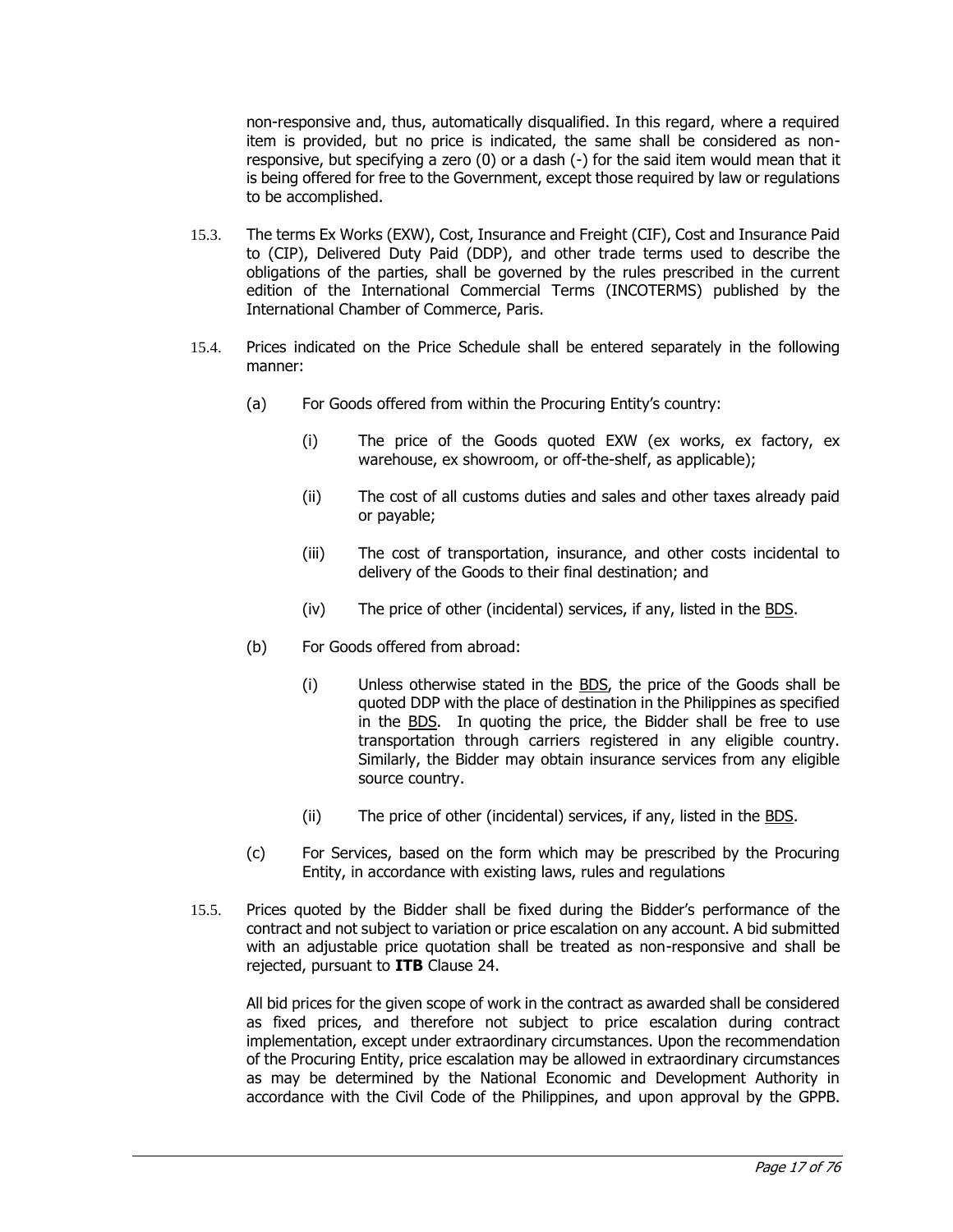Nevertheless, in cases where the cost of the awarded contract is affected by any applicable new laws, ordinances, regulations, or other acts of the GOP, promulgated after the date of bid opening, a contract price adjustment shall be made or appropriate relief shall be applied on a no loss-no gain basis.

#### <span id="page-17-4"></span>16. Bid Currencies

- <span id="page-17-6"></span><span id="page-17-1"></span>16.1. Prices shall be quoted in the following currencies:
	- (a) For Goods that the Bidder will supply from within the Philippines, the prices shall be quoted in Philippine Pesos.
	- (b) For Goods that the Bidder will supply from outside the Philippines, the prices may be quoted in the currency(ies) stated in the BDS. However, for purposes of bid evaluation, bids denominated in foreign currencies shall be converted to Philippine currency based on the exchange rate as published in the Bangko Sentral ng Pilipinas (BSP) reference rate bulletin on the day of the bid opening.
- 16.2. If so allowed in accordance with **ITB** Clause [16.1,](#page-17-4) the Procuring Entity for purposes of bid evaluation and comparing the bid prices will convert the amounts in various currencies in which the bid price is expressed to Philippine Pesos at the foregoing exchange rates.
- 16.3. Unless otherwise specified in the **BDS**, payment of the contract price shall be made in Philippine Pesos.
- <span id="page-17-7"></span><span id="page-17-5"></span><span id="page-17-2"></span>17. Bid Validity
	- 17.1. Bids shall remain valid for the period specified in the BDS which shall not exceed one hundred twenty (120) calendar days from the date of the opening of bids.
	- 17.2. In exceptional circumstances, prior to the expiration of the bid validity period, the Procuring Entity may request Bidders to extend the period of validity of their bids. The request and the responses shall be made in writing. The bid security described in **ITB** Clause 18 should also be extended corresponding to the extension of the bid validity period at the least. A Bidder may refuse the request without forfeiting its bid security, but his bid shall no longer be considered for further evaluation and award. A Bidder granting the request shall not be required or permitted to modify its bid.
- <span id="page-17-8"></span><span id="page-17-3"></span><span id="page-17-0"></span>18. Bid Security
	- 18.1. The Bidder shall submit a Bid Securing Declaration or any form of Bid Security in the amount stated in the BDS, which shall be not less than the percentage of the ABC in accordance with the following schedule:

|                                                                                       | Amount of Bid Security                       |  |
|---------------------------------------------------------------------------------------|----------------------------------------------|--|
| Form of Bid Security                                                                  | (Not Less than the Percentage of the<br>ABC) |  |
| (a) Cash or cashier's/manager's check<br>issued by a Universal or Commercial<br>Bank. | Two percent (2%)                             |  |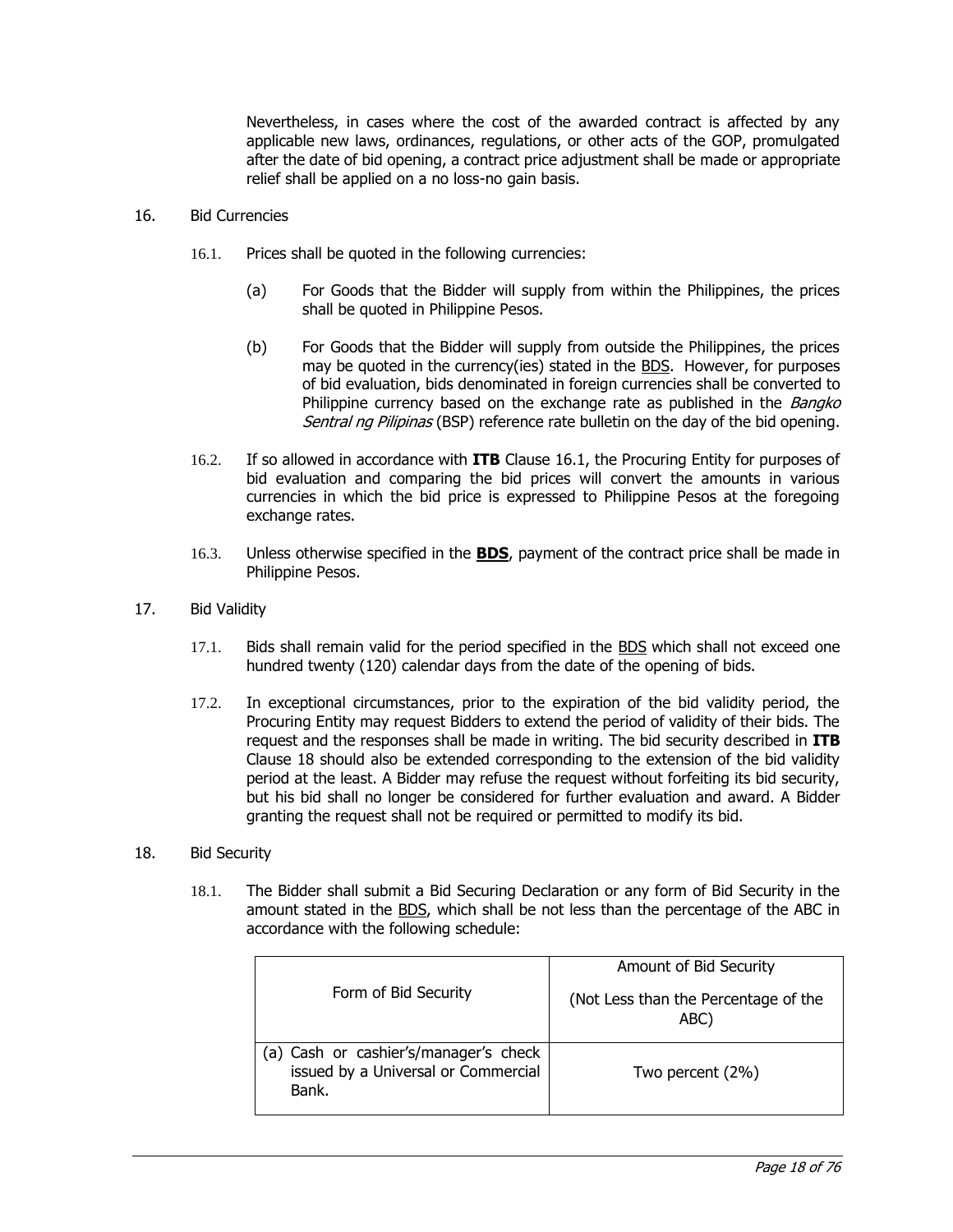| For biddings conducted by LGUs,                                                                                       |                   |
|-----------------------------------------------------------------------------------------------------------------------|-------------------|
| the Cashier's/Manager's Check may                                                                                     |                   |
| be issued by other banks certified                                                                                    |                   |
| by the BSP as authorized to issue                                                                                     |                   |
| such financial instrument.                                                                                            |                   |
| (b) Bank draft/guarantee or irrevocable<br>letter of credit issued by a Universal<br>or Commercial Bank:<br>Provided, |                   |
| however, that it shall be confirmed<br>or authenticated by a Universal or                                             |                   |
| Commercial Bank, if issued by a<br>foreign bank.<br>For biddings conducted by LGUs,                                   |                   |
| Bank Draft/Guarantee, or                                                                                              |                   |
| Irrevocable Letter of Credit may be<br>issued by other banks certified by                                             |                   |
| the BSP as authorized to issue such<br>financial instrument.                                                          |                   |
|                                                                                                                       |                   |
| (c) Surety bond callable upon demand<br>issued by a surety or insurance                                               | Five percent (5%) |
| company duly certified<br>by the<br>Insurance Commission as authorized                                                |                   |
| to issue such security.                                                                                               |                   |
| (d) Bid Securing Declaration                                                                                          |                   |
|                                                                                                                       |                   |

The Bid Securing Declaration mentioned above is an undertaking which states, among others, that the Bidder shall enter into contract with the procuring entity and furnish the performance security required under ITB Clause 33.2, within ten (10) calendar days from receipt of the Notice of Award, and commits to pay the corresponding amount as fine, and be suspended for a period of time from being qualified to participate in any government procurement activity in the event it violates any of the conditions stated therein as provided in the guidelines issued by the GPPB.

- <span id="page-18-0"></span>18.2. The bid security should be valid for the period specified in the BDS. Any bid not accompanied by an acceptable bid security shall be rejected by the Procuring Entity as non-responsive.
- 18.3. No bid securities shall be returned to Bidders after the opening of bids and before contract signing, except to those that failed or declared as post-disqualified, upon submission of a written waiver of their right to file a request for reconsideration and/or protest, or upon the lapse of the reglementary period to file a request for reconsideration or protest. Without prejudice on its forfeiture, bid securities shall be returned only after the Bidder with the Lowest Calculated Responsive Bid (LCRB) has signed the contract and furnished the performance security, but in no case later than the expiration of the bid security validity period indicated in **ITB** Clause [18.2.](#page-18-0)
- 18.4. Upon signing and execution of the contract pursuant to **ITB** Clause [32,](#page-27-3) and the posting of the performance security pursuant to **ITB** Clause [33](#page-28-1), the successful Bidder's bid security will be discharged, but in no case later than the bid security validity period as indicated in the **ITB** Clause [18.2.](#page-18-0)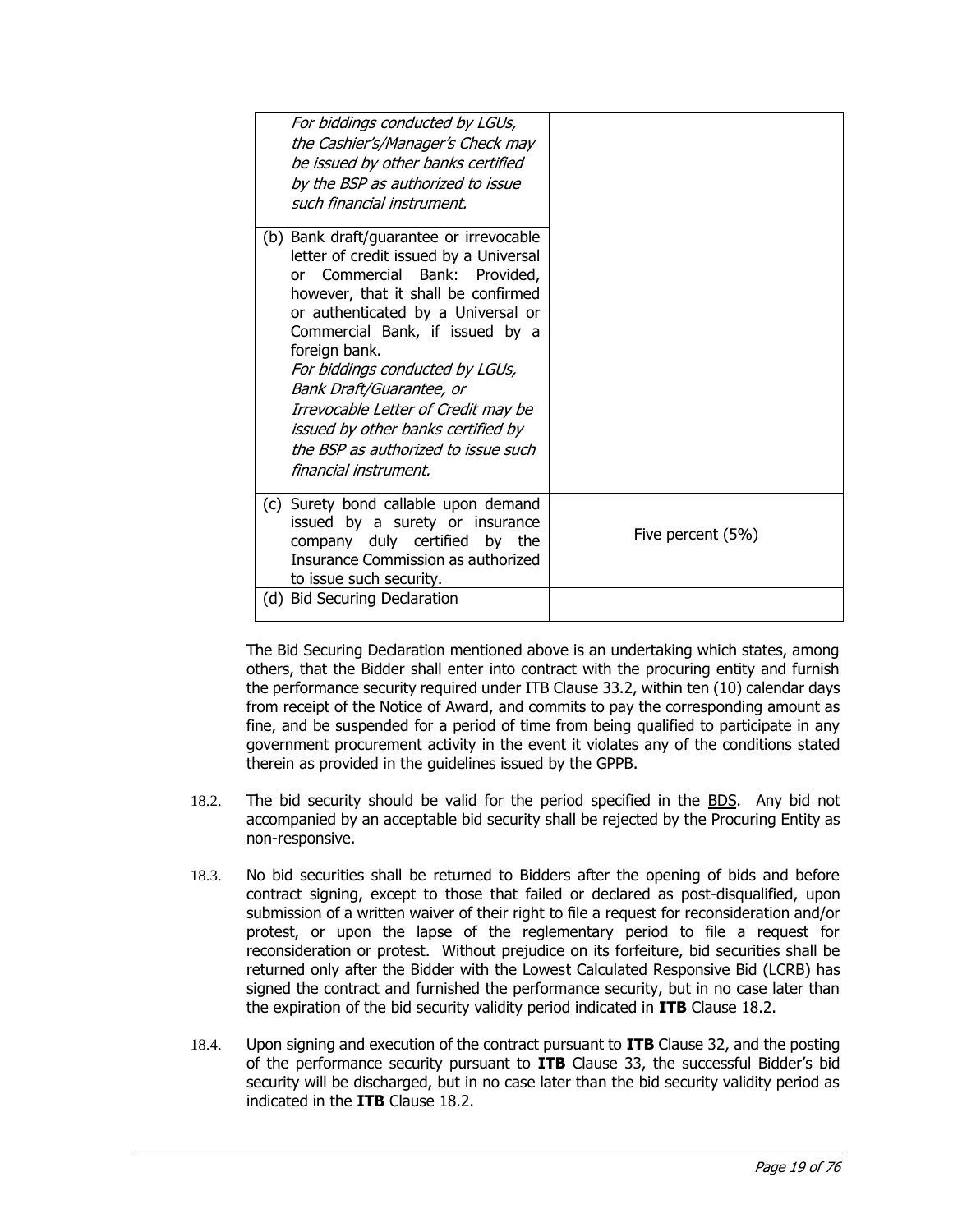- <span id="page-19-1"></span>18.5. The bid security may be forfeited:
	- (a) if a Bidder:
		- (i) withdraws its bid during the period of bid validity specified in **ITB** Clause [17;](#page-17-5)
		- (ii) does not accept the correction of errors pursuant to **ITB** Clause [28.3\(b\);](#page-24-2)
		- (iii) has a finding against the veracity of any of the documents submitted as stated in **ITB** Clause 29.2;
		- (iv) submission of eligibility requirements containing false information or falsified documents;
		- (v) submission of bids that contain false information or falsified documents, or the concealment of such information in the bids in order to influence the outcome of eligibility screening or any other stage of the public bidding;
		- (vi) allowing the use of one's name, or using the name of another for purposes of public bidding;
		- (vii) withdrawal of a bid, or refusal to accept an award, or enter into contract with the Government without justifiable cause, after the Bidder had been adjudged as having submitted the LCRB;
		- (viii) refusal or failure to post the required performance security within the prescribed time;
		- (ix) refusal to clarify or validate in writing its bid during post-qualification within a period of seven (7) calendar days from receipt of the request for clarification;
		- (x) any documented attempt by a Bidder to unduly influence the outcome of the bidding in his favor;
		- (xi) failure of the potential joint venture partners to enter into the joint venture after the bid is declared successful; or
		- (xii) all other acts that tend to defeat the purpose of the competitive bidding, such as habitually withdrawing from bidding, submitting late Bids or patently insufficient bid, for at least three (3) times within a year, except for valid reasons.
	- (b) if the successful Bidder:
		- (i) fails to sign the contract in accordance with **ITB** Clause [32;](#page-27-3) or
		- (ii) fails to furnish performance security in accordance with **ITB** Clause [33.](#page-28-1)

#### <span id="page-19-0"></span>19. Format and Signing of Bids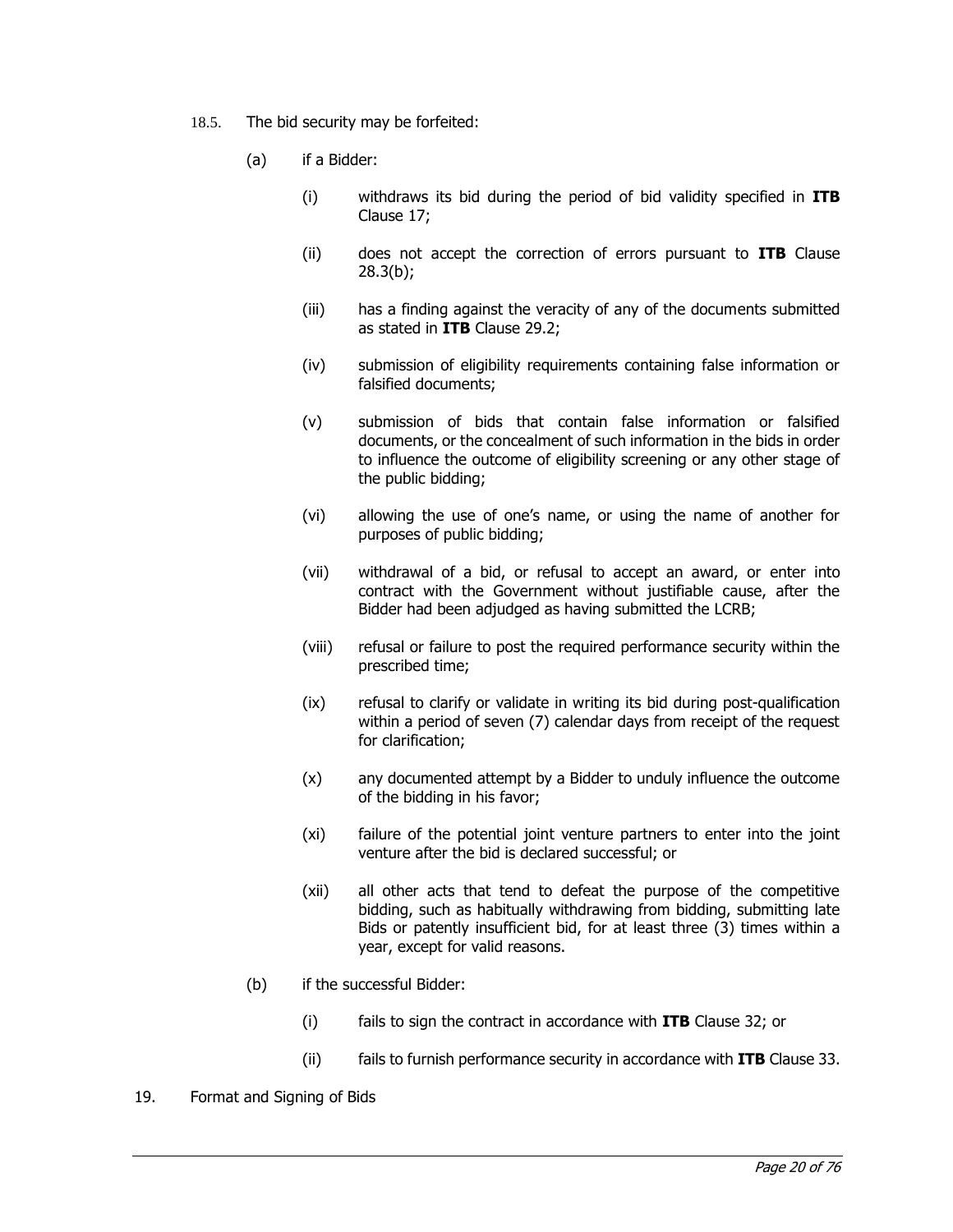- <span id="page-20-1"></span>19.1. Bidders shall submit their bids through their duly authorized representative using the appropriate forms provided in **Error! Reference source not found.** on or before the d eadline specified in the **ITB** Clauses [21](#page-21-5) in two (2) separate sealed bid envelopes, and which shall be submitted simultaneously. The first shall contain the technical component of the bid, including the eligibility requirements under **ITB** Clause [12.1,](#page-13-1) and the second shall contain the financial component of the bid. This shall also be observed for each lot in the case of lot procurement.
- 19.2. Forms as mentioned in **ITB** Clause [19.1](#page-20-1) must be completed without any alterations to their format, and no substitute form shall be accepted. All blank spaces shall be filled in with the information requested.
- 19.3. The Bidder shall prepare and submit an original of the first and second envelopes as described in **ITB** Clauses [12](#page-13-2) and [13.](#page-14-2) In addition, the Bidder shall submit copies of the first and second envelopes. In the event of any discrepancy between the original and the copies, the original shall prevail.
- 19.4. Each and every page of the Bid Form, including the Schedule of Prices, under Section VIII hereof, shall be signed by the duly authorized representative/s of the Bidder. Failure to do so shall be a ground for the rejection of the bid.
- 19.5. Any interlineations, erasures, or overwriting shall be valid only if they are signed or initialed by the duly authorized representative/s of the Bidder.
- <span id="page-20-2"></span><span id="page-20-0"></span>20. Sealing and Marking of Bids
	- 20.1. Bidders shall enclose their original eligibility and technical documents described in **ITB** Clause [12](#page-13-2) in one sealed envelope marked "ORIGINAL - TECHNICAL COMPONENT", and the original of their financial component in another sealed envelope marked "ORIGINAL - FINANCIAL COMPONENT", sealing them all in an outer envelope marked "ORIGINAL BID".
	- 20.2. Each copy of the first and second envelopes shall be similarly sealed duly marking the inner envelopes as "COPY NO. \_\_\_\_ - TECHNICAL COMPONENT" and "COPY NO. \_ FINANCIAL COMPONENT" and the outer envelope as "COPY NO. \_\_\_", respectively. These envelopes containing the original and the copies shall then be enclosed in one single envelope.
	- 20.3. The original and the number of copies of the Bid as indicated in the BDS shall be typed or written in ink and shall be signed by the Bidder or its duly authorized representative/s.
	- 20.4. All envelopes shall:
		- (a) contain the name of the contract to be bid in capital letters;
		- (b) bear the name and address of the Bidder in capital letters;
		- (c) be addressed to the Procuring Entity's BAC in accordance with **ITB** Clause [1.1;](#page-5-5)
		- (d) bear the specific identification of this bidding process indicated in the **ITB** Clause [1.2;](#page-5-6) and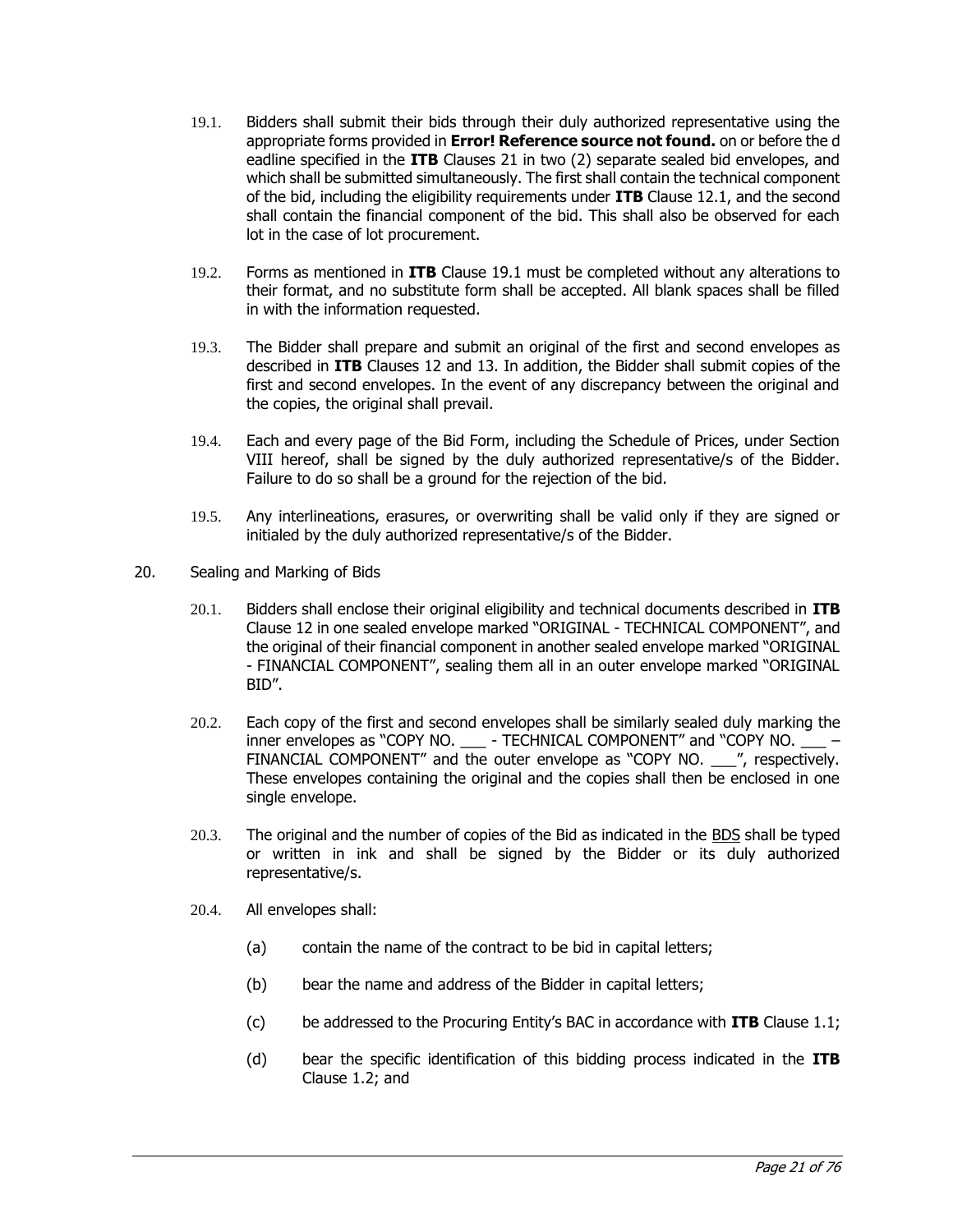- (e) bear a warning "DO NOT OPEN BEFORE…" the date and time for the opening of bids, in accordance with **ITB** Clause [21.](#page-21-5)
- 20.5. Bid envelopes that are not properly sealed and marked, as required in the bidding documents, shall not be rejected, but the Bidder or its duly authorized representative shall acknowledge such condition of the bid as submitted. The BAC or the Procuring Entity shall assume no responsibility for the misplacement of the contents of the improperly sealed or marked bid, or for its premature opening.

#### D. Submission and Opening of Bids

<span id="page-21-5"></span><span id="page-21-0"></span>21. Deadline for Submission of Bids

Bids must be received by the Procuring Entity's BAC at the address and on or before the date and time indicated in the BDS.

<span id="page-21-1"></span>22. Late Bids

Any bid submitted after the deadline for submission and receipt of bids prescribed by the Procuring Entity, pursuant to **ITB** Clause [21](#page-21-5), shall be declared "Late" and shall not be accepted by the Procuring Entity. The BAC shall record in the minutes of bid submission and opening, the Bidder's name, its representative and the time the late bid was submitted.

- <span id="page-21-6"></span><span id="page-21-4"></span><span id="page-21-3"></span><span id="page-21-2"></span>23. Modification and Withdrawal of Bids
	- 23.1. The Bidder may modify its bid after it has been submitted; provided that the modification is received by the Procuring Entity prior to the deadline prescribed for submission and receipt of bids. The Bidder shall not be allowed to retrieve its original bid, but shall be allowed to submit another bid equally sealed and properly identified in accordance with ITB Clause 20, linked to its original bid marked as "TECHNICAL MODIFICATION" or "FINANCIAL MODIFICATION" and stamped "received" by the BAC. Bid modifications received after the applicable deadline shall not be considered and shall be returned to the Bidder unopened.
	- 23.2 A Bidder may, through a Letter of Withdrawal, withdraw its bid after it has been submitted, for valid and justifiable reason; provided that the Letter of Withdrawal is received by the Procuring Entity prior to the deadline prescribed for submission and receipt of bids. The Letter of Withdrawal must be executed by the duly authorized representative of the Bidder identified in the Omnibus Sworn Statement, a copy of which should be attached to the letter.
	- 23.3. Bids requested to be withdrawn in accordance with **ITB** Clause [23.1](#page-21-6) shall be returned unopened to the Bidders. A Bidder, who has acquired the bidding documents, may also express its intention not to participate in the bidding through a letter which should reach and be stamped by the BAC before the deadline for submission and receipt of bids. A Bidder that withdraws its bid shall not be permitted to submit another bid, directly or indirectly, for the same contract.
	- 23.4. No bid may be modified after the deadline for submission of bids. No bid may be withdrawn in the interval between the deadline for submission of bids and the expiration of the period of bid validity specified by the Bidder on the Financial Bid Form. Withdrawal of a bid during this interval shall result in the forfeiture of the Bidder's bid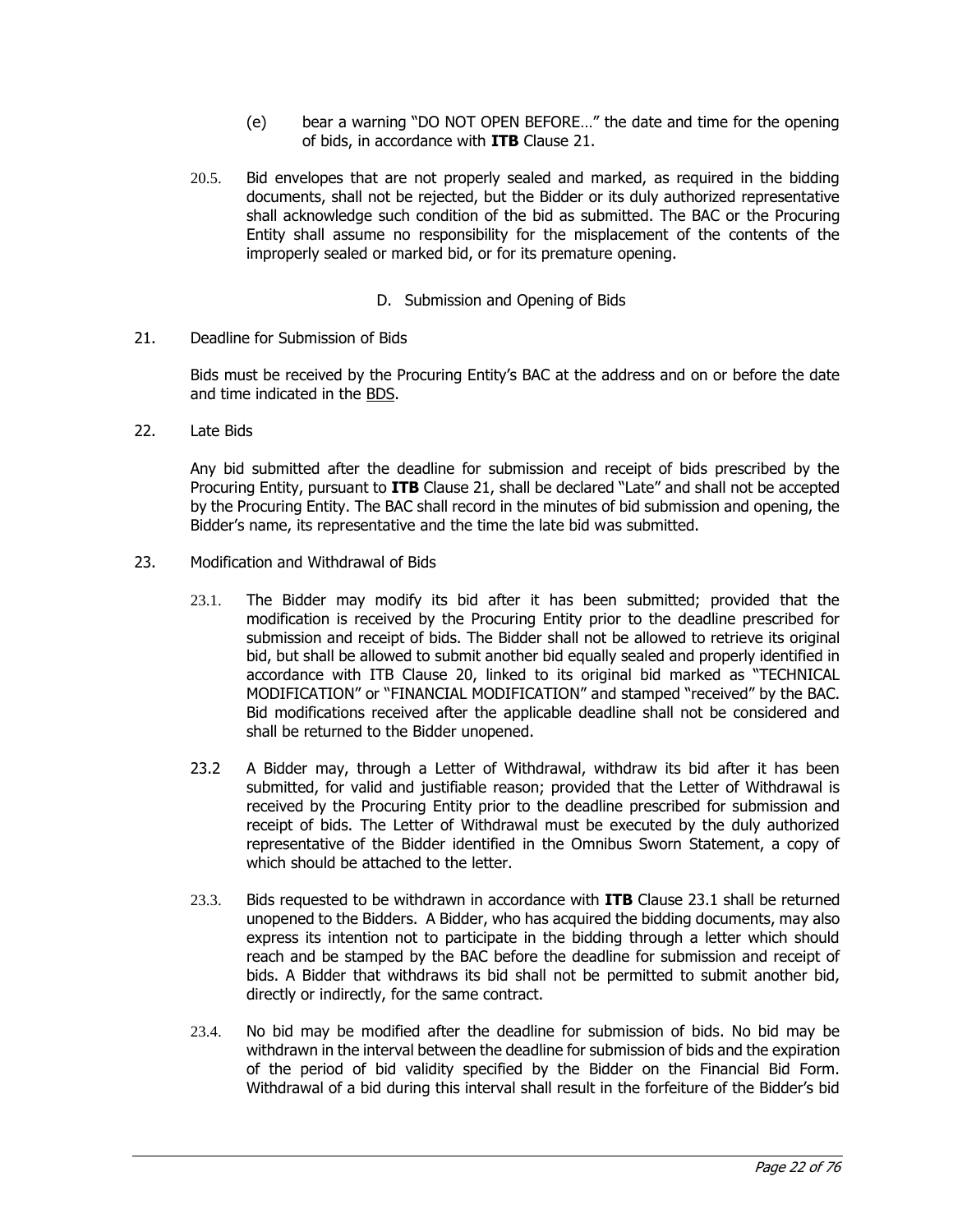security, pursuant to **ITB** Clause [18.5,](#page-19-1) and the imposition of administrative, civil and criminal sanctions as prescribed by RA 9184 and its IRR.

- <span id="page-22-2"></span><span id="page-22-1"></span><span id="page-22-0"></span>24. Opening and Preliminary Examination of Bids
	- 24.1. The BAC shall open the bids in public, immediately after the deadline for the submission and receipt of bids, as specified in the BDS. In case the Bids cannot be opened as scheduled due to justifiable reasons, the BAC shall take custody of the Bids submitted and reschedule the opening of Bids on the next working day or at the soonest possible time through the issuance of a Notice of Postponement to be posted in the PhilGEPS website and the website of the Procuring Entity concerned.
	- 24.2. Unless otherwise specified in the BDS, the BAC shall open the first bid envelopes and determine each Bidder's compliance with the documents prescribed in **ITB** Clause [12,](#page-13-2) using a non-discretionary "pass/fail" criterion. If a Bidder submits the required document, it shall be rated "passed" for that particular requirement. In this regard, bids that fail to include any requirement or are incomplete or patently insufficient shall be considered as "failed". Otherwise, the BAC shall rate the said first bid envelope as "passed".
	- 24.3. Unless otherwise specified in the BDS, immediately after determining compliance with the requirements in the first envelope, the BAC shall forthwith open the second bid envelope of each remaining eligible bidder whose first bid envelope was rated "passed". The second envelope of each complying bidder shall be opened within the same day. In case one or more of the requirements in the second envelope of a particular bid is missing, incomplete or patently insufficient, and/or if the submitted total bid price exceeds the ABC unless otherwise provided in **ITB** Clause [13.2,](#page-15-3) the BAC shall rate the bid concerned as "failed". Only bids that are determined to contain all the bid requirements for both components shall be rated "passed" and shall immediately be considered for evaluation and comparison.
	- 24.4. Letters of Withdrawal shall be read out and recorded during bid opening, and the envelope containing the corresponding withdrawn bid shall be returned to the Bidder unopened.
	- 24.5. All members of the BAC who are present during bid opening shall initial every page of the original copies of all bids received and opened.
	- 24.6. In the case of an eligible foreign bidder as described in **ITB** Clause [5,](#page-7-1) the following Class "A" Documents may be substituted with the appropriate equivalent documents, if any, issued by the country of the foreign Bidder concerned, which shall likewise be uploaded and maintained in the PhilGEPS in accordance with Section 8.5.2 of the IRR:
		- (a) Registration certificate from the Securities and Exchange Commission (SEC), Department of Trade and Industry (DTI) for sole proprietorship, or CDA for cooperatives;
		- (b) Mayor's/Business permit issued by the local government where the principal place of business of the bidder is located; and
		- (c) Audited Financial Statements showing, among others, the prospective bidder's total and current assets and liabilities stamped "received" by the Bureau of Internal Revenue or its duly accredited and authorized institutions, for the preceding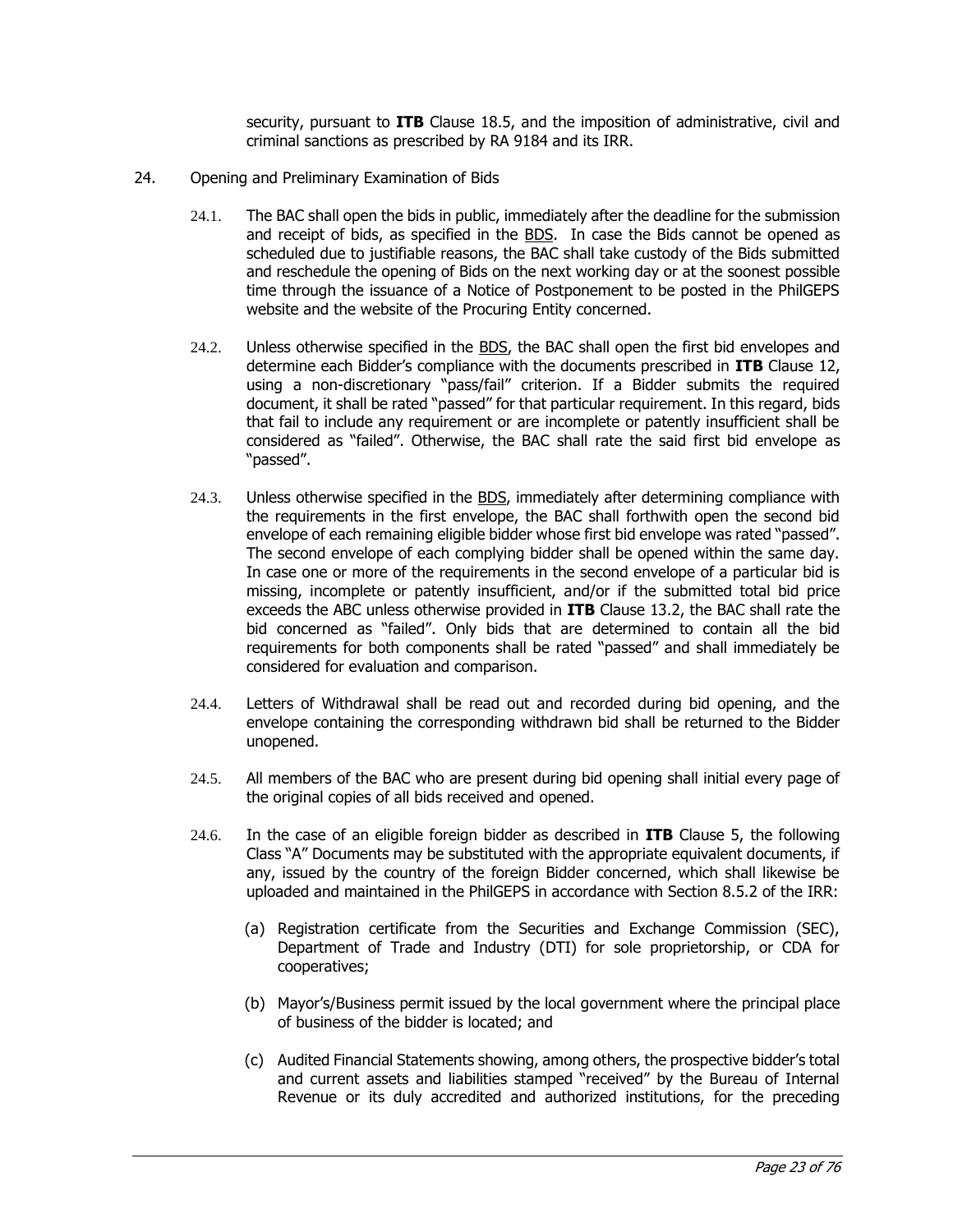calendar year which should not be earlier than two years from the date of bid submission.

- 24.7. Each partner of a joint venture agreement shall likewise submit the requirements in **ITB** Clause 12.1(a)(i). Submission of documents required under **ITB** Clauses 12.1(a)(ii) to 12.1(a)(iii) by any of the joint venture partners constitutes compliance.
- 24.8. The Procuring Entity shall prepare the minutes of the proceedings of the bid opening that shall include, as a minimum: (a) names of Bidders, their bid price (per lot, if applicable, and/or including discount, if any), bid security, findings of preliminary examination, and whether there is a withdrawal or modification; and (b) attendance sheet. The BAC members shall sign the abstract of bids as read.
- 24.8 The bidders or their duly authorized representatives may attend the opening of bids. The BAC shall ensure the integrity, security, and confidentiality of all submitted bids. The Abstract of Bids as read and the minutes of the bid opening shall be made available to the public upon written request and payment of a specified fee to recover cost of materials.
- 24.9 To ensure transparency and accurate representation of the bid submission, the BAC Secretariat shall notify in writing all bidders whose bids it has received through its PhilGEPS-registered physical address or official e-mail address. The notice shall be issued within seven (7) calendar days from the date of the bid opening.
	- E. Evaluation and Comparison of Bids
- <span id="page-23-1"></span><span id="page-23-0"></span>25. Process to be Confidential
	- 25.1. Members of the BAC, including its staff and personnel, as well as its Secretariat and TWG, are prohibited from making or accepting any kind of communication with any bidder regarding the evaluation of their bids until the issuance of the Notice of Award, unless otherwise allowed in the case of **ITB** Clause 26.
	- 25.2. Any effort by a bidder to influence the Procuring Entity in the Procuring Entity's decision in respect of bid evaluation, bid comparison or contract award will result in the rejection of the Bidder's bid.
- 26. Clarification of Bids

To assist in the evaluation, comparison, and post-qualification of the bids, the Procuring Entity may ask in writing any Bidder for a clarification of its bid. All responses to requests for clarification shall be in writing. Any clarification submitted by a Bidder in respect to its bid and that is not in response to a request by the Procuring Entity shall not be considered.

- <span id="page-23-5"></span><span id="page-23-4"></span><span id="page-23-3"></span><span id="page-23-2"></span>27. Domestic Preference
	- 27.1. Unless otherwise stated in the BDS, the Procuring Entity will grant a margin of preference for the purpose of comparison of bids in accordance with the following:
		- (a) The preference shall be applied when the lowest Foreign Bid is lower than the lowest bid offered by a Domestic Bidder.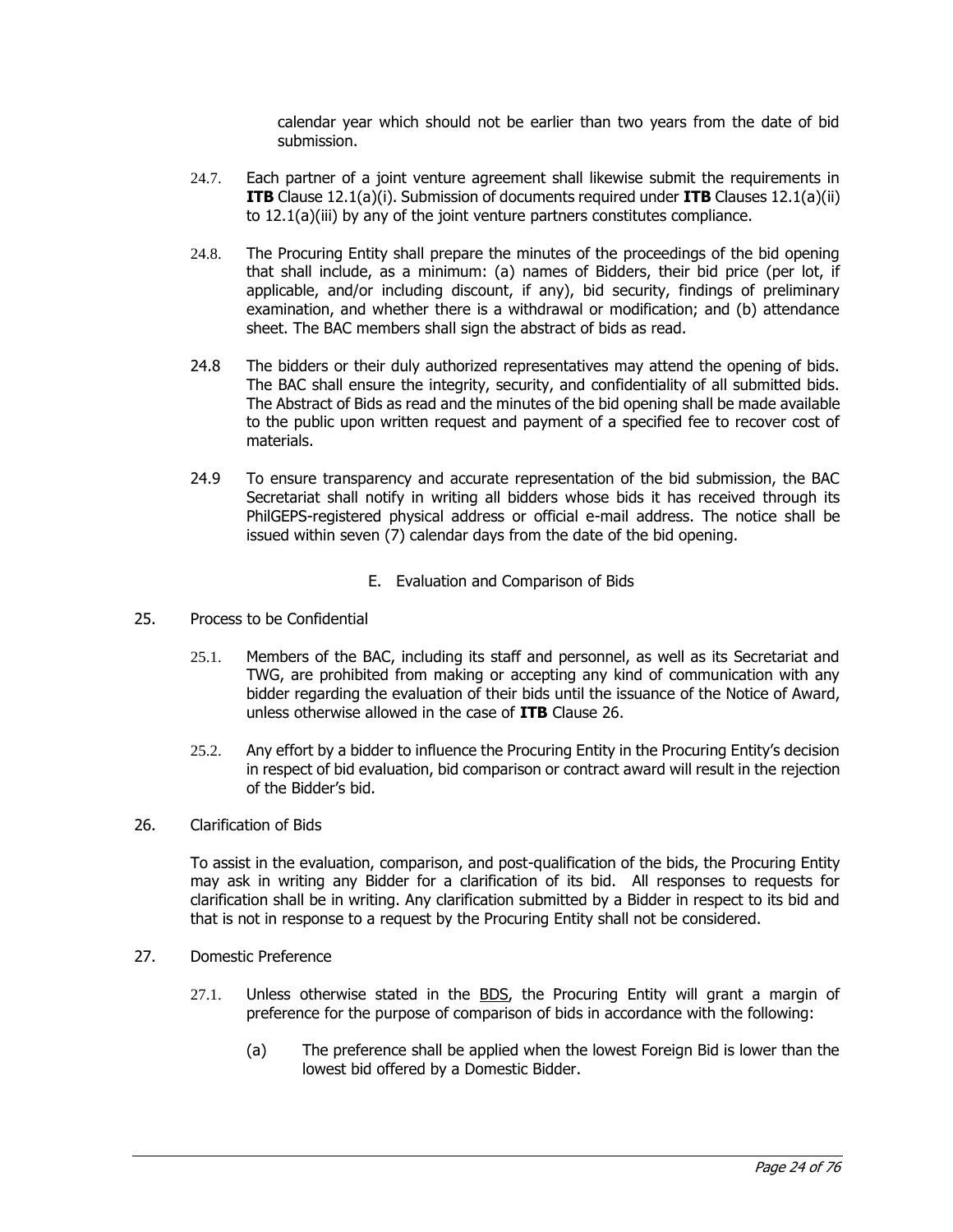- (b) For evaluation purposes, the lowest Foreign Bid shall be increased by fifteen percent (15%).
- (c) In the event that the lowest bid offered by a Domestic Bidder does not exceed the lowest Foreign Bid as increased, then the Procuring Entity shall award the contract to the Domestic Bidder at the amount of the lowest Foreign Bid.
- (d) If the Domestic Bidder refuses to accept the award of contract at the amount of the Foreign Bid within two (2) calendar days from receipt of written advice from the BAC, the Procuring Entity shall award to the bidder offering the Foreign Bid, subject to post-qualification and submission of all the documentary requirements under these Bidding Documents.
- 27.2. A Bidder may be granted preference as a Domestic Bidder subject to the certification from the DTI that the Bidder is offering unmanufactured articles, materials or supplies of the growth or production of the Philippines, or manufactured articles, materials, or supplies manufactured or to be manufactured in the Philippines substantially from articles, materials, or supplies of the growth, production, or manufacture, as the case may be, of the Philippines.
- <span id="page-24-3"></span><span id="page-24-2"></span><span id="page-24-1"></span><span id="page-24-0"></span>28. Detailed Evaluation and Comparison of Bids
	- 28.1. The Procuring Entity will undertake the detailed evaluation and comparison of bids which have passed the opening and preliminary examination of bids, pursuant to **ITB** Clause [24,](#page-22-1) in order to determine the Lowest Calculated Bid.
	- 28.2. The Lowest Calculated Bid shall be determined in two steps:
		- (a) The detailed evaluation of the financial component of the bids, to establish the correct calculated prices of the bids; and
		- (b) The ranking of the total bid prices as so calculated from the lowest to the highest. The bid with the lowest price shall be identified as the Lowest Calculated Bid.
	- 28.3. The Procuring Entity's BAC shall immediately conduct a detailed evaluation of all bids rated "passed," using non-discretionary pass/fail criteria. The BAC shall consider the following in the evaluation of bids:
		- (a) Completeness of the bid. Unless the BDS allows partial bids, bids not addressing or providing all of the required items in the Schedule of Requirements including, where applicable, Schedule of Prices, shall be considered non-responsive and, thus, automatically disqualified. In this regard, where a required item is provided, but no price is indicated, the same shall be considered as non-responsive, but specifying a zero (0) or a dash (-) for the said item would mean that it is being offered for free to the Procuring Entity, except those required by law or regulations to be provided for; and
		- (b) Arithmetical corrections. Consider computational errors and omissions to enable proper comparison of all eligible bids. It may also consider bid modifications. Any adjustment shall be calculated in monetary terms to determine the calculated prices.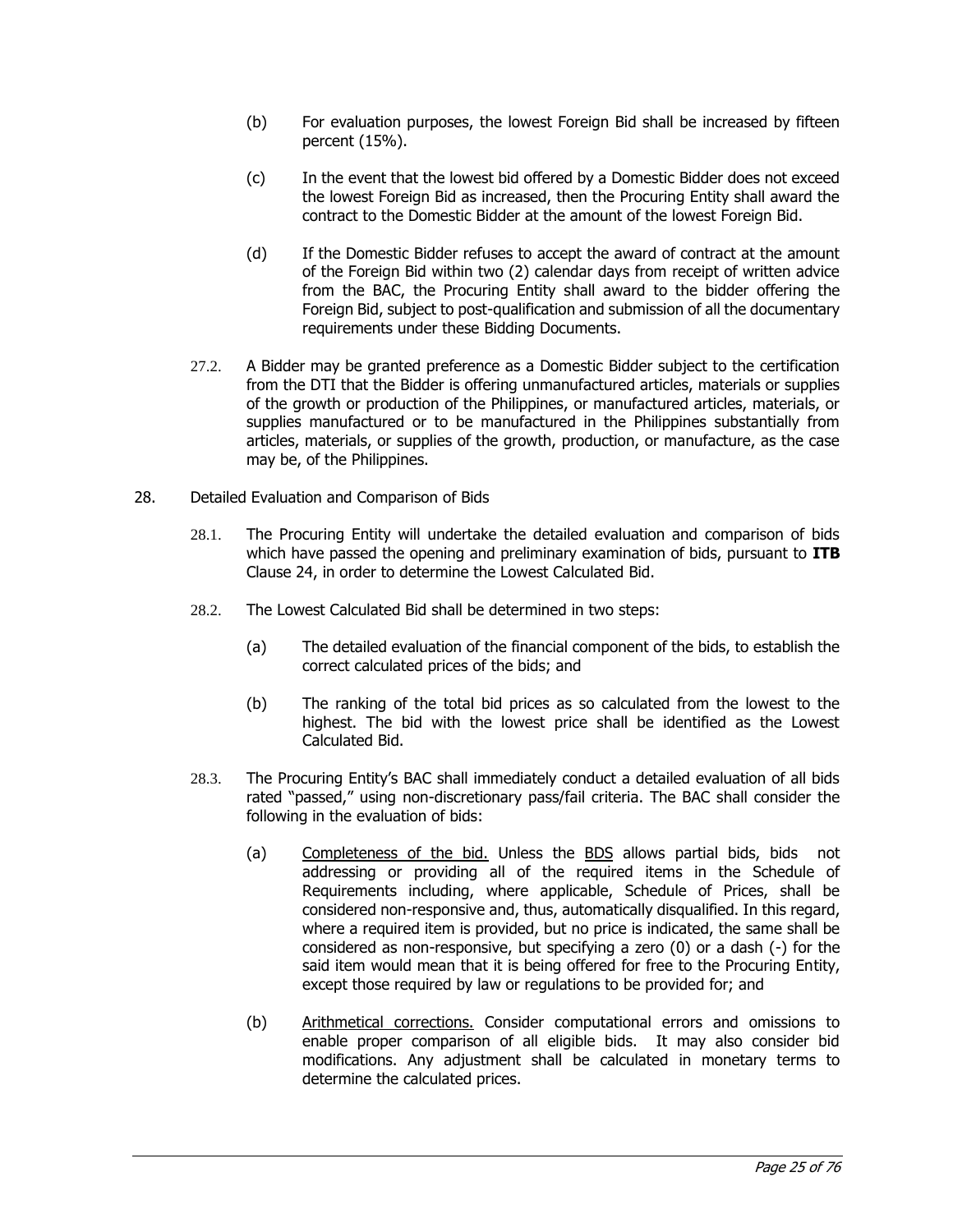- <span id="page-25-2"></span>28.4. Based on the detailed evaluation of bids, those that comply with the above-mentioned requirements shall be ranked in the ascending order of their total calculated bid prices, as evaluated and corrected for computational errors, discounts and other modifications, to identify the Lowest Calculated Bid. Total calculated bid prices, as evaluated and corrected for computational errors, discounts and other modifications, which exceed the ABC shall not be considered, unless otherwise indicated in the BDS.
- 28.5. The Procuring Entity's evaluation of bids shall be based on the bid price quoted in the Bid Form, which includes the Schedule of Prices.
- 28.6. Bids shall be evaluated on an equal footing to ensure fair competition. For this purpose, all bidders shall be required to include in their bids the cost of all taxes, such as, but not limited to, value added tax (VAT), income tax, local taxes, and other fiscal levies and duties which shall be itemized in the bid form and reflected in the detailed estimates. Such bids, including said taxes, shall be the basis for bid evaluation and comparison.
- 28.7. If so indicated pursuant to **ITB** Clause 1.2, Bids are being invited for individual lots or for any combination thereof, provided that all Bids and combinations of Bids shall be received by the same deadline and opened and evaluated simultaneously so as to determine the Bid or combination of Bids offering the lowest calculated cost to the Procuring Entity. Bid prices quoted shall correspond to all items specified for each lot and to all quantities specified for each item of a lot. Bid Security as required by **ITB**  Clause 18 shall be submitted for each contract (lot) separately. The basis for evaluation of lots is specified in BDS Clause 28.3.

#### <span id="page-25-1"></span>29. Post-Qualification

- 29.1. The BAC shall determine to its satisfaction whether the Bidder that is evaluated as having submitted the Lowest Calculated Bid complies with and is responsive to all the requirements and conditions specified in **ITB** Clauses [5,](#page-7-1) [12,](#page-13-2) and [13.](#page-14-2)
- <span id="page-25-0"></span>29.2. Within a non-extendible period of five (5) calendar days from receipt by the bidder of the notice from the BAC that it submitted the Lowest Calculated Bid, the Bidder shall submit its latest income and business tax returns filed and paid through the BIR Electronic Filing and Payment System (eFPS) and other appropriate licenses and permits required by law and stated in the BDS.

Failure to submit any of the post-qualification requirements on time, or a finding against the veracity thereof, shall disqualify the bidder for award. Provided in the event that a finding against the veracity of any of the documents submitted is made, it shall cause the forfeiture of the bid security in accordance with Section 69 of the IRR of RA 9184.

- 29.3. The determination shall be based upon an examination of the documentary evidence of the Bidder's qualifications submitted pursuant to **ITB** Clauses [12](#page-13-2) and [13,](#page-14-2) as well as other information as the Procuring Entity deems necessary and appropriate, using a non-discretionary "pass/fail" criterion, which shall be completed within a period of twelve (12) calendar days.
- 29.4. If the BAC determines that the Bidder with the Lowest Calculated Bid passes all the criteria for post-qualification, it shall declare the said bid as the LCRB, and recommend to the HoPE the award of contract to the said Bidder at its submitted price or its calculated bid price, whichever is lower.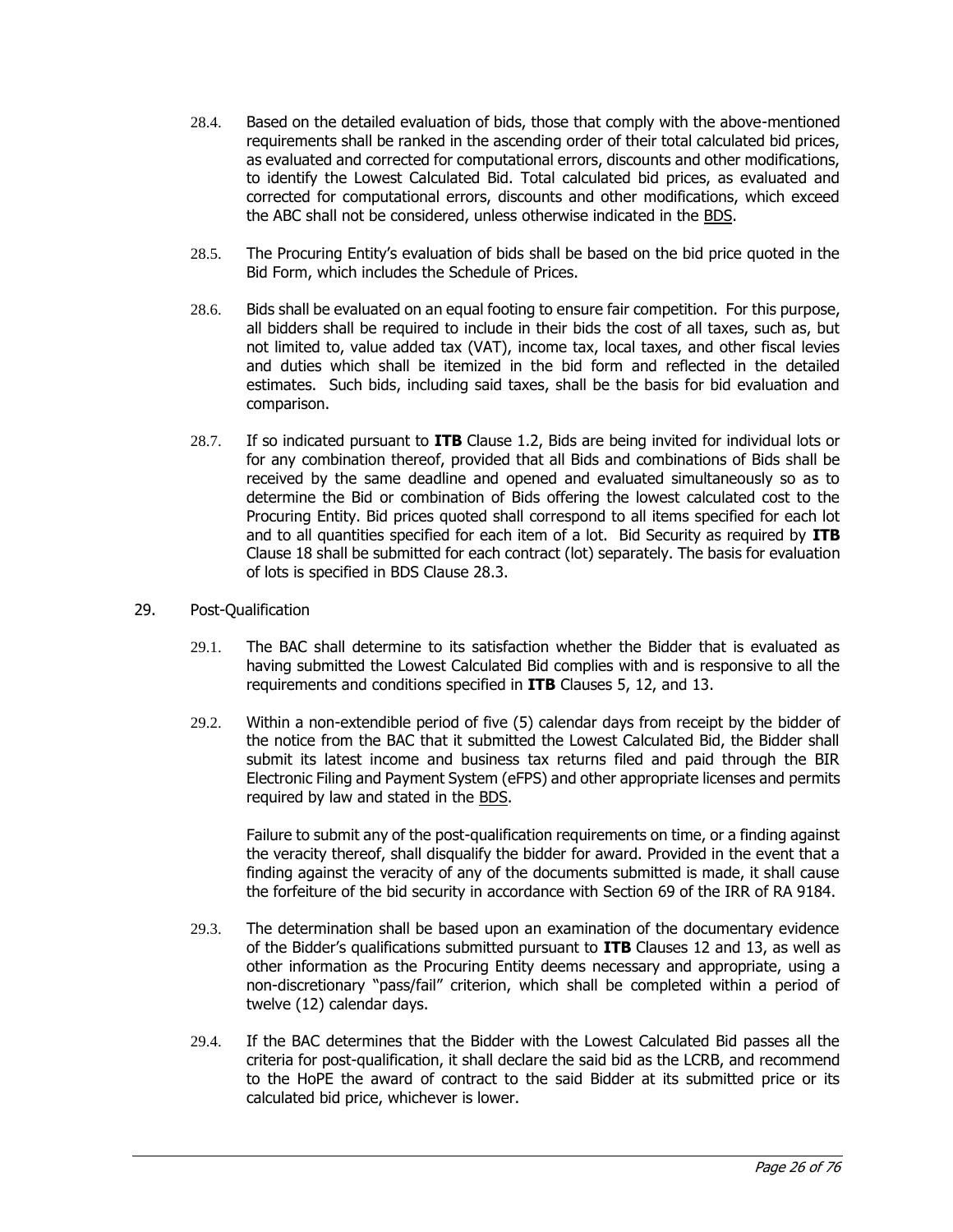- 29.5. A negative determination shall result in rejection of the Bidder's Bid, in which event the Procuring Entity shall proceed to the next Lowest Calculated Bid with a fresh period to make a similar determination of that Bidder's capabilities to perform satisfactorily. If the second Bidder, however, fails the post qualification, the procedure for post qualification shall be repeated for the Bidder with the next Lowest Calculated Bid, and so on until the LCRB is determined for recommendation for contract award.
- 29.6. Within a period not exceeding fifteen (15) calendar days from the determination by the BAC of the LCRB and the recommendation to award the contract, the HoPE or his duly authorized representative shall approve or disapprove the said recommendation.
- 29.7. In the event of disapproval, which shall be based on valid, reasonable, and justifiable grounds as provided for under Section 41 of the IRR of RA 9184, the HoPE shall notify the BAC and the Bidder in writing of such decision and the grounds for it. When applicable, the BAC shall conduct a post-qualification of the Bidder with the next Lowest Calculated Bid. A request for reconsideration may be filed by the bidder with the HoPE in accordance with Section 37.1.3 of the IRR of RA 9184.

#### 30. Reservation Clause

- <span id="page-26-0"></span>30.1. Notwithstanding the eligibility or post-qualification of a Bidder, the Procuring Entity concerned reserves the right to review its qualifications at any stage of the procurement process if it has reasonable grounds to believe that a misrepresentation has been made by the said Bidder, or that there has been a change in the Bidder's capability to undertake the project from the time it submitted its eligibility requirements. Should such review uncover any misrepresentation made in the eligibility and bidding requirements, statements or documents, or any changes in the situation of the Bidder which will affect its capability to undertake the project so that it fails the preset eligibility or bid evaluation criteria, the Procuring Entity shall consider the said Bidder as ineligible and shall disqualify it from submitting a bid or from obtaining an award or contract.
- 30.2. Based on the following grounds, the Procuring Entity reserves the right to reject any and all bids, declare a Failure of Bidding at any time prior to the contract award, or not to award the contract, without thereby incurring any liability, and make no assurance that a contract shall be entered into as a result of the bidding:
	- (a) If there is *prima facie* evidence of collusion between appropriate public officers or employees of the Procuring Entity, or between the BAC and any of the Bidders, or if the collusion is between or among the bidders themselves, or between a Bidder and a third party, including any act which restricts, suppresses or nullifies or tends to restrict, suppress or nullify competition;
	- (b) If the Procuring Entity's BAC is found to have failed in following the prescribed bidding procedures; or
	- (c) For any justifiable and reasonable ground where the award of the contract will not redound to the benefit of the GOP as follows:
		- (i) If the physical and economic conditions have significantly changed so as to render the project no longer economically, financially or technically feasible as determined by the HoPE;
		- (ii) If the project is no longer necessary as determined by the HoPE; and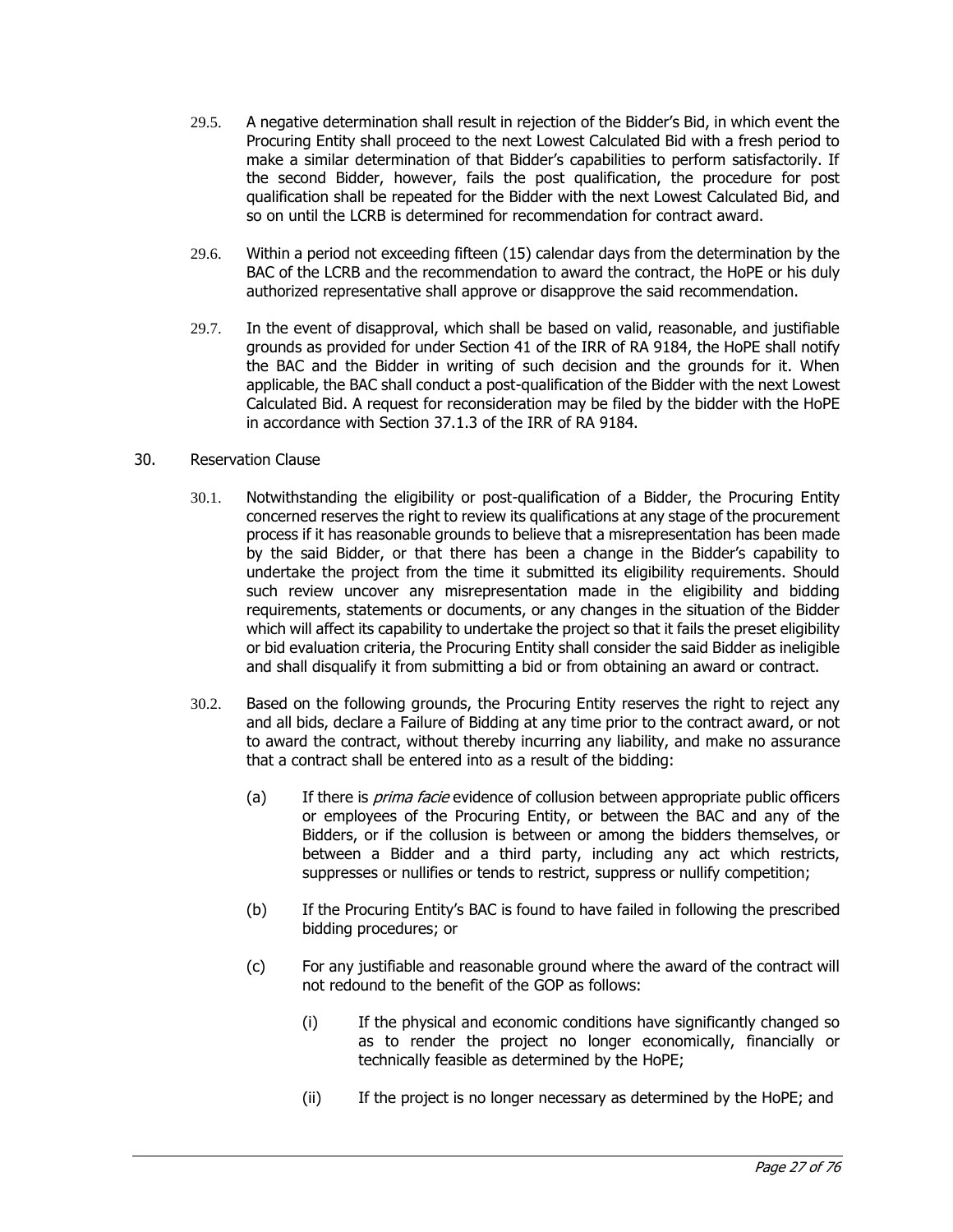- (iii) If the source of funds for the project has been withheld or reduced through no fault of the Procuring Entity.
- 30.3. In addition, the Procuring Entity may likewise declare a failure of bidding when:
	- (a) No bids are received;
	- (b) All prospective Bidders are declared ineligible;
	- (c) All bids fail to comply with all the bid requirements or fail post-qualification; or
	- (d) The bidder with the LCRB refuses, without justifiable cause to accept the award of contract, and no award is made in accordance with Section 40 of the IRR of RA 9184.
		- F. Award of Contract
- <span id="page-27-1"></span><span id="page-27-0"></span>31. Contract Award
	- 31.1. Subject to **ITB** Clause [29,](#page-25-1) the HoPE or its duly authorized representative shall award the contract to the Bidder whose bid has been determined to be the LCRB.
	- 31.2. Prior to the expiration of the period of bid validity, the Procuring Entity shall notify the successful Bidder in writing that its bid has been accepted, through a Notice of Award duly received by the Bidder or its representative personally or sent by registered mail or electronically, receipt of which must be confirmed in writing within two (2) days by the Bidder with the LCRB and submitted personally or sent by registered mail or electronically to the Procuring Entity.
	- 31.3. Notwithstanding the issuance of the Notice of Award, award of contract shall be subject to the following conditions:
		- (a) Submission of the following documents within ten (10) calendar days from receipt of the Notice of Award:
			- (i) Valid JVA, if applicable; or
			- (ii) In the case of procurement by a Philippine Foreign Service Office or Post, the PhilGEPS Registration Number of the winning foreign Bidder;
		- (b) Posting of the performance security in accordance with **ITB** Clause [33;](#page-28-1)
		- (c) Signing of the contract as provided in **ITB** Clause [32;](#page-27-3) and
		- (d) Approval by higher authority, if required, as provided in Section 37.3 of the IRR of RA 9184.
	- 31.4. At the time of contract award, the Procuring Entity shall not increase or decrease the quantity of goods originally specified in **Error! Reference source not found.**.
- <span id="page-27-3"></span><span id="page-27-2"></span>32. Signing of the Contract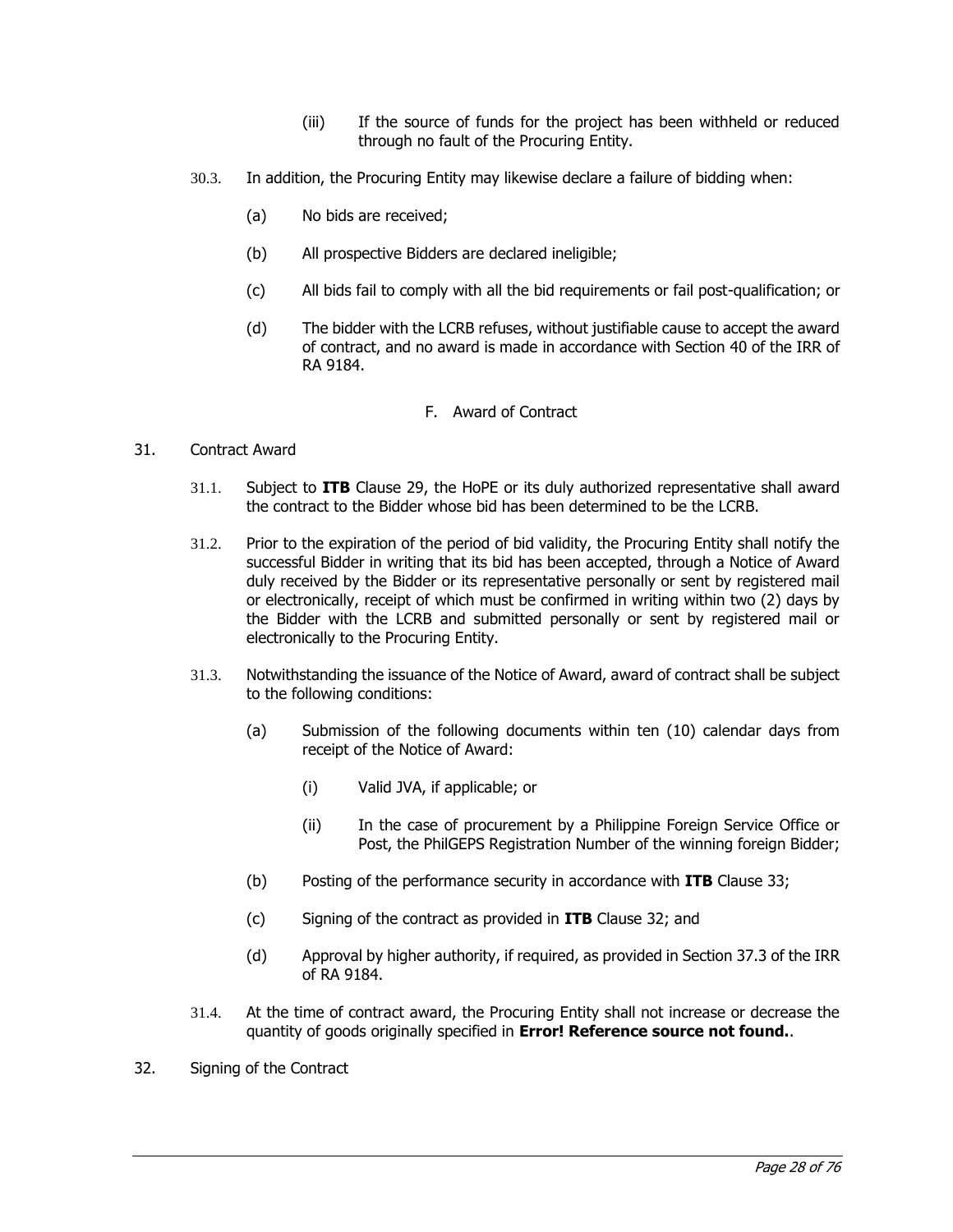- 32.1. At the same time as the Procuring Entity notifies the successful Bidder that its bid has been accepted, the Procuring Entity shall send the Contract Form to the Bidder, which contract has been provided in the Bidding Documents, incorporating therein all agreements between the parties.
- 32.2. Within ten (10) calendar days from receipt of the Notice of Award, the successful Bidder shall post the required performance security, sign and date the contract and return it to the Procuring Entity.
- 32.3. The Procuring Entity shall enter into contract with the successful Bidder within the same ten (10) calendar day period provided that all the documentary requirements are complied with.
- 32.4. The following documents shall form part of the contract:
	- (a) Contract Agreement;
	- (b) Bidding Documents;
	- (c) Winning bidder's bid, including the Technical and Financial Proposals, and all other documents/statements submitted (e.g., bidder's response to request for clarifications on the bid), including corrections to the bid, if any, resulting from the Procuring Entity's bid evaluation;
	- (d) Performance Security;
	- (e) Notice of Award of Contract; and
	- (f) Other contract documents that may be required by existing laws and/or specified in the BDS.
- <span id="page-28-2"></span><span id="page-28-1"></span><span id="page-28-0"></span>33. Performance Security
	- 33.1. To guarantee the faithful performance by the winning Bidder of its obligations under the contract, it shall post a performance security within a maximum period of ten (10) calendar days from the receipt of the Notice of Award from the Procuring Entity and in no case later than the signing of the contract.
	- 33.2. The Performance Security shall be denominated in Philippine Pesos and posted in favor of the Procuring Entity in an amount not less than the percentage of the total contract price in accordance with the following schedule:

| Form of Performance Security                                                                                                                                                                                               | Amount of Performance Security<br>(Not less than the Percentage of the<br><b>Total Contract Price)</b> |
|----------------------------------------------------------------------------------------------------------------------------------------------------------------------------------------------------------------------------|--------------------------------------------------------------------------------------------------------|
| Cash or cashier's/manager's check<br>a)<br>issued by a Universal or Commercial<br>Bank.<br>For biddings conducted by the<br>LGUs, the Cashier's/Manager's<br>Check may be issued by other<br>banks certified by the BSP as | Five percent (5%)                                                                                      |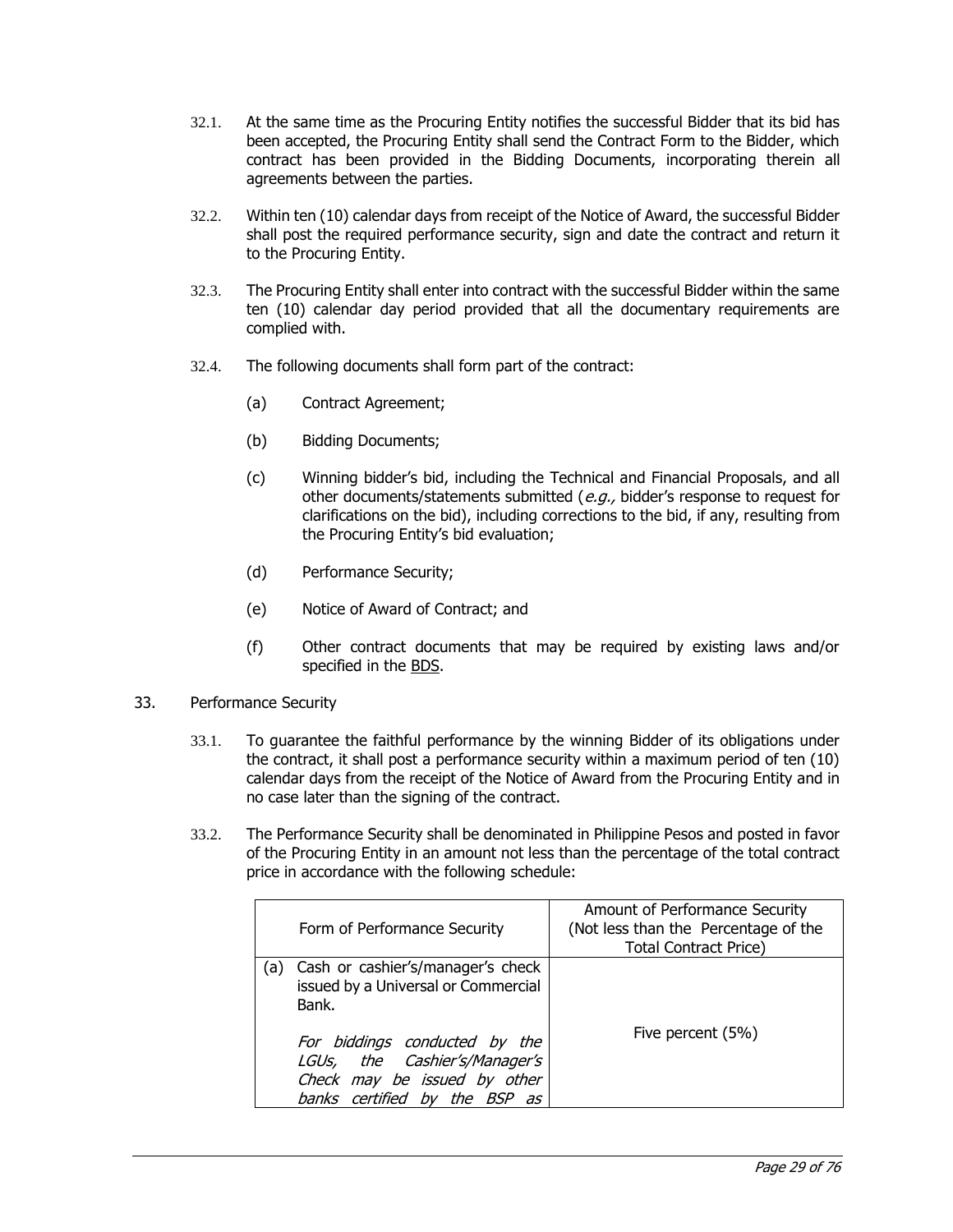|     | authorized to issue such financial<br><i>instrument.</i>                                                                                                                                                                                                                                                                                                      |                      |
|-----|---------------------------------------------------------------------------------------------------------------------------------------------------------------------------------------------------------------------------------------------------------------------------------------------------------------------------------------------------------------|----------------------|
| (b) | Bank draft/guarantee or irrevocable<br>letter of credit issued by a Universal<br>or Commercial Bank: Provided,<br>however, that it shall be confirmed<br>or authenticated by a Universal or<br>Commercial Bank, if issued by a<br>foreign bank.<br>For biddings conducted by the<br>LGUs, the Bank Draft/ Guarantee or<br>Irrevocable Letter of Credit may be |                      |
|     | issued by other banks certified by<br>the BSP as authorized to issue such<br>financial instrument.                                                                                                                                                                                                                                                            |                      |
| (c) | Surety bond callable upon demand<br>issued by a surety or insurance<br>company duly certified by the<br>Commission<br><b>Insurance</b><br>as<br>authorized to issue such security.                                                                                                                                                                            | Thirty percent (30%) |

- 33.3. Failure of the successful Bidder to comply with the above-mentioned requirement shall constitute sufficient ground for the annulment of the award and forfeiture of the bid security, in which event the Procuring Entity shall have a fresh period to initiate and complete the post qualification of the second Lowest Calculated Bid. The procedure shall be repeated until the LCRB is identified and selected for recommendation of contract award. However if no Bidder passed post-qualification, the BAC shall declare the bidding a failure and conduct a re-bidding with re-advertisement, if necessary.
- 34. Notice to Proceed

<span id="page-29-0"></span>Within seven (7) calendar days from the date of approval of the contract by the appropriate government approving authority, the Procuring Entity shall issue the Notice to Proceed (NTP) together with a copy or copies of the approved contract to the successful Bidder. All notices called for by the terms of the contract shall be effective only at the time of receipt thereof by the successful Bidder.

35. Protest Mechanism

<span id="page-29-1"></span>Decisions of the procuring entity at any stage of the procurement process may be questioned in accordance with Section 55 of the IRR of RA 9184.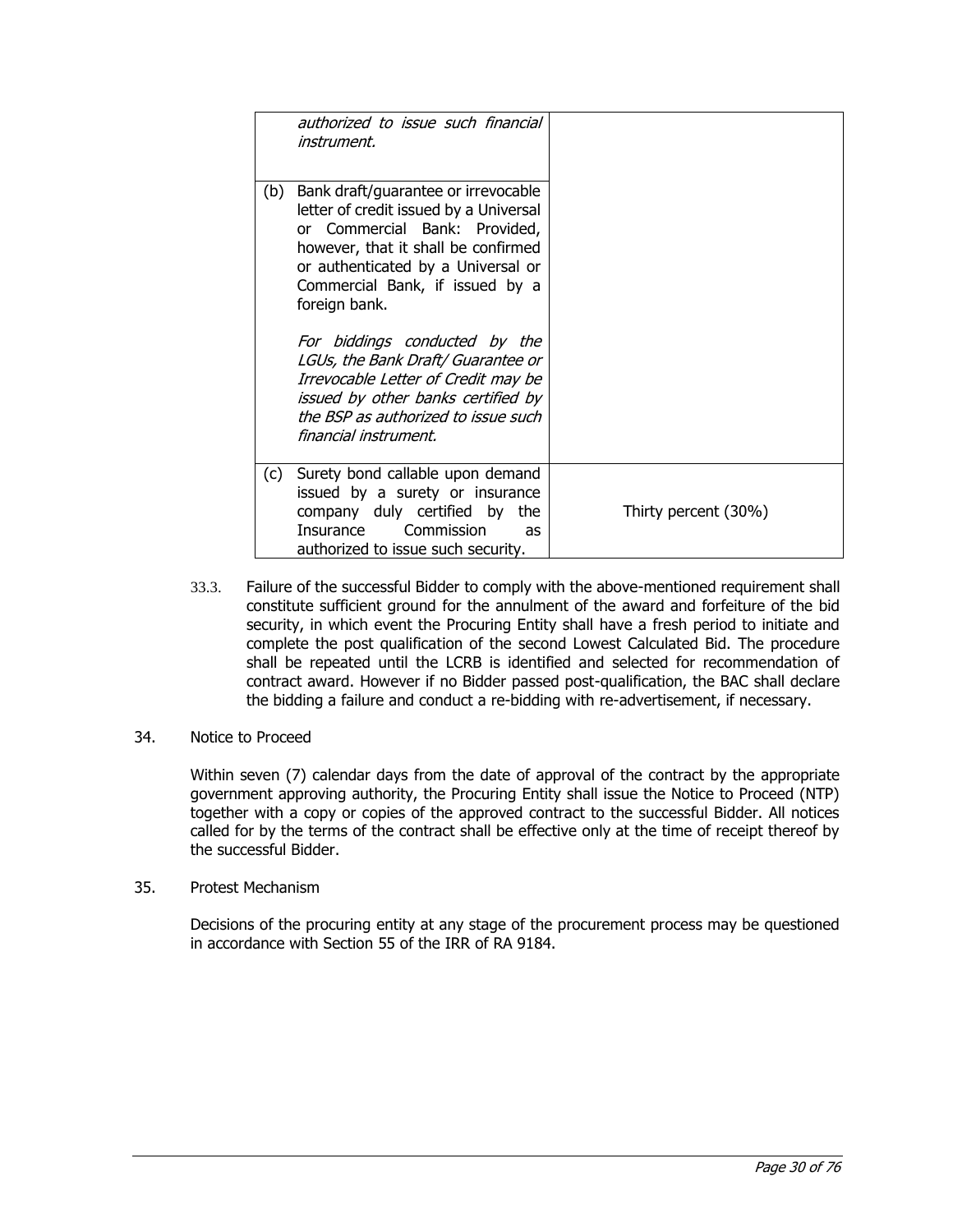## **Section III. Bid Data Sheet**

<span id="page-30-2"></span><span id="page-30-1"></span><span id="page-30-0"></span>

| <b>ITB Clause</b> |                                                                                   |
|-------------------|-----------------------------------------------------------------------------------|
| 1.1               | The Procuring Entity is Northwestern Mindanao State College of Science and        |
|                   | Technology                                                                        |
|                   | The name of the Contract is PROCUREMENT OF RECORDING STUDIO                       |
|                   | EQUIPMENT                                                                         |
|                   |                                                                                   |
|                   | The identification number of the Contract is $20$ PBTNMSC09 – G                   |
| 1.2               | The $\text{lot}(s)$ and reference is/are: This is a one lot procurement           |
| $\overline{2}$    | The Funding Source is:                                                            |
|                   | The Government of the Philippines (GOP) through STF FY 2020 in the                |
|                   | amount of One Million Five Hundred Pesos (php. 1,500,000.00).                     |
|                   |                                                                                   |
| 3.1               | "Not applicable"<br>No further instructions.                                      |
| 5.1               | No further instructions.                                                          |
| 5.2               | Foreign bidders, except those falling under ITB Clause 5.2(b), may not            |
|                   | participate in this Project.                                                      |
|                   |                                                                                   |
| 5.4               | Select one, delete the other.                                                     |
|                   | Maintain the ITB Clause and insert any of the following:                          |
|                   | For the procurement of Non-expendable Supplies and Services: The Bidder           |
|                   | must have completed, within the period specified in the Invitation to Bid         |
|                   | and ITB Clause $12.1(a)(ii)$ , a single contract that is similar to this Project, |
|                   | equivalent to at least fifty percent (50%) of the ABC.<br>0r                      |
|                   | For the procurement of Expendable Supplies: The Bidder must have                  |
|                   | completed, within the period specified in the Invitation to Bid and ITB           |
|                   | Clause 12.1(a)(ii), a single contract that is similar to this Project, equivalent |
|                   | to at least twenty-five percent (25%) of the ABC.                                 |
|                   | Or                                                                                |
|                   | For procurement where the Procuring Entity has determined, after the              |
|                   | conduct of market research, that imposition of the provisions of Section          |
|                   | 23.4.1.3 of the IRR of RA 9184 will likely result to failure of bidding or        |
|                   | monopoly that will defeat the purpose of public bidding: In view of the           |
|                   | determination by the Procuring Entity that imposition of the provisions of        |
|                   | Section 23.4.1.3 of the IRR of RA 9184 will likely result to [State 'failure of   |
|                   | bidding "or 'monopoly that will defeat the purpose of public bidding", the        |
|                   | Bidder should comply with the following requirements:                             |
|                   | a) Completed at least two (2) similar contracts, the aggregate amount of          |
|                   | which should be equivalent to at least [State 'fifty percent (50%)" in            |
|                   | the case of Non-expendable Supplies and Services or "twenty-five                  |
|                   | percent (25%)" in the case of Expendable Supplies] of the ABC for this            |
|                   | Project; and                                                                      |
|                   | b) The largest of these similar contracts must be equivalent to at least half     |
|                   | of the percentage of the ABC as required above.                                   |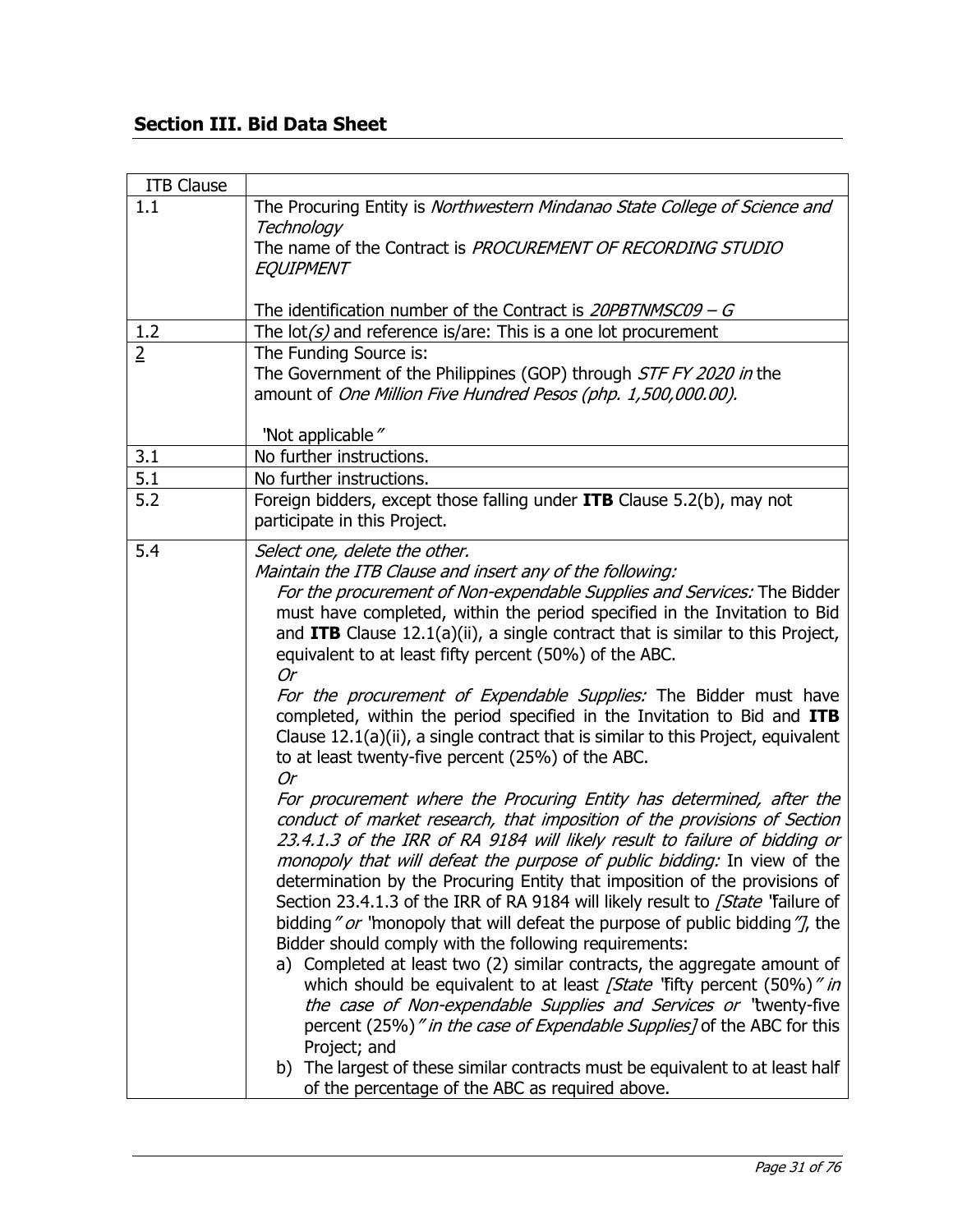<span id="page-31-0"></span>

|                  | For this purpose, similar contracts shall refer to audio and video recording<br>equipment and accessories. |  |  |
|------------------|------------------------------------------------------------------------------------------------------------|--|--|
| $\overline{7}$   | No further instructions.                                                                                   |  |  |
| 8.1              | Subcontracting is not allowed                                                                              |  |  |
|                  |                                                                                                            |  |  |
| 8.2              | Not applicable                                                                                             |  |  |
| $\overline{9.1}$ | The Procuring Entity will hold a pre-bid conference for this Project on July                               |  |  |
|                  | 28, 2020, 01:00 PM at NMSCST HM3-Multipurpose Building, Labuyo, Tangub                                     |  |  |
|                  | City and via online (google met)                                                                           |  |  |
|                  | Note: Please contact the BAC Secretariat for the google met details                                        |  |  |
|                  |                                                                                                            |  |  |
| 10.1             | The Procuring Entity's address is:                                                                         |  |  |
|                  |                                                                                                            |  |  |
|                  | DR. MARILOU M. ABATAYO                                                                                     |  |  |
|                  | <b>BAC Chairperson</b>                                                                                     |  |  |
|                  | NMSCST, Labuyo                                                                                             |  |  |
|                  | Tangub City 7214                                                                                           |  |  |
|                  | <b>Misamis Occidental</b>                                                                                  |  |  |
|                  | www.nmsc.edu.ph                                                                                            |  |  |
|                  | bacsecoffice@nmsc.edu.ph<br>09667707473                                                                    |  |  |
| 12.1(a)          | No further instructions.                                                                                   |  |  |
|                  |                                                                                                            |  |  |
| 12.1(a)(ii)      | The bidder's SLCC similar to the contract to be bid should have been                                       |  |  |
|                  | completed within <i>three (3) years</i> prior to the deadline for the submission and<br>receipt of bids.   |  |  |
| 13.1             | No further instructions.                                                                                   |  |  |
| 13.1(b)          | No further instructions.                                                                                   |  |  |
| 13.1(c)          | Upon award of Contract:                                                                                    |  |  |
|                  | 1. Latest Income/Business Tax Return                                                                       |  |  |
|                  | 2. Tax Clearance                                                                                           |  |  |
| 13.2             | The ABC is One Million Five Hundred Pesos (Php 1,500,000.00). Any bid with                                 |  |  |
|                  | a financial component exceeding this amount shall not be accepted.                                         |  |  |
| 15.4(a)(iv)      | "No incidental services are required."                                                                     |  |  |
| 15.4(b)          | "No incidental services are required."                                                                     |  |  |
| 16.1(b)          | The Bid prices for Goods supplied from outside of the Philippines shall be                                 |  |  |
|                  | quoted in Philippine Pesos.                                                                                |  |  |
| 16.3             | 'Not applicable                                                                                            |  |  |
| 17.1             | Bids will be valid until 30 days from date of submission.                                                  |  |  |
| 18.1             | The bid security shall be in the form of a Bid Securing Declaration, or any of                             |  |  |
|                  | the following forms and amounts:                                                                           |  |  |
|                  |                                                                                                            |  |  |
|                  | security is in cash, cashier's/manager's check, bank draft/guarantee or                                    |  |  |
|                  | irrevocable letter of credit; or                                                                           |  |  |
|                  |                                                                                                            |  |  |
|                  | is in Surety Bond.                                                                                         |  |  |
| 18.2             | The bid security shall be valid until 30 days from date of submission.                                     |  |  |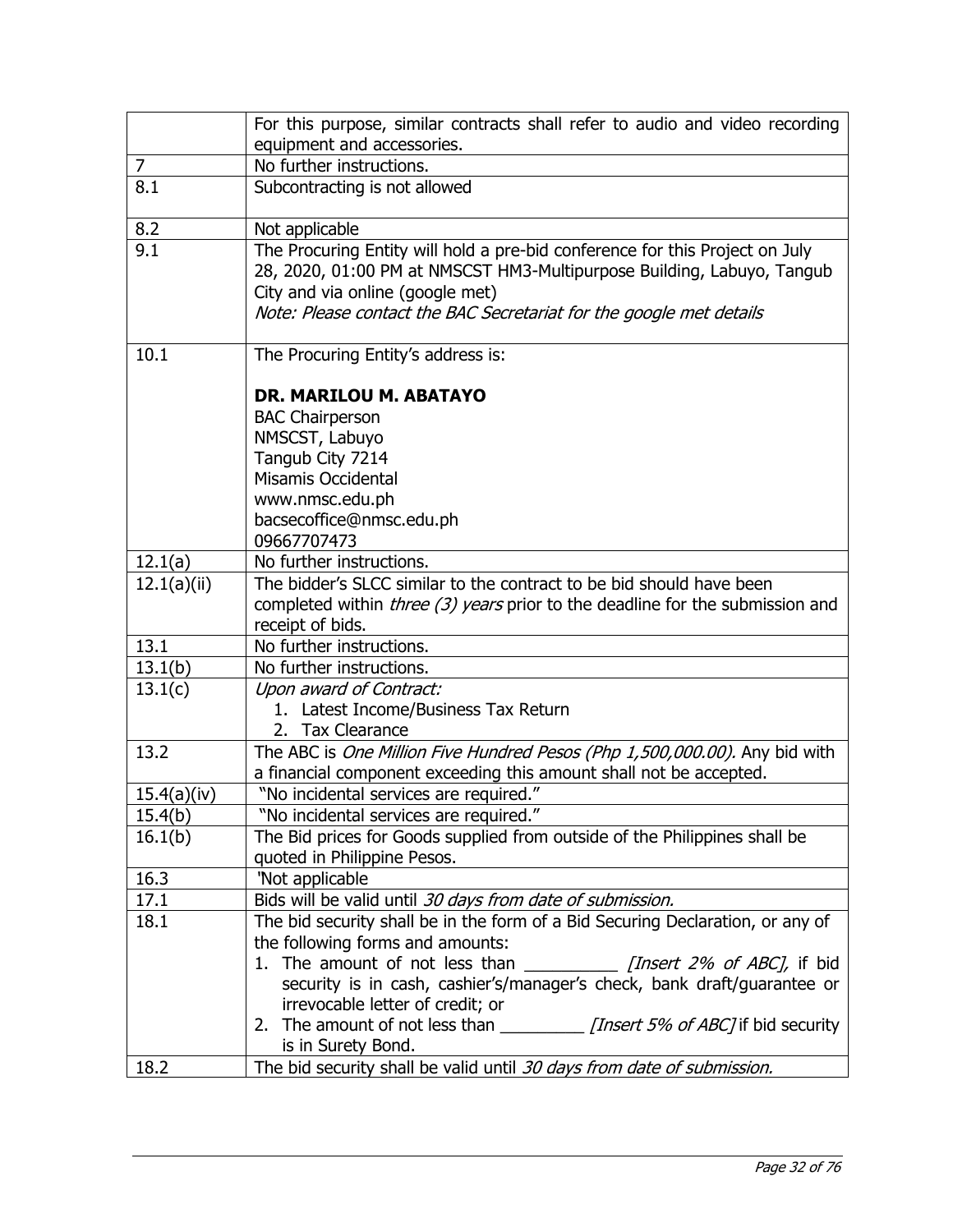| 20.3    | Each Bidder shall submit One (1) original and two (2) copies of the first and<br>second components of its bid. (Please see checklist of bid requirements at<br>the last page and must be submitted in order) |  |
|---------|--------------------------------------------------------------------------------------------------------------------------------------------------------------------------------------------------------------|--|
| 21      | The address for submission of bids is NMSCST HM3-Multipurpose Building,<br>Labuyo, Tangub City, Misamis Occidental.                                                                                          |  |
|         | The deadline for submission of bids is August 10, 2020 at 11:00 AM                                                                                                                                           |  |
| 24.1    | The place of bid opening is NMSCST HM3-Multipurpose Building, Labuyo,                                                                                                                                        |  |
|         | Tangub City, Misamis Occidental.                                                                                                                                                                             |  |
|         | The date and time of bid opening is August 10, 2020 at 01:00 PM.                                                                                                                                             |  |
| 24.2    | No further instructions.                                                                                                                                                                                     |  |
| 24.3    | No further instructions.                                                                                                                                                                                     |  |
| 27.1    | No further instructions.                                                                                                                                                                                     |  |
| 28.3(a) | Grouping and Evaluation of Lots -                                                                                                                                                                            |  |
|         |                                                                                                                                                                                                              |  |
|         | All items to be grouped together to form one complete Lot that will be                                                                                                                                       |  |
|         | awarded to one Bidder to form one complete contract.                                                                                                                                                         |  |
| 28.4    | No further instructions.                                                                                                                                                                                     |  |
| 29.2    | "No additional requirement."                                                                                                                                                                                 |  |
| 32.4(f) | List additional contract documents relevant to the Project that may be                                                                                                                                       |  |
|         | required by existing laws and/or the Procuring Entity:                                                                                                                                                       |  |
|         | Upon award of Contract the following documents are required:                                                                                                                                                 |  |
|         | 1. Performance Bond                                                                                                                                                                                          |  |
|         | 2. Latest Income/Business Tax Return                                                                                                                                                                         |  |
|         | 3. Tax Clearance                                                                                                                                                                                             |  |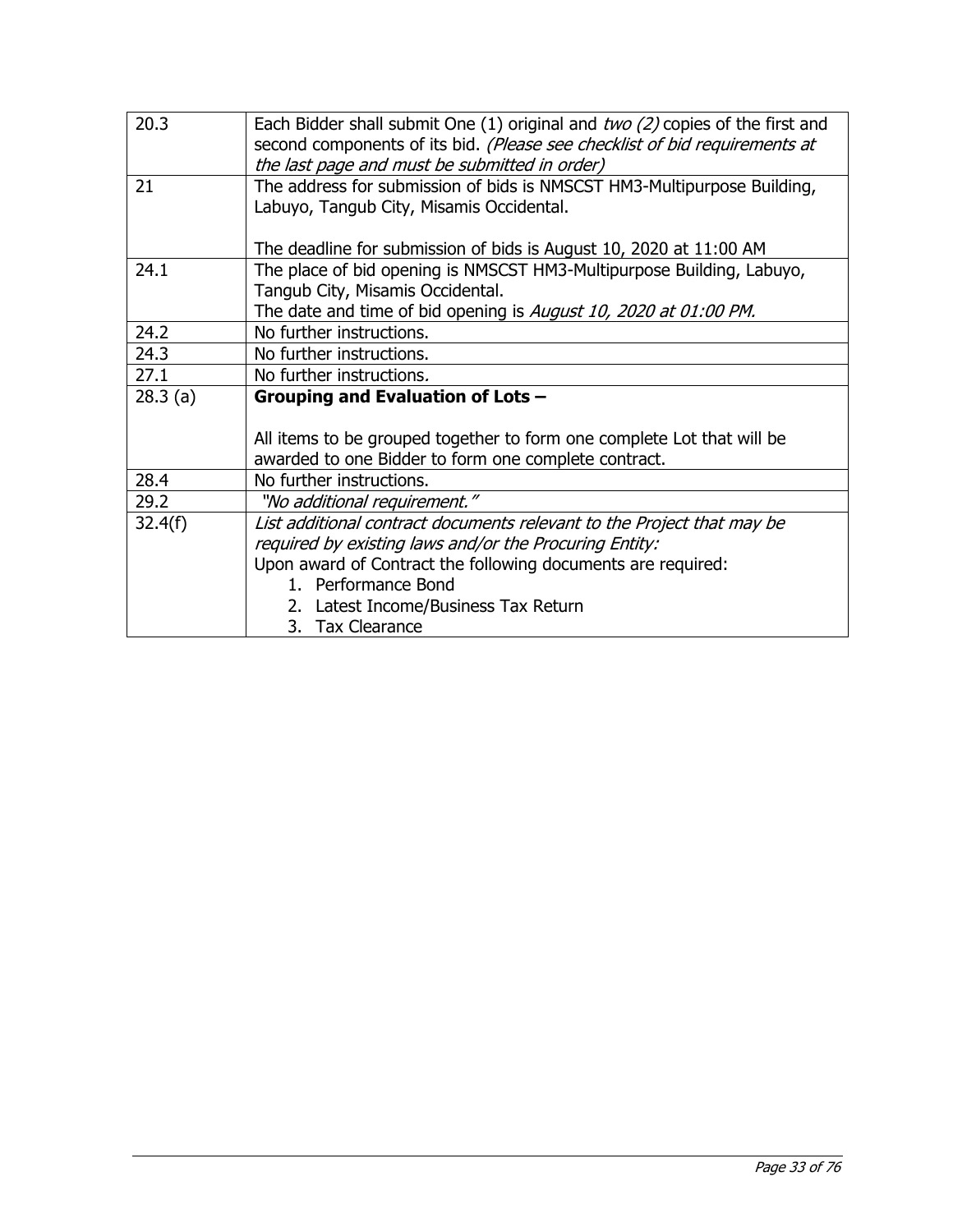### TABLE OF CONTENTS

<span id="page-33-0"></span>

| 1.  |  |
|-----|--|
| 2.  |  |
| 3.  |  |
| 4.  |  |
| 5.  |  |
| 6.  |  |
| 7.  |  |
| 8.  |  |
| 9.  |  |
| 10. |  |
| 11. |  |
| 12. |  |
| 13. |  |
| 14. |  |
| 15. |  |
| 16. |  |
| 17. |  |
| 18. |  |
| 19. |  |
| 20. |  |
| 21. |  |
| 22. |  |
| 23. |  |
| 24. |  |
| 25. |  |
| 26. |  |
| 27. |  |
| 28. |  |
| 29. |  |
| 30. |  |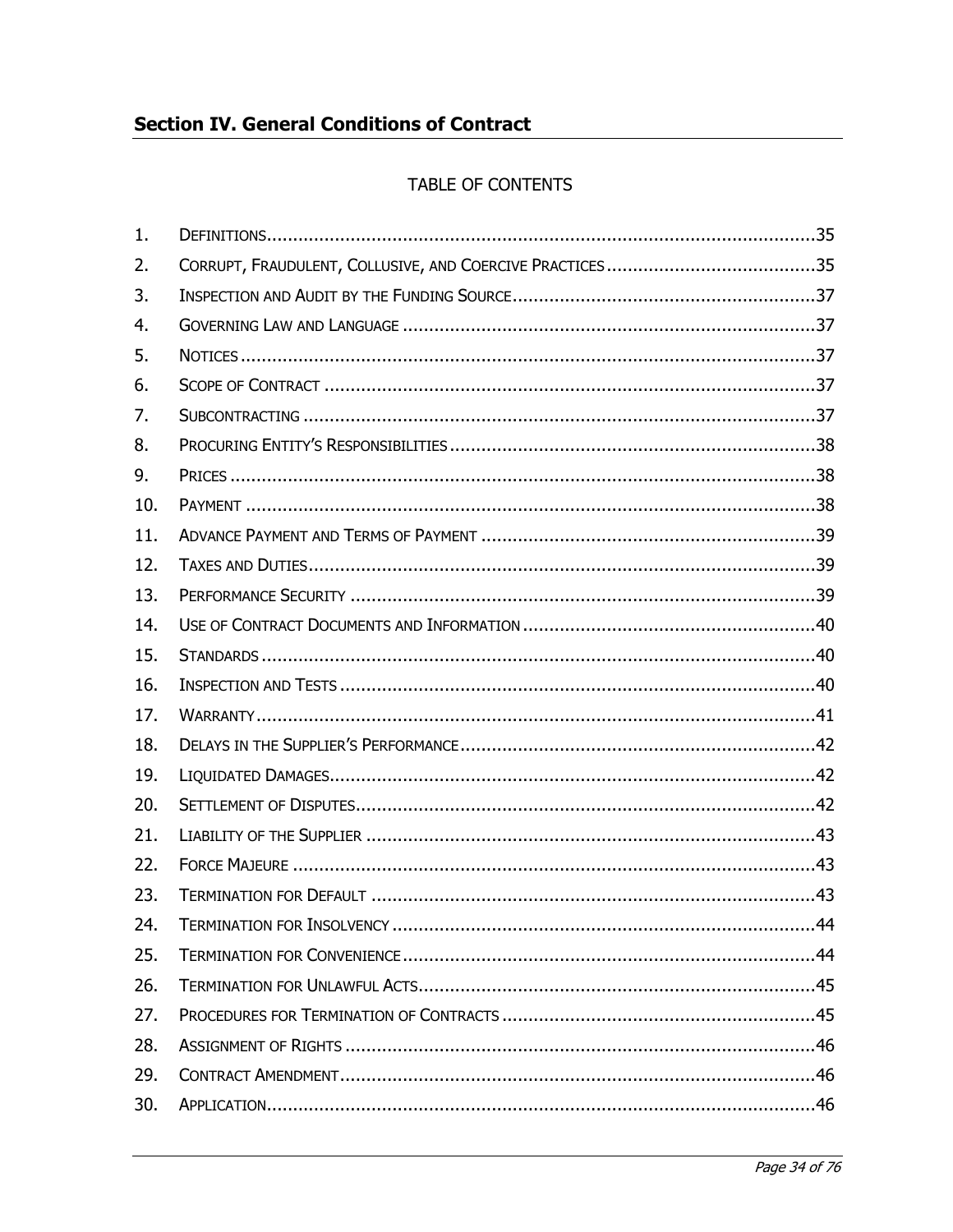#### <span id="page-34-0"></span>1. Definitions

- 1.1. In this Contract, the following terms shall be interpreted as indicated:
	- (a) "The Contract" means the agreement entered into between the Procuring Entity and the Supplier, as recorded in the Contract Form signed by the parties, including all attachments and appendices thereto and all documents incorporated by reference therein.
	- (b) "The Contract Price" means the price payable to the Supplier under the Contract for the full and proper performance of its contractual obligations.
	- (c) "The Goods" means all of the supplies, equipment, machinery, spare parts, other materials and/or general support services which the Supplier is required to provide to the Procuring Entity under the Contract.
	- (d) "The Services" means those services ancillary to the supply of the Goods, such as transportation and insurance, and any other incidental services, such as installation, commissioning, provision of technical assistance, training, and other such obligations of the Supplier covered under the Contract.
	- (e) "GCC" means the General Conditions of Contract contained in this Section.
	- (f) "SCC" means the Special Conditions of Contract.
	- (g) "The Procuring Entity" means the organization purchasing the Goods, as named in the [SCC.](#page-46-1)
	- (h) "The Procuring Entity's country" is the Philippines.
	- (i) "The Supplier" means the individual contractor, manufacturer distributor, or firm supplying/manufacturing the Goods and Services under this Contract and named in the [SCC.](#page-46-2)
	- (j) The "Funding Source" means the organization named in the [SCC.](#page-46-3)
	- (k) "The Project Site," where applicable, means the place or places named in the [SCC.](#page-46-4)
	- (l) "Day" means calendar day.
	- (m) The "Effective Date" of the contract will be the date of signing the contract, however the Supplier shall commence performance of its obligations only upon receipt of the Notice to Proceed and copy of the approved contract.
	- (n) "Verified Report" refers to the report submitted by the Implementing Unit to the HoPE setting forth its findings as to the existence of grounds or causes for termination and explicitly stating its recommendation for the issuance of a Notice to Terminate.
- <span id="page-34-1"></span>2. Corrupt, Fraudulent, Collusive, and Coercive Practices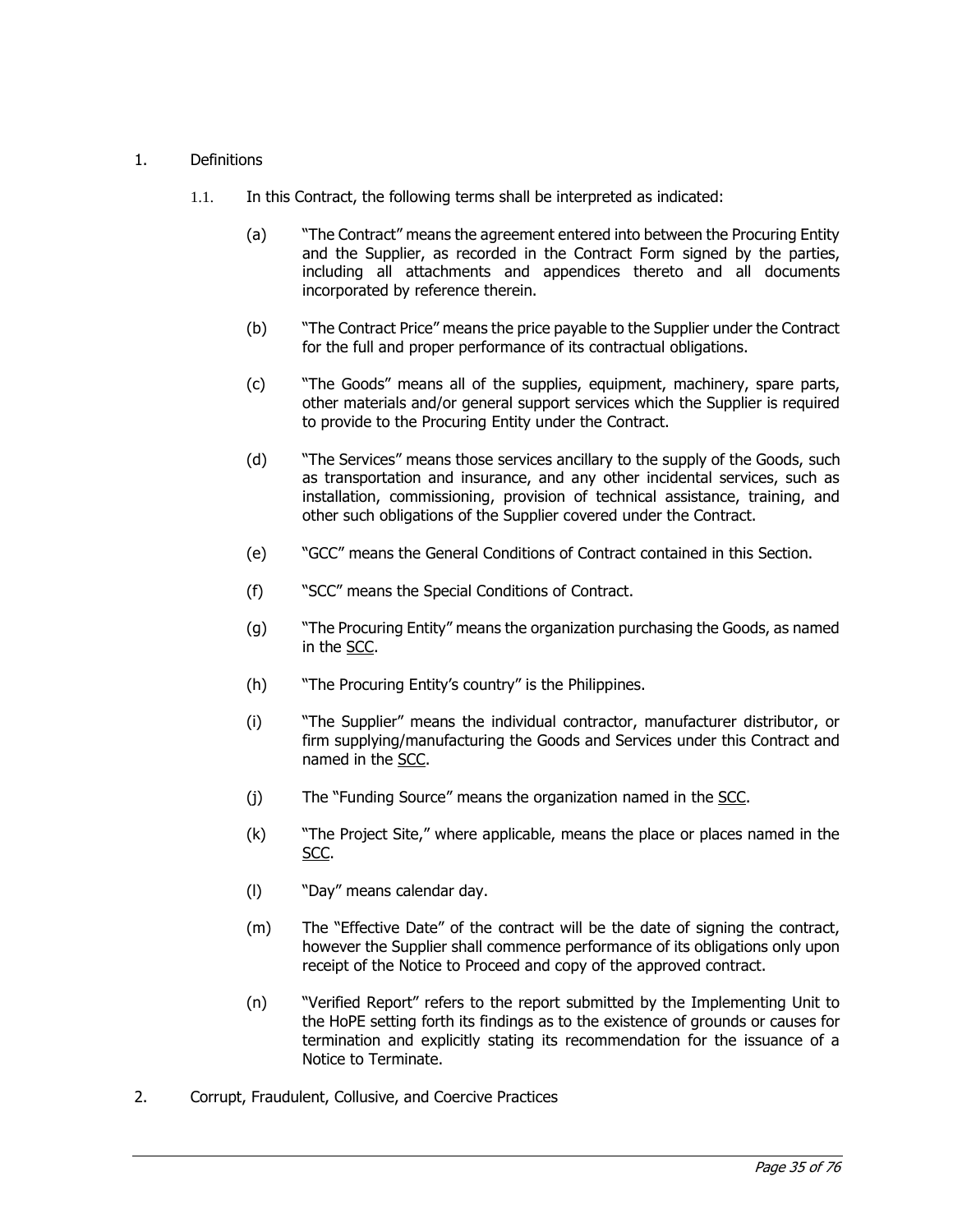- 2.1. Unless otherwise provided in the [SCC,](#page-46-5) the Procuring Entity as well as the bidders, contractors, or suppliers shall observe the highest standard of ethics during the procurement and execution of this Contract. In pursuance of this policy, the Procuring Entity:
	- (a) defines, for the purposes of this provision, the terms set forth below as follows:
		- (i) "corrupt practice" means behavior on the part of officials in the public or private sectors by which they improperly and unlawfully enrich themselves, others, or induce others to do so, by misusing the position in which they are placed, and it includes the offering, giving, receiving, or soliciting of anything of value to influence the action of any such official in the procurement process or in contract execution; entering, on behalf of the Government, into any contract or transaction manifestly and grossly disadvantageous to the same, whether or not the public officer profited or will profit thereby, and similar acts as provided in Republic Act 3019.
		- (ii) "fraudulent practice" means a misrepresentation of facts in order to influence a procurement process or the execution of a contract to the detriment of the Procuring Entity, and includes collusive practices among Bidders (prior to or after bid submission) designed to establish bid prices at artificial, non-competitive levels and to deprive the Procuring Entity of the benefits of free and open competition.
		- (iii) "collusive practices" means a scheme or arrangement between two or more Bidders, with or without the knowledge of the Procuring Entity, designed to establish bid prices at artificial, non-competitive levels.
		- (iv) "coercive practices" means harming or threatening to harm, directly or indirectly, persons, or their property to influence their participation in a procurement process, or affect the execution of a contract;
		- (v) "obstructive practice" is
			- (aa) deliberately destroying, falsifying, altering or concealing of evidence material to an administrative proceedings or investigation or making false statements to investigators in order to materially impede an administrative proceedings or investigation of the Procuring Entity or any foreign government/foreign or international financing institution into allegations of a corrupt, fraudulent, coercive or collusive practice; and/or threatening, harassing or intimidating any party to prevent it from disclosing its knowledge of matters relevant to the administrative proceedings or investigation or from pursuing such proceedings or investigation; or
			- (bb) acts intended to materially impede the exercise of the inspection and audit rights of the Procuring Entity or any foreign government/foreign or international financing institution herein.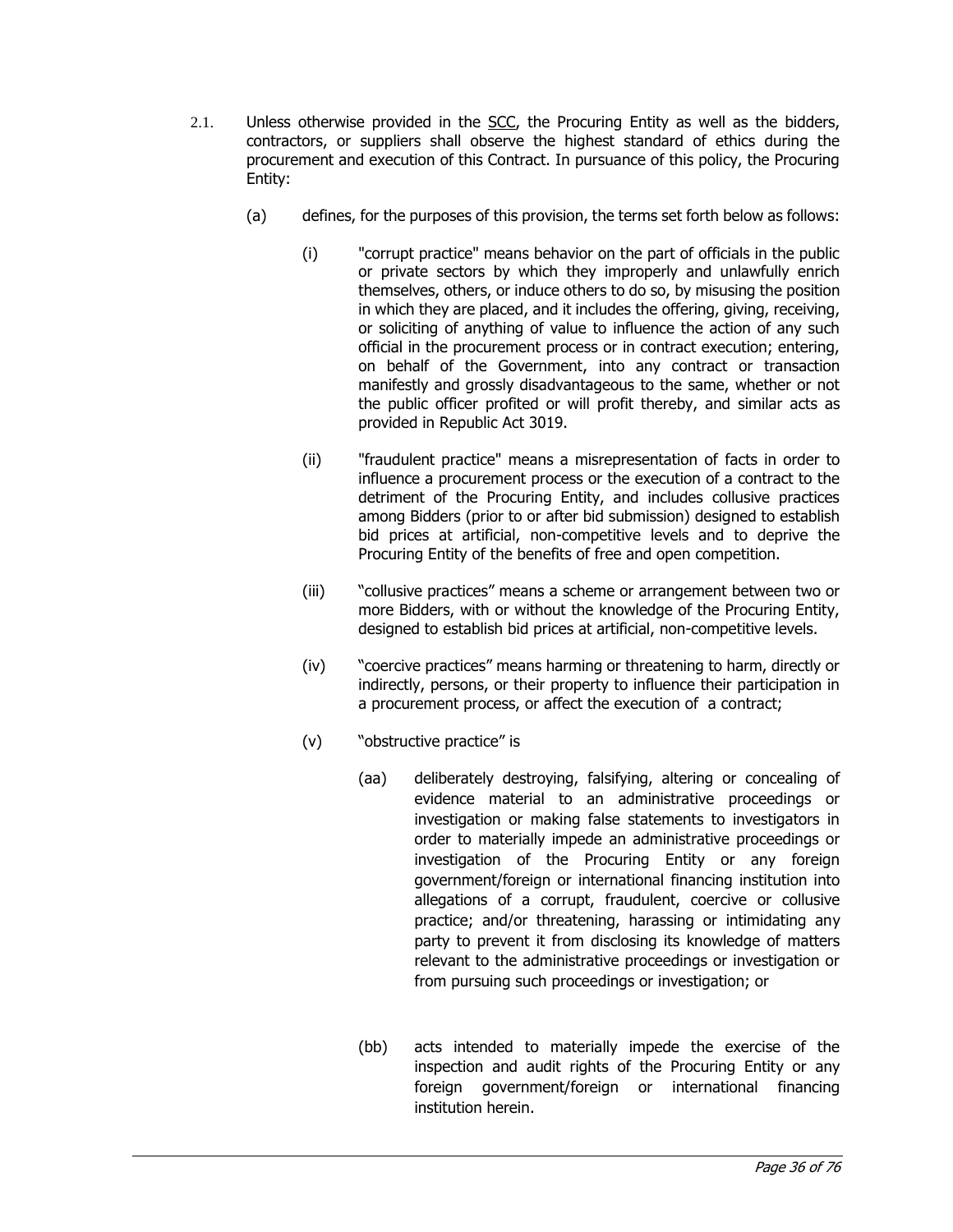- (b) will reject a proposal for award if it determines that the Bidder recommended for award has engaged in any of the practices mentioned in this Clause for purposes of competing for the contract.
- 2.2. Further the Funding Source, Borrower or Procuring Entity, as appropriate, will seek to impose the maximum civil, administrative and/or criminal penalties available under the applicable law on individuals and organizations deemed to be involved with any of the practices mentioned in **GCC** Clause [2.1\(a\).](#page-35-0)
- 3. Inspection and Audit by the Funding Source

The Supplier shall permit the Funding Source to inspect the Supplier's accounts and records relating to the performance of the Supplier and to have them audited by auditors appointed by the Funding Source, if so required by the Funding Source.

- 4. Governing Law and Language
	- 4.1. This Contract shall be interpreted in accordance with the laws of the Republic of the Philippines.
	- 4.2. This Contract has been executed in the English language, which shall be the binding and controlling language for all matters relating to the meaning or interpretation of this Contract. All correspondence and other documents pertaining to this Contract exchanged by the parties shall be written in English.
- <span id="page-36-3"></span><span id="page-36-0"></span>5. Notices
	- 5.1. Any notice, request, or consent required or permitted to be given or made pursuant to this Contract shall be in writing. Any such notice, request, or consent shall be deemed to have been given or made when received by the concerned party, either in person or through an authorized representative of the Party to whom the communication is addressed, or when sent by registered mail, telex, telegram, or facsimile to such Party at the address specified in the [SCC,](#page-46-0) which shall be effective when delivered and duly received or on the notice's effective date, whichever is later.
	- 5.2. A Party may change its address for notice hereunder by giving the other Party notice of such change pursuant to the provisions listed in the [SCC](#page-46-0) for **GCC** Clause [5.1.](#page-36-0)
- <span id="page-36-2"></span><span id="page-36-1"></span>6. Scope of Contract
	- 6.1. The Goods and Related Services to be provided shall be as specified in **Error! R eference source not found.**.
	- 6.2. This Contract shall include all such items, although not specifically mentioned, that can be reasonably inferred as being required for its completion as if such items were expressly mentioned herein. Any additional requirements for the completion of this Contract shall be provided in the [SCC.](#page-46-1)
- 7. Subcontracting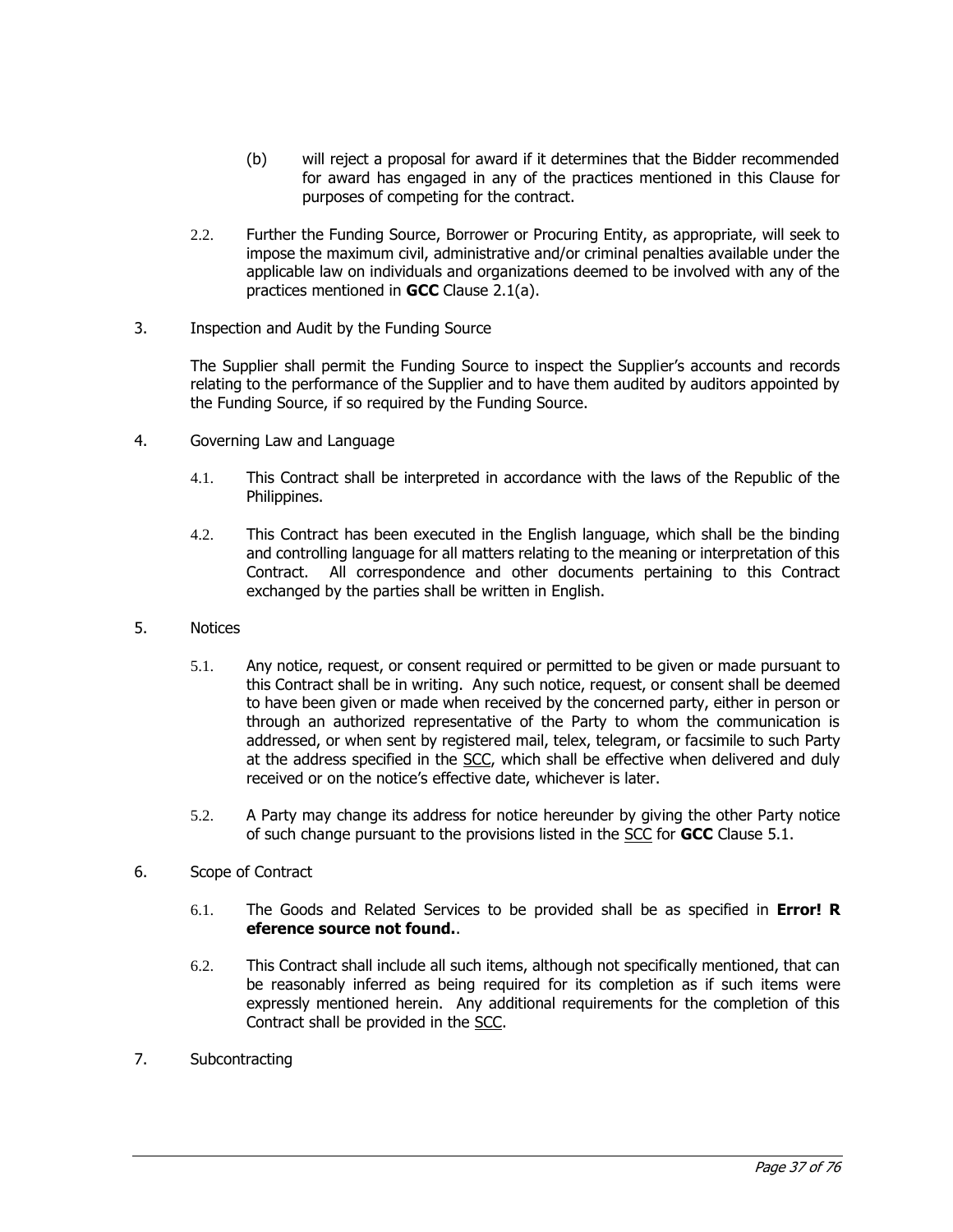- 7.1. Subcontracting of any portion of the Goods, if allowed in the **BDS**, does not relieve the Supplier of any liability or obligation under this Contract. The Supplier will be responsible for the acts, defaults, and negligence of any subcontractor, its agents, servants or workmen as fully as if these were the Supplier's own acts, defaults, or negligence, or those of its agents, servants or workmen.
- 7.2. If subcontracting is allowed, the Supplier may identify its subcontractor during contract implementation. Subcontractors disclosed and identified during the bidding may be changed during the implementation of this Contract. In either case, subcontractors must submit the documentary requirements under **ITB** Clause 12 and comply with the eligibility criteria specified in the **BDS.** In the event that any subcontractor is found by the Procuring Entity to be ineligible, the subcontracting of such portion of the Goods shall be disallowed.
- 8. Procuring Entity's Responsibilities
	- 8.1. Whenever the performance of the obligations in this Contract requires that the Supplier obtain permits, approvals, import, and other licenses from local public authorities, the Procuring Entity shall, if so needed by the Supplier, make its best effort to assist the Supplier in complying with such requirements in a timely and expeditious manner.
	- 8.2. The Procuring Entity shall pay all costs involved in the performance of its responsibilities in accordance with **GCC** Clause [6.](#page-36-1)
- 9. Prices
	- 9.1. For the given scope of work in this Contract as awarded, all bid prices are considered fixed prices, and therefore not subject to price escalation during contract implementation, except under extraordinary circumstances and upon prior approval of the GPPB in accordance with Section 61 of R.A. 9184 and its IRR or except as provided in this Clause.
	- 9.2. Prices charged by the Supplier for Goods delivered and/or services performed under this Contract shall not vary from the prices quoted by the Supplier in its bid, with the exception of any change in price resulting from a Change Order issued in accordance with **GCC** Clause [29.](#page-45-0)
- <span id="page-37-1"></span><span id="page-37-0"></span>10. Payment
	- 10.1. Payments shall be made only upon a certification by the HoPE to the effect that the Goods have been rendered or delivered in accordance with the terms of this Contract and have been duly inspected and accepted**.** Except with the prior approval of the President no payment shall be made for services not yet rendered or for supplies and materials not yet delivered under this Contract. Ten percent (10%) of the amount of each payment shall be retained by the Procuring Entity to cover the Supplier's warranty obligations under this Contract as described in **GCC** Clause [17.](#page-40-0)
	- 10.2. The Supplier's request(s) for payment shall be made to the Procuring Entity in writing, accompanied by an invoice describing, as appropriate, the Goods delivered and/or Services performed, and by documents submitted pursuant to the [SCC](#page-46-1) provision for **GCC** Clause [6.2,](#page-36-2) and upon fulfillment of other obligations stipulated in this Contract.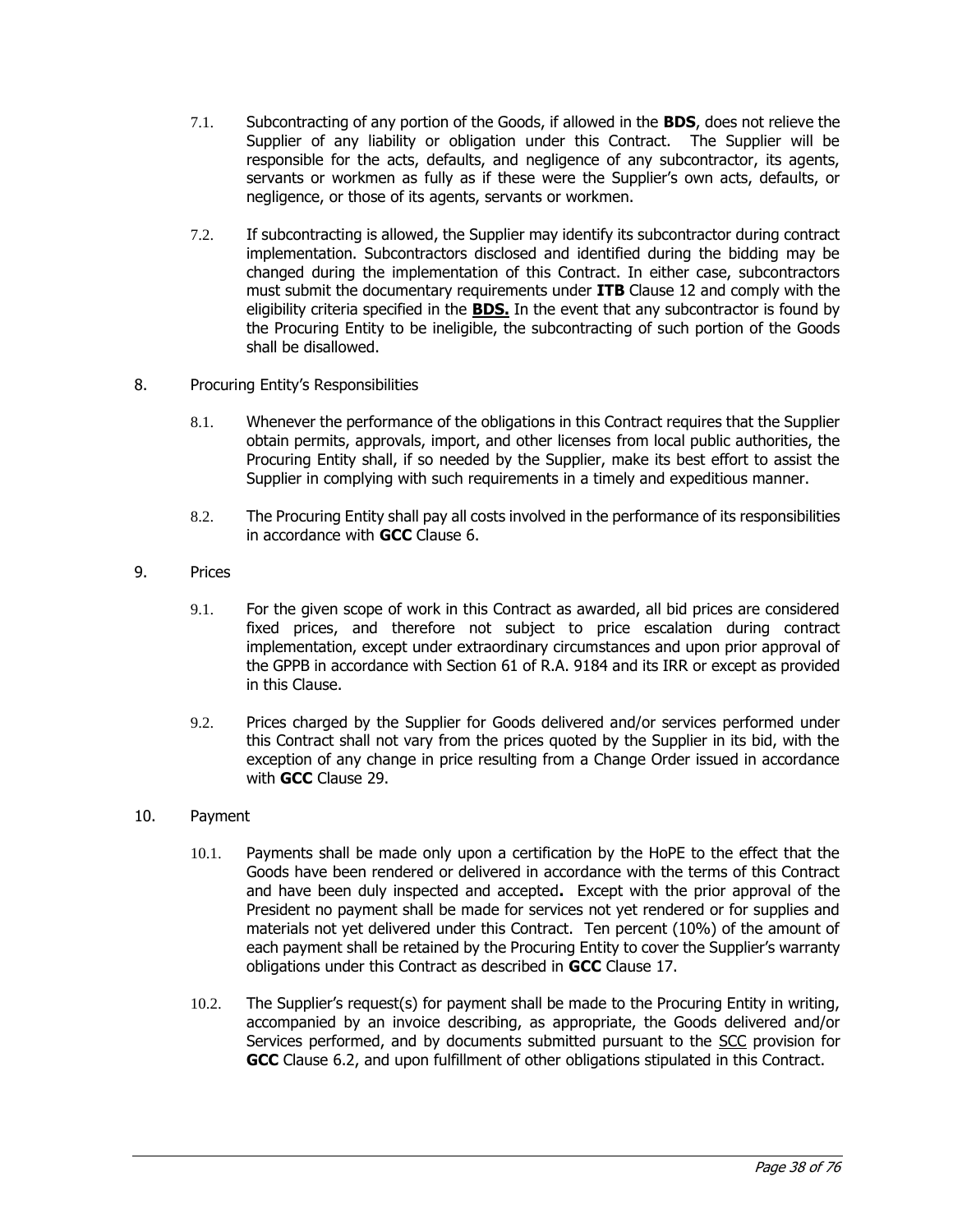- 10.3. Pursuant to **GCC** Clause [10.2,](#page-37-0) payments shall be made promptly by the Procuring Entity, but in no case later than sixty (60) days after submission of an invoice or claim by the Supplier. Payments shall be in accordance with the schedule stated in the **SCC**.
- 10.4. Unless otherwise provided in the **SCC**, the currency in which payment is made to the Supplier under this Contract shall be in Philippine Pesos.
- 10.5. Unless otherwise provided in the **SCC**, payments using Letter of Credit (LC), in accordance with the Guidelines issued by the GPPB, is allowed. For this purpose, the amount of provisional sum is indicated in the **SCC**. All charges for the opening of the LC and/or incidental expenses thereto shall be for the account of the Supplier.
- 11. Advance Payment and Terms of Payment
	- 11.1. Advance payment shall be made only after prior approval of the President, and shall not exceed fifteen percent (15%) of the Contract amount, unless otherwise directed by the President or in cases allowed under Annex "D" of RA 9184.
	- 11.2. All progress payments shall first be charged against the advance payment until the latter has been fully exhausted.
	- 11.3. For Goods supplied from abroad, unless otherwise indicated in the **SCC**, the terms of payment shall be as follows:
		- (a) On Contract Signature: Fifteen Percent (15%) of the Contract Price shall be paid within sixty (60) days from signing of the Contract and upon submission of a claim and a bank guarantee for the equivalent amount valid until the Goods are delivered and in the form provided in Section VIII. Bidding Forms.
		- (b) On Delivery: Sixty-five percent (65%) of the Contract Price shall be paid to the Supplier within sixty (60) days after the date of receipt of the Goods and upon submission of the documents (i) through (vi) specified in the **[SCC](#page-46-1)** provision on Delivery and Documents.
		- (c) On Acceptance: The remaining twenty percent (20%) of the Contract Price shall be paid to the Supplier within sixty (60) days after the date of submission of the acceptance and inspection certificate for the respective delivery issued by the Procuring Entity's authorized representative. In the event that no inspection or acceptance certificate is issued by the Procuring Entity's authorized representative within forty five (45) days of the date shown on the delivery receipt, the Supplier shall have the right to claim payment of the remaining twenty percent (20%) subject to the Procuring Entity's own verification of the reason(s) for the failure to issue documents (vii) and (viii) as described in the **[SCC](#page-46-1)** provision on Delivery and Documents.
- 12. Taxes and Duties

The Supplier, whether local or foreign, shall be entirely responsible for all the necessary taxes, stamp duties, license fees, and other such levies imposed for the completion of this Contract.

13. Performance Security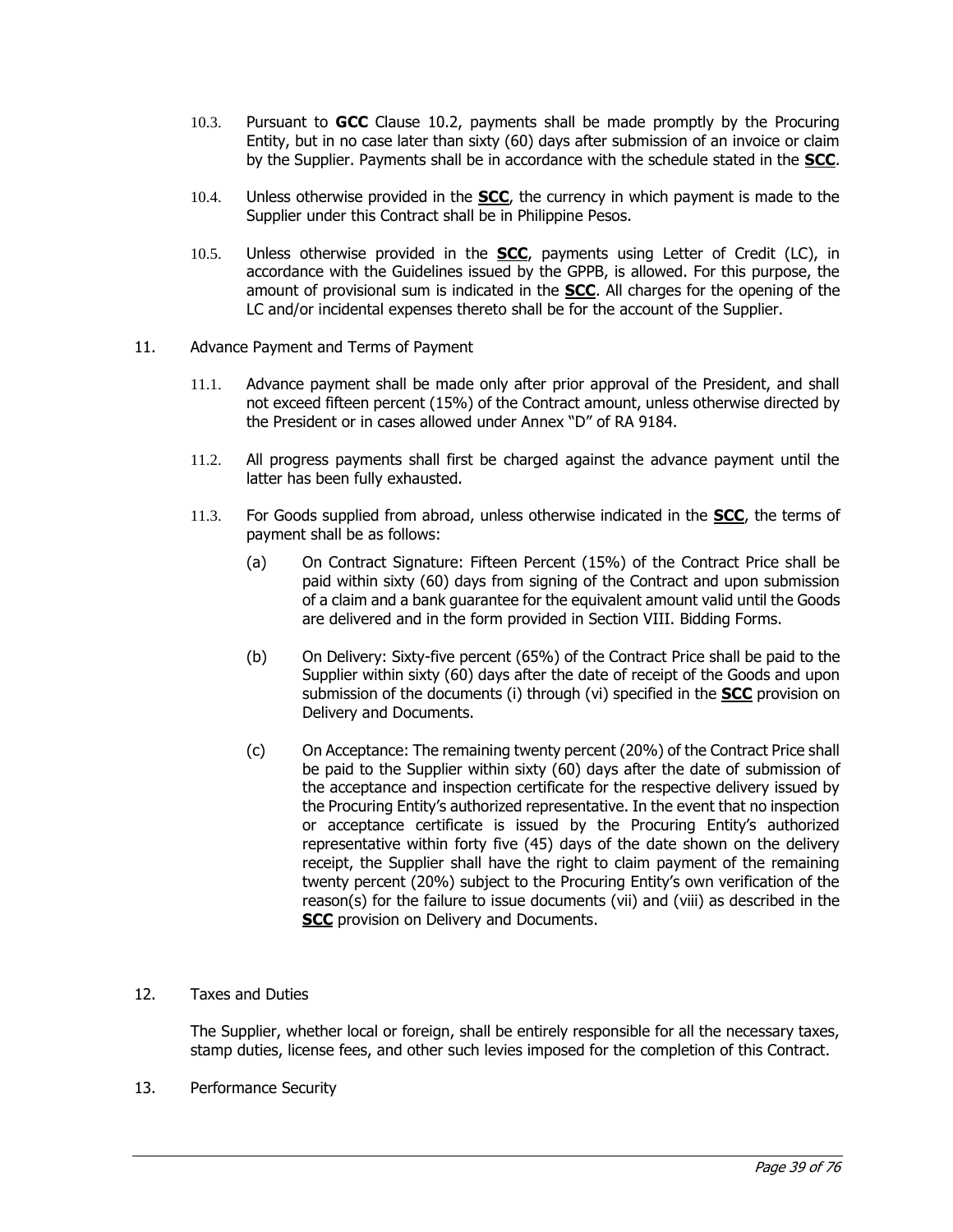- 13.1. Within ten (10) calendar days from receipt of the Notice of Award from the Procuring Entity but in no case later than the signing of the contract by both parties, the successful Bidder shall furnish the performance security in any the forms prescribed in the **ITB** Clause [33.2.](#page-28-0)
- 13.2. The performance security posted in favor of the Procuring Entity shall be forfeited in the event it is established that the winning bidder is in default in any of its obligations under the contract.
- 13.3. The performance security shall remain valid until issuance by the Procuring Entity of the Certificate of Final Acceptance.
- 13.4. The performance security may be released by the Procuring Entity and returned to the Supplier after the issuance of the Certificate of Final Acceptance subject to the following conditions:
	- (a) There are no pending claims against the Supplier or the surety company filed by the Procuring Entity;
	- (b) The Supplier has no pending claims for labor and materials filed against it; and
	- (c) Other terms specified in the [SCC.](#page-50-0)
- <span id="page-39-1"></span>13.5. In case of a reduction of the contract value, the Procuring Entity shall allow a proportional reduction in the original performance security, provided that any such reduction is more than ten percent (10%) and that the aggregate of such reductions is not more than fifty percent (50%) of the original performance security.
- <span id="page-39-0"></span>14. Use of Contract Documents and Information
	- 14.1. The Supplier shall not, except for purposes of performing the obligations in this Contract, without the Procuring Entity's prior written consent, disclose this Contract, or any provision thereof, or any specification, plan, drawing, pattern, sample, or information furnished by or on behalf of the Procuring Entity. Any such disclosure shall be made in confidence and shall extend only as far as may be necessary for purposes of such performance.
	- 14.2. Any document, other than this Contract itself, enumerated in **GCC** Clause [14.1](#page-39-0) shall remain the property of the Procuring Entity and shall be returned (all copies) to the Procuring Entity on completion of the Supplier's performance under this Contract if so required by the Procuring Entity.
- 15. Standards

The Goods provided under this Contract shall conform to the standards mentioned in the **Error! R eference source not found.**; and, when no applicable standard is mentioned, to the authoritative standards appropriate to the Goods' country of origin. Such standards shall be the latest issued by the institution concerned.

- <span id="page-39-2"></span>16. Inspection and Tests
	- 16.1. The Procuring Entity or its representative shall have the right to inspect and/or to test the Goods to confirm their conformity to the Contract specifications at no extra cost to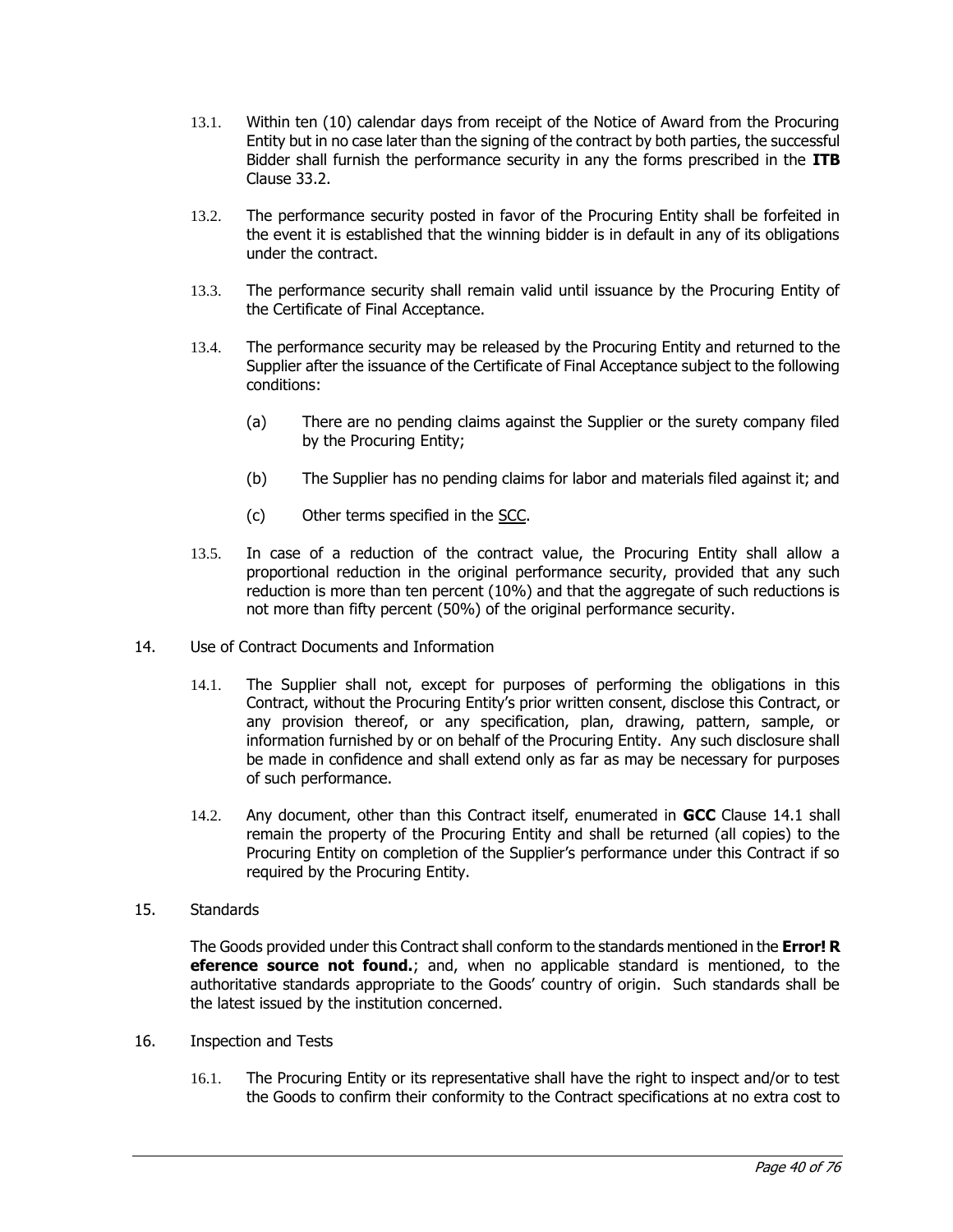the Procuring Entity. Th[e SCC](#page-50-1) and **[Error! Reference source not found.](_Ref97444287)** shall specify w hat inspections and/or tests the Procuring Entity requires and where they are to be conducted. The Procuring Entity shall notify the Supplier in writing, in a timely manner, of the identity of any representatives retained for these purposes.

- 16.2. If applicable, the inspections and tests may be conducted on the premises of the Supplier or its subcontractor(s), at point of delivery, and/or at the goods' final destination. If conducted on the premises of the Supplier or its subcontractor(s), all reasonable facilities and assistance, including access to drawings and production data, shall be furnished to the inspectors at no charge to the Procuring Entity. The Supplier shall provide the Procuring Entity with results of such inspections and tests.
- 16.3. The Procuring Entity or its designated representative shall be entitled to attend the tests and/or inspections referred to in this Clause provided that the Procuring Entity shall bear all of its own costs and expenses incurred in connection with such attendance including, but not limited to, all traveling and board and lodging expenses.
- 16.4. The Procuring Entity may reject any Goods or any part thereof that fail to pass any test and/or inspection or do not conform to the specifications. The Supplier shall either rectify or replace such rejected Goods or parts thereof or make alterations necessary to meet the specifications at no cost to the Procuring Entity, and shall repeat the test and/or inspection, at no cost to the Procuring Entity, upon giving a notice pursuant to **GCC** Clause [5.](#page-36-3)
- <span id="page-40-2"></span>16.5. The Supplier agrees that neither the execution of a test and/or inspection of the Goods or any part thereof, nor the attendance by the Procuring Entity or its representative, shall release the Supplier from any warranties or other obligations under this Contract.
- <span id="page-40-1"></span><span id="page-40-0"></span>17. Warranty
	- 17.1. The Supplier warrants that the Goods supplied under the Contract are new, unused, of the most recent or current models, and that they incorporate all recent improvements in design and materials, except when the technical specifications required by the Procuring Entity provides otherwise.
	- 17.2. The Supplier further warrants that all Goods supplied under this Contract shall have no defect, arising from design, materials, or workmanship or from any act or omission of the Supplier that may develop under normal use of the supplied Goods in the conditions prevailing in the country of final destination.
	- 17.3. In order to assure that manufacturing defects shall be corrected by the Supplier, a warranty shall be required from the Supplier for a minimum period specified in the [SCC.](#page-51-0) The obligation for the warranty shall be covered by, at the Supplier's option, either retention money in an amount equivalent to at least one percent (1%) of every progress payment, or a special bank guarantee equivalent to at least one percent (1%) of the total Contract Price or other such amount if so specified in the [SCC.](#page-51-0) The said amounts shall only be released after the lapse of the warranty period specified in the [SCC](#page-51-0)**;** provided, however, that the Supplies delivered are free from patent and latent defects and all the conditions imposed under this Contract have been fully met.
	- 17.4. The Procuring Entity shall promptly notify the Supplier in writing of any claims arising under this warranty. Upon receipt of such notice, the Supplier shall, within the period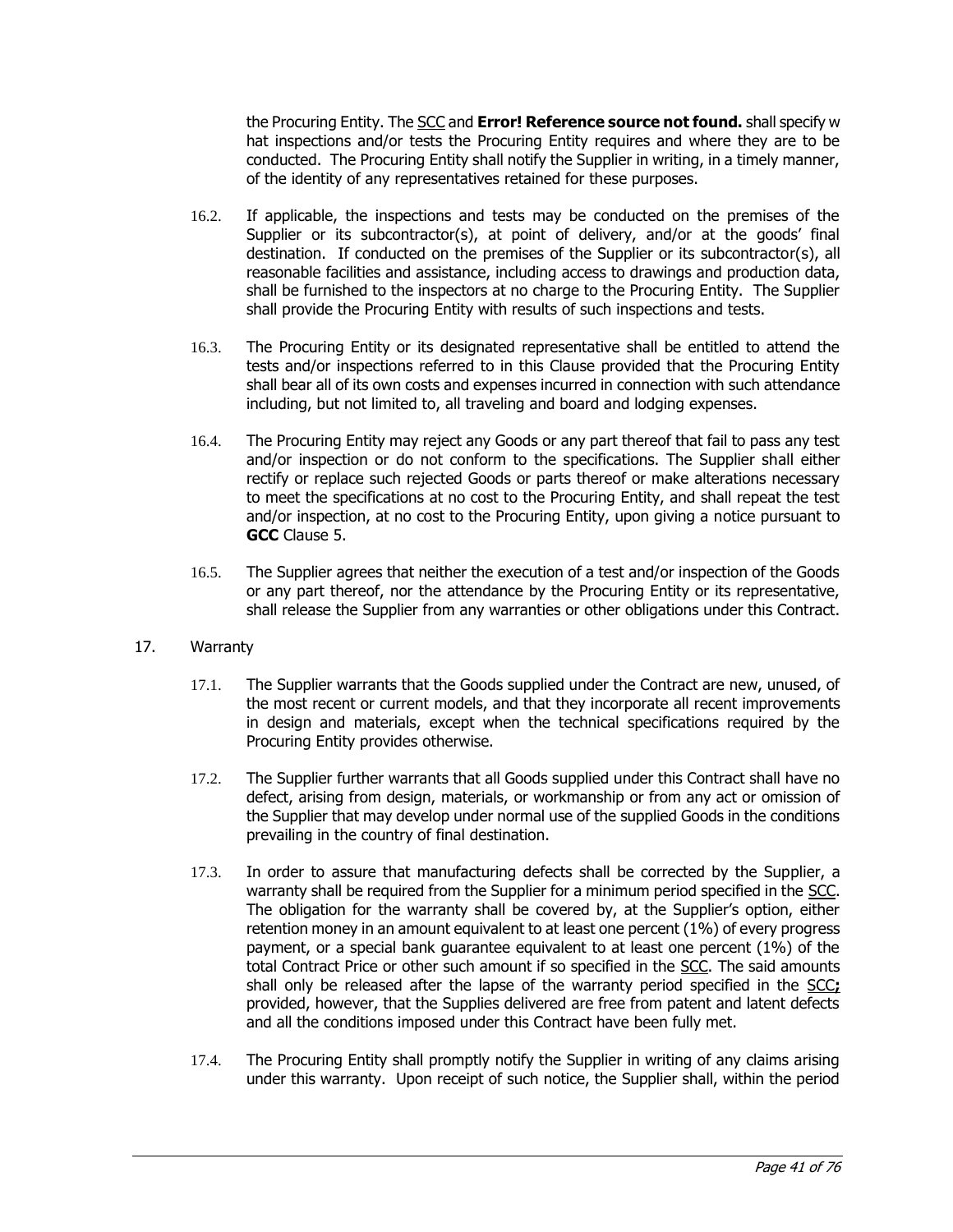specified in the [SCC](#page-51-1) and with all reasonable speed, repair or replace the defective Goods or parts thereof, without cost to the Procuring Entity.

- 17.5. If the Supplier, having been notified, fails to remedy the defect(s) within the period specified in **GCC** Clause [17.4,](#page-40-1) the Procuring Entity may proceed to take such remedial action as may be necessary, at the Supplier's risk and expense and without prejudice to any other rights which the Procuring Entity may have against the Supplier under the Contract and under the applicable law.
- <span id="page-41-1"></span>18. Delays in the Supplier's Performance
	- 18.1. Delivery of the Goods and/or performance of Services shall be made by the Supplier in accordance with the time schedule prescribed by the Procuring Entity in **Error! R eference source not found.**.
	- 18.2. If at any time during the performance of this Contract, the Supplier or its Subcontractor(s) should encounter conditions impeding timely delivery of the Goods and/or performance of Services, the Supplier shall promptly notify the Procuring Entity in writing of the fact of the delay, its likely duration and its cause(s). As soon as practicable after receipt of the Supplier's notice, and upon causes provided for under **GCC** Clause [22,](#page-42-0) the Procuring Entity shall evaluate the situation and may extend the Supplier's time for performance, in which case the extension shall be ratified by the parties by amendment of Contract.
	- 18.3. Except as provided under **GCC** Clause [22,](#page-42-0) a delay by the Supplier in the performance of its obligations shall render the Supplier liable to the imposition of liquidated damages pursuant to **GCC** Clause [19,](#page-41-0) unless an extension of time is agreed upon pursuant to **GCC** Clause [29](#page-45-0) without the application of liquidated damages.
- <span id="page-41-0"></span>19. Liquidated Damages

Subject to **GCC** Clauses [18](#page-41-1) and [22,](#page-42-0) if the Supplier fails to satisfactorily deliver any or all of the Goods and/or to perform the Services within the period(s) specified in this Contract inclusive of duly granted time extensions if any, the Procuring Entity shall, without prejudice to its other remedies under this Contract and under the applicable law, deduct from the Contract Price, as liquidated damages, the applicable rate of one tenth (1/10) of one (1) percent of the cost of the unperformed portion for every day of delay until actual delivery or performance. The maximum deduction shall be ten percent (10%) of the amount of contract. Once the maximum is reached, the Procuring Entity may rescind or terminate the Contract pursuant to **GCC** Clause [23,](#page-42-1) without prejudice to other courses of action and remedies open to it.

- 20. Settlement of Disputes
	- 20.1. If any dispute or difference of any kind whatsoever shall arise between the Procuring Entity and the Supplier in connection with or arising out of this Contract, the parties shall make every effort to resolve amicably such dispute or difference by mutual consultation.
	- 20.2. If after thirty (30) days, the parties have failed to resolve their dispute or difference by such mutual consultation, then either the Procuring Entity or the Supplier may give notice to the other party of its intention to commence arbitration, as hereinafter provided, as to the matter in dispute, and no arbitration in respect of this matter may be commenced unless such notice is given.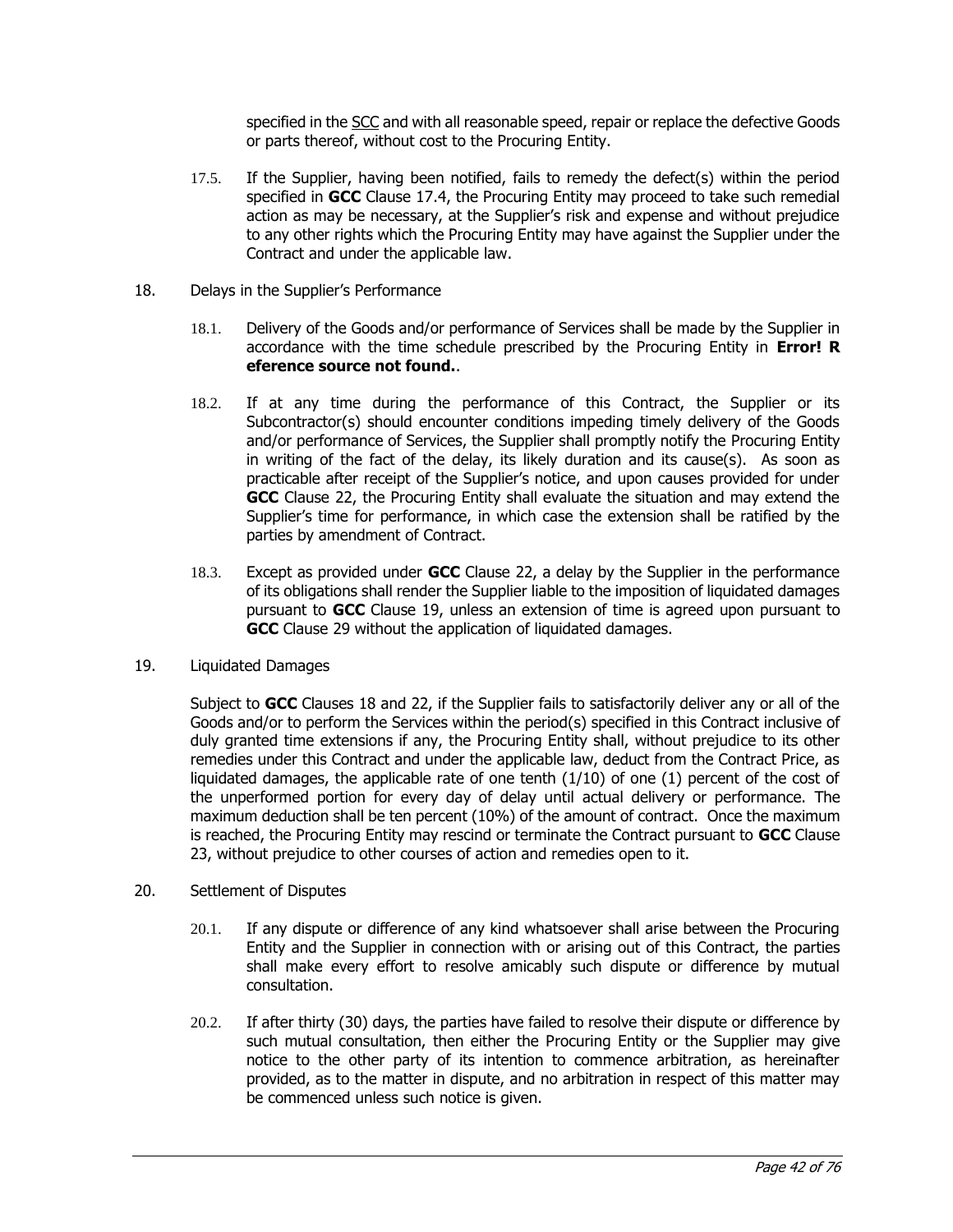- 20.3. Any dispute or difference in respect of which a notice of intention to commence arbitration has been given in accordance with this Clause shall be settled by arbitration. Arbitration may be commenced prior to or after delivery of the Goods under this Contract.
- 20.4. In the case of a dispute between the Procuring Entity and the Supplier, the dispute shall be resolved in accordance with Republic Act 9285 ("R.A. 9285"), otherwise known as the "Alternative Dispute Resolution Act of 2004."
- 20.5. Notwithstanding any reference to arbitration herein, the parties shall continue to perform their respective obligations under the Contract unless they otherwise agree; and the Procuring Entity shall pay the Supplier any monies due the Supplier.
- <span id="page-42-2"></span>21. Liability of the Supplier
	- 21.1. The Supplier's liability under this Contract shall be as provided by the laws of the Republic of the Philippines, subject to additional provisions, if any, set forth in the [SCC.](#page-51-2)
	- 21.2. Except in cases of criminal negligence or willful misconduct, and in the case of infringement of patent rights, if applicable, the aggregate liability of the Supplier to the Procuring Entity shall not exceed the total Contract Price, provided that this limitation shall not apply to the cost of repairing or replacing defective equipment.
- <span id="page-42-0"></span>22. Force Majeure
	- 22.1. The Supplier shall not be liable for forfeiture of its performance security, liquidated damages, or termination for default if and to the extent that the Supplier's delay in performance or other failure to perform its obligations under the Contract is the result of a force majeure.
	- 22.2. For purposes of this Contract the terms "force majeure" and "fortuitous event" may be used interchangeably. In this regard, a fortuitous event or *force majeure* shall be interpreted to mean an event which the Supplier could not have foreseen, or which though foreseen, was inevitable. It shall not include ordinary unfavorable weather conditions; and any other cause the effects of which could have been avoided with the exercise of reasonable diligence by the Supplier. Such events may include, but not limited to, acts of the Procuring Entity in its sovereign capacity, wars or revolutions, fires, floods, epidemics, quarantine restrictions, and freight embargoes.
	- 22.3. If a *force majeure* situation arises, the Supplier shall promptly notify the Procuring Entity in writing of such condition and the cause thereof. Unless otherwise directed by the Procuring Entity in writing, the Supplier shall continue to perform its obligations under the Contract as far as is reasonably practical, and shall seek all reasonable alternative means for performance not prevented by the *force majeure*.
- <span id="page-42-1"></span>23. Termination for Default
	- 23.1. The Procuring Entity shall terminate this Contract for default when any of the following conditions attends its implementation:
		- (a) Outside of *force majeure*, the Supplier fails to deliver or perform any or all of the Goods within the period(s) specified in the contract, or within any extension thereof granted by the Procuring Entity pursuant to a request made by the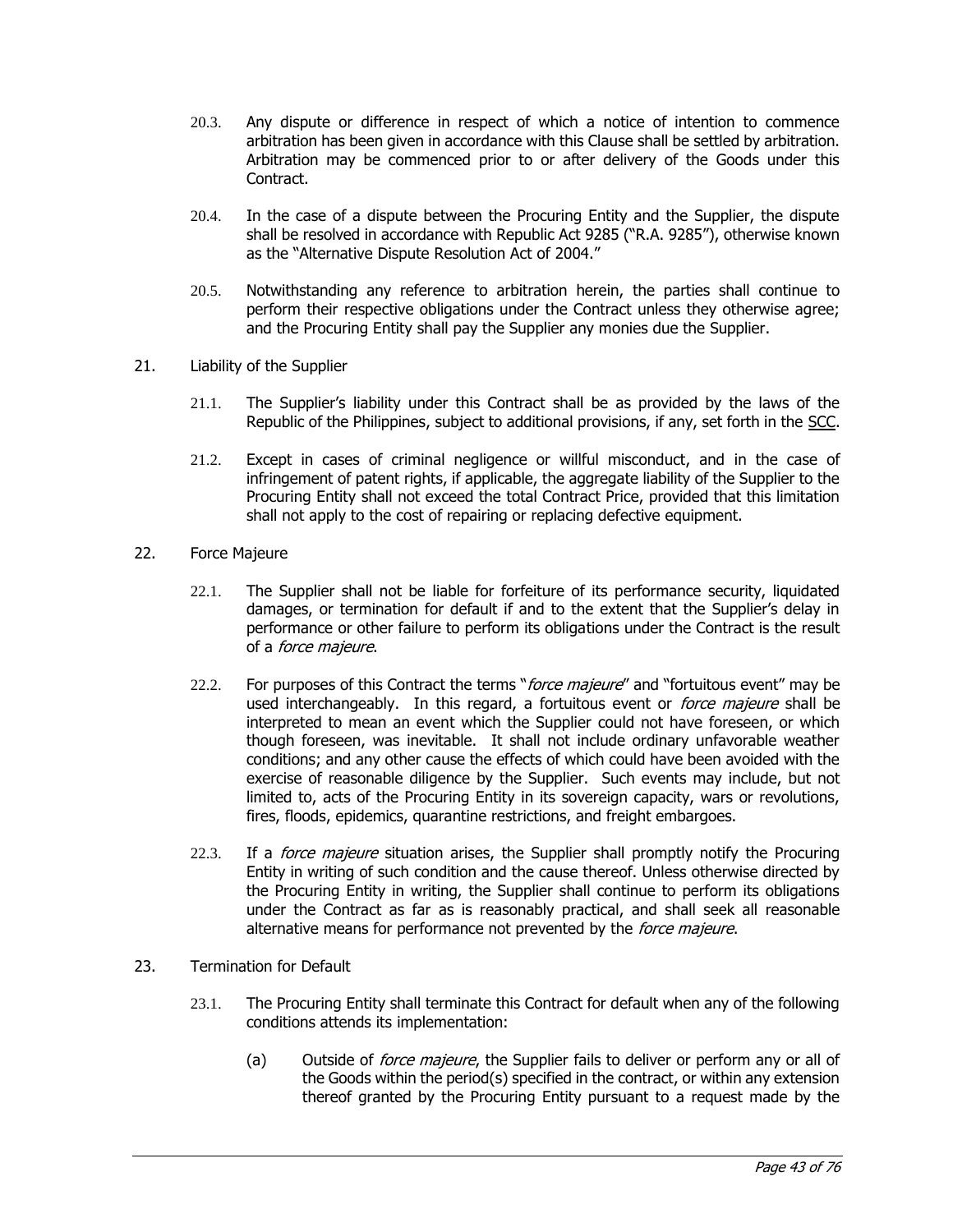Supplier prior to the delay, and such failure amounts to at least ten percent (10%) of the contact price;

- (b) As a result of *force majeure*, the Supplier is unable to deliver or perform any or all of the Goods, amounting to at least ten percent (10%) of the contract price, for a period of not less than sixty (60) calendar days after receipt of the notice from the Procuring Entity stating that the circumstance of force majeure is deemed to have ceased; or
- (c) The Supplier fails to perform any other obligation under the Contract.
- 23.2. In the event the Procuring Entity terminates this Contract in whole or in part, for any of the reasons provided under **GCC** Clauses [23](#page-42-1) to [26,](#page-44-0) the Procuring Entity may procure, upon such terms and in such manner as it deems appropriate, Goods or Services similar to those undelivered, and the Supplier shall be liable to the Procuring Entity for any excess costs for such similar Goods or Services. However, the Supplier shall continue performance of this Contract to the extent not terminated.
- 23.3. In case the delay in the delivery of the Goods and/or performance of the Services exceeds a time duration equivalent to ten percent (10%) of the specified contract time plus any time extension duly granted to the Supplier, the Procuring Entity may terminate this Contract, forfeit the Supplier's performance security and award the same to a qualified Supplier.
- 24. Termination for Insolvency

The Procuring Entity shall terminate this Contract if the Supplier is declared bankrupt or insolvent as determined with finality by a court of competent jurisdiction. In this event, termination will be without compensation to the Supplier, provided that such termination will not prejudice or affect any right of action or remedy which has accrued or will accrue thereafter to the Procuring Entity and/or the Supplier.

- 25. Termination for Convenience
	- 25.1. The Procuring Entity may terminate this Contract, in whole or in part, at any time for its convenience. The HoPE may terminate a contract for the convenience of the Government if he has determined the existence of conditions that make Project Implementation economically, financially or technically impractical and/or unnecessary, such as, but not limited to, fortuitous event(s) or changes in law and national government policies.
	- 25.2. The Goods that have been delivered and/or performed or are ready for delivery or performance within thirty (30) calendar days after the Supplier's receipt of Notice to Terminate shall be accepted by the Procuring Entity at the contract terms and prices. For Goods not yet performed and/or ready for delivery, the Procuring Entity may elect:
		- (a) to have any portion delivered and/or performed and paid at the contract terms and prices; and/or
		- (b) to cancel the remainder and pay to the Supplier an agreed amount for partially completed and/or performed goods and for materials and parts previously procured by the Supplier.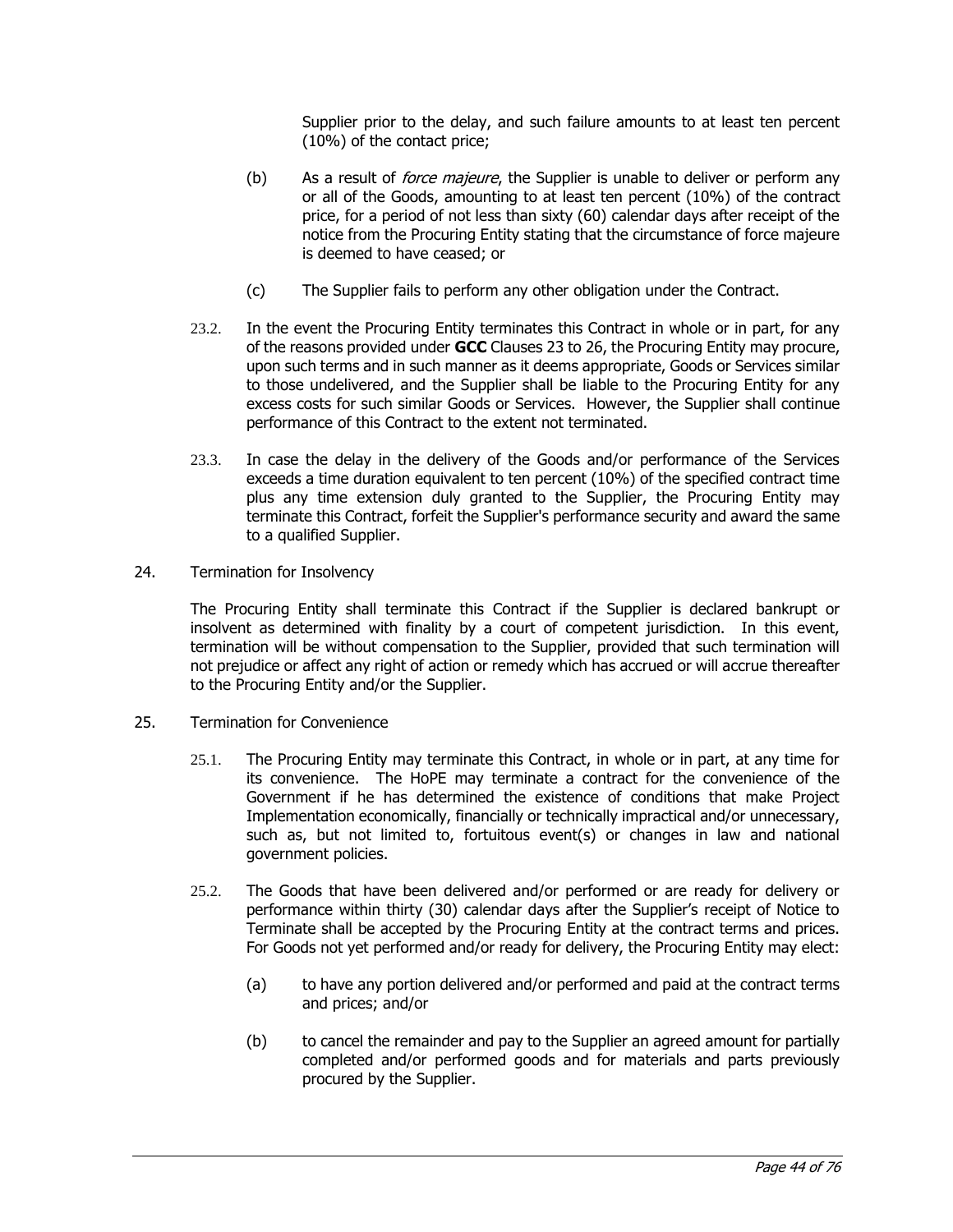- 25.3. If the Supplier suffers loss in its initial performance of the terminated contract, such as purchase of raw materials for goods specially manufactured for the Procuring Entity which cannot be sold in open market, it shall be allowed to recover partially from this Contract, on a *quantum meruit* basis. Before recovery may be made, the fact of loss must be established under oath by the Supplier to the satisfaction of the Procuring Entity before recovery may be made.
- <span id="page-44-0"></span>26. Termination for Unlawful Acts
	- 26.1. The Procuring Entity may terminate this Contract in case it is determined *prima facie* that the Supplier has engaged, before or during the implementation of this Contract, in unlawful deeds and behaviors relative to contract acquisition and implementation. Unlawful acts include, but are not limited to, the following:
		- (a) Corrupt, fraudulent, and coercive practices as defined in **ITB** Clause [3.1\(a\);](#page-5-0)
		- (b) Drawing up or using forged documents;
		- (c) Using adulterated materials, means or methods, or engaging in production contrary to rules of science or the trade; and
		- (d) Any other act analogous to the foregoing.
- 27. Procedures for Termination of Contracts
	- 27.1. The following provisions shall govern the procedures for termination of this Contract:
		- (a) Upon receipt of a written report of acts or causes which may constitute ground(s) for termination as aforementioned, or upon its own initiative, the Implementing Unit shall, within a period of seven (7) calendar days, verify the existence of such ground(s) and cause the execution of a Verified Report, with all relevant evidence attached;
		- (b) Upon recommendation by the Implementing Unit, the HoPE shall terminate this Contract only by a written notice to the Supplier conveying the termination of this Contract. The notice shall state:
			- $(i)$  that this Contract is being terminated for any of the ground(s) aforementioned, and a statement of the acts that constitute the ground(s) constituting the same;
			- (ii) the extent of termination, whether in whole or in part;
			- (iii) an instruction to the Supplier to show cause as to why this Contract should not be terminated; and
			- (iv) special instructions of the Procuring Entity, if any.
		- (c) The Notice to Terminate shall be accompanied by a copy of the Verified Report;
		- (d) Within a period of seven (7) calendar days from receipt of the Notice of Termination, the Supplier shall submit to the HoPE a verified position paper stating why this Contract should not be terminated. If the Supplier fails to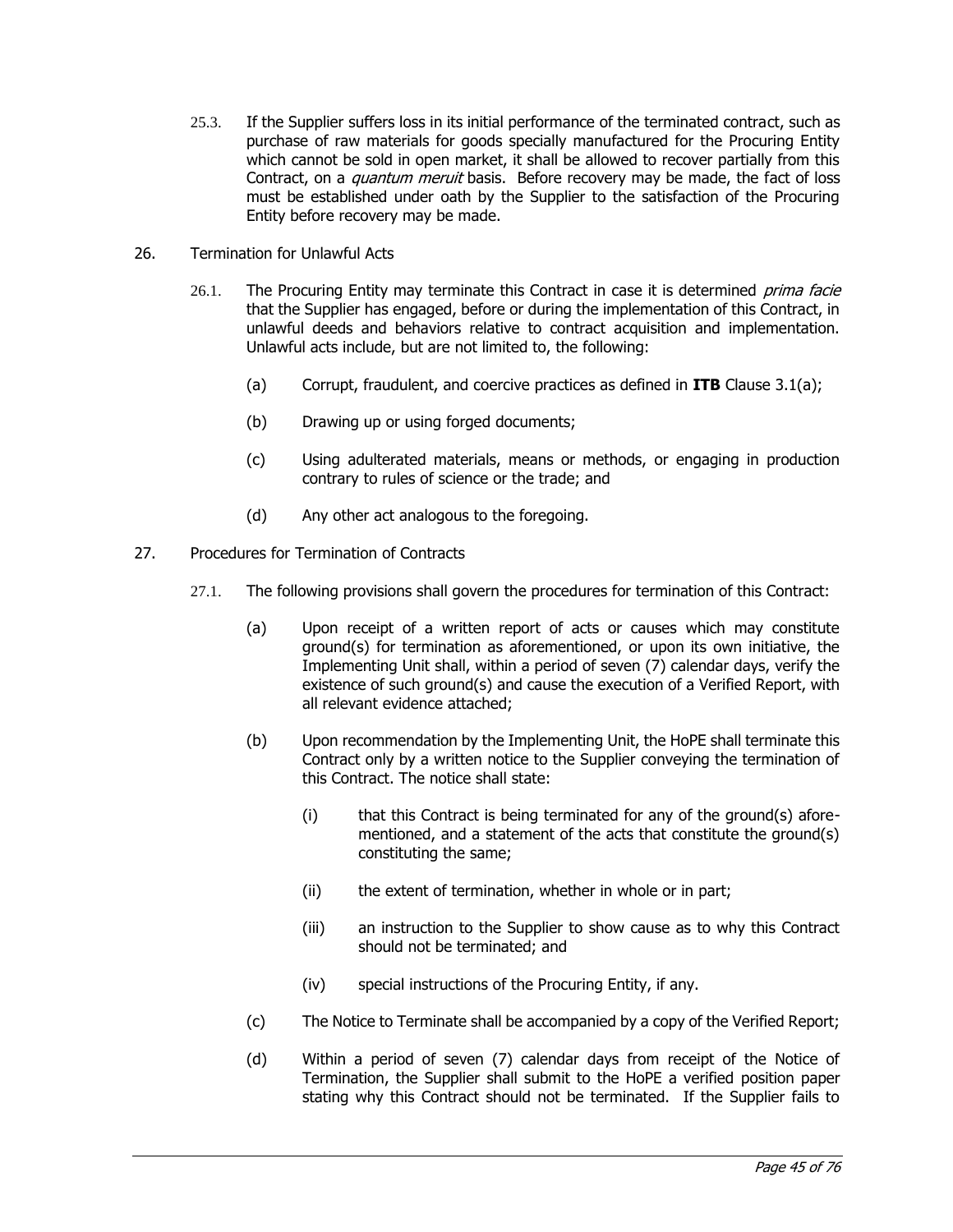show cause after the lapse of the seven (7) day period, either by inaction or by default, the HoPE shall issue an order terminating this Contract;

- (e) The Procuring Entity may, at any time before receipt of the Supplier's verified position paper described in item (d) above withdraw the Notice to Terminate if it is determined that certain items or works subject of the notice had been completed, delivered, or performed before the Supplier's receipt of the notice;
- (f) Within a non-extendible period of ten (10) calendar days from receipt of the verified position paper, the HoPE shall decide whether or not to terminate this Contract. It shall serve a written notice to the Supplier of its decision and, unless otherwise provided, this Contract is deemed terminated from receipt of the Supplier of the notice of decision. The termination shall only be based on the ground(s) stated in the Notice to Terminate;
- (g) The HoPE may create a Contract Termination Review Committee (CTRC) to assist him in the discharge of this function. All decisions recommended by the CTRC shall be subject to the approval of the HoPE; and
- (h) The Supplier must serve a written notice to the Procuring Entity of its intention to terminate the contract at least thirty (30) calendar days before its intended termination. The Contract is deemed terminated if it is not resumed in thirty (30) calendar days after the receipt of such notice by the Procuring Entity.

#### 28. Assignment of Rights

The Supplier shall not assign his rights or obligations under this Contract, in whole or in part, except with the Procuring Entity's prior written consent.

## <span id="page-45-0"></span>29. Contract Amendment

Subject to applicable laws, no variation in or modification of the terms of this Contract shall be made except by written amendment signed by the parties.

## 30. Application

These General Conditions shall apply to the extent that they are not superseded by provisions of other parts of this Contract.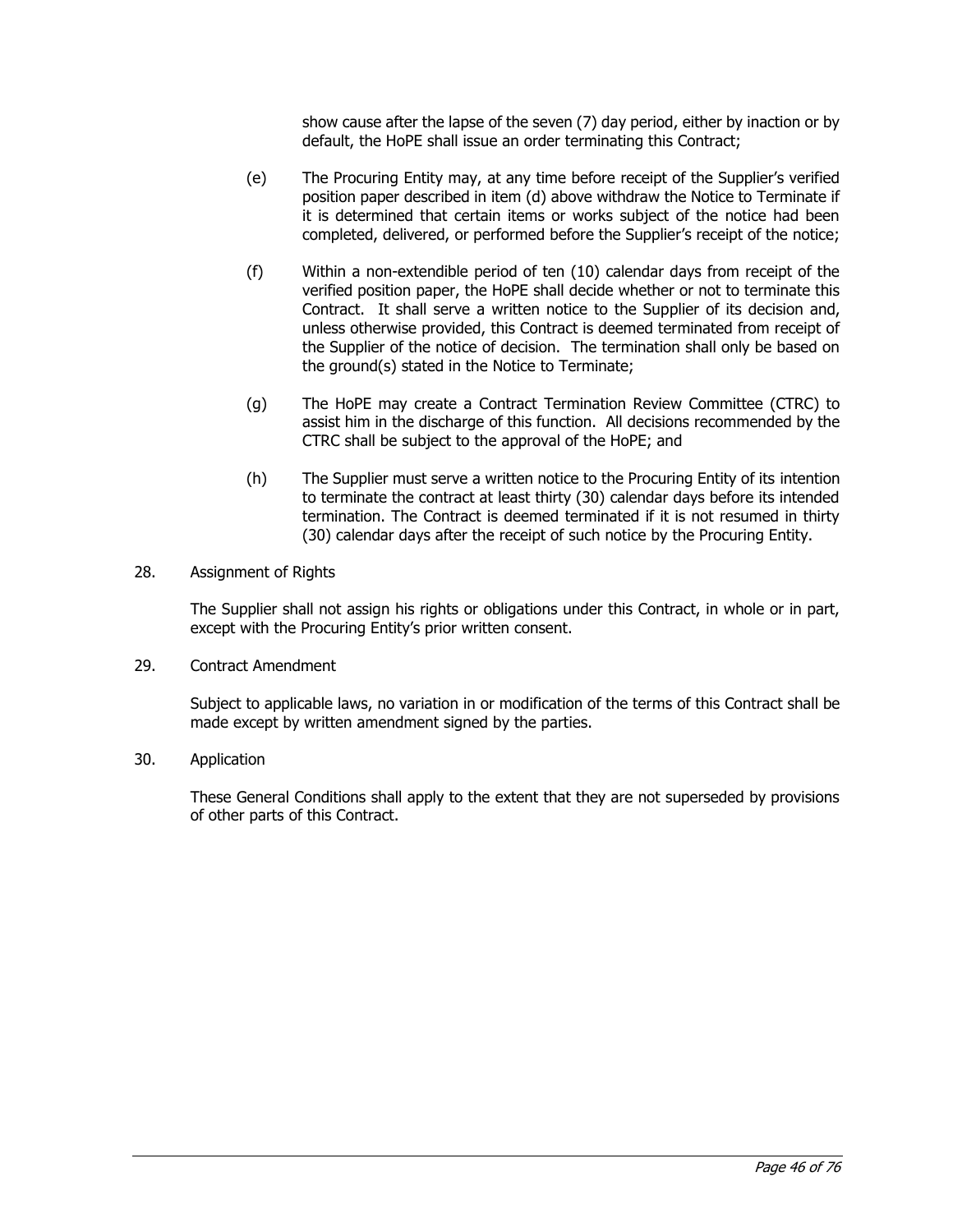# **Section V. Special Conditions of the Contract**

<span id="page-46-1"></span><span id="page-46-0"></span>

| <b>GCC Clause</b> |                                                                                                                                                                                                                                                                                                                                                        |
|-------------------|--------------------------------------------------------------------------------------------------------------------------------------------------------------------------------------------------------------------------------------------------------------------------------------------------------------------------------------------------------|
| 1.1(g)            | The Procuring Entity is Northwestern Mindanao State College of Science and<br>Technology                                                                                                                                                                                                                                                               |
| 1.1(i)            | The Supplier is [to be inserted at the time of contract award].                                                                                                                                                                                                                                                                                        |
| 1.1(j)            | The Funding Source is                                                                                                                                                                                                                                                                                                                                  |
|                   | the Government of the Philippines (GOP) through STF FY 2020 in the amount of One<br>Million Five Hundred Pesos (Php. 1,500,000.00).                                                                                                                                                                                                                    |
| 1.1(k)            | The Project Site is Labuyo, Tangub City, Misamis Occidental.                                                                                                                                                                                                                                                                                           |
| 2.1               | No further instructions.                                                                                                                                                                                                                                                                                                                               |
| 5.1               | The Procuring Entity's address for Notices is:                                                                                                                                                                                                                                                                                                         |
|                   | Dr. MARILOU M. ABATAYO<br><b>BAC Chairperson</b><br><b>NMSCST BAC</b><br>Labuyo, Tangub City<br>Misamis Occidental                                                                                                                                                                                                                                     |
|                   | The Supplier's address for Notices is: [Insert address including, name of contact, fax<br>and telephone number]                                                                                                                                                                                                                                        |
| 6.2               | List here any additional requirements for the completion of this Contract. The<br>following requirements and the corresponding provisions may be deleted, amended,<br>or retained depending on its applicability to this Contract:                                                                                                                     |
|                   | Delivery and Documents -                                                                                                                                                                                                                                                                                                                               |
|                   | For purposes of the Contract, "EXW," "FOB," "FCA," "CIF," "CIP," "DDP" and other<br>trade terms used to describe the obligations of the parties shall have the meanings<br>assigned to them by the current edition of INCOTERMS published by the International<br>Chamber of Commerce, Paris. The Delivery terms of this Contract shall be as follows: |
|                   | For Goods Supplied from Abroad, state "The delivery terms applicable to the Contract<br>are DDP delivered <i>[insert place of destination]</i> . In accordance with INCOTERMS."                                                                                                                                                                        |
|                   | For Goods Supplied from Within the Philippines, state "The delivery terms applicable<br>to this Contract are delivered <i>[insert place of destination]</i> . Risk and title will pass<br>from the Supplier to the Procuring Entity upon receipt and final acceptance of the<br>Goods at their final destination."                                     |
|                   | Delivery of the Goods shall be made by the Supplier in accordance with the terms<br>specified in Error! Reference source not found The details of shipping and/or o<br>ther documents to be furnished by the Supplier are as follows:                                                                                                                  |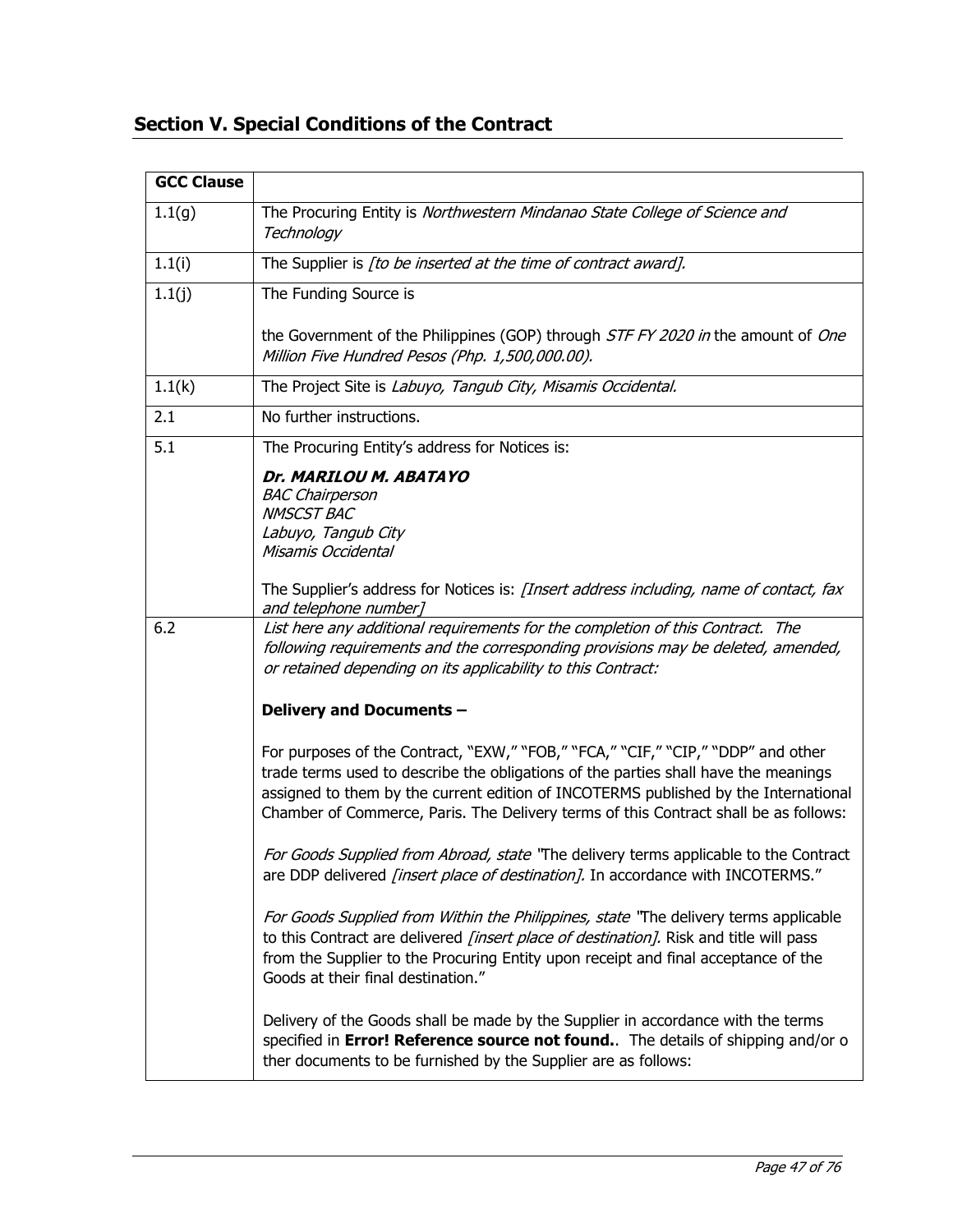For Goods supplied from within the Philippines:

Upon delivery of the Goods to the Project Site, the Supplier shall notify the Procuring Entity and present the following documents to the Procuring Entity:

- (i) Original and four copies of the Supplier's invoice showing Goods' description, quantity, unit price, and total amount;
- (ii) Original and four copies delivery receipt/note, railway receipt, or truck receipt;
- (iii) Original Supplier's factory inspection report;
- (iv) Original and four copies of the Manufacturer's and/or Supplier's warranty certificate;
- (v) Original and four copies of the certificate of origin (for imported Goods);
- (vi) Delivery receipt detailing number and description of items received signed by the authorized receiving personnel;
- (vii) Certificate of Acceptance/Inspection Report signed by the Procuring Entity's representative at the Project Site; and
- (viii) Four copies of the Invoice Receipt for Property signed by the Procuring Entity's representative at the Project Site.

# For Goods supplied from abroad:

Upon shipment, the Supplier shall notify the Procuring Entity and the insurance company by cable the full details of the shipment, including Contract Number, description of the Goods, quantity, vessel, bill of lading number and date, port of loading, date of shipment, port of discharge etc. Upon delivery to the Project Site, the Supplier shall notify the Procuring Entity and present the following documents as applicable with the documentary requirements of any letter of credit issued taking precedence:

- (i) Original and four copies of the Supplier's invoice showing Goods' description, quantity, unit price, and total amount;
- (ii) Original and four copies of the negotiable, clean shipped on board bill of lading marked "freight pre-paid" and five copies of the non-negotiable bill of lading;
- (iii) Original Supplier's factory inspection report;
- (iv) Original and four copies of the Manufacturer's and/or Supplier's warranty certificate;
- (v) Original and four copies of the certificate of origin (for imported Goods);
- (vi) Delivery receipt detailing number and description of items received signed by the Procuring Entity's representative at the Project Site;
- (vii) Certificate of Acceptance/Inspection Report signed by the Procuring Entity's representative at the Project Site; and
- (viii) Four copies of the Invoice Receipt for Property signed by the Procuring Entity's representative at the Project Site.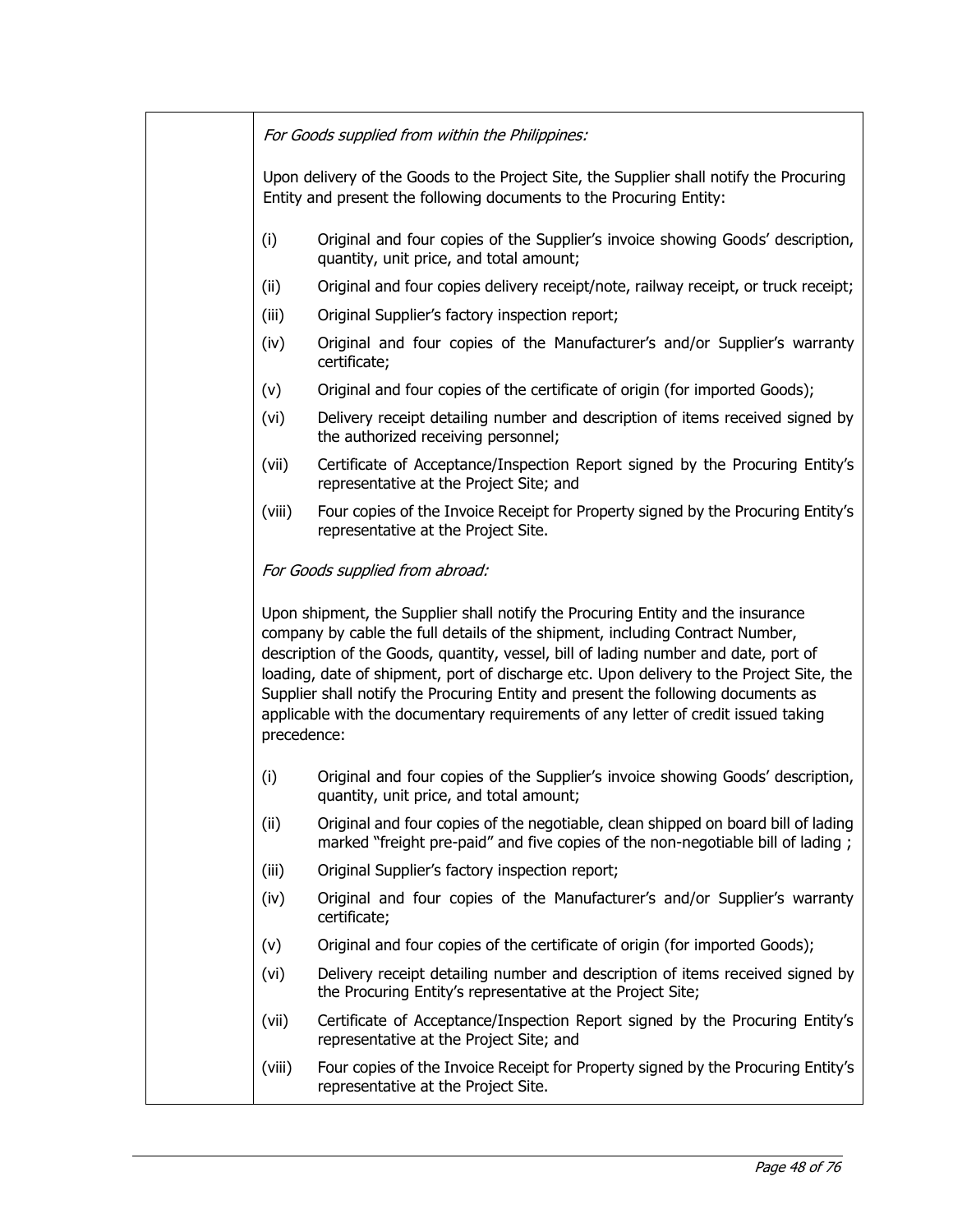| For purposes of this Clause the Procuring Entity's Representative at the Project Site is<br>[insert name(s)].                                                                                                            |                                                                                                                                                               |                                                                                                                                                                                                                                             |  |  |
|--------------------------------------------------------------------------------------------------------------------------------------------------------------------------------------------------------------------------|---------------------------------------------------------------------------------------------------------------------------------------------------------------|---------------------------------------------------------------------------------------------------------------------------------------------------------------------------------------------------------------------------------------------|--|--|
| <b>Incidental Services -</b>                                                                                                                                                                                             |                                                                                                                                                               |                                                                                                                                                                                                                                             |  |  |
|                                                                                                                                                                                                                          | The Supplier is required to provide all of the following services, including additional<br>services, if any, specified in Error! Reference source not found.: |                                                                                                                                                                                                                                             |  |  |
|                                                                                                                                                                                                                          |                                                                                                                                                               | Select appropriate requirements and delete the rest.                                                                                                                                                                                        |  |  |
| (a)                                                                                                                                                                                                                      | Goods;                                                                                                                                                        | performance or supervision of on-site assembly and/or start-up of the supplied                                                                                                                                                              |  |  |
| (b)                                                                                                                                                                                                                      | Goods;                                                                                                                                                        | furnishing of tools required for assembly and/or maintenance of the supplied                                                                                                                                                                |  |  |
| (c)                                                                                                                                                                                                                      |                                                                                                                                                               | furnishing of a detailed operations and maintenance manual for each<br>appropriate unit of the supplied Goods;                                                                                                                              |  |  |
| (d)                                                                                                                                                                                                                      | and                                                                                                                                                           | performance or supervision or maintenance and/or repair of the supplied<br>Goods, for a period of time agreed by the parties, provided that this service<br>shall not relieve the Supplier of any warranty obligations under this Contract; |  |  |
| (e)                                                                                                                                                                                                                      |                                                                                                                                                               | training of the Procuring Entity's personnel, at the Supplier's plant and/or on-<br>site, in assembly, start-up, operation, maintenance, and/or repair of the<br>supplied Goods.                                                            |  |  |
| The Contract price for the Goods shall include the prices charged by the Supplier for<br>incidental services and shall not exceed the prevailing rates charged to other parties<br>by the Supplier for similar services. |                                                                                                                                                               |                                                                                                                                                                                                                                             |  |  |
|                                                                                                                                                                                                                          | Spare Parts-                                                                                                                                                  |                                                                                                                                                                                                                                             |  |  |
|                                                                                                                                                                                                                          |                                                                                                                                                               | The Supplier is required to provide all of the following materials, notifications, and<br>information pertaining to spare parts manufactured or distributed by the Supplier:                                                                |  |  |
|                                                                                                                                                                                                                          |                                                                                                                                                               | Select appropriate requirements and delete the rest.                                                                                                                                                                                        |  |  |
| (a)                                                                                                                                                                                                                      |                                                                                                                                                               | such spare parts as the Procuring Entity may elect to purchase from the<br>Supplier, provided that this election shall not relieve the Supplier of any<br>warranty obligations under this Contract; and                                     |  |  |
| (b)                                                                                                                                                                                                                      |                                                                                                                                                               | in the event of termination of production of the spare parts:                                                                                                                                                                               |  |  |
|                                                                                                                                                                                                                          | i.                                                                                                                                                            | advance notification to the Procuring Entity of the pending termination,<br>in sufficient time to permit the Procuring Entity to procure needed<br>requirements; and                                                                        |  |  |
|                                                                                                                                                                                                                          | ii.                                                                                                                                                           | following such termination, furnishing at no cost to the Procuring<br>Entity, the blueprints, drawings, and specifications of the spare parts,<br>if requested.                                                                             |  |  |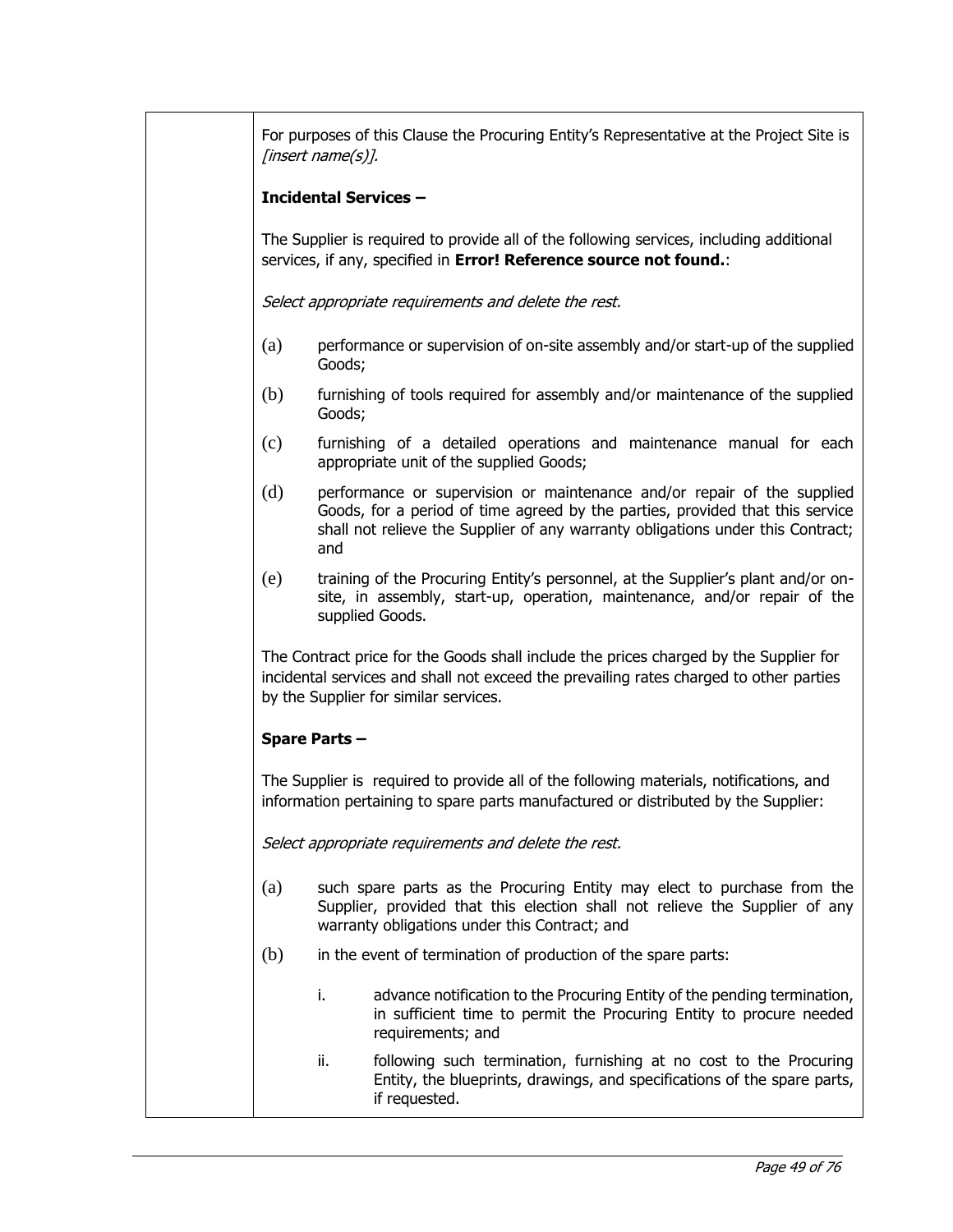| The spare parts required are listed in Error! Reference source not found. and the c<br>ost thereof are included in the Contract Price                                                                                                                                                                                                                                                                                                                                                                                                                                                                               |
|---------------------------------------------------------------------------------------------------------------------------------------------------------------------------------------------------------------------------------------------------------------------------------------------------------------------------------------------------------------------------------------------------------------------------------------------------------------------------------------------------------------------------------------------------------------------------------------------------------------------|
| The Supplier shall carry sufficient inventories to assure ex-stock supply of consumable<br>spares for the Goods for a period of <i>[insert here the time period specified. If not used</i><br>insert time period of three times the warranty period].                                                                                                                                                                                                                                                                                                                                                               |
| Other spare parts and components shall be supplied as promptly as possible, but in<br>any case within <i>[insert appropriate time period]</i> months of placing the order.                                                                                                                                                                                                                                                                                                                                                                                                                                          |
| Packaging -                                                                                                                                                                                                                                                                                                                                                                                                                                                                                                                                                                                                         |
| The Supplier shall provide such packaging of the Goods as is required to prevent their<br>damage or deterioration during transit to their final destination, as indicated in this<br>Contract. The packaging shall be sufficient to withstand, without limitation, rough<br>handling during transit and exposure to extreme temperatures, salt and precipitation<br>during transit, and open storage. Packaging case size and weights shall take into<br>consideration, where appropriate, the remoteness of the GOODS' final destination and<br>the absence of heavy handling facilities at all points in transit. |
| The packaging, marking, and documentation within and outside the packages shall<br>comply strictly with such special requirements as shall be expressly provided for in<br>the Contract, including additional requirements, if any, specified below, and in any<br>subsequent instructions ordered by the Procuring Entity.                                                                                                                                                                                                                                                                                         |
| The outer packaging must be clearly marked on at least four (4) sides as follows:                                                                                                                                                                                                                                                                                                                                                                                                                                                                                                                                   |
| Name of the Procuring Entity                                                                                                                                                                                                                                                                                                                                                                                                                                                                                                                                                                                        |
| Name of the Supplier                                                                                                                                                                                                                                                                                                                                                                                                                                                                                                                                                                                                |
| <b>Contract Description</b>                                                                                                                                                                                                                                                                                                                                                                                                                                                                                                                                                                                         |
| <b>Final Destination</b>                                                                                                                                                                                                                                                                                                                                                                                                                                                                                                                                                                                            |
| Gross weight                                                                                                                                                                                                                                                                                                                                                                                                                                                                                                                                                                                                        |
| Any special lifting instructions                                                                                                                                                                                                                                                                                                                                                                                                                                                                                                                                                                                    |
| Any special handling instructions                                                                                                                                                                                                                                                                                                                                                                                                                                                                                                                                                                                   |
| Any relevant HAZCHEM classifications                                                                                                                                                                                                                                                                                                                                                                                                                                                                                                                                                                                |
| A packaging list identifying the contents and quantities of the package is to be placed<br>on an accessible point of the outer packaging if practical. If not practical the<br>packaging list is to be placed inside the outer packaging but outside the secondary<br>packaging.                                                                                                                                                                                                                                                                                                                                    |
| Insurance $-$                                                                                                                                                                                                                                                                                                                                                                                                                                                                                                                                                                                                       |
| The Goods supplied under this Contract shall be fully insured by the Supplier in a<br>freely convertible currency against loss or damage incidental to manufacture or                                                                                                                                                                                                                                                                                                                                                                                                                                               |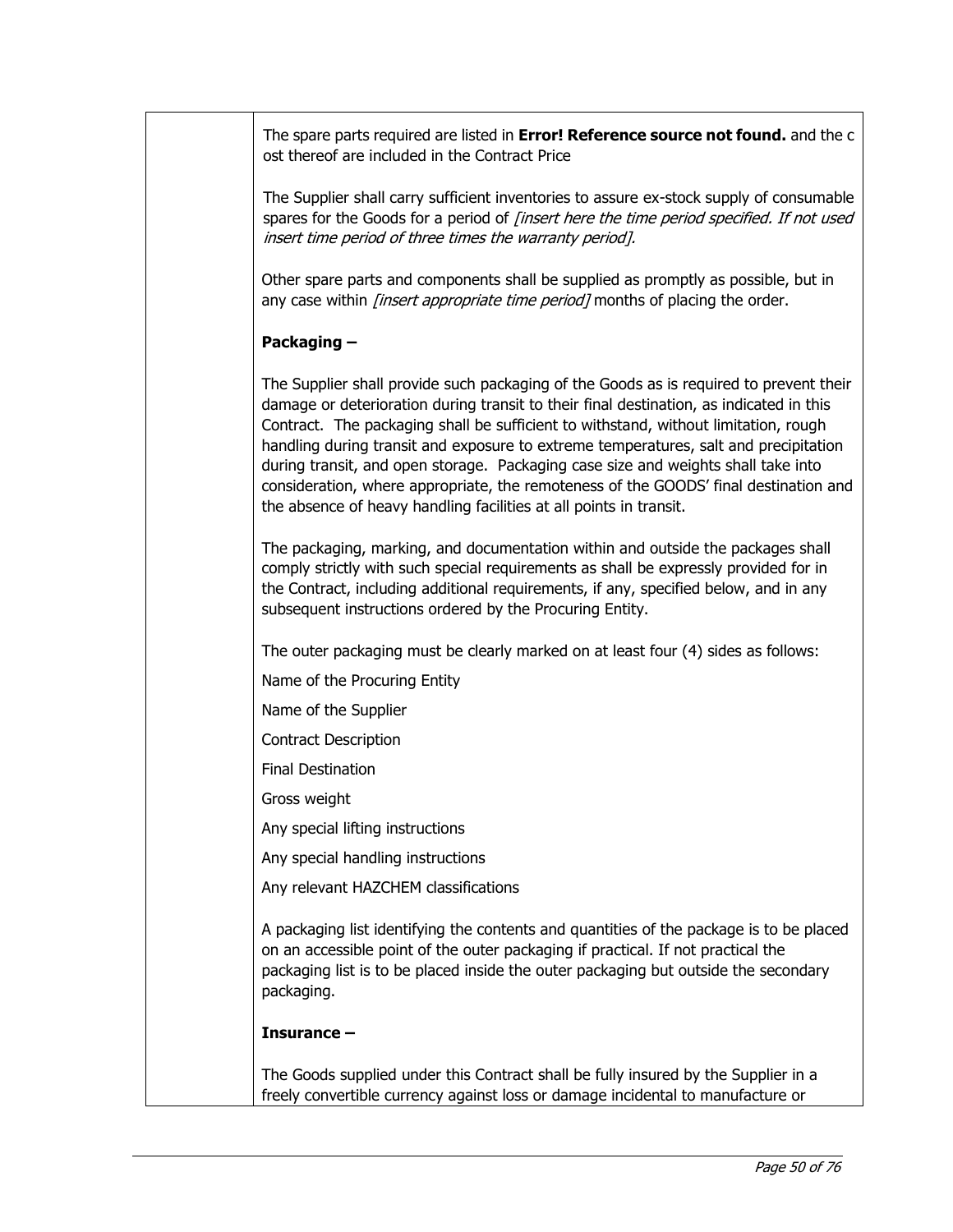<span id="page-50-1"></span><span id="page-50-0"></span>

|         | acquisition, transportation, storage, and delivery. The Goods remain at the risk and<br>title of the Supplier until their final acceptance by the Procuring Entity.                                                                                                                                                                                                                                                                                                                                                                                                                                                                                                                                                                                                                                                           |
|---------|-------------------------------------------------------------------------------------------------------------------------------------------------------------------------------------------------------------------------------------------------------------------------------------------------------------------------------------------------------------------------------------------------------------------------------------------------------------------------------------------------------------------------------------------------------------------------------------------------------------------------------------------------------------------------------------------------------------------------------------------------------------------------------------------------------------------------------|
|         | Transportation -                                                                                                                                                                                                                                                                                                                                                                                                                                                                                                                                                                                                                                                                                                                                                                                                              |
|         | Where the Supplier is required under Contract to deliver the Goods CIF, CIP or DDP,<br>transport of the Goods to the port of destination or such other named place of<br>destination in the Philippines, as shall be specified in this Contract, shall be arranged<br>and paid for by the Supplier, and the cost thereof shall be included in the Contract<br>Price.                                                                                                                                                                                                                                                                                                                                                                                                                                                          |
|         | Where the Supplier is required under this Contract to transport the Goods to a<br>specified place of destination within the Philippines, defined as the Project Site,<br>transport to such place of destination in the Philippines, including insurance and<br>storage, as shall be specified in this Contract, shall be arranged by the Supplier, and<br>related costs shall be included in the Contract Price.                                                                                                                                                                                                                                                                                                                                                                                                              |
|         | Where the Supplier is required under Contract to deliver the Goods CIF, CIP or DDP,<br>Goods are to be transported on carriers of Philippine registry. In the event that no<br>carrier of Philippine registry is available, Goods may be shipped by a carrier which is<br>not of Philippine registry provided that the Supplier obtains and presents to the<br>Procuring Entity certification to this effect from the nearest Philippine consulate to the<br>port of dispatch. In the event that carriers of Philippine registry are available but their<br>schedule delays the Supplier in its performance of this Contract the period from when<br>the Goods were first ready for shipment and the actual date of shipment the period of<br>delay will be considered <i>force majeure</i> in accordance with GCC Clause 22. |
|         | The Procuring Entity accepts no liability for the damage of Goods during transit other<br>than those prescribed by INCOTERMS for DDP Deliveries. In the case of Goods<br>supplied from within the Philippines or supplied by domestic Suppliers risk and title<br>will not be deemed to have passed to the Procuring Entity until their receipt and final<br>acceptance at the final destination.                                                                                                                                                                                                                                                                                                                                                                                                                             |
|         | Patent Rights -                                                                                                                                                                                                                                                                                                                                                                                                                                                                                                                                                                                                                                                                                                                                                                                                               |
|         | The Supplier shall indemnify the Procuring Entity against all third-party claims of<br>infringement of patent, trademark, or industrial design rights arising from use of the<br>Goods or any part thereof.                                                                                                                                                                                                                                                                                                                                                                                                                                                                                                                                                                                                                   |
| 10.4    | Maintain the GCC Clause and state here 'Not applicable" or if procurement involves a<br>foreign-denominated bid, state 'Payment shall be made in [insert currency].                                                                                                                                                                                                                                                                                                                                                                                                                                                                                                                                                                                                                                                           |
| 10.5    | Payment using LC is not allowed                                                                                                                                                                                                                                                                                                                                                                                                                                                                                                                                                                                                                                                                                                                                                                                               |
| 11.3    | Maintain the GCC Clause                                                                                                                                                                                                                                                                                                                                                                                                                                                                                                                                                                                                                                                                                                                                                                                                       |
| 13.4(c) | No further instructions                                                                                                                                                                                                                                                                                                                                                                                                                                                                                                                                                                                                                                                                                                                                                                                                       |
| 16.1    | The inspections and tests that will be conducted are: [Insert the applicable<br>inspections and tests, if none, state 'None"].                                                                                                                                                                                                                                                                                                                                                                                                                                                                                                                                                                                                                                                                                                |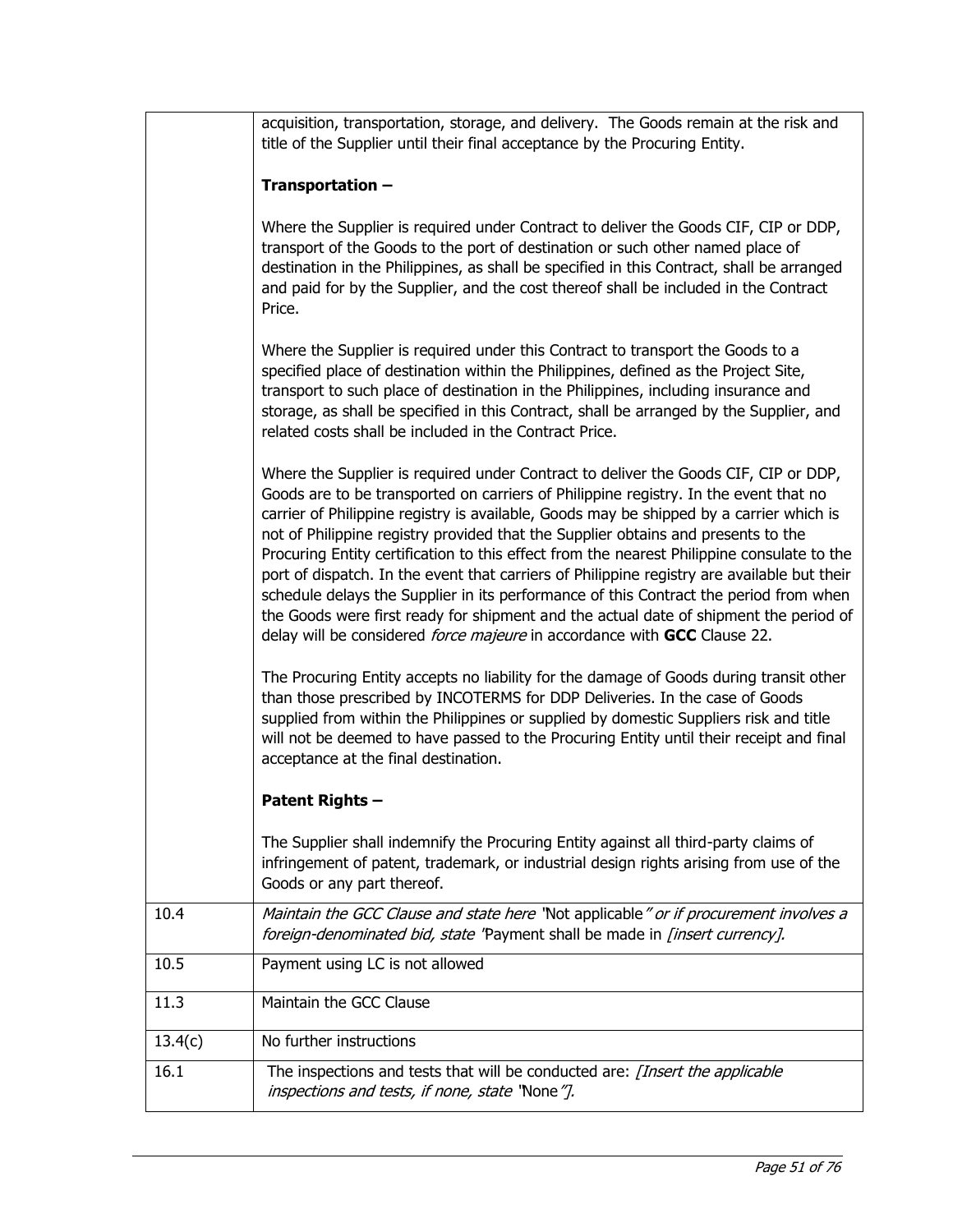<span id="page-51-2"></span><span id="page-51-1"></span><span id="page-51-0"></span>

| 17.3 | If the Goods pertain to Expendable Supplies: Three (3) months after acceptance by<br>the Procuring Entity of the delivered Goods or after the Goods are consumed,<br>whichever is earlier. |
|------|--------------------------------------------------------------------------------------------------------------------------------------------------------------------------------------------|
|      | If the Goods pertain to Non-expendable Supplies: One (1) year after acceptance by<br>the Procuring Entity of the delivered Goods.                                                          |
| 17.4 | The period for correction of defects in the warranty period is 15 days after written<br>notice.                                                                                            |
| 21.1 | Other documents:                                                                                                                                                                           |
|      | Brochure/Manual/Production Information Sheets<br>$\bullet$                                                                                                                                 |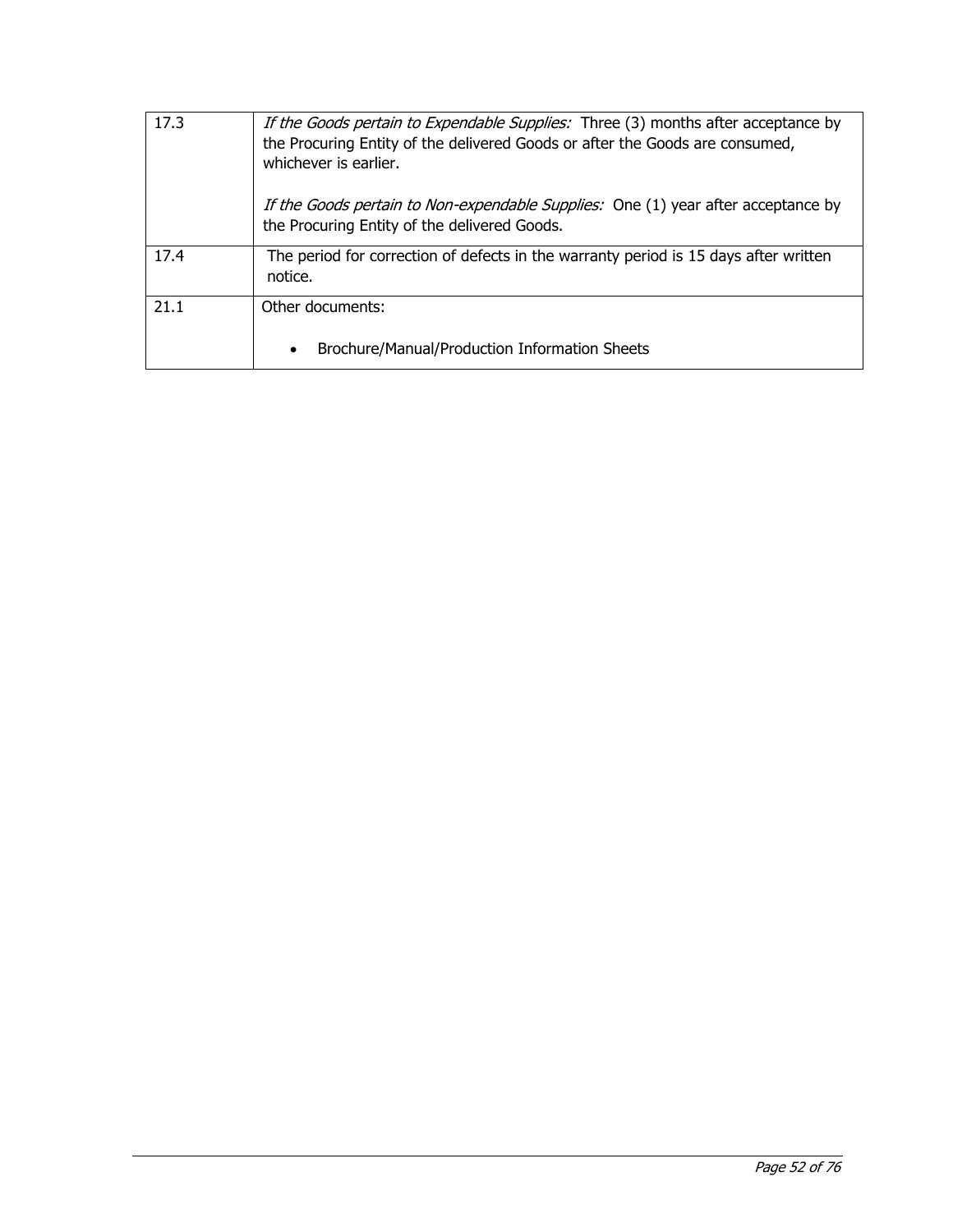The delivery schedule expressed as weeks/months stipulates hereafter a delivery date which is the date of delivery to the project site.

# **[ BIDDER'S LETTERHEAD]**

# SCHEDULE OF REQUIREMENTS

| <b>Item</b><br><b>Number</b> | <b>Description</b>                                                  | Quantity       | <b>Unit</b> | Delivered,<br><b>Weeks/Months</b> |
|------------------------------|---------------------------------------------------------------------|----------------|-------------|-----------------------------------|
|                              | Procurement of Recording<br>Studio Equipment                        |                |             |                                   |
| 1.                           | Mirrorless Digital Camera with<br>kit 24-70mm 4s Lens               | $\overline{3}$ | unit        |                                   |
| 2.                           | Digital SLR Camera Body                                             | $\mathbf{1}$   | unit        |                                   |
| 3.                           | Wide Angle Lens                                                     | $\mathbf{1}$   | unit        |                                   |
| 4.                           | <b>Portrait Lens</b>                                                | $\mathbf{1}$   | unit        |                                   |
| 5.                           | Camera Flash                                                        | $\overline{2}$ | unit        |                                   |
| 6.                           | Dry Box                                                             | $\mathbf{1}$   | unit        |                                   |
| 7.                           | Memory Card (XQD)                                                   | 3              | unit        |                                   |
| 8.                           | Rechargeable Battery 4xAA w/<br><b>Quick Charger</b>                | 3              | unit        | 45 Days                           |
| 9.                           | Video Tripod                                                        | 3              | unit        |                                   |
| 10.                          | Condenser Microphone with<br>wind screen pop filter/swivel<br>mount | $\overline{2}$ | unit        |                                   |
| 11.                          | Microphone Stand                                                    | $\overline{2}$ | unit        |                                   |
| 12.                          | Compact wireless microphone                                         | $\overline{3}$ | unit        |                                   |
| 13.                          | Headphone                                                           | $\overline{2}$ | unit        |                                   |
| 14.                          | Lapel                                                               | $\overline{2}$ | unit        |                                   |
| 15.                          | <b>Gimbal Stabilizer</b>                                            | $\overline{2}$ | unit        |                                   |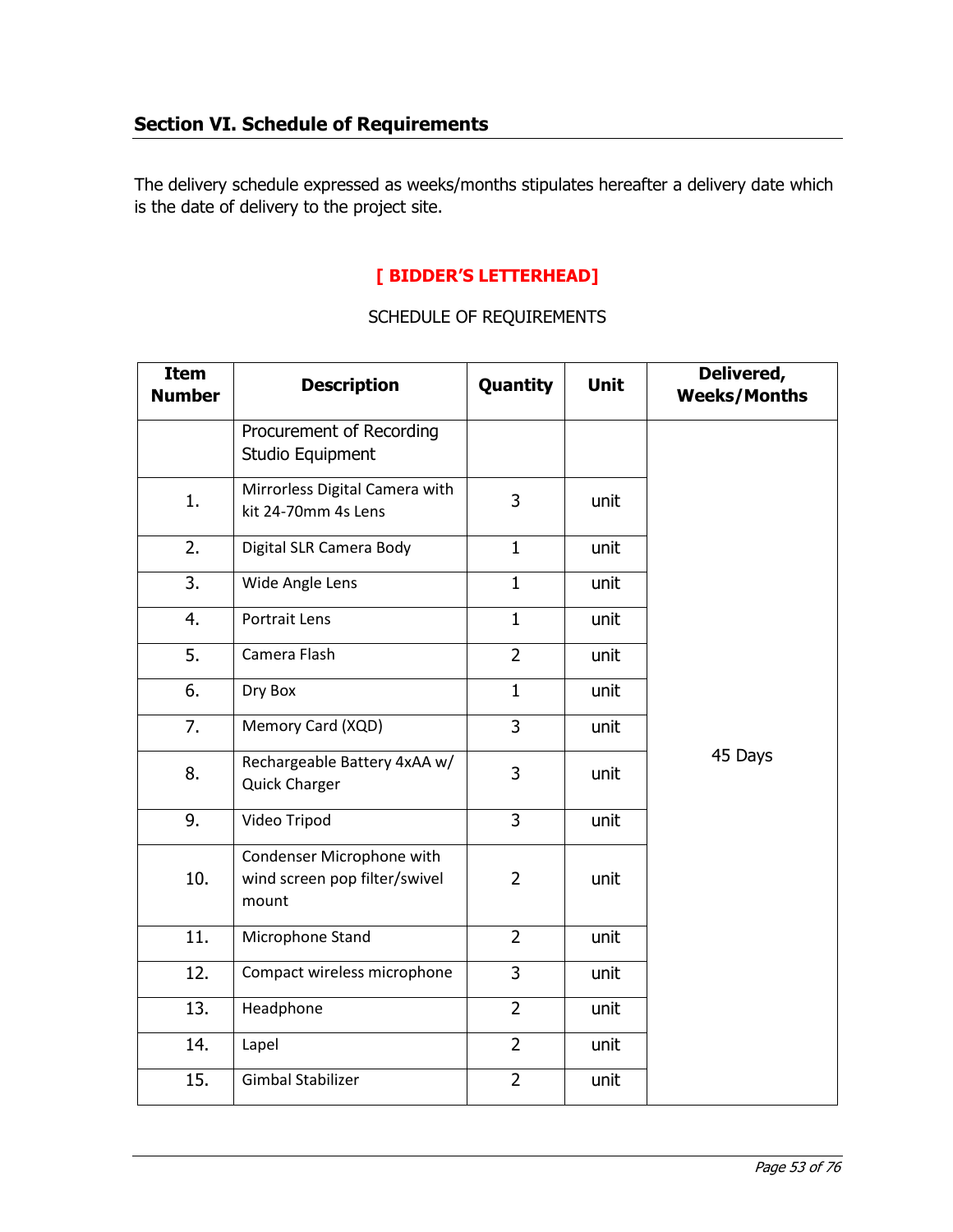| 16. | Photography and Studio Light |   | unit  |  |
|-----|------------------------------|---|-------|--|
| 17. | Desktop Computer             |   | unit  |  |
| 18. | Computer Speaker             |   | unit  |  |
| 19. | <b>External Hard Drive</b>   |   | unit  |  |
| 20. | Software                     | า | piece |  |

Submitted by:

Name & Signature of the Bidder's Representative

Date

Position

Name of the Bidder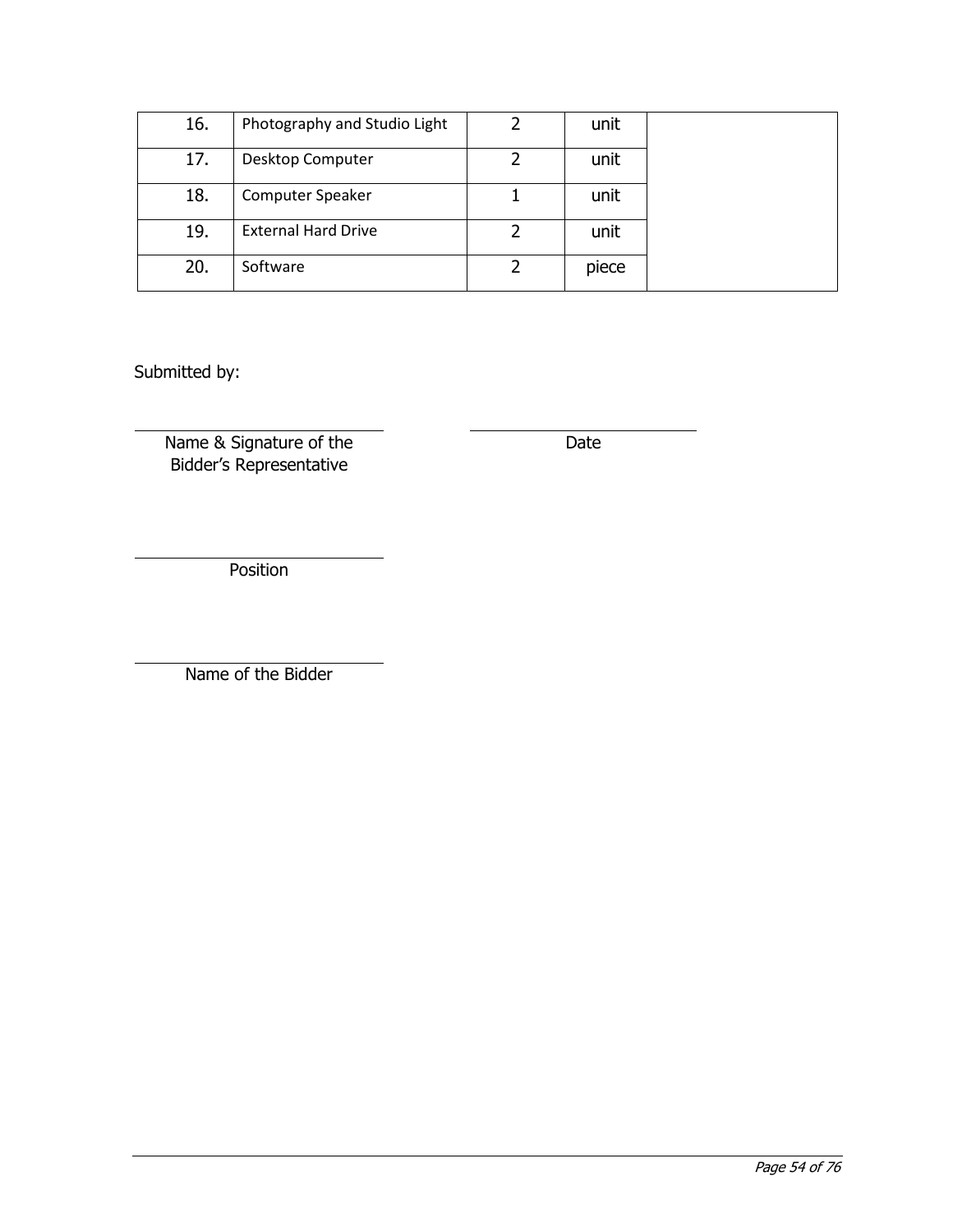# **Section VIII. Technical Specifications**

Bidders must state here either "**Comply**" or "**Not Comply**" against each of the individual parameters of each Specification stating the corresponding performance parameter of the equipment offered. Statements of "Comply" or "Not Comply" must be supported by evidence in a Bidders Bid and crossreferenced to that evidence. Evidence shall be in the form of manufacturer's un-amended sales literature, unconditional statements of specification and compliance issued by the manufacturer, samples, independent test data etc., as appropriate. A statement that is not supported by evidence or is subsequently found to be contradicted by the evidence presented will render the Bid under evaluation liable for rejection. A statement either in the Bidders statement of compliance or the supporting evidence that is found to be false either during Bid evaluation, post-qualification or the execution of the Contract may be regarded as fraudulent and render the Bidder or supplier liable for prosecution subject to the provisions of ITB Clause 3.1(a)(ii) and/or GCC Clause 2.1(a)(ii).

# **[ BIDDER'S LETTERHEAD]**

# TECHNICAL SPECIFICATIONS

| Item No.<br><b>Description</b>                                        |                                                    | <b>Quantity/Unit</b> |        |
|-----------------------------------------------------------------------|----------------------------------------------------|----------------------|--------|
| 1                                                                     | Mirrorless Digital Camera with kit 24-70mm 4s Lens |                      | 3 Sets |
|                                                                       |                                                    |                      |        |
| Specifications:                                                       |                                                    |                      |        |
| -                                                                     | 24.5MP FX-Format BSI CMOS Sensor                   |                      |        |
| -                                                                     | <b>EXPEED 6 Image Processing Engine</b>            |                      |        |
| ۰                                                                     | With FTZ adapter                                   |                      |        |
| ۰                                                                     | UHD 4K30 Video; N-Log & 10-Bit HDMI Out            |                      |        |
| ۰                                                                     | 273-Point Phase-Detect AF System                   |                      |        |
| <b>Statement of Compliance</b><br>State here "comply' or "not comply" |                                                    |                      |        |

| Item No.                       | <b>Description</b>                                                                                                                                                                                                            |                                     | <b>Quantity/Unit</b> |
|--------------------------------|-------------------------------------------------------------------------------------------------------------------------------------------------------------------------------------------------------------------------------|-------------------------------------|----------------------|
| $\mathcal{P}$                  | Digital SLR Camera Body                                                                                                                                                                                                       |                                     | 1 unit               |
| Specifications:<br>۰<br>۰<br>- | With minimum 500 Gb SD Card<br>24.3MP FX-Format CMOS Sensor<br>3.2" 1,229k-Dot RGBW Tilting LCD Monitor<br>Full HD 1080p Video Recording at 60 fps<br>Built-In Wi-Fi Connectivity<br>Time Lapse Shooting & Exposure Smoothing |                                     |                      |
| <b>Statement of Compliance</b> |                                                                                                                                                                                                                               | State here "comply' or "not comply" |                      |
|                                |                                                                                                                                                                                                                               |                                     |                      |

| Item No. | <b>Description</b> | <b>Quantity/Unit</b> |
|----------|--------------------|----------------------|
|          | Wide Angle Lens    | 1 unit               |
|          |                    |                      |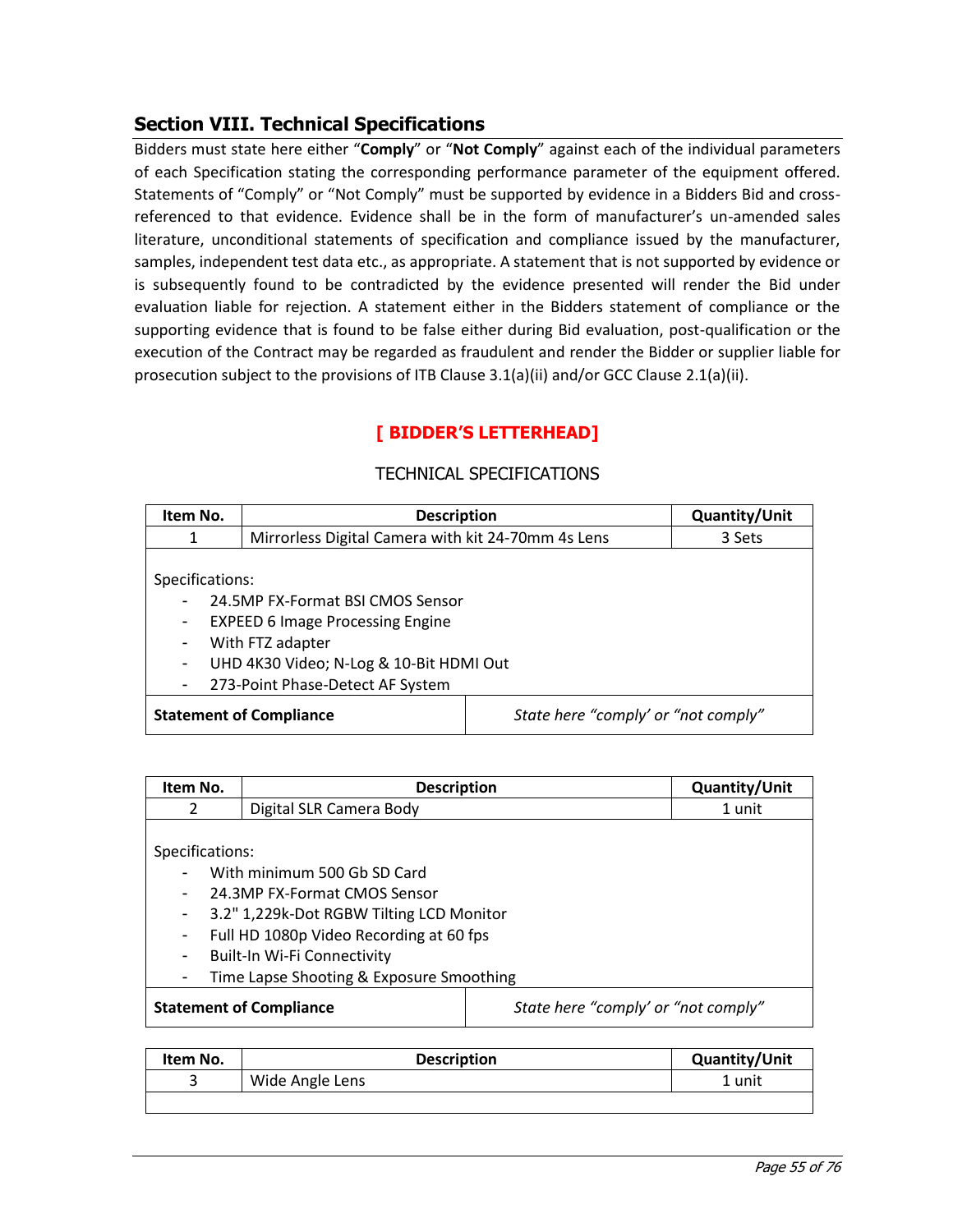- Focal Length 17 to 35mm
- Maximum Aperture/f2.8-4
- Minimum Aperture f/16-f22
- Lens Mount Nikon F
- Format Compatibility Full-Frame
- Angle of View 103° 41' to 63° 26'
- Minimum Focus Distance 11" / 27.94 cm
- Maximum Magnification 0.2x
- Optical Design 15 Elements in 10 Groups
- Diaphragm Blades 7 Rounded
- Focus Type Autofocus
- Dimensions (ø x L)3.29 x 3.54" / 83.6 x 90 mm
- Weight 1.01 lb / 459 g

**Statement of Compliance** *State here "comply' or "not comply"*

| Item No.                                                     | <b>Description</b>             |                                     | Quantity/Unit |
|--------------------------------------------------------------|--------------------------------|-------------------------------------|---------------|
| 4                                                            | <b>Portrait Lens</b>           |                                     | 1 unit        |
|                                                              |                                |                                     |               |
| Specifications:                                              |                                |                                     |               |
|                                                              | Focal Length: 105 mm           |                                     |               |
| $\overline{\phantom{a}}$                                     | Maximum Aperture: f/1.4        |                                     |               |
| $\overline{\phantom{a}}$                                     | Minimum Aperture: f/16         |                                     |               |
| Format Compatibility: Full Frame<br>$\overline{\phantom{a}}$ |                                |                                     |               |
| ٠                                                            | Lens Mount: F mount            |                                     |               |
| $\overline{\phantom{a}}$                                     | Angle View: 23 10'             |                                     |               |
| $\overline{\phantom{a}}$                                     | <b>Minimum Focus Distance:</b> |                                     |               |
|                                                              | <b>Statement of Compliance</b> | State here "comply' or "not comply" |               |

| Item No. | <b>Description</b> | <b>Quantity/Unit</b> |
|----------|--------------------|----------------------|
|          | Camera Flash       | 2 units              |

Specifications:

- Guide Number: 92' at ISO 100 and 35mm
- Zoom Range: 24-120mm (12mm with Panel)
- Tilts from -7° to 90°

**Statement of Compliance** *State here "comply' or "not comply"*

| Item No. | <b>Description</b> | <b>Quantity/Unit</b> |
|----------|--------------------|----------------------|
|          | Dry Box            | 1 unit               |
|          |                    |                      |

Specifications:

- External Size: W380 x D390 x H1345 mm (14.9″x15.3″x44.1″)
- Internal Size: up W378 x D360 x H543 mm (12.4″x11.8″x17.8″)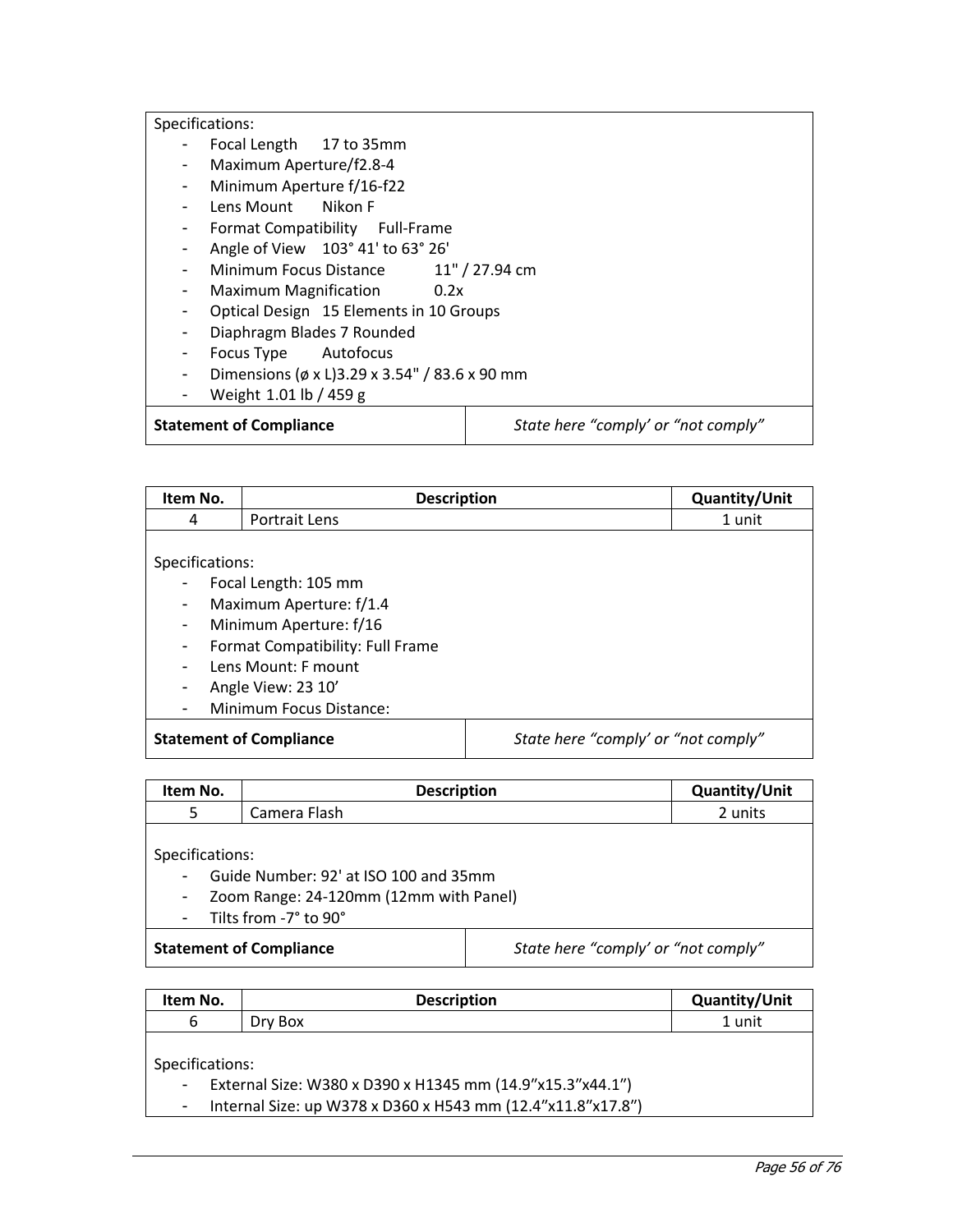- Internal Size: down W378 x D360 x H690 mm (12.4″x11.8″x22.6″)
- Pack Size: W440 x D450 x H1400 mm (14.4″x14.7″x46″)

**Statement of Compliance** *State here "comply' or "not comply"*

| Item No.                                                              | <b>Description</b> |  | <b>Quantity/Unit</b> |
|-----------------------------------------------------------------------|--------------------|--|----------------------|
|                                                                       | Memory Card (XQD)  |  | 3 units              |
| Specifications:                                                       | Minimum of 120 GB  |  |                      |
| State here "comply' or "not comply"<br><b>Statement of Compliance</b> |                    |  |                      |

| Item No.                            | <b>Description</b>                                                                                                                                                                                                                                       |                                     | <b>Quantity/Unit</b> |
|-------------------------------------|----------------------------------------------------------------------------------------------------------------------------------------------------------------------------------------------------------------------------------------------------------|-------------------------------------|----------------------|
| 8                                   | Rechargeable Battery 4xAA w/ Quick Charger                                                                                                                                                                                                               |                                     | 3 units              |
| Specifications:<br>٠<br>۰<br>۰<br>- | <b>Battery Specs:</b><br>Size: AA (mignon)<br>Voltage: 1.2 V<br>Typical Capacity: 2550 mAh<br>Min. Capacity: 2450 mAh Minimum Aperture: f/16<br>Format Compatibility: Full Frame<br>Lens Mount: F mount<br>Angle View: 23 10'<br>Minimum Focus Distance: |                                     |                      |
|                                     | <b>Statement of Compliance</b>                                                                                                                                                                                                                           | State here "comply' or "not comply" |                      |

| Item No.                 | <b>Description</b>                                                  | <b>Quantity/Unit</b> |
|--------------------------|---------------------------------------------------------------------|----------------------|
| 9                        | Video Tripod                                                        | 3 units              |
|                          |                                                                     |                      |
| Specifications:          |                                                                     |                      |
|                          | Maximum load: 13.2 lb (6 kg)                                        |                      |
| $\overline{\phantom{a}}$ | Max height (24° leg angle) w/column extended: 70.3 in (178.5 cm)    |                      |
| $\overline{\phantom{a}}$ | Max height (24° leg angle) w/column retracted : 63.19 in (160.5 cm) |                      |
| $\overline{\phantom{a}}$ | Maximum height: 70.3 in (178.5 cm)                                  |                      |
| -                        | Folded length: 31.69 in (80.5 cm)                                   |                      |
| -                        | Number of leg sections: 3                                           |                      |
| -                        | Leg lock type: flip lock                                            |                      |
| $\overline{\phantom{a}}$ | Quick release (qr) plate: slide-in video (qr6) 1/4-20 & 3/8         |                      |
| -                        | Bubble level: illuminated - uses cr1220 battery                     |                      |
|                          |                                                                     |                      |

- Head mount thread size: 3/8-16 leveling
- Weight: 7.05 lb (3.2 kg)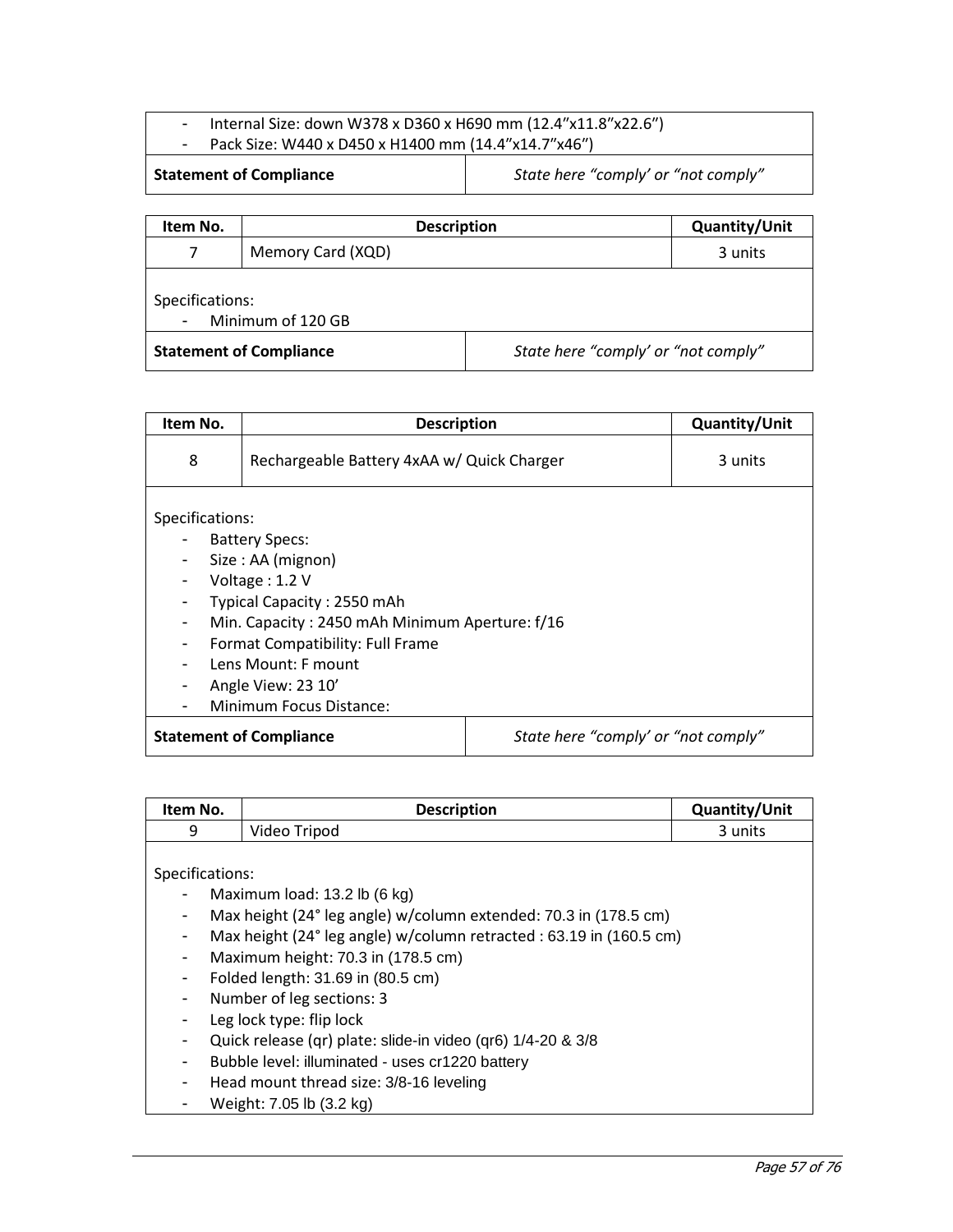| - Leg diameter 1: 28.6 mm<br>- Leg diameter 2: 25.2 mm<br>- Leg diameter 3: 21.8 mm |                                     |
|-------------------------------------------------------------------------------------|-------------------------------------|
| <b>Statement of Compliance</b>                                                      | State here "comply' or "not comply" |

| Item No.                                                              | <b>Description</b>                                               |  | <b>Quantity/Unit</b> |
|-----------------------------------------------------------------------|------------------------------------------------------------------|--|----------------------|
| 10                                                                    | Condenser Microphone with wind screen pop filter/swivel<br>mount |  | 3 units              |
| Specifications:                                                       |                                                                  |  |                      |
| State here "comply' or "not comply"<br><b>Statement of Compliance</b> |                                                                  |  |                      |
|                                                                       |                                                                  |  |                      |

| Item No.                       | <b>Description</b> |                                     | Quantity/Unit |
|--------------------------------|--------------------|-------------------------------------|---------------|
| 11                             | Microphone Stand   |                                     | 2 units       |
| Specifications:                |                    |                                     |               |
| <b>Statement of Compliance</b> |                    | State here "comply' or "not comply" |               |

| Item No.                                                                               | <b>Description</b>                                                                                                                                                                                                                                                                                                           |  | <b>Quantity/Unit</b> |
|----------------------------------------------------------------------------------------|------------------------------------------------------------------------------------------------------------------------------------------------------------------------------------------------------------------------------------------------------------------------------------------------------------------------------|--|----------------------|
| 12                                                                                     | Compact wireless microphone                                                                                                                                                                                                                                                                                                  |  | 3 units              |
| Specifications:<br>$\overline{\phantom{a}}$<br>-<br>-<br>-<br>$\overline{\phantom{a}}$ | Built-In Omni Mic & 3.5mm Mic Input<br>Miniature Clip-On Transmitter<br>Miniature Clip-On Receiver<br>Easy Setup with No Menus<br>Three Adjustable Gain Settings<br>7 Hr Rechargeable Batteries + USB Power<br>Bright, Informative LCD Screen<br>Battery Status & Audio Level on Display<br>Up to 8 Mics on Set / 230' Range |  |                      |
|                                                                                        | <b>Statement of Compliance</b><br>State here "comply' or "not comply"                                                                                                                                                                                                                                                        |  |                      |

| Item No.        | <b>Description</b>              | <b>Quantity/Unit</b> |
|-----------------|---------------------------------|----------------------|
| 13              | Headphone                       | 2 units              |
| Specifications: | - A Dynamic Stereo Professional |                      |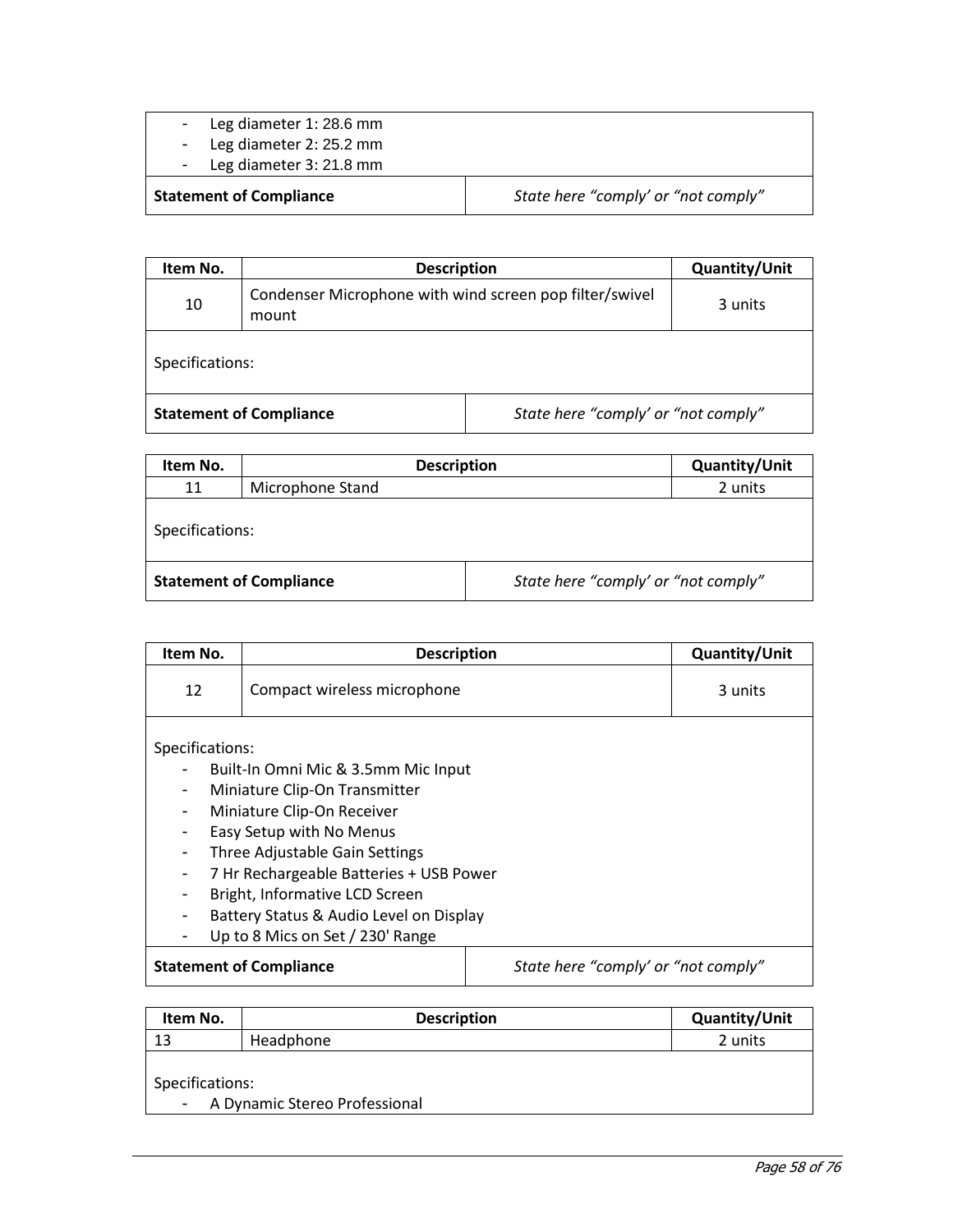- 3.5mm Foldable Wired Headphone

**Statement of Compliance** *State here "comply' or "not comply"*

| Item No. | <b>Description</b> | <b>Quantity/Unit</b> |
|----------|--------------------|----------------------|
| 14       | Lapel              | 2 units              |

Specifications:

- Type Back-electret condenser.
- Audio frequency bandwidth 20 20000 Hz.
- Equivalent noise level 34 dB-A.
- Sensitivity 7 mV/Pa.
- Signal to Noise 60 dB-A.
- Max. SPL for 1 % THD 115 dB.
- Electrical impedance 200 Ohms.
- Recommended load impedance 2000 Ohms

**Statement of Compliance** *State here "comply' or "not comply"*

| Item No. | <b>Description</b> | <b>Quantity/Unit</b> |
|----------|--------------------|----------------------|
| 15       | Gimbal Stabilizer  | 2 units              |
|          |                    |                      |

Specifications:

- with iFocus-M Wireless Motor
- 3-axis Gimbal Stabilizer
- 9Lb Payload 8 Follow Modes 16h Run-time for DSLR Mirrorless Pocket Cinema Cameras
- Multi-Function Ballhead & Hard Case Included

|  |  | <b>Statement of Compliance</b> |
|--|--|--------------------------------|
|--|--|--------------------------------|

State here "comply' or "not comply"

| Item No. | <b>Description</b>           | <b>Quantity/Unit</b> |
|----------|------------------------------|----------------------|
| 16       | Photography and Studio Light | 2 units              |

## Specifications:

- Video Light : SL-60W White Version
- Power: 60Ws
- AC Power Supply : AC 100-240V 50/60Hz
- Color temperature: 5600±300K
- Color Rendering Index: >95
- R9: 90
- TLCI (Qa): >90
- 100% illuminance (LUX): 4100(1m)
- 100% Luminous Flux: 4500
- Lighting Brightness Range: 10%-100%
- Wireless group control: 6 Groups (A,B,C,D,E,F)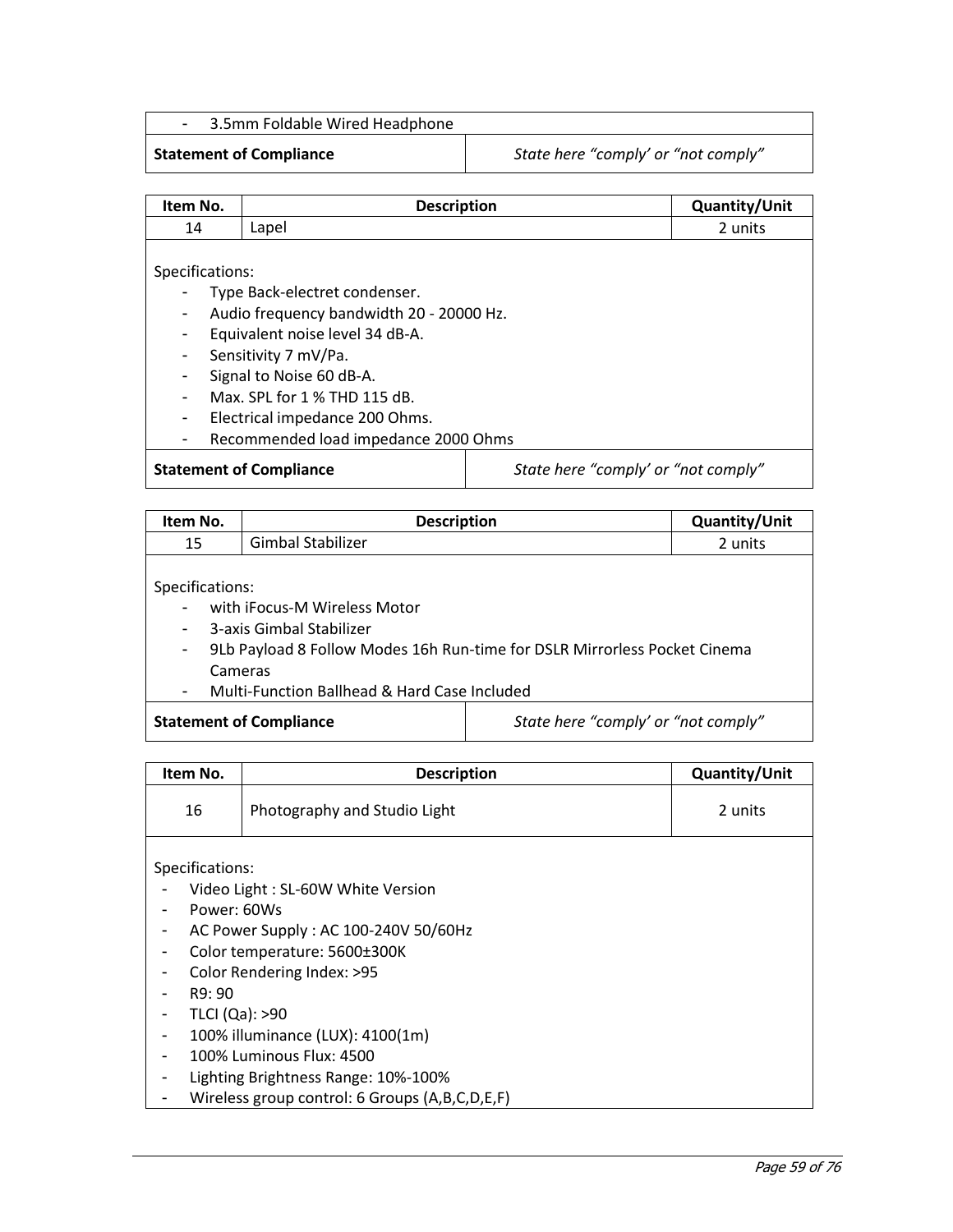- Channel: 16
- BW60x60cm Softbox

**Statement of Compliance** *State here "comply' or "not comply"*

| Item No.                                            | <b>Description</b>                                                                                                                                                                                                                                                                                              |                                     | <b>Quantity/Unit</b> |
|-----------------------------------------------------|-----------------------------------------------------------------------------------------------------------------------------------------------------------------------------------------------------------------------------------------------------------------------------------------------------------------|-------------------------------------|----------------------|
| 17                                                  | Desktop Computer                                                                                                                                                                                                                                                                                                |                                     | 2 units              |
| Specifications:<br>۰<br>۰<br>۰<br>۰<br>٠.<br>۰<br>۰ | 32 GB RDIMM, 2666 MT/s<br>2 TB SAS Drive<br>DVD+/- RW SATA<br>Dual-Port 1GbE On-board LOM<br>CPU: At least10-core 2.20 GHz<br>GPU: At Least 6GB RAM<br>Ram: 32GB<br>Storage: 4 TB, 500GB SSD<br>Warranty Minimum of 3-Year Pro<br>Support and With Antivirus 24" Monitor with UPS, AVR, USB Mouse, USB Keyboard |                                     |                      |
|                                                     | <b>Statement of Compliance</b>                                                                                                                                                                                                                                                                                  | State here "comply' or "not comply" |                      |

**Item No. Description Description Description Quantity/Unit** 18 Computer Speaker 2 units

Specifications:

- Total watts (peak) 240W
- Total watts (RMS) 120W
- Bluetooth version: 4.1
- Reliable 25-meter line of sight range
- USB input: 1
- Headphone jack: 1
- Frequency response: 40 Hz 18 KHz
- Max SPL: 97 dB@426B
- Sensitivity: 84 dB@1m/1w
- Input impedance: >10 K ohm

**Statement of Compliance** *State here "comply' or "not comply"*

| Item No.                       | <b>Description</b>         | <b>Quantity/Unit</b> |
|--------------------------------|----------------------------|----------------------|
| 19                             | <b>External Hard Drive</b> | 2 units              |
| Specifications:<br>$1$ TB<br>٠ |                            |                      |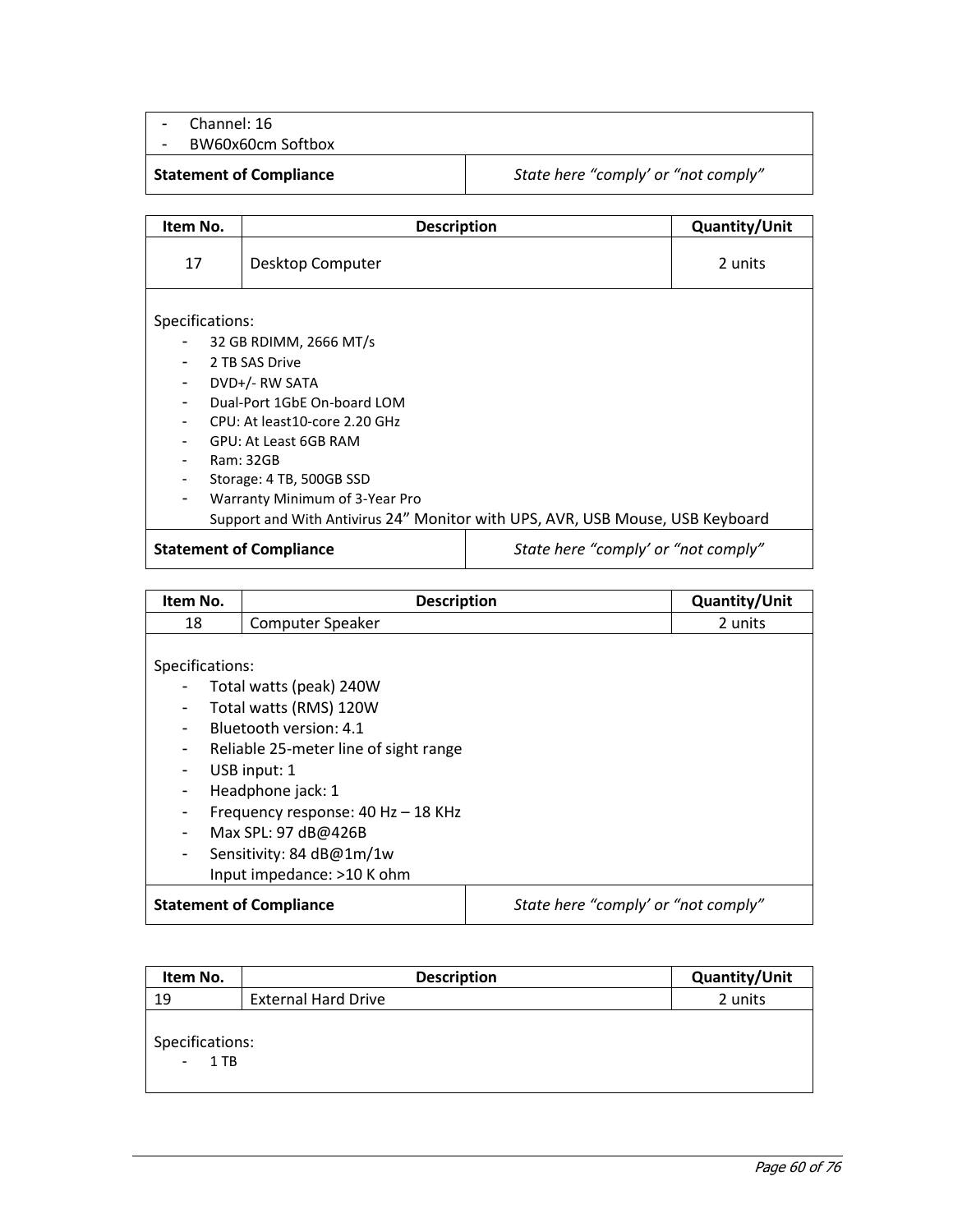State here "comply' or "not comply"

| Item No.                                                               | <b>Description</b> | Quantity/Unit                       |  |  |
|------------------------------------------------------------------------|--------------------|-------------------------------------|--|--|
| 20                                                                     | Software           | 2 pieces                            |  |  |
| Specifications:<br>License Adobe Premier (Video Editing)<br>$\sim 100$ |                    |                                     |  |  |
| <b>Statement of Compliance</b>                                         |                    | State here "comply' or "not comply" |  |  |

Note: Include delivery to the location of NMSCST, Labuyo, Tangub City.

Submitted by:

Name & Signature of the Bidder's Representative

Date

Position

Name of the Bidder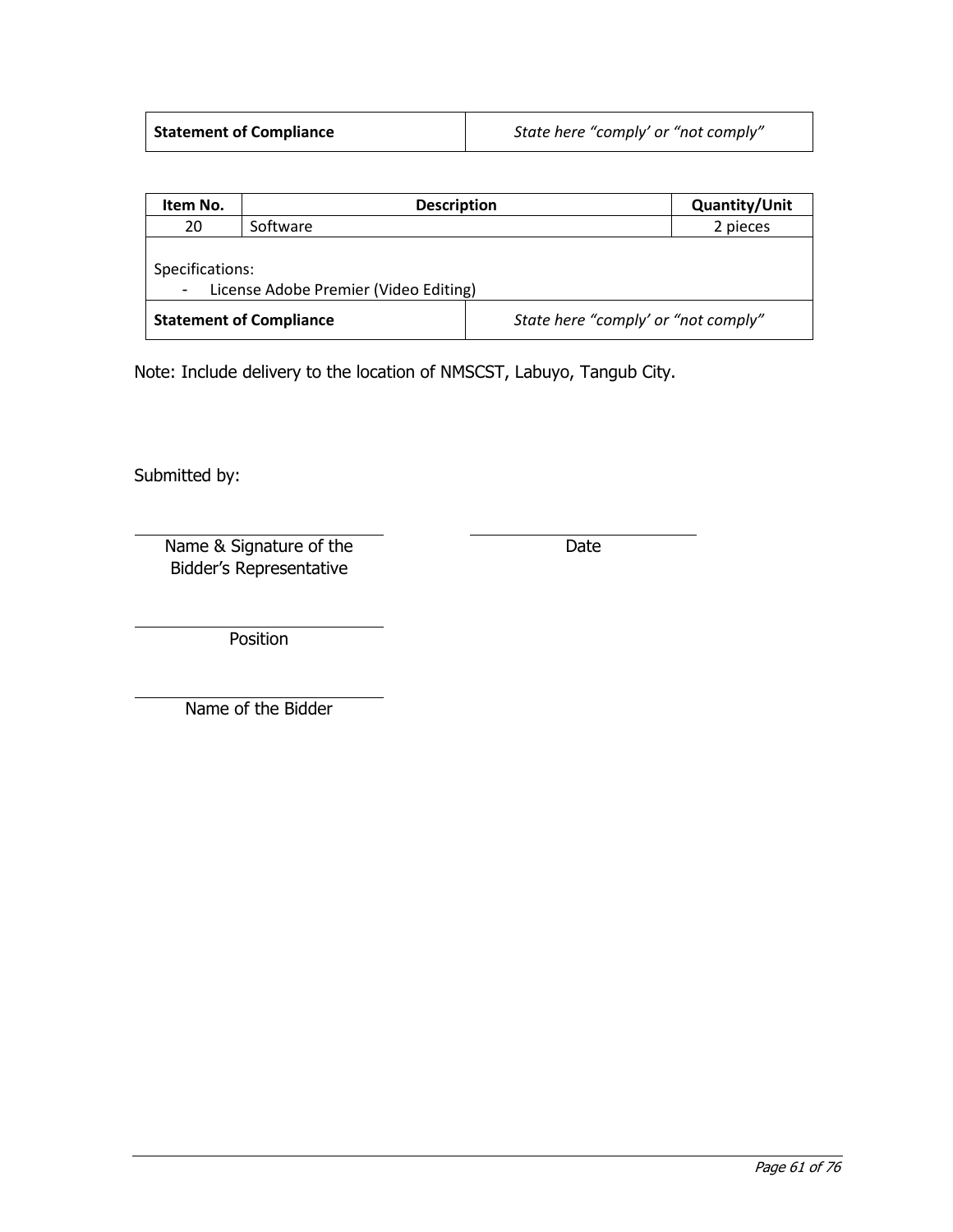# **TABLE OF CONTENTS**

| L     | <b>BID FORM</b>                                                                                 |     |
|-------|-------------------------------------------------------------------------------------------------|-----|
| H.    | FOR GOOD OFFERED FROM ABROAD                                                                    |     |
| III.  | FOR GOODS OFFERED FROM WITHIN THE<br><b>PHILIPPINES</b>                                         |     |
| IV.   | <b>CONTRACT AGREEMENT FORM</b>                                                                  |     |
| V.    | <b>OMNIBUS SWORN STATEMENT</b>                                                                  | -72 |
| VI.   | <b>BANK GUARANTEE PAYMENT</b>                                                                   | 74  |
| VII.  | <b>BID SECURING DECLARATION FORM</b>                                                            |     |
| VIII. | STATEMENT OF ALL ONGOING CONTRACTS<br>INCLUDING CONTRACTS AWARDED BUT NOT<br><b>YET STARTED</b> | 77  |
| IX.   | STATEMENT OF SINGLE LARGEST COMPLETED<br>CONTRACT (SLCC)                                        | 78  |
| X.    | NET FINANCIAL CONTRACTING CAPACITY                                                              |     |
| XI.   | CHECKLIST OF BID REQUIREMENTS                                                                   |     |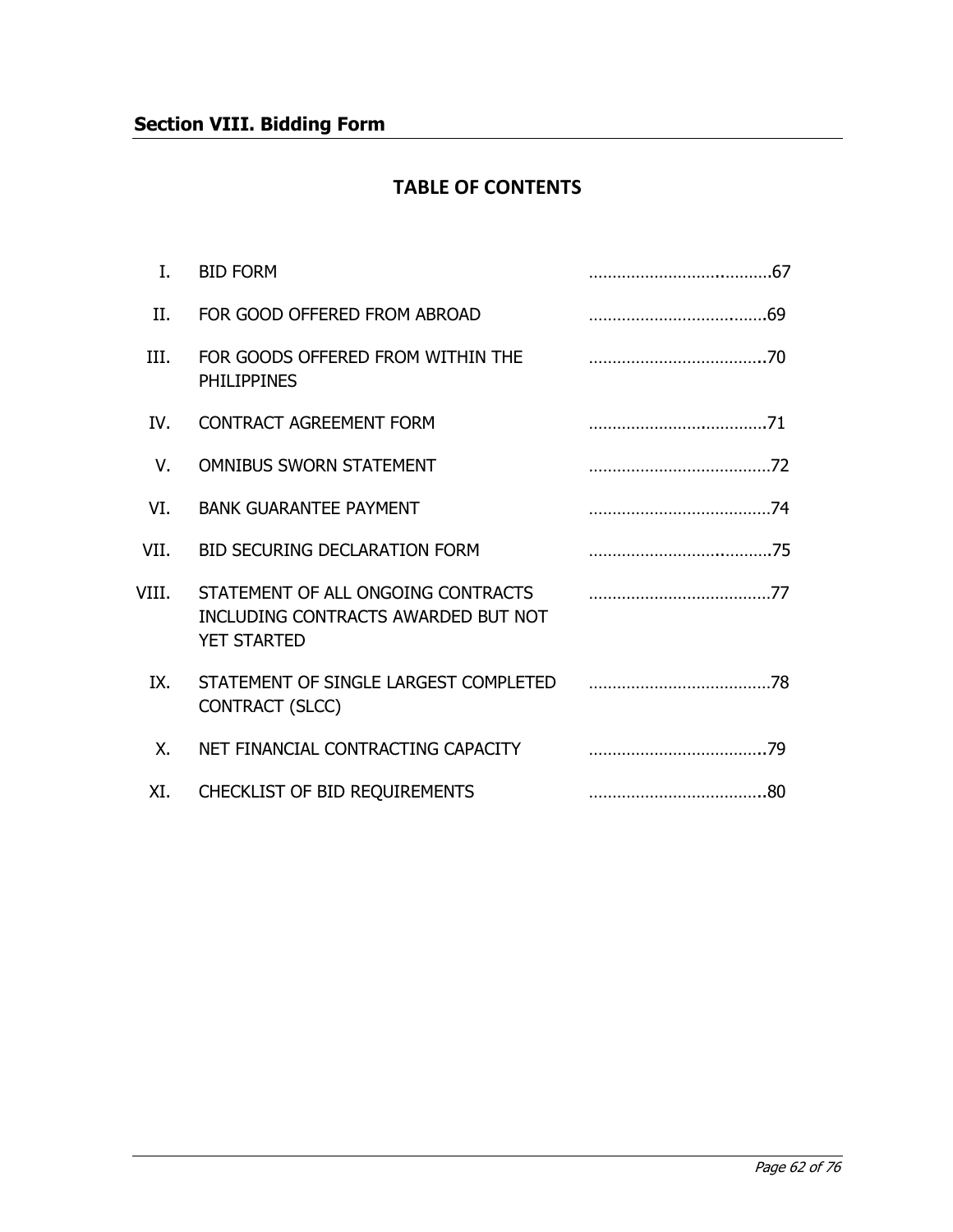# **BID FORM**

# **[ SUPPLIER'S LETTERHEAD]**

Date :

PhilGEPS Reference Number :

## To: **BIDS AND AWARDS COMMITTEE** Northwestern Mindanao State College

of Science and Technology Labuyo, Tangub City Tel: (088) 586 0173/09667707473 Email: bacsecoffice@nmsc.edu.ph

We, the undersigned, declare that:

- (a) We have examined and have no reservation to the Bidding Documents including Addenda, for the Contract "PROCUREMENT OF RECORDING STUDION EQUIPMENT";
	- (b) The summary of our total Offer is:

| Bid Offer:            |  |
|-----------------------|--|
| Discount, if any      |  |
| Net Offer (Offer less |  |
| discount)             |  |
| Net Offer in words    |  |

- (c) We undertake, if our offer is accepted, to deliver the goods in accordance with the delivery schedule specified in the Schedule of Requirements;
- (d) If our Offer is accepted, we undertake to provide a performance security in the form, amounts, and within the times specified in the Negotiated Procurement Documents;
- (e) We agree to abide by this Offer for the Validity Period specified in BDS provision for ITB Clause 17.1and it shall remain binding upon us and may be accepted at any time before the expiration of that period;
- (f) Commissions or gratuities, if any, paid or to be paid by us to agents relating to this Offer, and to contract execution if we are awarded the contract, are listed below<sup>1</sup>:

| Name and Address of Agent | Amount and Currency | Purpose of Commission or gratuity |  |  |
|---------------------------|---------------------|-----------------------------------|--|--|
|                           |                     |                                   |  |  |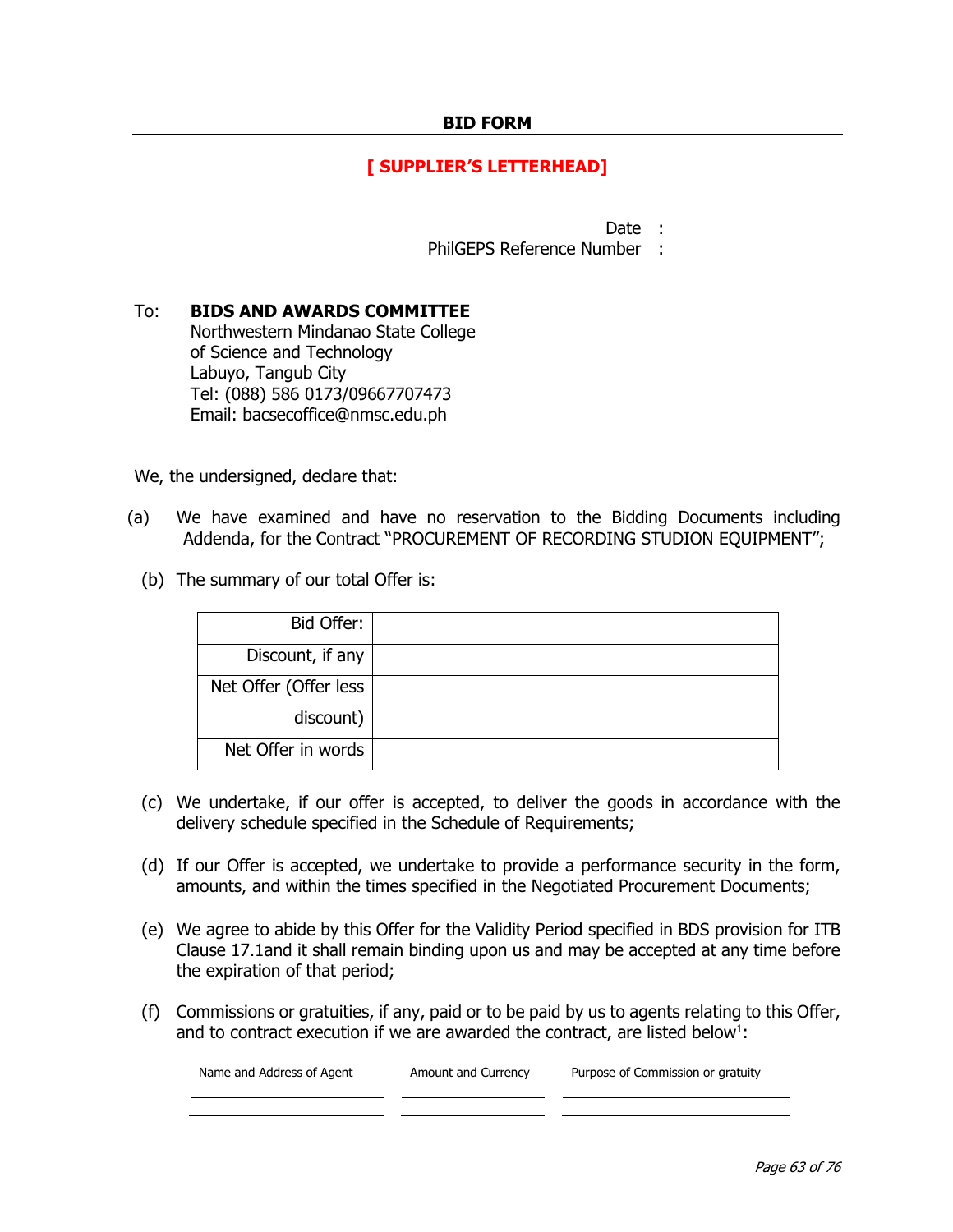- (g) Until a formal Contract is prepared and executed, this offer, together with your written acceptance thereof and your Notice of Award, shall be binding upon us;
- (h) We understand that you are not bound to accept the lowest or any Offer you may receive; and
- (i) We certify/confirm that we comply with eligibility requirements as per ITB clauses 5 of the Bidding Documents.
- (j) We likewise certify/confirm that the undersigned has the full power and authority to participate, submit the bid, and to sign and execute the ensuing contract, on the latter's behalf for the project and or for partnerships, corporations, cooperatives or joint ventures; is granted full power and authority to participate, submit the bid, and to sign and execute the ensuing contract on the latter's behalf for Name of Project of the Name of the Procuring Entity].
- (k) We acknowledge that failure to sign each and every page of this Bid Form, including the attached Schedule of Prices, shall be a ground for the rejection of our bid.

## Yours sincerely,

| Signature of the Authorized Representative : |  |
|----------------------------------------------|--|
| Name of the Authorized Representative :      |  |
| Position Title of Signatory                  |  |
| Name of Company/Supplier                     |  |
| Address :                                    |  |
| Telephone No. :                              |  |
| Email address :                              |  |
|                                              |  |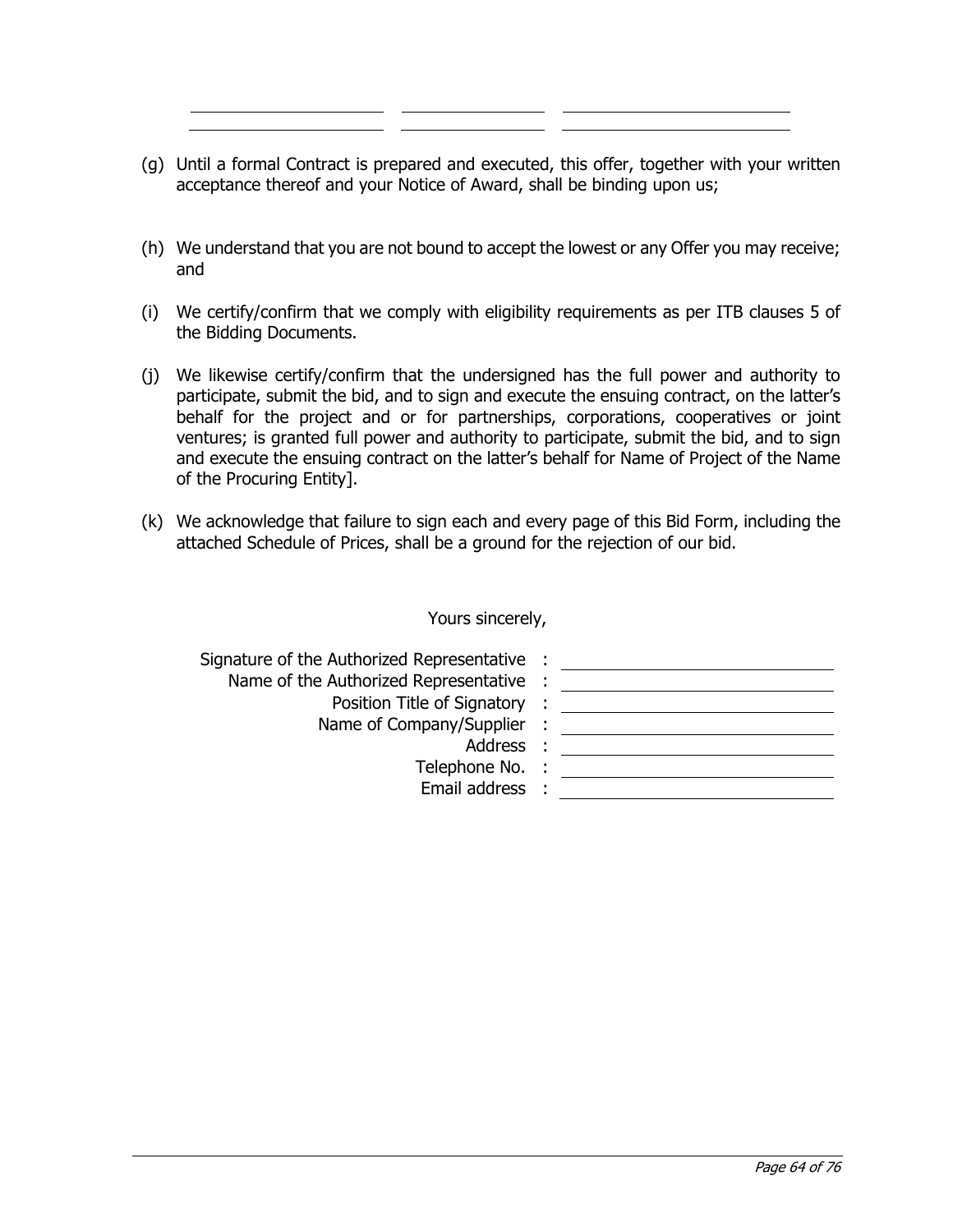# **For Good Offered from Abroad**

# **[ SUPPLIER'S LETTERHEAD]**

Name of Bidder: Contract ID:

Page \_\_\_\_\_\_ of \_\_\_\_\_\_\_\_.

| $\mathbf{1}$ | $\overline{2}$ | 3                    |          |                                                                                                                           |                                                                                 |                                              |                                            |                                                                              |
|--------------|----------------|----------------------|----------|---------------------------------------------------------------------------------------------------------------------------|---------------------------------------------------------------------------------|----------------------------------------------|--------------------------------------------|------------------------------------------------------------------------------|
|              |                |                      | 4        | 5                                                                                                                         | 6                                                                               | $\overline{7}$                               | 8                                          | 9                                                                            |
| Item         | Description    | Country<br>of origin | Quantity | Unit price CIF port of<br>entry (specify port) or<br>CIP named place<br>(specify border point or<br>place of destination) | Total CIF or<br>CIP price per<br>item<br>$\left(\text{col. } 4 \times 5\right)$ | Unit Price<br>Delivered Duty<br>Unpaid (DDU) | Unit price<br>Delivered Duty<br>Paid (DDP) | <b>Total Price</b><br>delivered DDP<br>$\left(\text{col } 4 \times 8\right)$ |
|              |                |                      |          |                                                                                                                           |                                                                                 |                                              |                                            |                                                                              |

Note: Prices include Freight/Delivery Charges to NMSCST location.

Submitted by:

Name & Signature of the Bidder's Representative

Date

Position

Name of the Bidder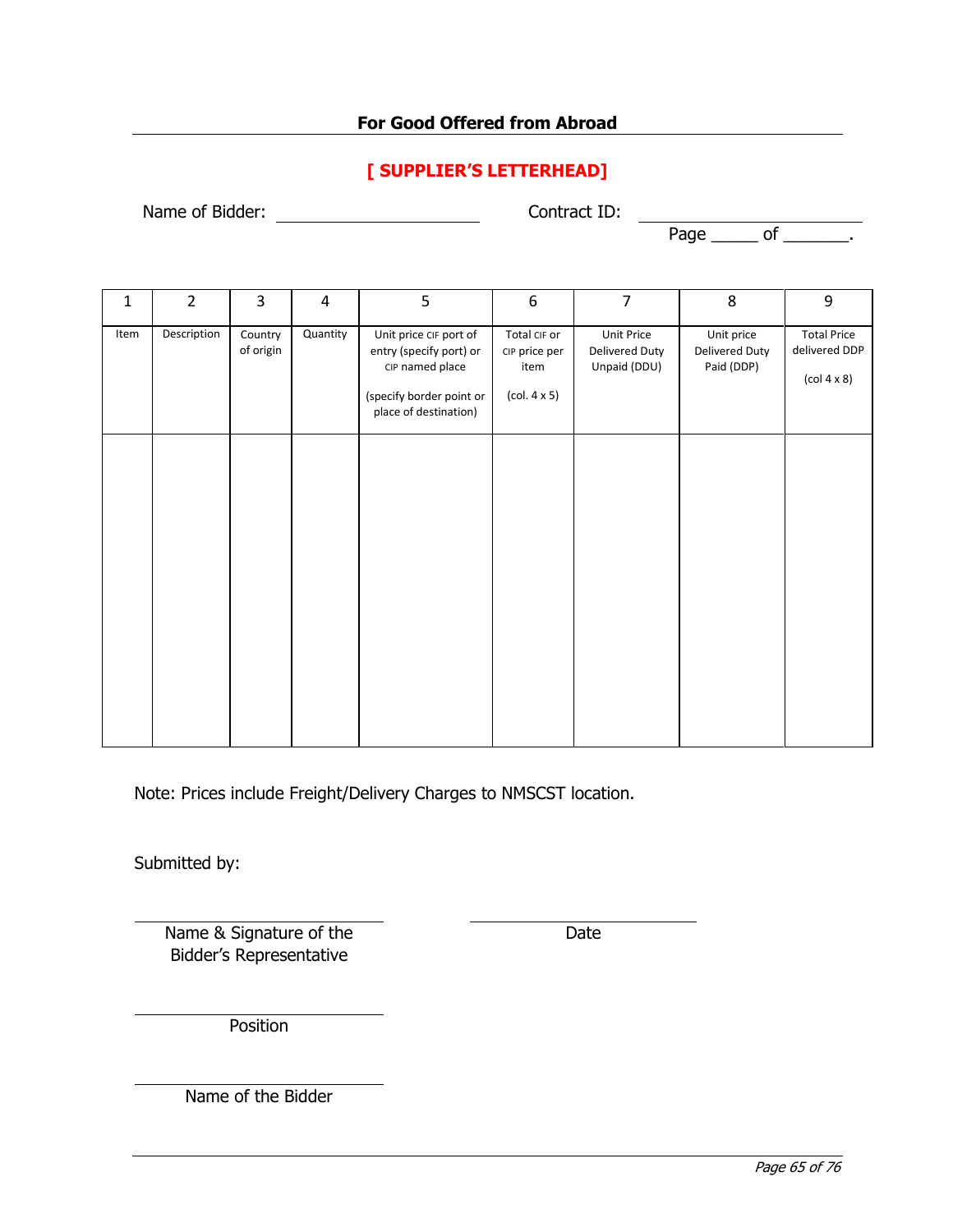# **For Goods Offered from Within the Philippines**

# **[ SUPPLIER'S LETTERHEAD]**

Name of Bidder: Contract ID:

Page \_\_\_\_\_\_ of \_\_\_\_\_\_\_.

|      |             |                      | 4        |                            | ь                                                                                                   |                                                                               | 8                                                                | 9                                           | 10                                                                                                                   |
|------|-------------|----------------------|----------|----------------------------|-----------------------------------------------------------------------------------------------------|-------------------------------------------------------------------------------|------------------------------------------------------------------|---------------------------------------------|----------------------------------------------------------------------------------------------------------------------|
| Item | Description | Country<br>of origin | Quantity | Unit price EXW<br>per item | Transportation<br>and Insurance<br>and all other<br>costs<br>incidental to<br>delivery, per<br>item | Sales and<br>other taxes<br>payable if<br>Contract is<br>awarded, per<br>item | Cost of<br>Incidental<br>Services, if<br>applicable, per<br>item | Total Price,<br>per unit<br>$(col 5+6+7+8)$ | <b>Total Price</b><br>delivered Final<br>Destination<br>$\left(\frac{1}{2} \right) \times \left(\frac{1}{2} \right)$ |

Note: Prices include Freight/Delivery Charges to NMSCST location.

Submitted by:

Name & Signature of the Bidder's Representative

Date

Position

Name of the Bidder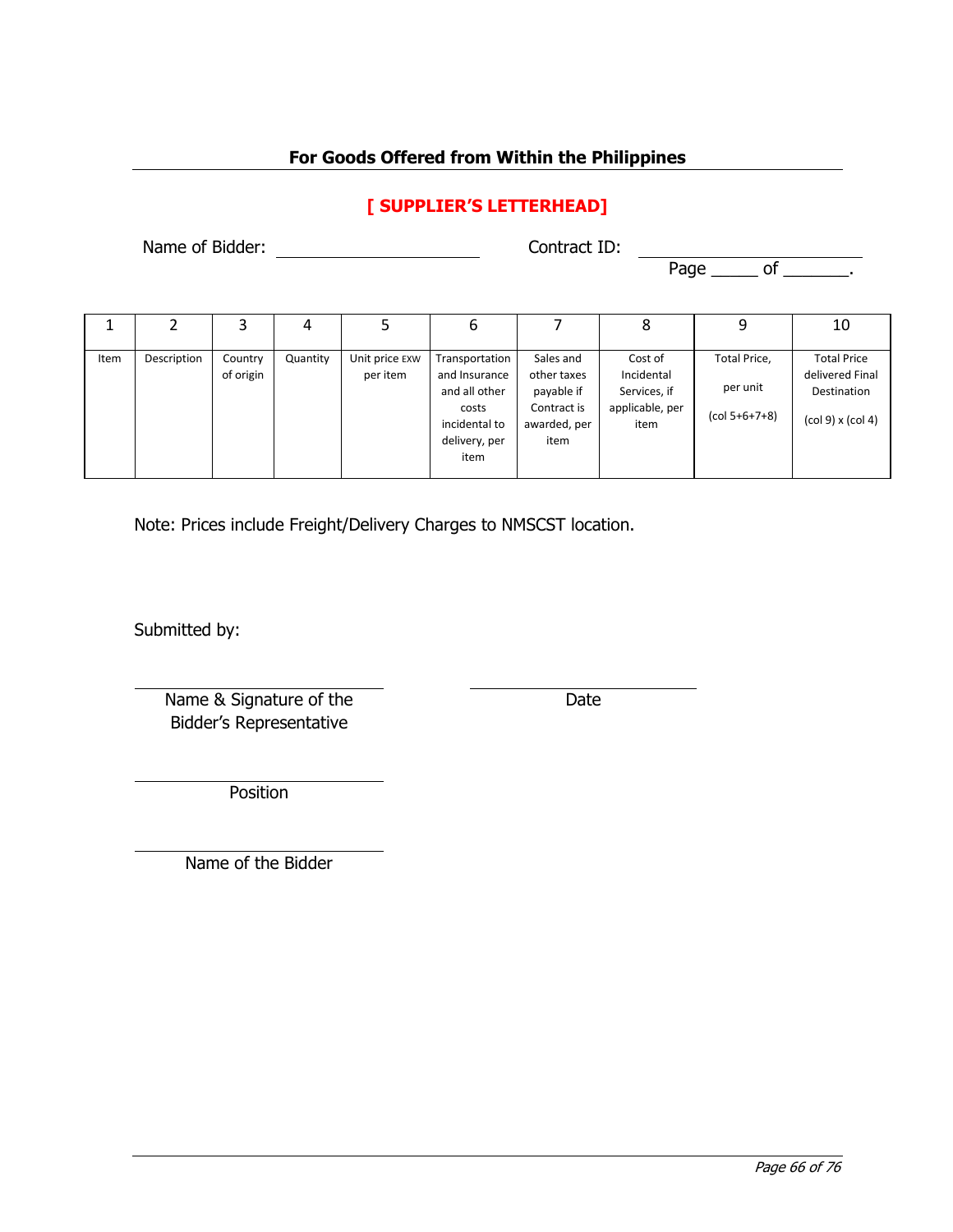THIS AGREEMENT made the day of  $\qquad 20$  between [name of PROCURING ENTITY] of the Philippines (hereinafter called "the Entity") of the one part and *[name of* Supplier] of [city and country of Supplier] (hereinafter called "the Supplier") of the other part:

WHEREAS the Entity invited Bids for certain goods and ancillary services, viz., *[brief* description of goods and services] and has accepted a Bid by the Supplier for the supply of those goods and services in the sum of *[contract price in words and figures]* (hereinafter called "the Contract Price").

# NOW THIS AGREEMENT WITNESSETH AS FOLLOWS:

1. In this Agreement words and expressions shall have the same meanings as are respectively assigned to them in the Conditions of Contract referred to.

2. The following documents shall be deemed to form and be read and construed as part of this Agreement, viz.:

- (a) the Supplier's Bid, including the Technical and Financial Proposals, and all other documents/statements submitted ( $e.g.$  bidder's response to clarifications on the bid), including corrections to the bid resulting from the Procuring Entity's bid evaluation;
- (b) the Schedule of Requirements;
- (c) the Technical Specifications;
- (d) the General Conditions of Contract;
- (e) the Special Conditions of Contract;
- (f) the Performance Security; and
- (g) the Entity's Notice of Award.

3. In consideration of the payments to be made by the Entity to the Supplier as hereinafter mentioned, the Supplier hereby covenants with the Entity to provide the goods and services and to remedy defect therein in conformity in all respects with the provisions of the Contract

4. The Entity hereby covenants to pay the Supplier in consideration of the provision of the goods and services and the remedying of defects therein, the Contract Price or such other sum as may become payable under the provisions of the contract at the time and in the manner prescribed by the contract.

IN WITNESS whereof the parties hereto have caused this Agreement to be executed in accordance with the laws of the Republic of the Philippines on the day and year first above written.

Signed, sealed, delivered by the (for the Entity)

Signed, sealed, delivered by the (for the Supplier).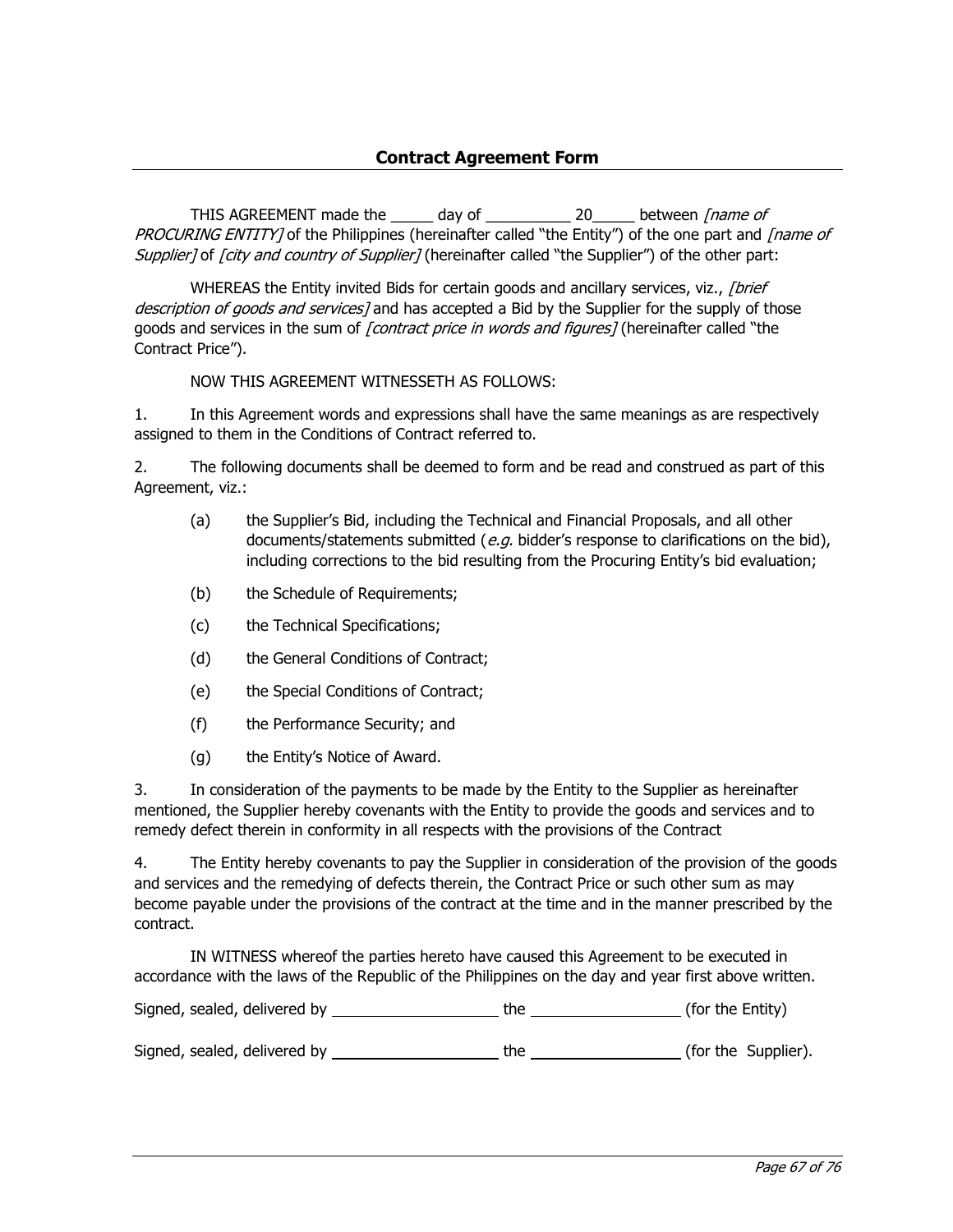### **Omnibus Sworn Statement**

REPUBLIC OF THE PHILIPPINES ) CITY/MUNICIPALITY OF  $\qquad$  ) S.S.

# **A F F I D A V I T**

I, [Name of Affiant], of legal age, [Civil Status], [Nationality], and residing at [Address of Affiant], after having been duly sworn in accordance with law, do hereby depose and state that:

#### 1. **Select one, delete the other:**

If a sole proprietorship: I am the sole proprietor or authorized representative of *[Name of* Bidder] with office address at [address of Bidder];

If a partnership, corporation, cooperative, or joint venture: I am the duly authorized and designated representative of [Name of Bidder] with office address at [address of Bidder];

### 2. **Select one, delete the other:**

If a sole proprietorship: As the owner and sole proprietor, or authorized representative of [Name of Bidder], I have full power and authority to do, execute and perform any and all acts necessary to participate, submit the bid, and to sign and execute the ensuing contract for [Name of the Project] of the [Name of the Procuring Entity], as shown in the attached duly notarized Special Power of Attorney;

If a partnership, corporation, cooperative, or joint venture: I am granted full power and authority to do, execute and perform any and all acts necessary to participate, submit the bid, and to sign and execute the ensuing contract for [Name of the Project] of the [Name of the Procuring Entity], as shown in the attached [state title of attached document showing proof of authorization (e.g., duly notarized Secretary's Certificate, Board/Partnership Resolution, or Special Power of Attorney, whichever is applicable;)];

- 3. *[Name of Bidder]* is not "blacklisted" or barred from bidding by the Government of the Philippines or any of its agencies, offices, corporations, or Local Government Units, foreign government/foreign or international financing institution whose blacklisting rules have been recognized by the Government Procurement Policy Board;
- 4. Each of the documents submitted in satisfaction of the bidding requirements is an authentic copy of the original, complete, and all statements and information provided therein are true and correct;
- 5. *[Name of Bidder]* is authorizing the Head of the Procuring Entity or its duly authorized representative(s) to verify all the documents submitted;

## 6. **Select one, delete the rest:**

If a sole proprietorship: The owner or sole proprietor is not related to the Head of the Procuring Entity, members of the Bids and Awards Committee (BAC), the Technical Working Group, and the BAC Secretariat, the head of the Project Management Office or the end-user unit, and the project consultants by consanguinity or affinity up to the third civil degree;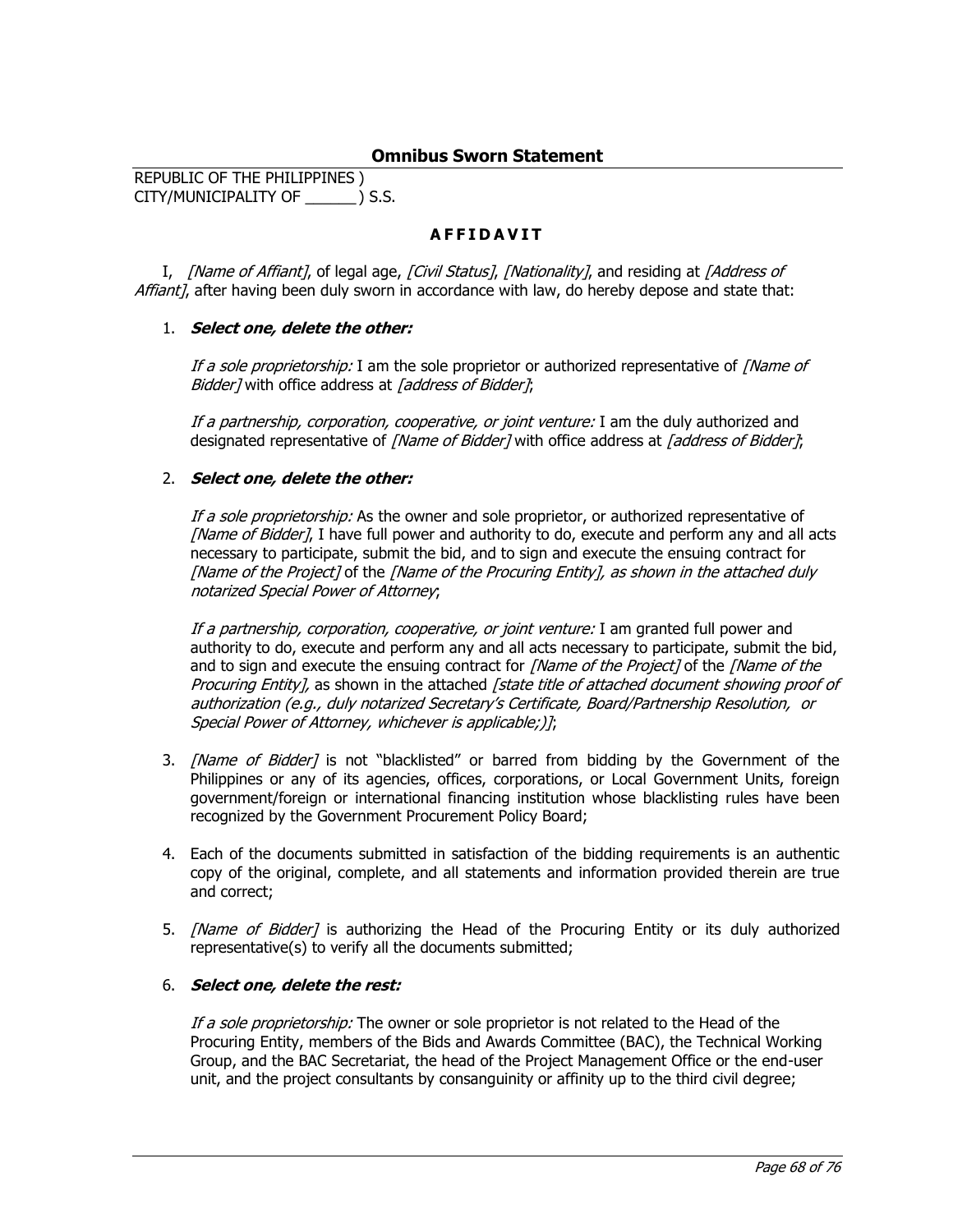If a partnership or cooperative: None of the officers and members of [Name of Bidder] is related to the Head of the Procuring Entity, members of the Bids and Awards Committee (BAC), the Technical Working Group, and the BAC Secretariat, the head of the Project Management Office or the end-user unit, and the project consultants by consanguinity or affinity up to the third civil degree;

If a corporation or joint venture: None of the officers, directors, and controlling stockholders of [Name of Bidder] is related to the Head of the Procuring Entity, members of the Bids and Awards Committee (BAC), the Technical Working Group, and the BAC Secretariat, the head of the Project Management Office or the end-user unit, and the project consultants by consanguinity or affinity up to the third civil degree;

- 7. *[Name of Bidder]* complies with existing labor laws and standards; and
- 8. *[Name of Bidder]* is aware of and has undertaken the following responsibilities as a Bidder:
	- a) Carefully examine all of the Bidding Documents;
	- b) Acknowledge all conditions, local or otherwise, affecting the implementation of the Contract;
	- c) Made an estimate of the facilities available and needed for the contract to be bid, if any; and
	- d) Inquire or secure Supplemental/Bid Bulletin(s) issued for the [Name of the Project].
- 9. *[Name of Bidder]* did not give or pay directly or indirectly, any commission, amount, fee, or any form of consideration, pecuniary or otherwise, to any person or official, personnel or representative of the government in relation to any procurement project or activity.

IN WITNESS WHEREOF, I have hereunto set my hand this day of , 20 at  $\sim$ Philippines.

> \_\_\_\_\_\_\_\_\_\_\_\_\_\_\_\_\_\_\_\_\_\_\_\_\_\_\_\_\_\_\_\_\_\_\_\_\_ Bidder's Representative/Authorized Signatory

**SUBSCRIBED AND SWORN** to before me this day of [month] [year] at [place of execution], Philippines. Affiant/s is/are personally known to me and was/were identified by me through competent evidence of identity as defined in the 2004 Rules on Notarial Practice (A.M. No. 02-8-13-SC). Affiant/s exhibited to me his/her [insert type of government identification card used], with his/her photograph and signature appearing thereon, with no. \_\_\_\_\_\_\_\_\_ and his/her Community Tax Certificate No. \_\_\_\_\_\_\_ issued on \_\_\_\_ at \_\_\_\_\_\_.

Witness my hand and seal this day of  $[month]$  [year].

#### **NAME OF NOTARY PUBLIC**

| Serial No. of Commission |       |                               |
|--------------------------|-------|-------------------------------|
| Notary Public for ______ | until |                               |
| Roll of Attorneys No.    |       |                               |
| PTR No.                  |       | [date issued], [place issued] |
| IBP No.                  |       | [date issued], [place issued] |

| Doc. No. |  |
|----------|--|
| Page No. |  |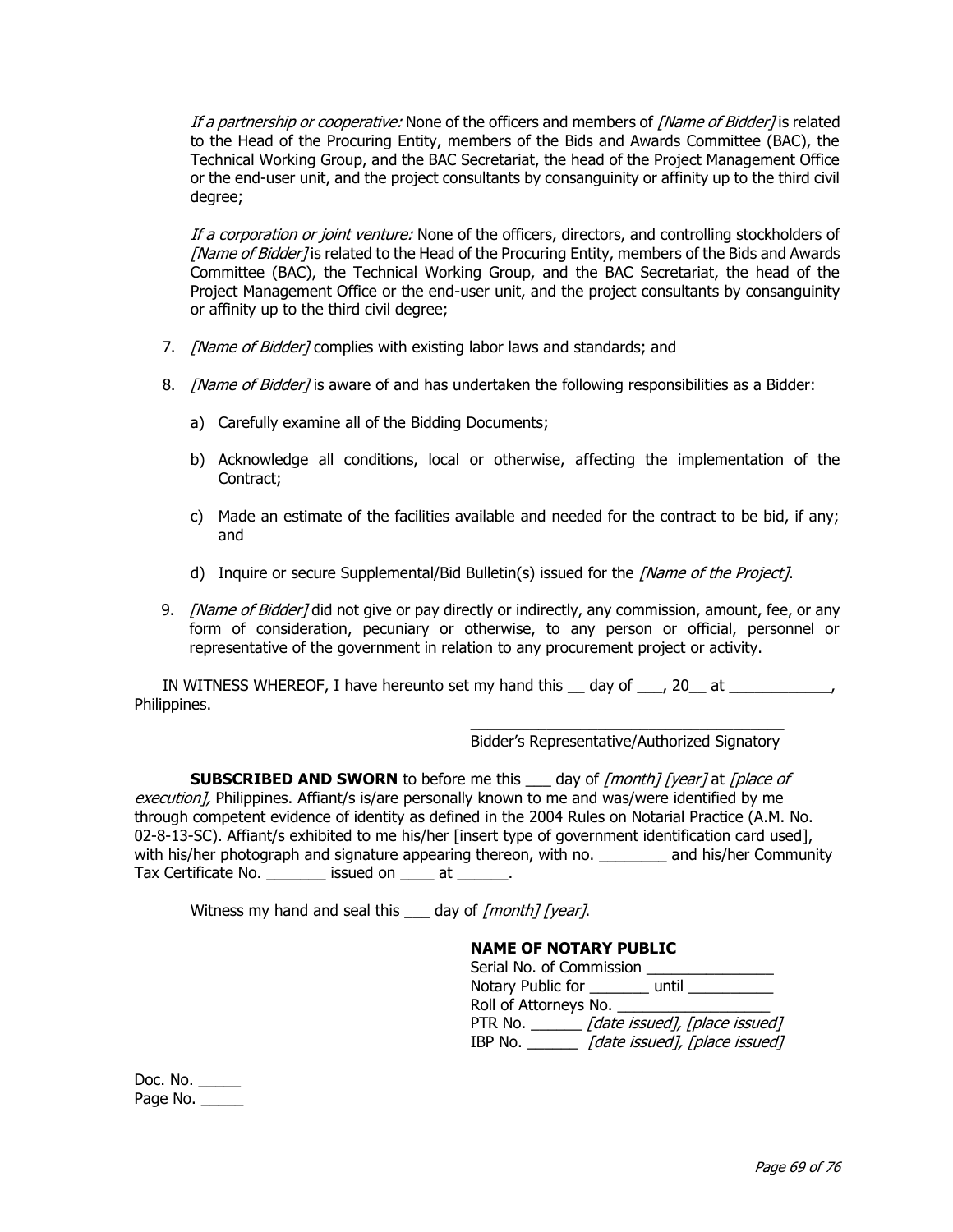Book No. \_\_\_\_\_ Series of \_\_\_\_\_

## To: [name and address of PROCURING ENTITY] [name of Contract]

Gentlemen and/or Ladies:

In accordance with the payment provision included in the Special Conditions of Contract, which amends Clause [10](#page-37-1) of the General Conditions of Contract to provide for advance payment, *[name and* address of Supplier] (hereinafter called the "Supplier") shall deposit with the PROCURING ENTITY a bank guarantee to guarantee its proper and faithful performance under the said Clause of the Contract in an amount of *[amount of guarantee in figures and words]*.

We, the *[bank or financial institution]*, as instructed by the Supplier, agree unconditionally and irrevocably to guarantee as primary obligator and not as surety merely, the payment to the PROCURING ENTITY on its first demand without whatsoever right of objection on our part and without its first claim to the Supplier, in the amount not exceeding *[amount of guarantee in figures* and words].

We further agree that no change or addition to or other modification of the terms of the Contract to be performed thereunder or of any of the Contract documents which may be made between the PROCURING ENTITY and the Supplier, shall in any way release us from any liability under this guarantee, and we hereby waive notice of any such change, addition, or modification.

This guarantee shall remain valid and in full effect from the date of the advance payment received by the Supplier under the Contract until [date].

Yours truly,

Signature and seal of the Guarantors

[name of bank or financial institution]

[address]

[date]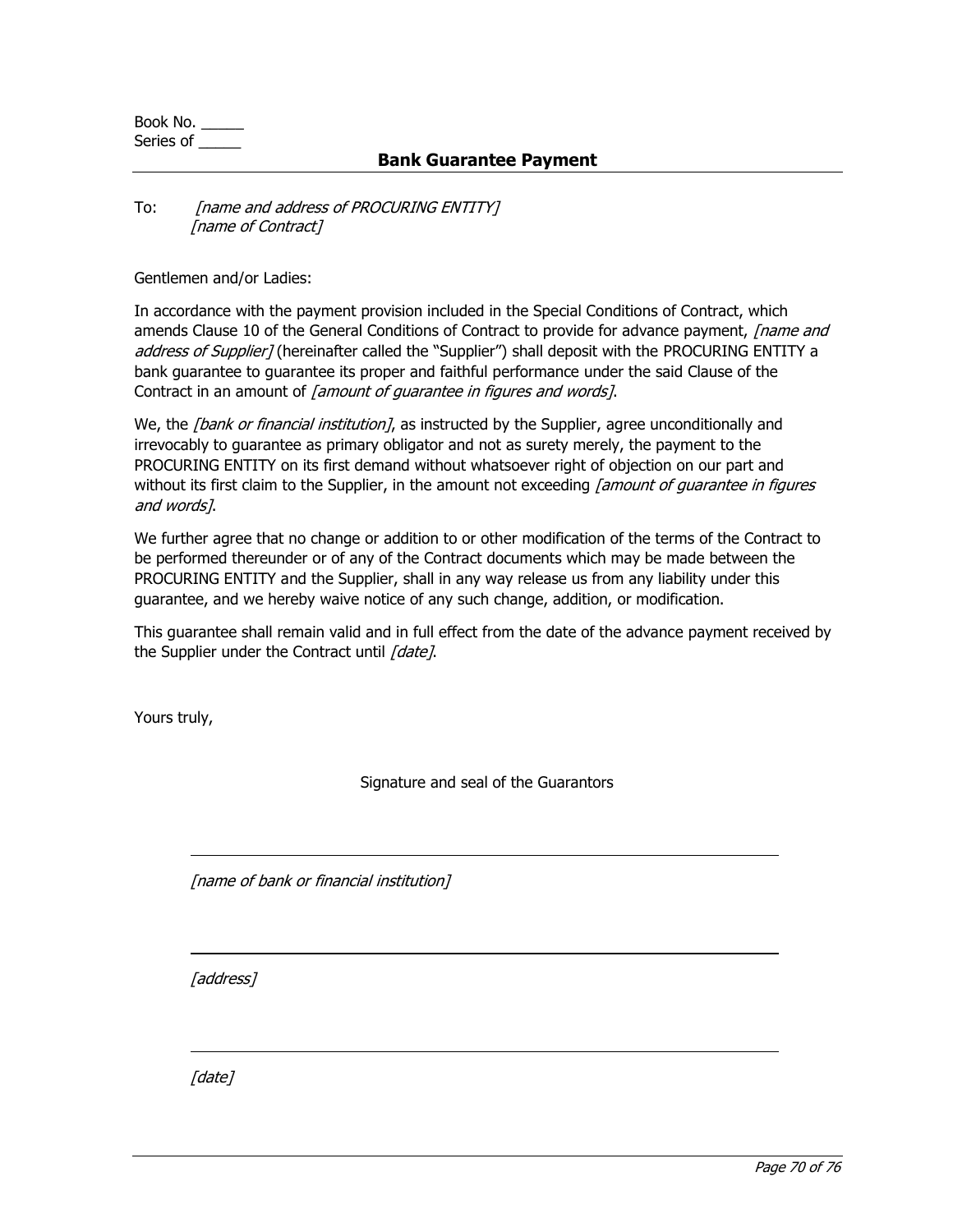# **REPUBLIC OF THE PHILIPPINES) CITY OF \_\_\_\_\_\_\_\_\_\_\_\_\_\_\_\_\_\_\_\_\_\_\_) S.S.**

x------------------------------------------------------x

# **BID SECURING DECLARATION**

**Invitation to Bid:** [Insert PhilGEPS Reference number]

# To: **BIDS AND AWARDS COMMITTEE** Northwestern Mindanao State College of Science and Technology Labuyo, Tangub City Tel: (088) 586 0173/09667707473 Email: bacsecoffice@nmsc.edu.ph

I/We<sup>1</sup>, the undersigned, declare that:

 $\overline{a}$ 

- 1. I/We understand that, according to your conditions, bids must be supported by a Bid Security, which may be in the form of a Bid-Securing Declaration.
- 2. I/We accept that: (a) I/we will be automatically disqualified from bidding for any contract with any procuring entity for a period of two (2) years upon receipt of your Blacklisting order; and, (b) I/we will pay the applicable fine provided under Section 6 of the Guidelines on the Use of Bid Securing Declaration, within fifteen (15) days from receipt of the written demand by the procuring entity for the commission of acts resulting to the enforcement of the bid securing declaration under Sections 23.1(b), 34.2, 40.1 and 69.1, except 69.1(f), of the IRR of RA 9184; without prejudice to other legal action the government may undertake.
- 3. I/We understand that this Bid Securing Declaration shall cease to be valid on the following circumstances:
	- (a) Upon expiration of the bid validity period, or any extension thereof pursuant to your request;
	- (b) I am/we are declared ineligible or post-disqualified upon receipt of your notice to such effect, and (i) I/we failed to timely file a request for reconsideration or (ii) I/we filed a waiver to avail of said right;

*<sup>1</sup> Select one and delete the other. Adopt the same instruction for similar terms throughout the document.*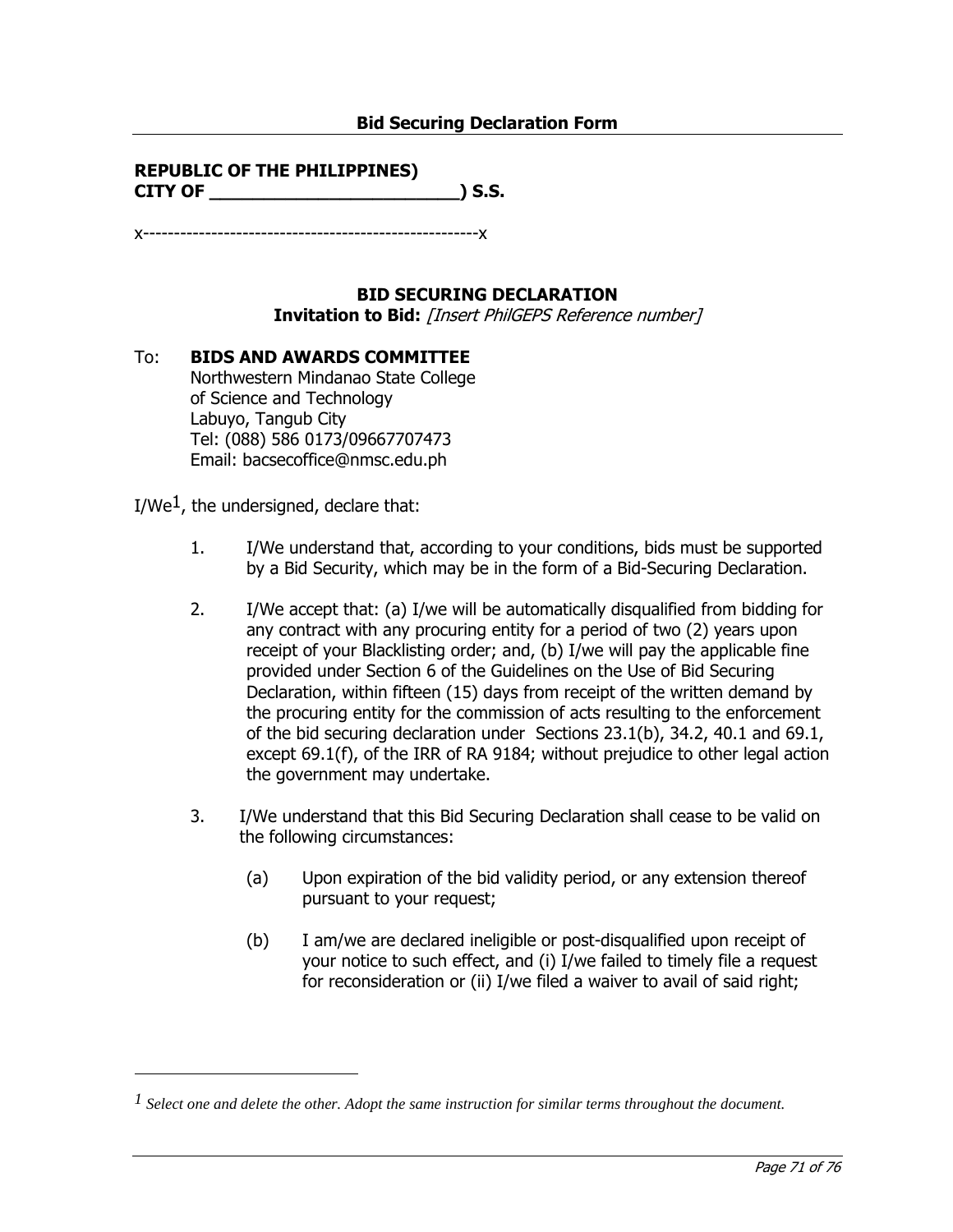(c) I am/we are declared the bidder with the Lowest Calculated Responsive Bid, and I/we have furnished the performance security and signed the Contract.

IN WITNESS WHEREOF, I/We have hereunto set my/our hand/s this \_\_\_\_ day of [month] [year] at [place of execution].

> [Insert NAME OF BIDDER'S AUTHORIZED REPRESENTATIVE] [Insert Signatory's Legal Capacity] Affiant

**SUBSCRIBED AND SWORN** to before me this \_\_\_ day of [month] [year] at [place of execution], Philippines. Affiant/s is/are personally known to me and was/were identified by me through competent evidence of identity as defined in the 2004 Rules on Notarial Practice (A.M. No. 02-8-13-SC). Affiant/s exhibited to me his/her [insert type of government identification card used], with his/her photograph and signature appearing thereon, with no. and his/her Community Tax Certificate No. This issued on the at the set of the section of the set of the set o

Witness my hand and seal this \_\_\_ day of [month] [year].

# **NAME OF NOTARY PUBLIC**

| Serial No. of Commission |       |                               |
|--------------------------|-------|-------------------------------|
| Notary Public for        | until |                               |
| Roll of Attorneys No.    |       |                               |
| PTR No.                  |       | [date issued], [place issued] |
| IBP No.                  |       | [date issued], [place issued] |

| Doc. No. $\overline{\phantom{a}}$ |  |
|-----------------------------------|--|
| Page No. _                        |  |
| Book No.                          |  |
| Series of                         |  |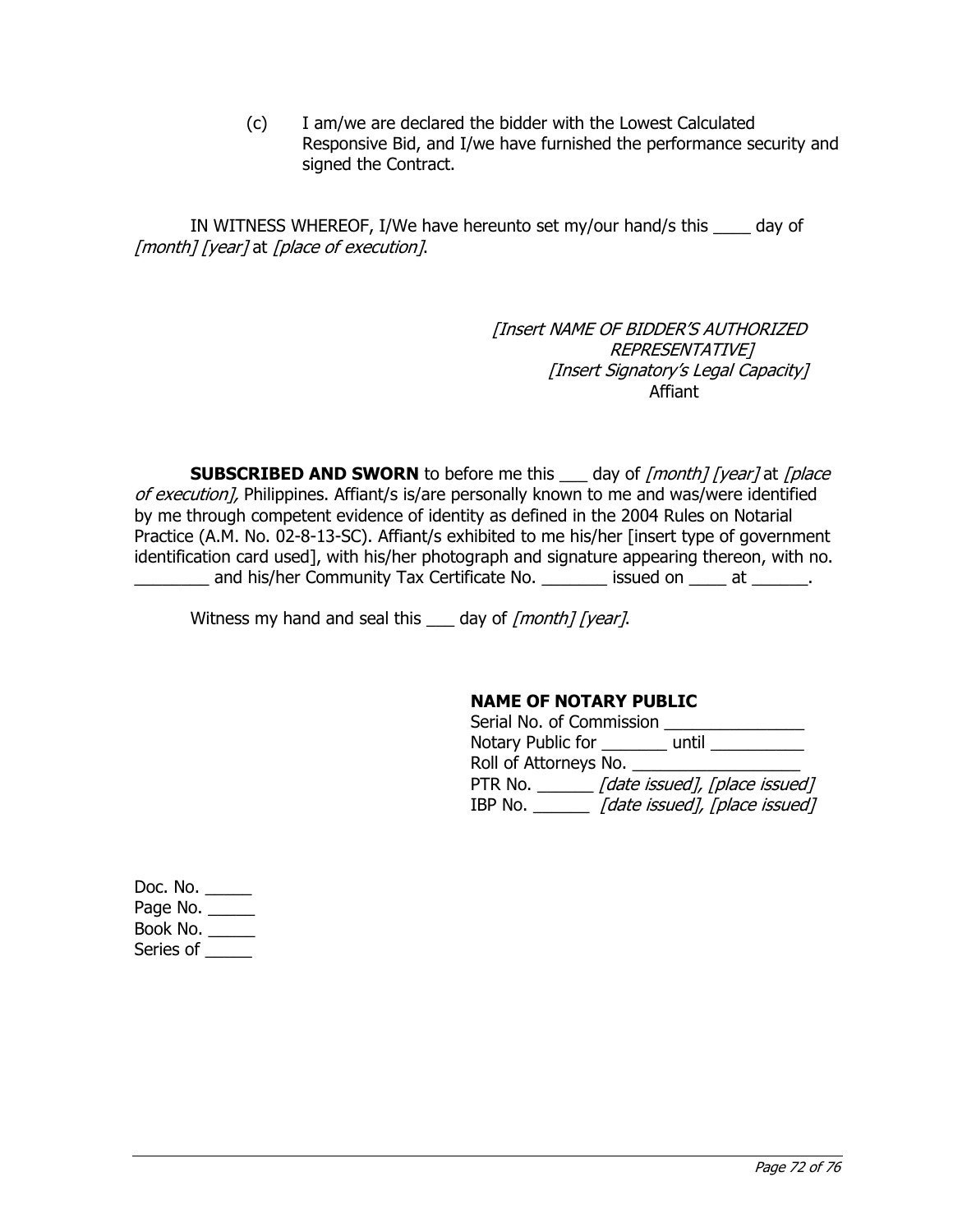# **[ BIDER'S LETTERHEAD]**

#### **Statement of All Ongoing Contracts Including Contracts Awarded but not yet Started**

Contract Name: Contract ID:

#### Instructions:

- 1. This form should be accomplished with the supplier's letterhead, signed copy should be submitted as part of the eligibility documents;
- 2. If there is no ongoing including awarded but not yet started government or private contracts, state "NONE", or equivalent term;
- 3. The total amount of the ongoing and awarded but not yet started contracts should be consistent with those figures used in the Net Financial Contracting Capacity (NFCC).

| Name of                   | a.)       | Owners<br>Name            | Nature     | <b>Bidders Role</b> |   | Date of<br>a.)<br>Awarded |                                       | $%$ of<br>Accomplishment |        | Value of                                    |  |
|---------------------------|-----------|---------------------------|------------|---------------------|---|---------------------------|---------------------------------------|--------------------------|--------|---------------------------------------------|--|
| Contract/Contract<br>Cost | b.<br>c.) | Address<br>Contact<br>No. | of<br>Work | Description         | % | b.<br>c.                  | Date Started<br>Date of<br>Completion | Planned                  | Actual | Outstanding<br>Works/Undelivered<br>Portion |  |
| Government                |           |                           |            |                     |   |                           |                                       |                          |        |                                             |  |
|                           |           |                           |            |                     |   |                           |                                       |                          |        |                                             |  |
|                           |           |                           |            |                     |   |                           |                                       |                          |        |                                             |  |
|                           |           |                           |            |                     |   |                           |                                       |                          |        |                                             |  |
|                           |           |                           |            |                     |   |                           |                                       |                          |        |                                             |  |
| Private                   |           |                           |            |                     |   |                           |                                       |                          |        |                                             |  |
|                           |           |                           |            |                     |   |                           |                                       |                          |        |                                             |  |
|                           |           |                           |            |                     |   |                           |                                       |                          |        |                                             |  |
|                           |           |                           |            |                     |   |                           |                                       |                          |        |                                             |  |

**Note:** This statement shall be supported with:

- 1. Notice of Award and/or Contract
- 2. Notice to Proceed
- 3. Certificate of Accomplishment signed by the owner or authorized representative

Submitted by:

(Printed Name & Signature)

Designation:

Date: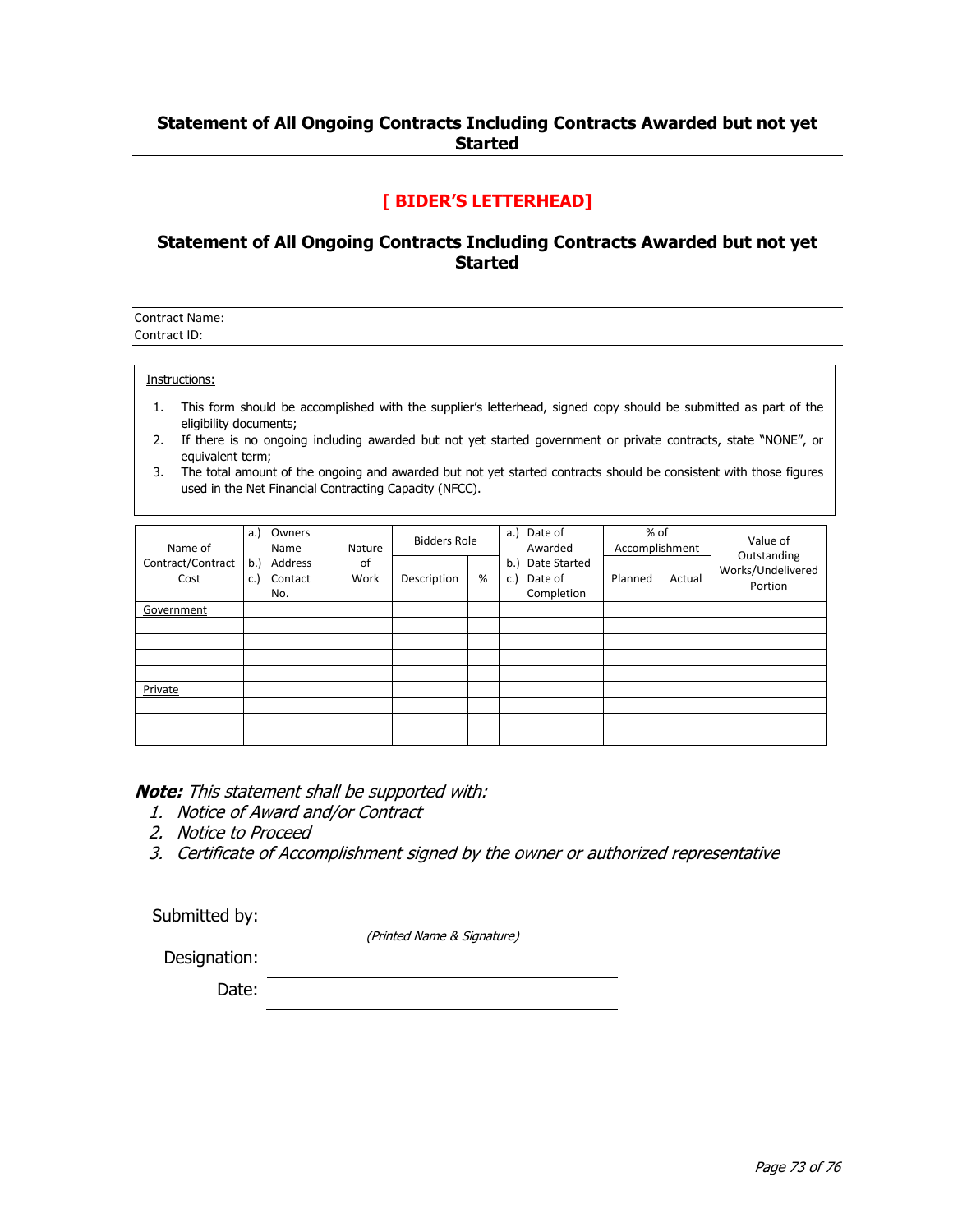## **Statement of Single Largest Completed Contract (SLCC)**

# **[ SUPPLIER'S LETTERHEAD]**

## **Statement of Single Largest Completed Contract (SLCC)**

Contract Name: ONE (1) PASSENGER VAN WITH AN ENGINE DISPLACEMENT NOT EXCEEDING 3,000 CC FOR DIESEL Contract ID:

#### Instructions:

- 1. This form should be accomplished with the supplier's letterhead, signed copy should be submitted as part of the eligibility documents;
- 2. Attached photocopy of Certificate of Acceptance or Official Receipt issued by the Owner
- 3. The total amount of SLCC should be equivalent to at least fifty percent (50%) of the ABC.

| Name of Contract | d.<br>Owners Name<br>Address<br>e. | Nature of | <b>Bidders Role</b> |   | Date of Awarded<br>d.<br><b>Contract Effectivity</b><br>e.) |  |
|------------------|------------------------------------|-----------|---------------------|---|-------------------------------------------------------------|--|
|                  | Contact No.                        | Work      | Description         | % | Date Completed                                              |  |
|                  |                                    |           |                     |   |                                                             |  |
|                  |                                    |           |                     |   |                                                             |  |
|                  |                                    |           |                     |   |                                                             |  |

*Note: This statement shall be supported with:*

- *1. Contract*
- *2. Certificate of Completion*
- *3. Certificate of Acceptance*

Submitted by:

(Printed Name & Signature)

Designation:

Date: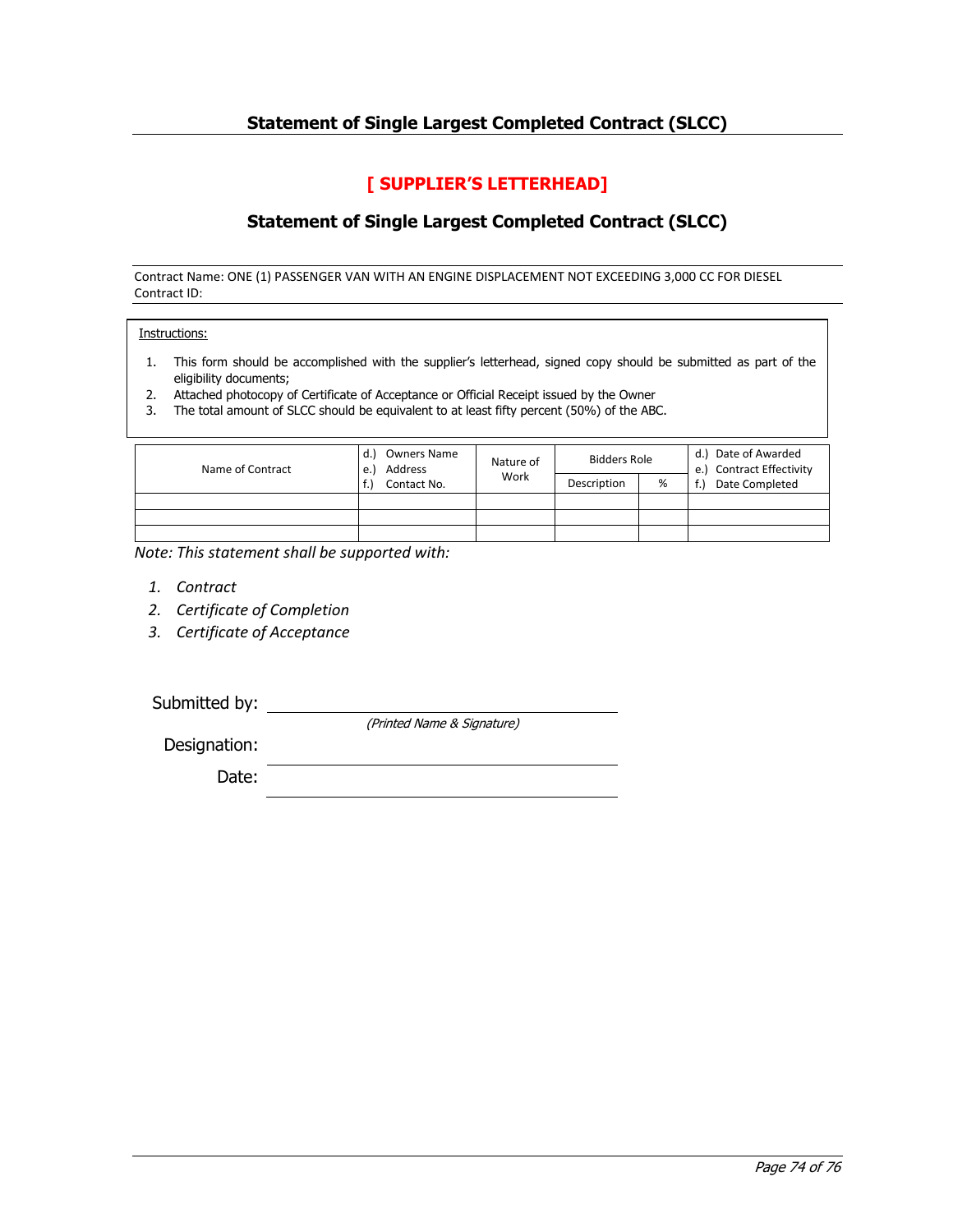### **NET FINANCIAL CONTRACTING CAPACITY**

# **[ SUPPLIER'S LETTERHEAD]**

## **NET FINANCIAL CONTRACTING CAPACITY**

A. Summary of the Supplier's assets and liabilities on the basis of the attached income tax return and audited financial statement, stamped "RECEIVED" by the Bureau of Internal Revenue or BIR authorized collecting agent, for the immediately preceding year and a certified copy of Schedule of Fixed Assets particularly the list of construction equipment.

|    |                            | Year 2018 |
|----|----------------------------|-----------|
|    | <b>Total Assets</b>        |           |
| 2. | <b>Current Assets</b>      |           |
| 3. | <b>Total Liabilities</b>   |           |
| 4. | <b>Current Liabilities</b> |           |
| 5. | Net Work (1-3)             |           |
| 6. | Net Working Capital (2-4)  |           |

B. The Net Financial Contracting Capacity (NFCC) based on the above data is computed as follows: NFCC = [(current asset minus current liabilities) (15)] minus [value of all outstanding or uncompleted portions of the projects under ongoing contracts including awarded contracts yet to be started coinciding with the contract to be bid]

The values of the domestic offeror's current assets and current liabilities shall be based on the latest Audited Financial Statements submitted to the BIR.

|                                                                     | Amount |
|---------------------------------------------------------------------|--------|
| <b>Current Assets</b>                                               |        |
| Less: Current Liabilities                                           |        |
| <b>Net Current Assets</b>                                           |        |
| Multiplied by 15                                                    | X 15   |
| Sub-total                                                           |        |
| Less: Total value of all outstanding or uncompleted portions of the |        |
| projects under ongoing contracts including awarded contracts yet    |        |
| to be started coinciding with the contract to be negotiated         |        |
| <b>Net Financial Contract Capacity (NFCC)</b>                       |        |

Herewith attached are certified true copies of the Income Tax Return (filed through the Electronic Filing and Payments System (EFPS) and Audited Financial Statement: stamped "RECEIVED" by the BIR or BIR authorized collecting agent for the immediately preceding year.

Submitted by: \_\_\_\_\_

(Printed Name & Signature)

Designation:

Date:

**NOTE:** If Partnership or Joint Venture, each Partner or Member Firm of Joint Venture shall submit the above requirements.